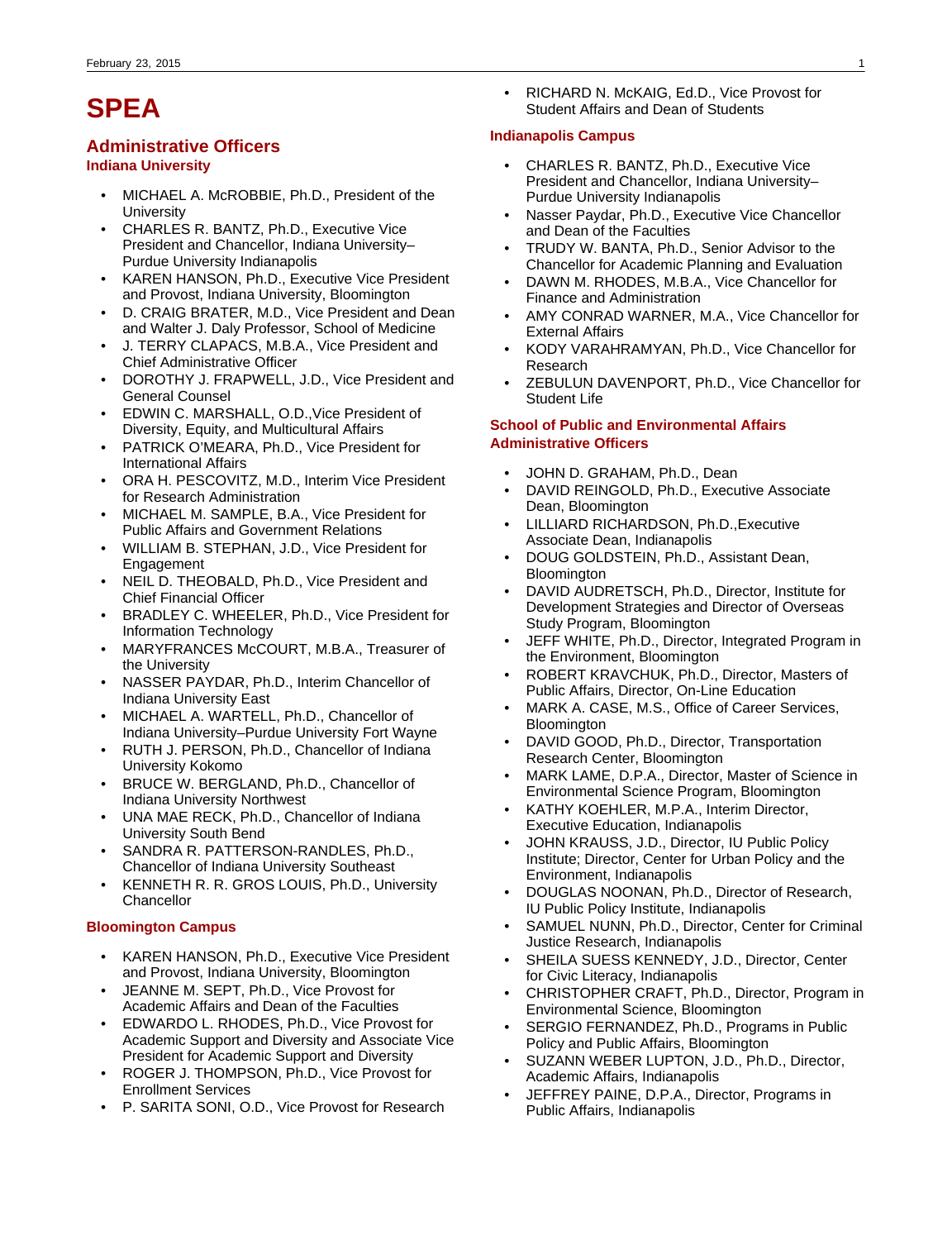- MICHAEL RUSHTON, Ph.D., Director, Arts Administration, Bloomington
- NAN H. STAGER, M.S., Director, Undergraduate Programs, Bloomington
- PAUL HELMKE, J.D., Director, Civic Leaders Living Learning Center, Bloomington
- THOMAS D. STUCKY, Ph.D., Director, Programs in Criminal Justice, Law, and Public Safety, Indianapolis

## **Dean's Council**

- GURMINDER BEDI, Chicago, IL
- KATHY DAVIS, Indianapolis, IN
- JOHN D. GRAHAM, Bloomington, IN
- C. BOYDEN GRAY, Washington, DC
- BRYCE CARMINE, Chicago, IL
- DAN PETERSON, Bloomington, IN
- ED MONTGOMERY, Washington, D.C.
- JERRY JASINOWSKI, Washington, D.C.
- JESSE DEVITTE, Hampton, NH
- LEWIS E. PARKER, Houston, TX
- MARSHA LEVICK, Philadelphia, PA
- MELANIE HART, Bloomington, IN
- MARIANNE HORINKO, Washington, DC
- ALLAN HUBBARD, Indianapolis, IN
- SANDRA LANEY, Cincinnati, OH
- PHILLIPA MALMGREN, London, UK
- ROBERT MCKINNEY, Indianapolis, IN
- DANA MEAD, Boston, MA
- WILL MILLER, New York, NY
- WILLIAM E. SIMON, JR., Los Angelos, CA
- KATHIE OLSEN, Washington, DC
- KATHERINE L. RHYNE, Washington, DC
- CHUCK SCHALLIOL, Indianapolis, IN
- JIM SCHELLINGER, Indianapolis, IN
- SCOTT H. SEGAL, Washington, DC
- STUART H. SINGER, Fort Lauderdale, FL
- RONNYE STIDVENT, Austin, TX
- TERRY STRAUB, Wahington, DC
- DAVID WANG, Naples, FL

# **Overview**

The School of Public and Environmental Affairs (SPEA), the nation's largest school of its kind, is a professional school dedicated to applied, interdisciplinary learning combining the study of public affairs and environmental sciences. The interests of the faculty and professional staff typically fall into one or more of the following areas:

- arts administration
- criminal justice
- environmental science and policy
- finance and economics
- homeland security
- law
- nonprofit management
- policy and administration
- public management
- public safety
- urban affairs

The school's faculty, staff, and students work individually and jointly to solve problems that require SPEA's unique combination of in-depth knowledge in the natural, behavioral, social, and administrative sciences.

SPEA, because of its broad program base, offers scientific and technical assistance to Indiana communities from all of the eight Indiana University campuses. The school maintains a wide network of relations with a large number of public agencies at all levels of government.

The degree programs offered by the School of Public and Environmental Affairs range from the associate degree, offered primarily on some of the regional campuses, to the Ph.D. The school offers five professional master's degrees for individuals interested in achieving leadership positions in public, private, and nonprofit organizations:

- Master of Arts in Arts Administration (M.A.A.A.)
- Master of Public Affairs (M.P.A.)
- Master of Public Management (M.P.M.)
- Master of Science in Criminal Justice and Public Safety (M.S.C.J.P.S.)
- Master of Science in Environmental Science (M.S.E.S.)

The M.P.A. is a professional degree structured around concepts and skills essential to public management, policy, and planning activities in the government, nonprofit, and private sectors. The M.S.E.S. provides students with a strong background in environmental sciences while emphasizing the applied aspects of environmental research and management. The M.A.A.A. prepares students for careers in arts management and cultural policy. The M.S.C.J.P.S. combines coursework in criminal justice, public safety and management to address increasing demand for advanced education in criminal justice adn public safety. The M.P.M. program is an interdisciplinary professional program structured around concepts and skills essential to management, policy, planning activities within governmental, quasigovernmental, and nonprofit organizations. Additionally, SPEA's M.P.A., M.S.E.S. and M.P.M. may be pursued in combination with degrees in law, library science, biology, information science, journalism, geography, geological sciences, and degrees offered by a number of area studies centers and institutes.

At the doctoral level, SPEA offers:

- Ph.D. in Environmental Science
- Ph.D. in Public Affairs
- Ph.D. in Public Policy

The Ph.D. in public policy is jointly delivered with the Department of Political Science. The Ph.D. in environmental science is delivered by SPEA with the cooperation of the Departments of Biology, Chemistry, Geography, Geological Sciences, and others.

## **Contact Information**

## **[Bloomington Graduate Program Offices](http://www.spea.indiana.edu)**

School of Public and Environmental Affairs Indiana University 1315 E. Tenth Street Bloomington, IN 47405-1701

Masters Program Office SPEA 260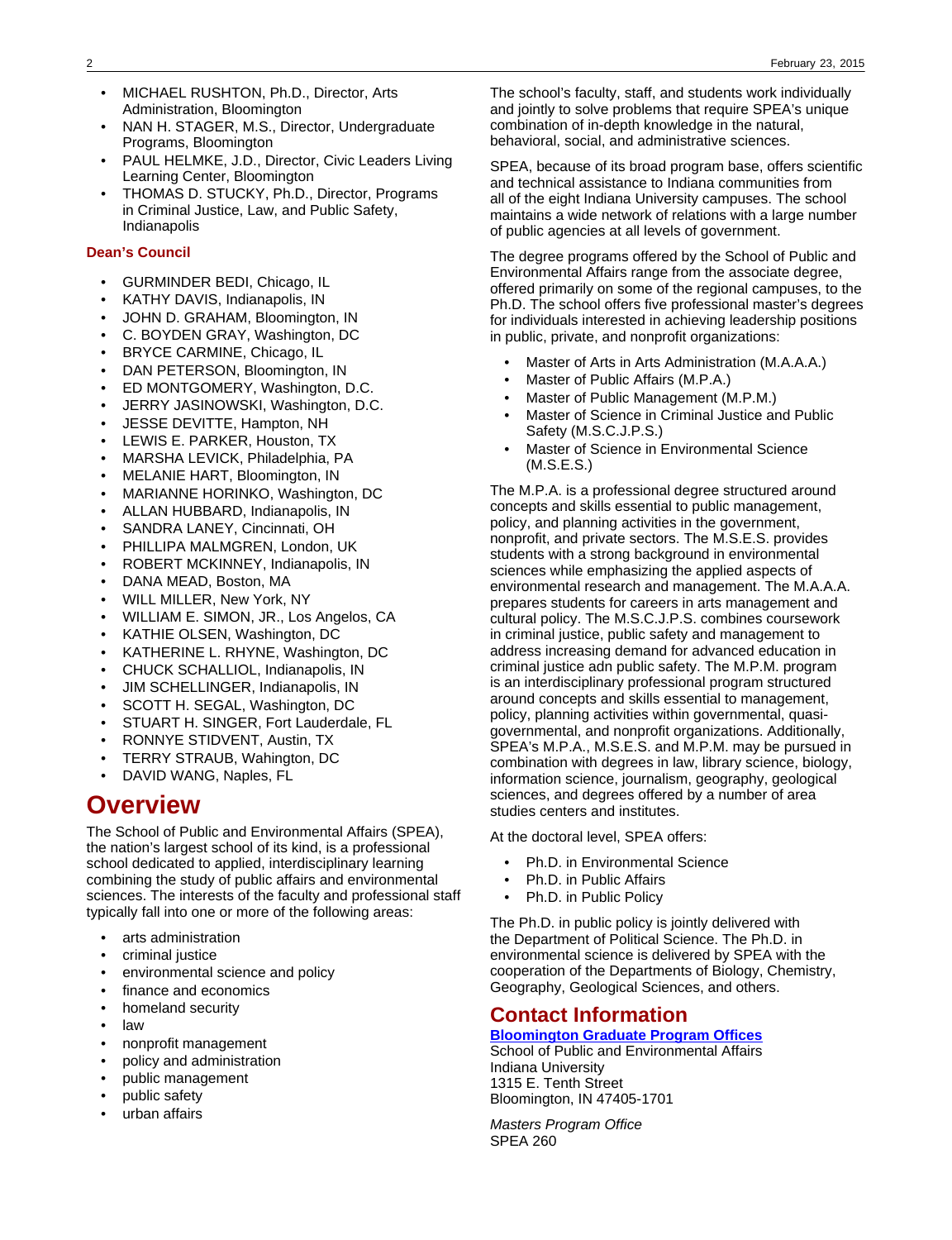Phone: (812) 855-2840 Toll Free: (800) 765-7755 Fax: (812) 855-7802 [speampo@indiana.edu](mailto:speampo@indiana.edu)

Ph.D. in Environmental Science Program Office SPEA 443 Phone: (812) 855-4953 Toll Free: (800) 633-0023 Fax: (812) 855-7547 [bsnega@indiana.edu](mailto:bsnega@indiana.edu)

Ph.D. in Public Affairs and Ph.D. in Public Policy Program **Office** SPEA 441 Phone: (812) 855-2457 Toll Free: (800) 765-7755 Fax: (812) 855-7802 [dpritche@indiana.edu](mailto:dpritche@indiana.edu)

## **[Indianapolis Graduate Programs](http://www.spea.iupui.edu)**

School of Public and Environmental Affairs Indiana University-Purdue University Indianapolis Business/SPEA Building 3025 801 W. Michigan Street Indianapolis, IN 46202-5152 Phone: (317) 274-4656 Toll Free: (877) 292-9321 Fax: (317) 278-9668 [speaga@iupui.edu](mailto:speaga@iupui.edu)

## **Administration**

## **School of Public and Environmental Affairs**

- JOHN D. GRAHAM, Ph.D., Dean
- DAVID REINGOLD, Ph.D., Executive Associate Dean, Bloomington
- LILLIARD RICHARDSON, Ph.D.,Executive Associate Dean, Indianapolis
- DOUG GOLDSTEIN, Ph.D., Assistant Dean, Bloomington
- DAVID AUDRETSCH, Ph.D., Director, Institute for Development Strategies and Director of Overseas Study Program, Bloomington
- JEFF WHITE, Ph.D., Director, Integrated Program in the Environment, Bloomington
- ROBERT KRAVCHUK, Ph.D., Director, Masters of Public Affairs, Director, On-Line Education
- MARK A. CASE, M.S., Office of Career Services, **Bloomington**
- DAVID GOOD, Ph.D., Director, Transportation Research Center, Bloomington
- MARC LAME, D.P.A., Director, Master of Science in Environmental Science Program, Bloomington
- KATHY KOEHLER, M.P.A., Interim Director, Executive Education, Indianapolis
- JOHN KRAUSS, J.D., Director, IU Public Policy Institute, Indianapolis
- DOUGLAS NOONAN, Ph.D., Director of Research, IU Public Policy Institute, Indianapolis
- SAMUEL NUNN, Ph.D., Director, Center for Criminal Justice Research, Indianapolis
- SHEILA SUESS KENNEDY, J.D., Director, Center for Civic Literacy, Indianapolis
- CHRISTOPHER CRAFT, Ph.D., Director, Program in Environmental Science, Bloomington
- SERGIO FERNANDEZ, Ph.D., Programs in Public Policy and Public Affairs, Bloomington
- SUZANN WEBER LUPTON, J.D., Director, Academic Affairs, Indianapolis
- JEFFREY PAINE, D.P.A., Director, Programs in Public Affairs, Indianapolis
- MICHAEL RUSHTON, Ph.D., Director, Arts Administration, Bloomington
- NAN H. STAGER, M.S., Director, Undergraduate Programs, Bloomington
- PAUL HELMKE, J.D., Director, Civic Leaders Living Learning Center, Bloomington
- THOMAS D. STUCKY, Ph.D., Director, Programs in Criminal Justice and Public Safety, Indianapolis

## **School of Public and Environmental Affairs Dean's Council**

- GURMINDER BEDI, Chicago, IL
- KATHY DAVIS, Indianapolis, IN
- JOHN D. GRAHAM, Bloomington, IN
- C. BOYDEN GRAY, Washington, DC
- BRYCE CARMINE, Chicago, IL
- DAN PETERSON, Bloomington, IN
- ED MONTGOMERY, Washington, D.C.
- JERRY JASINOWSKI, Washington, D.C.
- JESSE DEVITTE, Hampton, NH
- LEWIS E. PARKER, Houston, TX
- MARSHA LEVICK, Philadelphia, PA
- MELANIE HART, Bloomington, IN
- MARIANNE HORINKO, Washington, DC
- ALLAN HUBBARD, Indianapolis, IN
- SANDRA LANEY, Cincinnati, OH
- PHILLIPA MALMGREN, London, UK
- ROBERT MCKINNEY, Indianapolis, IN
- DANA MEAD, Boston, MA
- WILL MILLER, New York, NY
- WILLIAM E. SIMON, JR., Los Angelos, CA
- KATHIE OLSEN, Washington, DC
- KATHERINE L. RHYNE, Washington, DC
- CHUCK SCHALLIOL, Indianapolis, IN
- JIM SCHELLINGER, Indianapolis, IN
- SCOTT H. SEGAL, Washington, DC
- STUART H. SINGER, Fort Lauderdale, FL
- RONNYE STIDVENT, Austin, TX
- TERRY STRAUB, Wahington, DC
- DAVID WANG, Naples, FL

# **Admission**

## **Application**

Information about graduate study, including literature and application materials, may be obtained from the School of Public and Environmental Affairs offices.

## **Bloomington Campus Eligibility**

For most programs, applicants with bachelor's degrees in any field from an accredited institution are eligible to apply for admission to the graduate programs of the School of Public and Environmental Affairs.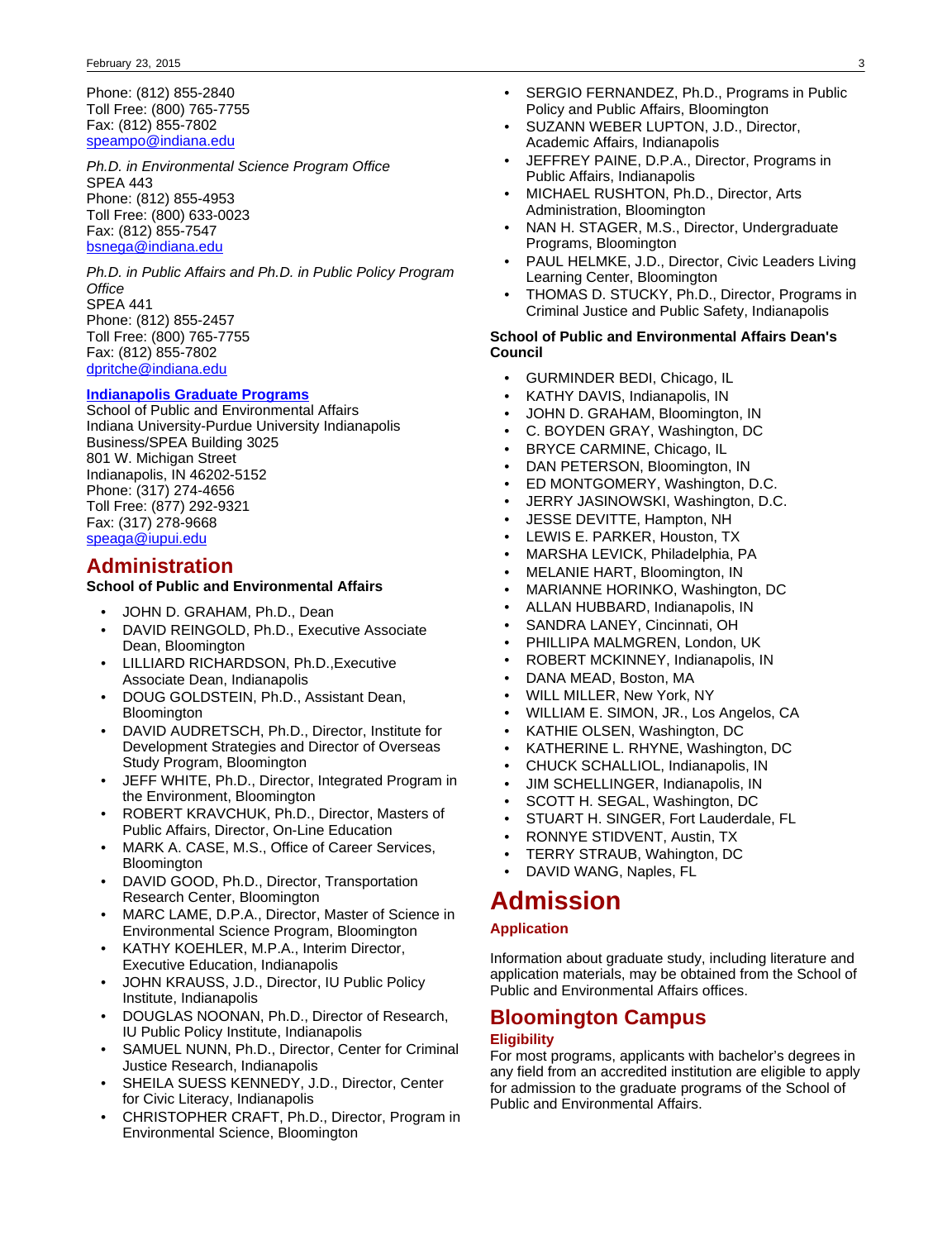M.S.E.S: The M.S.E.S. Admissions Committee looks for applicants to have an adequate backround in quantitative and natural science subjects. As a minimum, an applicant must have completed at least one semester of: calculus and chemistry with laboratory. Familiarity with statistics and biology/ecology is considered desirable.

## **Application Submission**

Applicants should apply to a degree or certificate program and request merit aid consideration as early as possible before the desired semester of enrollment. Priority for admission and merit-based funding consideration for the fall term is given to students who complete their application file by February 1. However, international students must submit application materials by December 1. All applications must be received by May 1. Applications are accepted after that date on a case by case basis.

### **Admission**

Each application for admission is carefully evaluated by the admissions committee for the appropriate degree. Applicants to all SPEA degree programs must do the following:

- Submit [applications](http://www.spea.indiana.edu) to the M.P.A.–M.S.E.S. program office.
- Submit complete official transcripts from all colleges and universities attended. Students who have taken course work on any Indiana University campus do not need to submit an Indiana University transcript.
- Pay a nonrefundable application fee to Indiana University.
- Submit three Application Reference Forms completed by individuals familiar with the applicant's activities and potential to succeed in graduate work. It is recommended that two of the three be from academic sources.
- Submit a personal essay and include any supplemental materials that may further support a case for admission (i.e., resume).
- Submit proof of bachelor's degree certification from an accredited institution. Students who have not completed undergraduate course work at the time of application may be admitted based on the strength of previous work, but a final transcript attesting to the award of a bachelor's degree must be submitted before the student can enroll. Normally, a cumulative grade point average of  $3.0$  (4.0 = A) is the minimum for regular admission.

## **LSAT and GRE Requirements**

Applicants for the M.P.A.–J.D. and M.S.E.S.–J.D. may submit LSAT (Law School Admission Test) scores in lieu of GRE (Graduate Record Examination) scores.

Other degrees require the GRE. Information concerning the GRE is available from [Graduate Record Examination,](http://www.gre.org) [Educational Testing Service,](http://www.gre.org) P.O. Box 6000, Princeton, NJ 08541-6000,

(609) 771-7670 or (866) 473-4373. Information concerning the LSAT is available from Law School Admission Services, P.O. Box 2000, Newtown, PA 18940, (215) 968-1001.

### **Arts Administration Program**

Students who have achieved outstanding undergraduate records will be considered for admission. Approximately

25-30 students are selected each year and may enter in the fall semester only.

Letters of inquiry and requests for application should be directed to the Arts Administration Program, SPEA 260, Indiana University, Bloomington, IN 47405-7006 or emailed to [maaainfor@indiana.edu.](mailto:maaainfor@indiana.edu) Applications may be completed **online**. Completed applications (those not completed online), transcripts, GRE scores, and all other correspondence related to admission should be sent to the address above. The deadline for receipt of all materials is February 15.

# **Indianapolis Campus**

## **Eligibility**

For most programs, applicants with bachelor's degrees in any field from an accredited institution are eligible to apply for admission to the graduate programs of the School of Public and Environmental Affairs.

### **Application Submission**

Applicants should apply to a degree or certificate program and request financial assistance as early as possible before the desired semester of enrollment. All application forms must be completed and received by the SPEA Graduate Admissions Office at IUPUI **before May 15** to attend the fall semester, **before September 15** to attend the spring semester, and **by March 15** to attend the summer sessions.

International application deadlines for the Master of Public Affairs are **February 1** to attend the fall semester and **September 15** to attend the spring semester.

To receive **priority attention** for **financial aid** for the fall semester, send all Free Application for Federal Student Aid (FASFA) and renewal forms to the Office of Student Financial Aid Services by **February 1**.

### **Graduate Assistantship**

SPEA application priority date is **February 1**.

### **Admission**

Each application for admission is carefully evaluated by the admissions committee for the appropriate degree. Applicants to all SPEA degree programs must do the following:

- Submit [applications](http://www.spea.iupui.edu) to the graduate program office.
- Pay a nonrefundable application fee to Indiana University.
- Read carefully the applicable sections in this bulletin for any specific program or campus admission requirements.
- Submit proof of bachelor's degree certification from an accredited institution. Students who have not completed undergraduate course work at the time of application may be admitted based on the strength of previous work, but a final transcript attesting to the award of a bachelor's degree must be submitted before the student can enroll.
- When applying to degree programs, Master of Public Affairs (M.P.A.) and Master of Science in Criminal Justice and Public Safety (M.S.C.J.P.S.) required documentation includes:
	- Online application, all sections completed.
	- Official transcripts from all colleges and universities attended. Students who have taken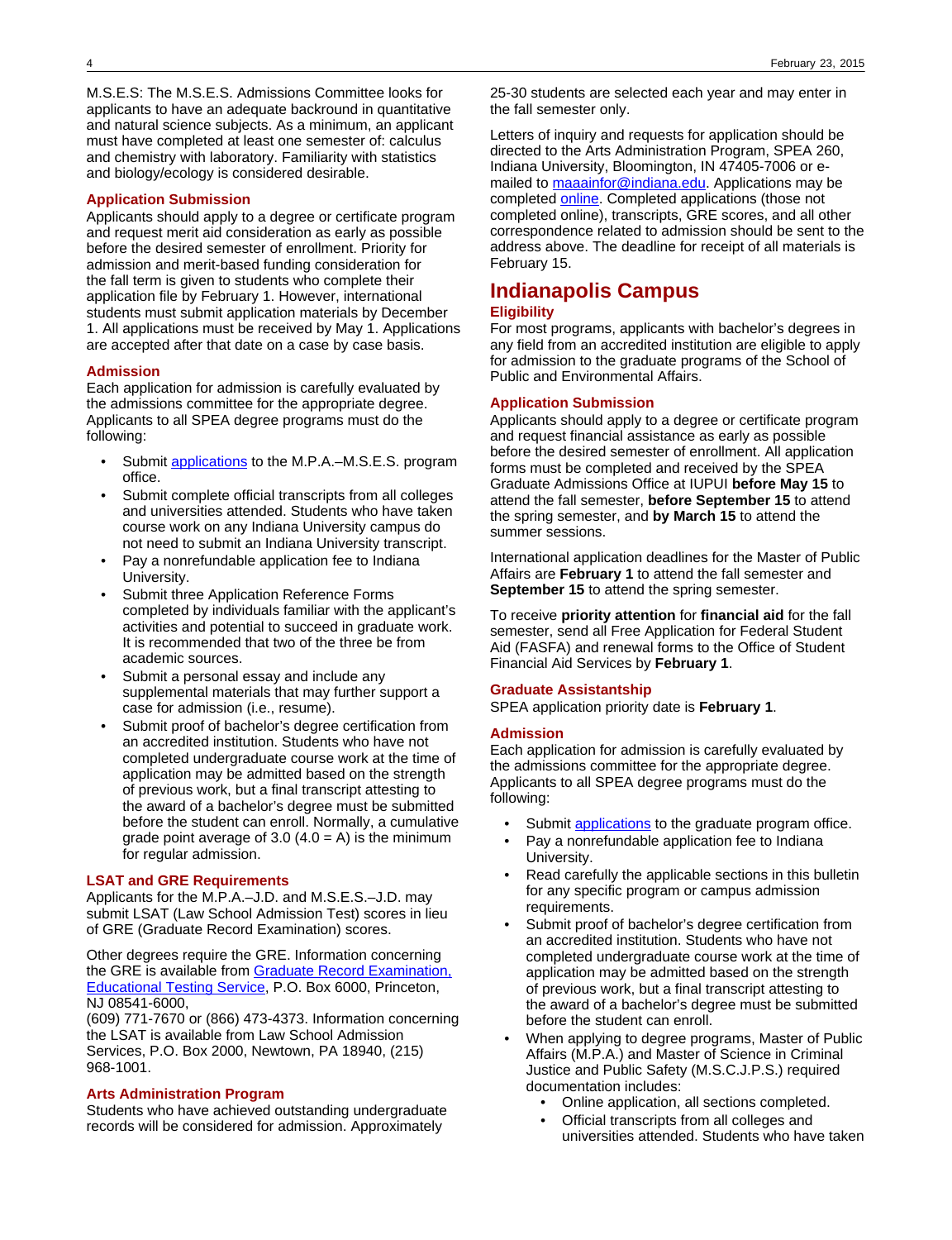course work on any Indiana University campus do not need to submit an Indiana University transcript.

- Three Application Reference Forms completed by faculty and professionals familiar with applicant's activities and potential to succeed in graduate work. References are required for the full masters programs.
- Graduate Record Examination (GRE) official scores preferred. GMAT and LSAT scores will be considered.
- Resumes are required for all programs.
- Complete personal statement and departmental question sections on application.
- Supplemental questions in the application under departmental questions section.
- When applying to certificate programs the following documentation is required:
	- Online application (GRE scores and references are not required).
	- Official transcripts from all colleges and universities attended. Students who have taken course work on any Indiana University campus do not need to submit an Indiana University transcript.
	- Complete personal statement and departmental question sections on application.
	- Supplemental questions in the application under departmental questions section.
	- Resumes are required for all certificate programs.
- International Students must apply to SPEA using the online application, completing the international section, and paying the nonrefundable international application fee (subject to change). SPEA will accept the same paper application that you have submitted to the Office of International Affairs (OIA), along with additional required SPEA documents, but the online application is preferable. You are required to provide TOEFL scores. International application priority deadlines: for fall semester apply by February 1; for spring semester apply by September 15. Visit the **[SPEA Web site](http://www.spea.iupui.edu) or the [OIA Web site](http://www.international.iupui.edu)** for more information.

### **LSAT and GRE Requirements**

Applicants for the M.P.A.–J.D. may submit LSAT (Law School Admission Test) scores in lieu of GRE (Graduate Record Examination) scores. Other degrees require the GRE or GMAT. Information concerning the GRE is available from [Graduate Record Examination, Educational](http://www.gre.org) [Testing Service](http://www.gre.org), P.O. Box 6000, Princeton, NJ 08541, (609) 771-7670 or (866) 473-4373, and on the Web at . Information concerning the LSAT is available from Law School Admission Services, P.O. Box 2000, Newtown, PA 18940, (215) 968-1001.

## **Admission Status**

### **Regular (Unconditional) Admission Status**

Applicants have met all admission requirements for the specific degree program and enroll in accordance with the entry date contained in the application for admission.

### **Deferred Admission**

Following notice of regular admission, applicants may defer enrollment for a maximum of one year.

On the **Bloomington** campus, a candidate must submit the enrollment deposit in order to officially have deferral status.

In Indianapolis transcripts of course work completed during the deferral period must be submitted, and the admissions committee may request additional letters of recommendation. Should the additional material prove unsatisfactory, the admission may be canceled. Applicants who fail to enroll within one year may need to reapply for admission.

## **Provisional Admission**

On some campuses applicants may be admitted on a provisional basis if GRE or LSAT scores or prior grade point averages are below admission criteria. Provisional status is removed upon fulfillment of conditions stipulated by the respective degree program admissions committee.

## **Admission with Deficiencies**

Applicants may be admitted with deficiencies on a case-by-case basis if they lack course work in certain foundation areas such as mathematics, economics, or statistics. Campus and degree policies may vary.

## **Nondegree Enrollment**

Applicants who have a bachelor's degree and who have not been admitted to the graduate program may enroll in SPEA courses as nondegree graduate students. Procedures may vary across campuses.

If nondegree students later wish to obtain SPEA graduate degrees, they must apply for admission to the specific degree program. Satisfactory performance as a nondegree student does not guarantee acceptance into a professional program.

# **Programs**

The School of Public and Environmental Affairs offers a variety of graduate degree and certificate programs on six of the eight Indiana University campuses: Bloomington, Indianapolis, Fort Wayne, Northwest, South Bend, and Kokomo.

### **Degree and Certificate Programs by Campus**

### **Bloomington M.P.A.**

- Comparative and International Affairs
- Economic Development
- **Energy**
- Environmental Policy and Natural Resource Management
- Information Systems
- Local Government Management
- Nonprofit Management
- Policy Analysis
- Public Financial Administration
- Public Management
- Sustainable Development
- **Specialized**
- Accelerated Master of Public Affairs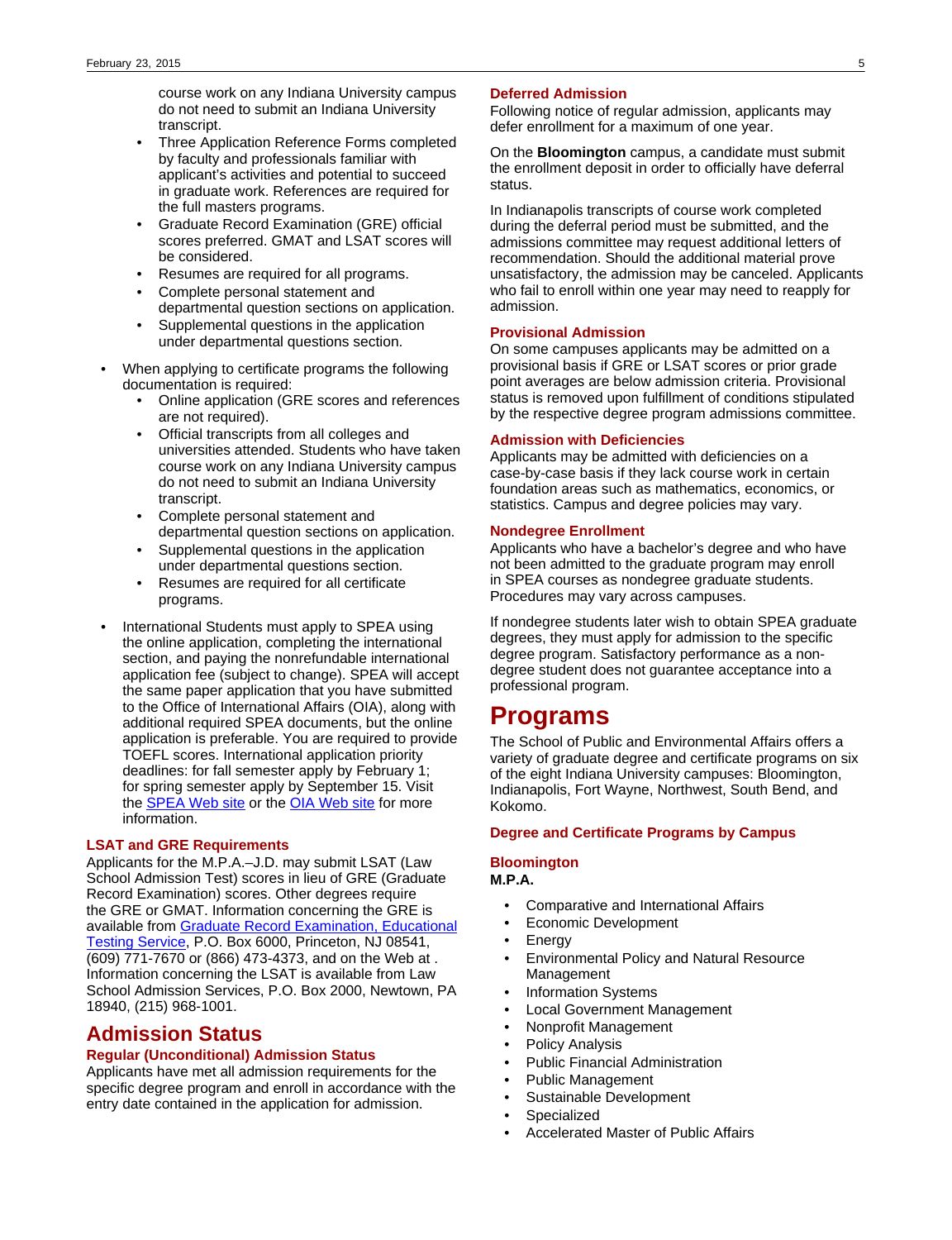## **M.P.A. Dual Degrees**

- Master of Public Affairs–Master of Science in Environmental Science (M.P.A.–M.S.E.S.)
- Master of Public Affairs–Doctor of Jurisprudence (M.P.A.–J.D.)
- Master of Public Affairs–Master of Arts in African American and African Diaspora Studies (M.P.A.– M.A.)
- Master of Public Affairs– Master of Arts in African Studies (M.P.A. – M.A.)
- Master of Public Affairs–Master of Arts in Central Eurasian Studies (M.P.A.–M.A.)
- Master of Public Affairs–Master of Arts in East Asian Languages and Cultures (M.P.A.–M.A.)
- Master of Public Affairs–Master of Information Science (M.P.A.–M.I.S.)
- Master of Public Affairs–Master of Arts in Journalism (M.P.A.–M.A.)
- Master of Public Affairs–Master of Arts in Latin American and Caribbean Studies (M.P.A.–M.A.)
- Master of Public Affairs–Master of Library Science (M.P.A.–M.L.S.)
- Master of Public Affairs–Master of Arts in Russian and East European Studies (M.P.A.–M.A.)
- Master of Public Affairs–Master of Arts in West European Studies (M.P.A.–M.A.)

## **M.S.E.S.**

- Applied Ecology
- Energy
- Environmental Chemistry, Toxicology, and Risk Assessment
- Water Resources
- Accelerated Master of Science in Environmental **Science**

## **M.S.E.S. Dual Degrees**

- Master of Science in Environmental Science–Doctor of Jurisprudence (M.S.E.S.–J.D.)
- Master of Science in Environmental Science–Master of Arts in Biology (M.S.E.S.–M.A.)
- Master of Science in Environmental Science–Master of Arts in Geography (M.S.E.S.–M.A.)
- Master of Science in Environmental Science–Master of Arts in Journalism (M.S.E.S.–M.A.)
- Master of Science in Environmental Science–Master of Science in Chemistry (M.S.E.S.–M.S)
- Master of Science in Environmental Science–Master of Science in Geography (M.S.E.S.–M.S.)
- Master of Science in Environmental Science–Master of Science in Geological Sciences (M.S.E.S.–M.S.)
- Master of Science in Environmental Science–Master of Science in Physics (M.S.E.S.–M.S.)

## **M.A.**

• Arts Administration

## **Ph.D.**

- Environmental Science
- Public Affairs
- Public Policy

### **Ph.D. Minors**

- Environmental Studies
- Nonprofit Management
- Public Management
- Regional Economic Development
- Urban Affairs

## **Certificates**

- Hazardous Materials Management
- Nonprofit Management
- Public Budgeting and Financial Management
- Public Management
- Social Entrepreneurship

## **Indianapolis**

- **M.P.A.**
	- Criminal Justice
	- Nonprofit Management
- Policy Analysis
- Public Management

## **M.P.A. Joint Degrees**

- Master of Public Affairs-Doctor of Jurisprudence (M.P.A.–J.D.)
- Master of Public Affairs–Master of Arts in Philanthropic Studies (M.P.A.–M.A.)

## **M.S.C.J.P.S.**

• Criminal Justice and Public Safety

## **Ph.D. Minor**

• Nonprofit Management

## **Certificates**

- Executive Graduate Certificate in Library Management
- Nonprofit Management
- Public Management
- Social Entrepreneurship
- Homeland Security and Emergency Management

# **Bloomington Campus**

Master of Public Affairs (M.P.A.)

Master of Public Affairs Dual Degree Programs

Master of Science in Environmental Science (M.S.E.S.)

Master of Science in Environmental Science Dual Degree Programs

Master of Arts in Arts Administration (M.A.)

Doctor of Philosophy (Ph.D.) in Environmental Science

Doctor of Philosophy (Ph.D.) in Public Affairs

Doctor of Philosophy (Ph.D.) in Public Policy

Doctoral Minors

Certificate Programs

# **Master of Public Affairs**

The Master of Public Affairs program is an interdisciplinary, professional program that prepares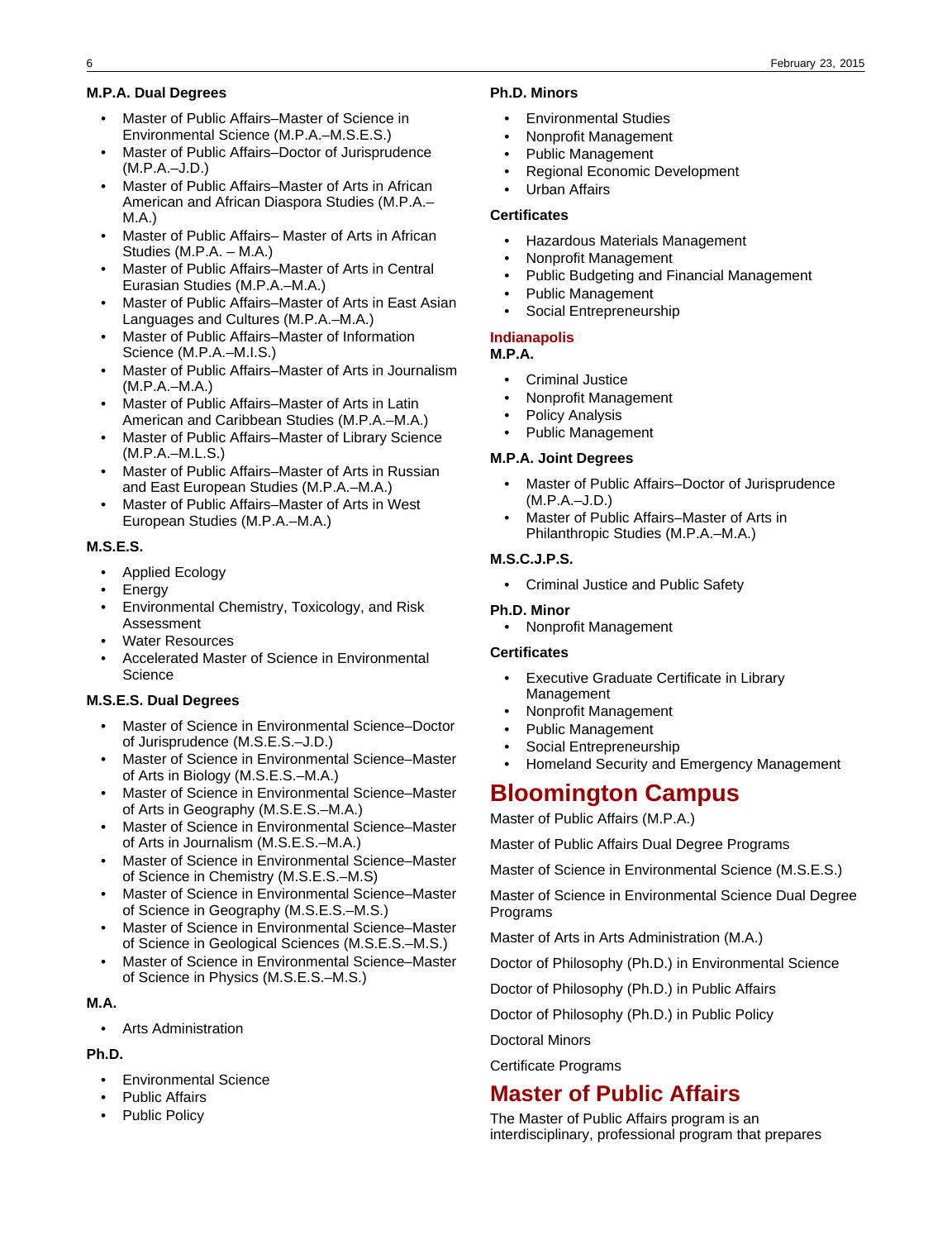students for positions in local, state, or federal government, quasi-governmental service, or the nonprofit (including philanthropic) arena. It broadens students' comprehension of the economic, environmental, political, and social context in which the public servant works. The course of study requires completion of

- the M.P.A. core
- the concentration requirement
- the experiential requirement
- sufficient electives and/or prior professional experience credit to total 48 credit hours

The curriculum of this program as contained in the core requirements encompasses preparation in a broad range of skills relevant to the operation of public or nonprofit agencies. It is based on the academic disciplines but not limited to any one. It is also problem-oriented, bringing the disciplines to bear on critical social, environmental, economic, and administrative issues.

Although the environment of public service is diverse and changing, effectiveness in that environment requires the development of special skills attained through detailed study in a chosen field of concentration. The fields of concentration span the variety of professional specialties found in public service. Thus, the program provides expertise in the core requirement and in a specific concentration area, as well as a general working knowledge of public affairs.

The M.P.A. program is fully accredited by the National Association of Schools of Public Affairs and Administration (NASPAA).

## **Requirements**

- Degree Requirements
- Core Requirements
- Concentration Requirements
- **Experential Requirements**
- Prior Professional Experience Credit

### **Fields of Concentration**

Concentrations give students focused educational experiences in substantive areas of interest. Concentrations offered on the Bloomington campus are:

- Economic Development
- **Energy**
- Environmental Policy and Natural Resource Management
- Information Systems
- International Development
- Local Government Management
- Nonprofit Management
- Policy Analysis
- Public Financial Administration
- Public Management
- Sustainability and Sustainable Development
- **Specialized**

### **General Elective Courses**

Graduate courses, or undergraduate courses approved for graduate credit, may be used to complete the overall degree requirement of 48 credit hours.

### **Accelerated Master of Public Affairs**

This program allows the School of Public and Environmental Affairs' top undergraduates to complete both their undergraduate and graduate degree in five years. To be considered for this program a student must have earned a minimum GPA of 3.5, completed 96 undergraduate credit hours, and satisfied all generaleducation and School of Public and Environmental Affairs undergraduate core requirements. Because of the specialized nature of this program, potential applicants should contact the Bloomington undergraduate and graduate program director for details.

## **Degree Requirements**

(48 credit hours) The core requirements of the M.P.A. degree consist of 18 credit hours of work in six courses. Each student must also complete the requirements of (at least) one concentration.

The experiential requirement ensures that each graduate of the M.P.A. program has gained insight into the world of public service by way of an experience outside the classroom. This experience may or may not involve the accumulation of credit hours toward the degree.

The remaining credit hours necessary for graduation, if any, are general electives that can be used to add breadth to a student's program; to further explore a field of concentration; or to enhance skills in foreign languages, quantitative tools, or administrative techniques.

## **Core Requirements**

(18 credit hours) The M.P.A. core is designed to ensure that each student acquires both the prerequisite analytical skills and an understanding of policy issues and governmental processes that compose the environment within which graduates will pursue their careers.

## **Required Courses**

| <b>SPEA-V 502</b> | Public<br>Management                                             | (3 cr.)           |
|-------------------|------------------------------------------------------------------|-------------------|
| <b>SPEA-V 506</b> | Statistical Analysis (3 cr.)<br>for Effective<br>Decision Making |                   |
| <b>SPEA-V 517</b> | Public<br>Management<br>Economics                                | $(3 \text{ cr.})$ |
| <b>SPEA-V 540</b> | Law and Public<br>Affairs                                        | $(3 \text{ cr.})$ |
| <b>SPEA-V 560</b> | Public Finance<br>and Budgeting                                  | $(3 \text{ cr.})$ |
| SPEA-V 600        | Capstone in Public (3 cr.)<br>and Environmental<br>Affairs       |                   |

Extremely well-prepared applicants may petition the program director to waive one or more of the core requirements on the basis of advanced course work done elsewhere. Students may be exempted on the basis of satisfactory equivalent course work or by examination. Credit hours waived from the core add to the electives a student may use. Students requesting course waivers should contact the appropriate graduate program director for requirements and guidelines.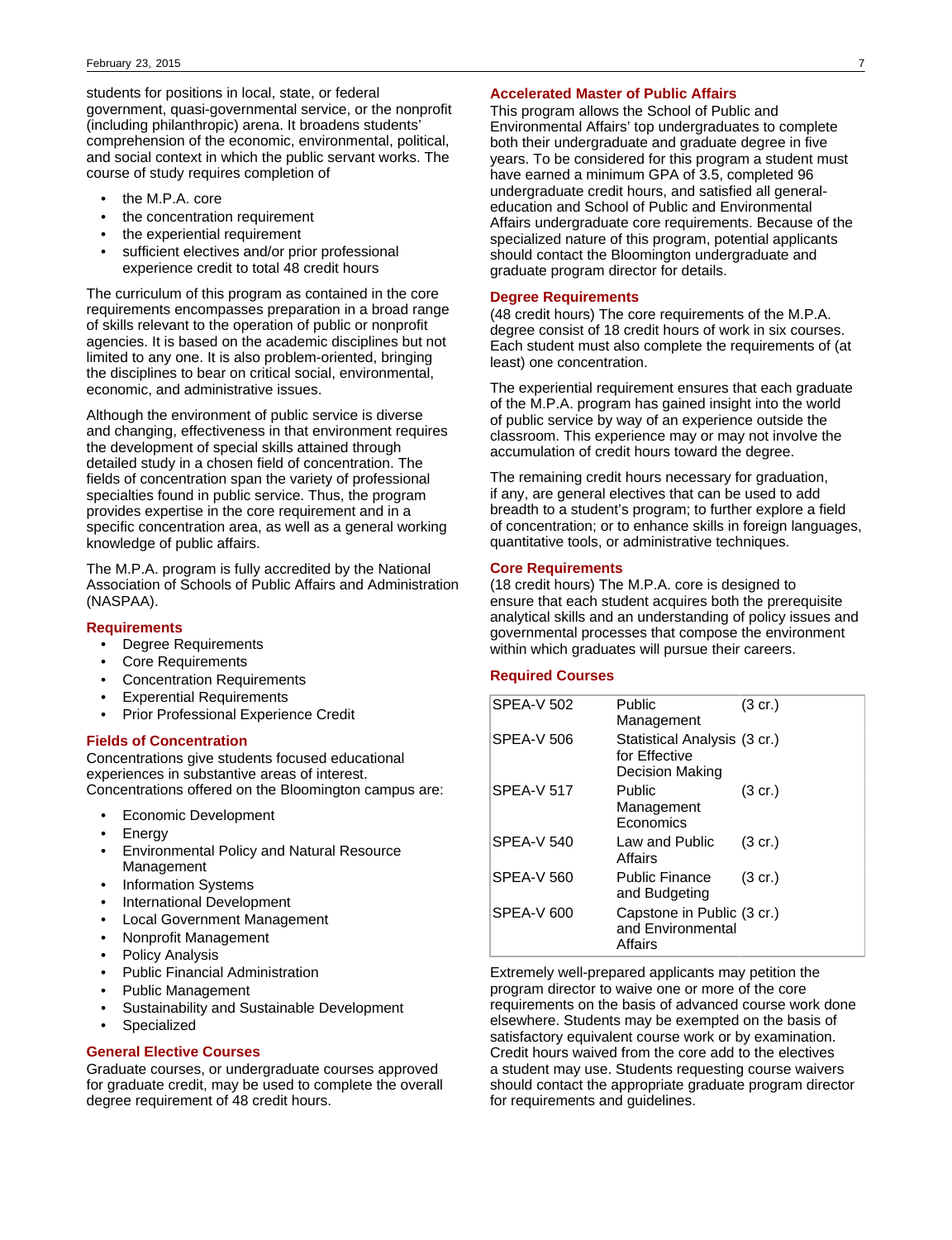## **Experential Requirements**

Each M.P.A. student must obtain professionally relevant experience through one of the following options: an approved internship (0-6 credit hours); SPEA-V 590 Research in Public Affairs; SPEA-V 601 Workshop in Public Affairs; or the award of prior professional experience credit.

## **Prior Professional Experience Credit**

The M.P.A. Program Director of the School of Public and Environmental Affairs may grant up to 12 credit hours toward the M.P.A. degree for students who have had significant policy-level work experience in their backgrounds. In general, credit requires work experience above the entry level that involves some independent managerial, analytic, or scientific responsibility. Credit will be granted for work experience gained until initial matriculation in the program according to the following guidelines.

- To receive 3 credit hours, a student must have a minimum of one year's technical, administrative, or policy-level work experience with a government, nonprofit, or private agency.
- 6 credit hours will be awarded for four years of managerial experience in directing programs, preparing budgets, and making decisions on organizational or staff development or for four years of professional experience in policy analysis or planning.
- Those with four or more years of executive assignment may be awarded 9 to 12 credit hours. Applicants must have had responsibility for supervision of high-level staff, budget preparation, and organizational control of public agencies, or executive responsibility for policy analysis or planning.

### **Application Process and Policies**

Students are eligible to apply for prior professional experience credit up to the completion of 24 credit hours, which usually occurs before the close of their second semester of M.P.A. graduate study. Applicants may appeal the initial professional credit decision by submitting a request, in writing, for reconsideration and providing additional information to the appropriate program or campus director.

Determination of professional credit is made separately from decisions about transfer of credit. Under no circumstances will the prior professional experience credit and transfer credit total more than 21 credit hours of the 48 required for the M.P.A. degree. Students receiving prior professional experience credit should carefully plan the balance of their program with a faculty advisor.

## **Concentration Requirements**

(15–24 credit hours) Concentrations give students educational experiences in a substantive area of interest. The course of study in each concentration area is determined in conjunction with an advisor. Up to 3 credit hours of the concentration may be taken in V 585 Practicum in Public Affairs, if approved in advance by an advisor.

Concentration requirements may be waived on the same basis as core requirements. Consult with an advisor about course prerequisites.

### **Economic Development**

(18 credit hours) The economic development concentration prepares students for positions in economic development at the city, county, and state levels.

## **Required Courses (9 credit hours)**

| <b>SPEA-V 507</b> | Data Analysis<br>and Modeling for<br><b>Public Affairs</b>         | $(3 \text{ cr.})$ |
|-------------------|--------------------------------------------------------------------|-------------------|
| <b>SPEA-V 622</b> | Seminar in<br>Urban Economic<br>Development                        | $(3 \text{ cr.})$ |
| <b>SPEA-V 669</b> | Economic<br>Development,<br>Globalization, and<br>Entrepreneurship | $(3 \text{ cr.})$ |

### **Electives (9 credit hours)**

Select three of the following courses:

| <b>SPEA-V 516</b> | Public<br>Management<br>Information<br>Systems                      | $(3 \text{ cr.})$ |
|-------------------|---------------------------------------------------------------------|-------------------|
| <b>SPEA-V 541</b> | Benefit-Cost<br>Analysis of Public<br>and Environmental<br>Policies | $(3 \text{ cr.})$ |
| <b>SPEA-V 563</b> | The Planning<br>Process                                             | $(3$ cr.)         |
| <b>SPEA-V 564</b> | Urban<br>Management                                                 | $(3 \text{ cr.})$ |
| <b>SPEA-V 567</b> | <b>Public Financial</b><br>Administration                           | $(3 \text{ cr.})$ |
| <b>SPEA-V 568</b> | Management<br>of Urban<br>Government<br>Services                    | $(3 \text{ cr.})$ |
| <b>SPFA-V 578</b> | Introduction to<br>Comparative<br>and International<br>Affairs      | $(3$ cr.)         |
| SPEA-V 609        | Seminar in<br>Revenue Theory<br>and Administration                  | $(3$ cr.)         |
| <b>SPEA-V 610</b> | Seminar in<br>Government<br>Budget and<br>Program Analysis          | $(3 \text{ cr.})$ |
| <b>SPEA-V 667</b> | Seminar in Public<br>Capital and Debt<br>Theory                     | $(3 \text{ cr.})$ |

## **Or**

other relevant SPEA courses with the approval of an economic development concentration advisor. At least one elective must be chosen from the above list. A student may choose up to two electives outside of SPEA with the approval of an advisor.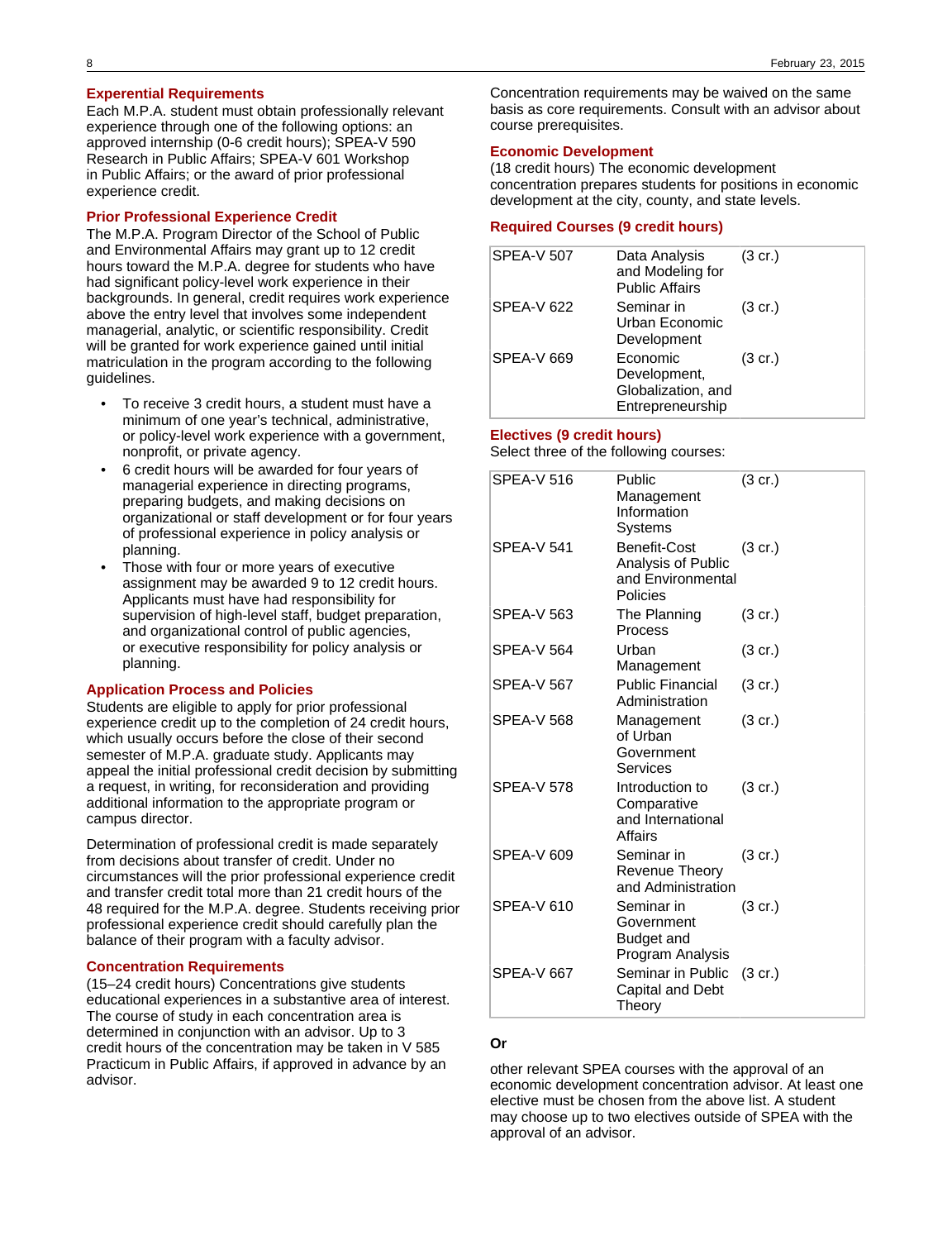## **Energy**

## **Energy Concentration**

(18 credit hours)

The energy concentration provides students an educational experience in topics associated with energy production, distribution, and use, using an interdisciplinary approach in science, technology, and public policy. This concentration allows flexibility in the choice of courses used to meet the concentration requirements and to meet each student's professional goals.

### **Required Courses** (6 credit hours)

SPEA-E 574 Energy Analysis and Markets (3 cr.)

SPEA-V 674 Energy Economics and Policy (3 cr.)

**Electives** (12 credit hours)

Students select a mixture of science and policy courses related to energy in accordance to professional goals. No double counting with program core course is permitted. At least two courses must be taken from each group.

Natural Science Elective Group:

SPEA-E 515 Fundamentals of Air Pollution (3 cr.)

SPEA-E 518 Vector-based Geographic Information Systems (3 cr.)

SPEA-E 519 Applied Remote Sensing of the Environment (3 cr.)

SPEA-E 536 Environmental Chemistry (3 cr.)

GEOG-G 532 Physical Meteorology and Climatology (3 cr.)

GEOG-G 542 Sustainable Energy Systems (3 cr.)

GEOG-G 571 Principles of Petroleum Geology (3 cr.)

GEOG-G 575 Climate Change (3 cr.)

GEOG-G 587 Organic Geochemistry (3 cr.)

PHYS-P 510 Environmental Physics (3 cr.)

Economics, Public Policy and Law Elective Group:

SPEA-E 535 International Enviromental Policy (3 cr.)

SPEA-V 541 Benefit-Cost Analysis of Public and Environmental Policies (3 cr.)

SPEA-V 596 Sustainable Development (3 cr.)

SPEA-V 625 Environmental Economics and Policy (3 cr.)

SPEA-V 643 Natural Resource Management and Policy (3 cr.)

SPEA-V 645 Environmental Law (3 cr.)

LAW-B 675 Natural Resources Law (3 cr.)

LAW-L 644 Seminar in Energy Law and Policy (3 cr.)

LAW-L 660 Seminar in Climate Law and Policy (3 cr.)

## **Environmental Policy and Natural Resource Management**

(21 credit hours) The environmental policy and natural resource management concentration integrates public policy and environmental science perspectives covering a range of topics including the economic analysis of natural resource utilization and allocation.

### **Required Courses (12 credit hours)**

| <b>SPEA-V 507</b> | Data Analysis<br>and Modeling for<br><b>Public Affairs</b> | $(3 \text{ cr.})$ |
|-------------------|------------------------------------------------------------|-------------------|
| <b>SPEA-V 625</b> | Environmental<br>Economics and<br>Policy                   | $(3 \text{ cr.})$ |
| <b>SPEA-V 643</b> | Natural Resource (3 cr.)<br>Management and<br>Policy       |                   |
| <b>SPEA-V 645</b> | Environmental<br>_aw                                       | (3 cr.)           |

### **Electives (9 credit hours)**

In consultation with your advisor, select one course in public policy and/or public management. A partial list includes:

| <b>SPEA-E 560</b> | Environmental<br><b>Risk Analysis</b>                               | $(3 \text{ cr.})$ |
|-------------------|---------------------------------------------------------------------|-------------------|
| SPEA-V 510        | Government<br>Regulation in<br><b>Market Economies</b>              | $(3 \text{ cr.})$ |
| <b>SPEA-V 518</b> | Intergovernmental (3 cr.)<br>Systems<br>Management                  |                   |
| SPEA-V 539        | Management<br>Science for Public<br>Affairs                         | $(3 \text{ cr.})$ |
| <b>SPEA-V 541</b> | Benefit-Cost<br>Analysis of Public<br>and Environmental<br>Policies | $(3 \text{ cr.})$ |
| SPEA-V 640        | Law, Public<br>Management, and<br><b>Public Policy</b>              | $(3 \text{ cr.})$ |

In consultation with their advisors, students select two courses from one of the following groups or an equivalent course cluster:

### **Environmental Management**

| <b>SPEA-E 536</b> | Environmental<br>Chemistry    | $(3 \text{ cr.})$ |
|-------------------|-------------------------------|-------------------|
| <b>SPEA-E 539</b> | Aquatic Chemistry (3 cr.)     |                   |
| SPEA-E 542        | Hazardous<br><b>Materials</b> | $(3 \text{ cr.})$ |
| <b>SPEA-E 552</b> | Environmental<br>Engineering  | $(3 \text{ cr.})$ |

### **Resource Management**

| SPEA-E 460        | <b>Fisheries</b><br>and Wildlife<br>Management               | $(3 \text{ cr.})$ |
|-------------------|--------------------------------------------------------------|-------------------|
| <b>SPEA-E 461</b> | <b>Fisheries</b><br>and Wildlife<br>Management<br>Laboratory | $(3 \text{ cr.})$ |
| <b>SPEA-E 527</b> | <b>Applied Ecology</b>                                       | (3 cr.)           |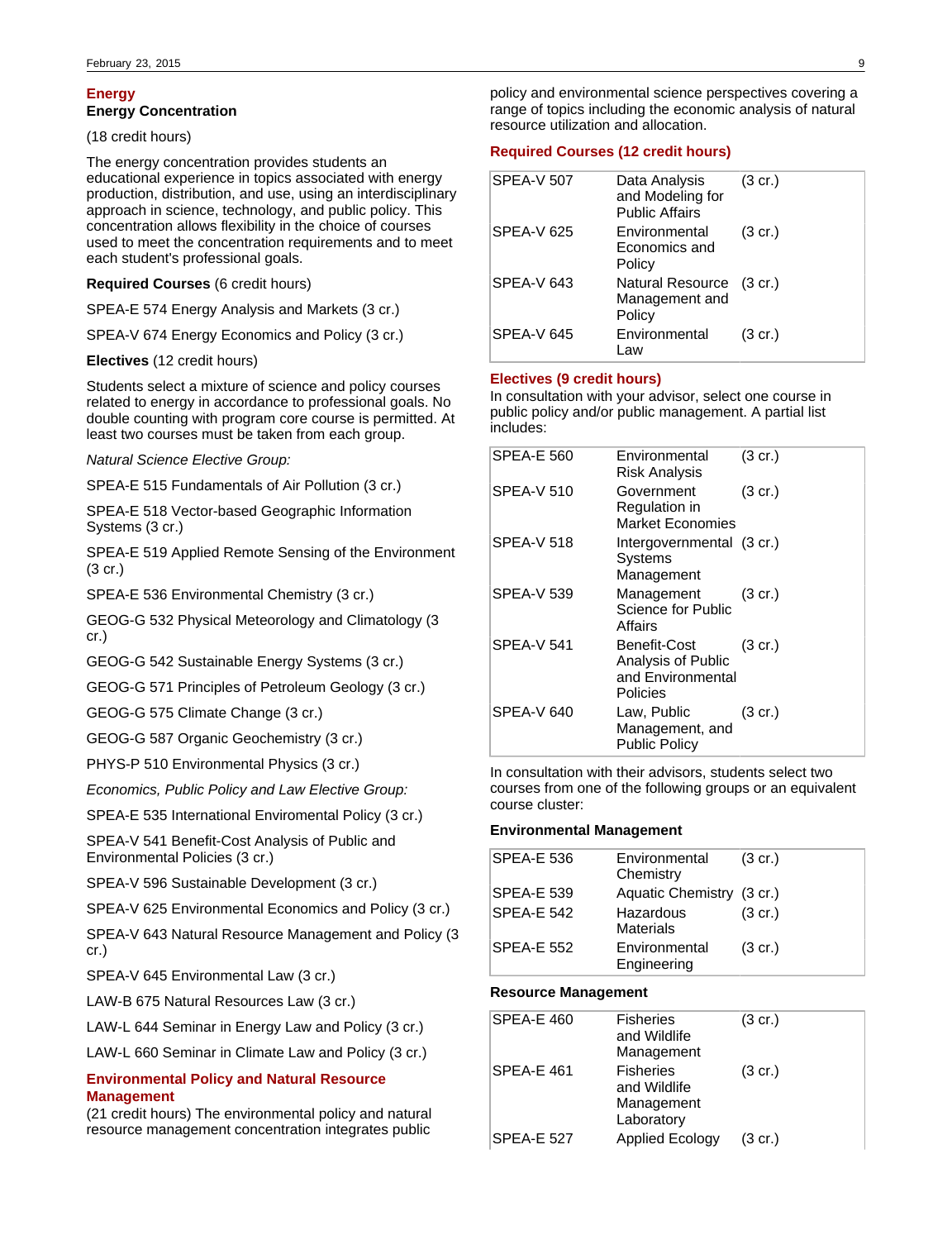| <b>SPEA-E 528</b> | <b>Forest Ecology</b><br>and Management       | $(3 \text{ cr.})$ |
|-------------------|-----------------------------------------------|-------------------|
| BIOL-L 575        | Ecosystem<br>Structure and<br><b>Function</b> | $(3 \text{ cr.})$ |

## **Information Systems**

(18 credit hours) The information systems (IS) concentration prepares students for entry-level and midcareer positions—such as systems analysts, consultants, Webmasters, and database managers—in the exciting, evolving, and rapidly growing fields of computing and communication technologies as they apply to public organizations. The IS concentration builds on a solid core of three courses and provides the flexibility to add three more electives from a wide range of course offerings. Students are encouraged to combine the IS concentration with other concentrations to strengthen their technical skills in a variety of applied areas.

### **Required Courses (9 credit hours)**

The following courses are required:

| <b>SPEA-V 516</b> | Public<br>Management<br>Information<br>Systems | $(3 \text{ cr.})$ |
|-------------------|------------------------------------------------|-------------------|
| <b>SPEA-V 519</b> | Database<br>Management<br>Systems              | $(3 \text{ cr.})$ |

Select one of the following:

| <b>SPEA-E 518</b> | Vector-based<br>Geographic<br>Information<br>Systems | $(3 \text{ cr.})$ |
|-------------------|------------------------------------------------------|-------------------|
| <b>SPEA-V 550</b> | Topics in Public<br>Affairs (GIS only)               | $(3 \text{ cr.})$ |

## **Electives (9 credit hours)**

Three courses from the following information systems application groups. (Note: Two of the courses must be from group A, B, or C.)

### **Group A: Geographic Information Systems**

| <b>SPEA-E 518</b> | Vector-based<br>Geographic<br>Information<br><b>Systems</b> | $(3 \text{ cr.})$ |
|-------------------|-------------------------------------------------------------|-------------------|
| <b>SPEA-E 519</b> | <b>Applied Remote</b><br>Sensing of the<br>Environment      | $(3 \text{ cr.})$ |
| <b>SPEA-E 529</b> | Application of<br>Geographic<br>Information<br>Systems      | (3 cr.)           |
| <b>SPEA-V 550</b> | Topics in Public<br>Affairs (GIS only)                      | (3 cr.)           |

### **Group B: Decision Support and Analysis**

| <b>SPEA-E 555</b><br>Topics in<br>$(3 \text{ cr.})$ |  |
|-----------------------------------------------------|--|
| Environmental                                       |  |
| Science:                                            |  |
| Computing                                           |  |

|                   | Methods for<br>Environmental<br>Science                             |                   |
|-------------------|---------------------------------------------------------------------|-------------------|
| <b>SPEA-E 560</b> | Environmental<br>Risk Analysis                                      | $(3 \text{ cr.})$ |
| <b>SPEA-V 507</b> | Data Analysis<br>and Modeling for<br><b>Public Affairs</b>          | $(3 \text{ cr.})$ |
| <b>SPEA-V 539</b> | Management<br>Science for Public<br>Affairs                         | $(3 \text{ cr.})$ |
| <b>SPEA-V 541</b> | Benefit-Cost<br>Analysis of Public<br>and Environmental<br>Policies | $(3 \text{ cr.})$ |

### **Group C: Design and Management of Information Systems**

| <b>SPEA-V 602</b> | Strategic<br>Management<br>of Public and<br>Nonprofit<br>Organizations | $(3 \text{ cr.})$ |
|-------------------|------------------------------------------------------------------------|-------------------|
| <b>SPEA-V 611</b> | Design of<br>Information<br>Systems                                    | (3 cr.)           |
| <b>SPEA-V 613</b> | Implementation<br>of Information<br>Systems                            | $(3 \text{ cr.})$ |

### **Group D: Networking and Telecommunications**

| <b>BUS-S 515</b>  | Foundations<br>of Business<br>Telecommunications | $(3 \text{ cr.})$ |
|-------------------|--------------------------------------------------|-------------------|
| <b>SLIS-L 561</b> | The Information<br>Industry                      | $(3 \text{ cr.})$ |
| <b>SLIS-L 564</b> | Computerization in (3 cr.)<br>Society            |                   |
| <b>SLIS-L 571</b> | Information<br>Architecture for<br>the Web       | $(3 \text{ cr.})$ |

## **Group E: Additional Option**

Graduate courses that address issues in information technology, such as programming and the digital economy, are offered in other units such as the Department of Computer Science, the School of Informatics, the Kelley School of Business, and the School of Library and Information Science. Students may elect to take one of these electives with the approval of a faculty advisor.

### **International Development**

(18 credit hours) The International Development concentration in the Master of Public Affairs is designed to provide students with a policy-focused understanding of international development, and will introduce students to topics such as economic programming and planning, political economy, conflict and post-conflict recovery, sustainable development, international organizations, governance and business activities.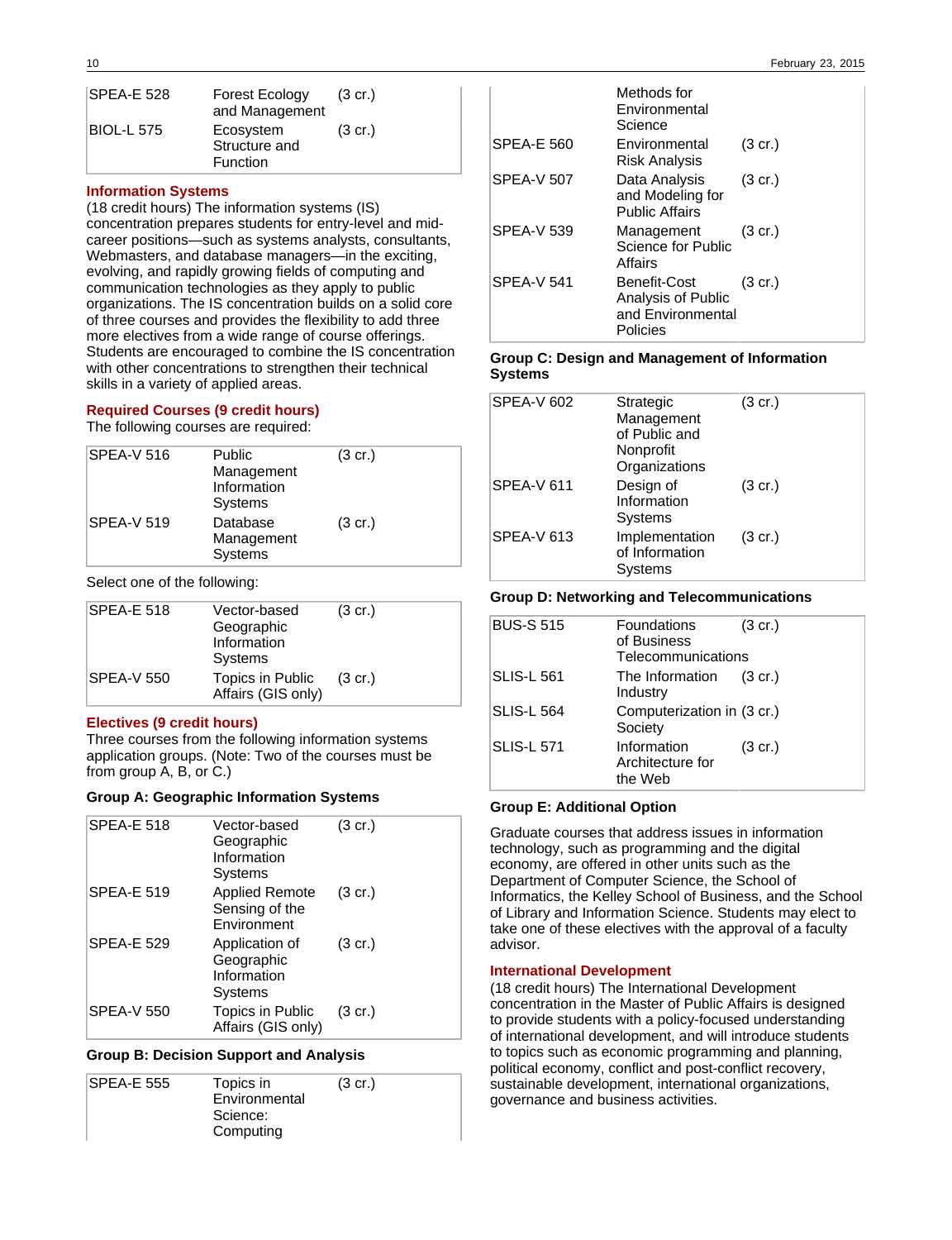## **Required Courses (9 credit hours)**

The following courses are required:

|                                                                                        | $(3 \text{ cr.})$ |
|----------------------------------------------------------------------------------------|-------------------|
| <b>SPEA-V 573</b><br>Development<br>Economics                                          |                   |
| <b>SPEA-V 578</b><br>Introduction to<br>Comparative<br>and International<br>Affairs    | $(3 \text{ cr.})$ |
| <b>SPEA-V 669</b><br>Economic<br>Development,<br>Globalization and<br>Entrepreneurship | $(3 \text{ cr.})$ |

## **Electives (9 credit hours)**

Students choose three electives for a total of 9 credit hours, where at least one course is from list A (Methods).

## **Group A: Methods**

| <b>SPEA-E 518</b> | Vector-based<br>Geographic<br>Information<br>Systems       | $(3 \text{ cr.})$ |
|-------------------|------------------------------------------------------------|-------------------|
| <b>SPEA-V 507</b> | Data Analysis<br>and Modeling for<br><b>Public Affairs</b> | $(3 \text{ cr.})$ |
| <b>SPEA-V 541</b> | Cost-Benefit<br>Analysis                                   | $(3 \text{ cr.})$ |
| <b>SPEA-V 562</b> | Public Program<br>Evaluation                               | $(3 \text{ cr.})$ |
|                   | A graduate level<br>language or area<br>studies course     |                   |

## **Group B: Other Electives**

| <b>SPEA-E 535</b> | International<br>Environmental<br>Policy                               | $(3 \text{ cr.})$ |
|-------------------|------------------------------------------------------------------------|-------------------|
| <b>SPEA-V 504</b> | Public<br>Organizations                                                | $(3 \text{ cr.})$ |
| <b>SPEA-V 510</b> | Government<br><b>Relation in Market</b><br>Economies                   | $(3 \text{ cr.})$ |
| SPEA-V 534        | NGO Management (3 cr.)<br>in Comparative<br>Perpective                 |                   |
| <b>SPEA-V 559</b> | Principles and<br><b>Practices of Social</b><br>Entrepreneurship       | $(3 \text{ cr.})$ |
| <b>SPEA-V 575</b> | Comparative<br>Public<br>Management and<br>Administration              | $(3 \text{ cr.})$ |
| SPEA-V 576        | Approaches to<br>Development                                           | $(3 \text{ cr.})$ |
| <b>SPEA-V 577</b> | International<br><b>Economic Strategy</b><br>and Development<br>Policy | $(3 \text{ cr.})$ |
| SPEA-V 583        | Conflict and<br>Development                                            | $(3 \text{ cr.})$ |

| <b>SPEA-V 584</b> | Tax Policy in<br>Developing<br>Countries        | $(3 \text{ cr.})$ |
|-------------------|-------------------------------------------------|-------------------|
| <b>SPEA-V 592</b> | Global Health<br>Issues and<br>Management       | $(3 \text{ cr.})$ |
| <b>SPEA-V 596</b> | Sustainable<br>Development                      | $(3 \text{ cr.})$ |
| <b>SPEA-V 654</b> | Public Program<br>Management and<br>Contracting | $(3 \text{ cr.})$ |

## **Local Government Management**

(24 credit hours) The local government management concentration prepares students for entry-level and mid-career management and policy positions in local government. Course work includes an urban management core required of all students and a selection of advanced electives. Students should consult with a faculty concentration advisor to choose the advanced electives best suited to their interests. Students also participate in a Seminar in Urban Management in conjunction with the International City/County Management Association's annual conference.

### **Required Courses (15 credit hours)**

| <b>SPEA-V 516</b> | Public<br>Management<br>Information<br>Systems         | $(3 \text{ cr.})$ |
|-------------------|--------------------------------------------------------|-------------------|
| <b>SPEA-V 542</b> | Government<br>Financial<br>Accounting and<br>Reporting | $(3 \text{ cr.})$ |
| <b>SPEA-V 561</b> | Public Human<br>Resources<br>Management                | $(3 \text{ cr.})$ |
| <b>SPEA-V 568</b> | Management<br>of Urban<br>Government<br>Services       | $(3 \text{ cr.})$ |
| <b>SPEA-V 623</b> | Seminar in Urban (3 cr.)<br>Management                 |                   |

### **Local Government Management Seminar**

(3 credit hours) Students are required to enroll in SPEA-V 550 Topics in Public Affairs – Professional Development Seminar (3 cr.) during their second year of study. This course is held in conjunction with attendance at the International City/County Management Association's annual conference.

## **Advanced Electives (6 credit hours)**

Students must select two additional courses in consultation with their concentration advisors from one of the approved subject areas listed below:

- Planning
- Personnel/Labor Relations
- Operations Management
- Analysis and Information Systems
- Government Finance
- Administrative Law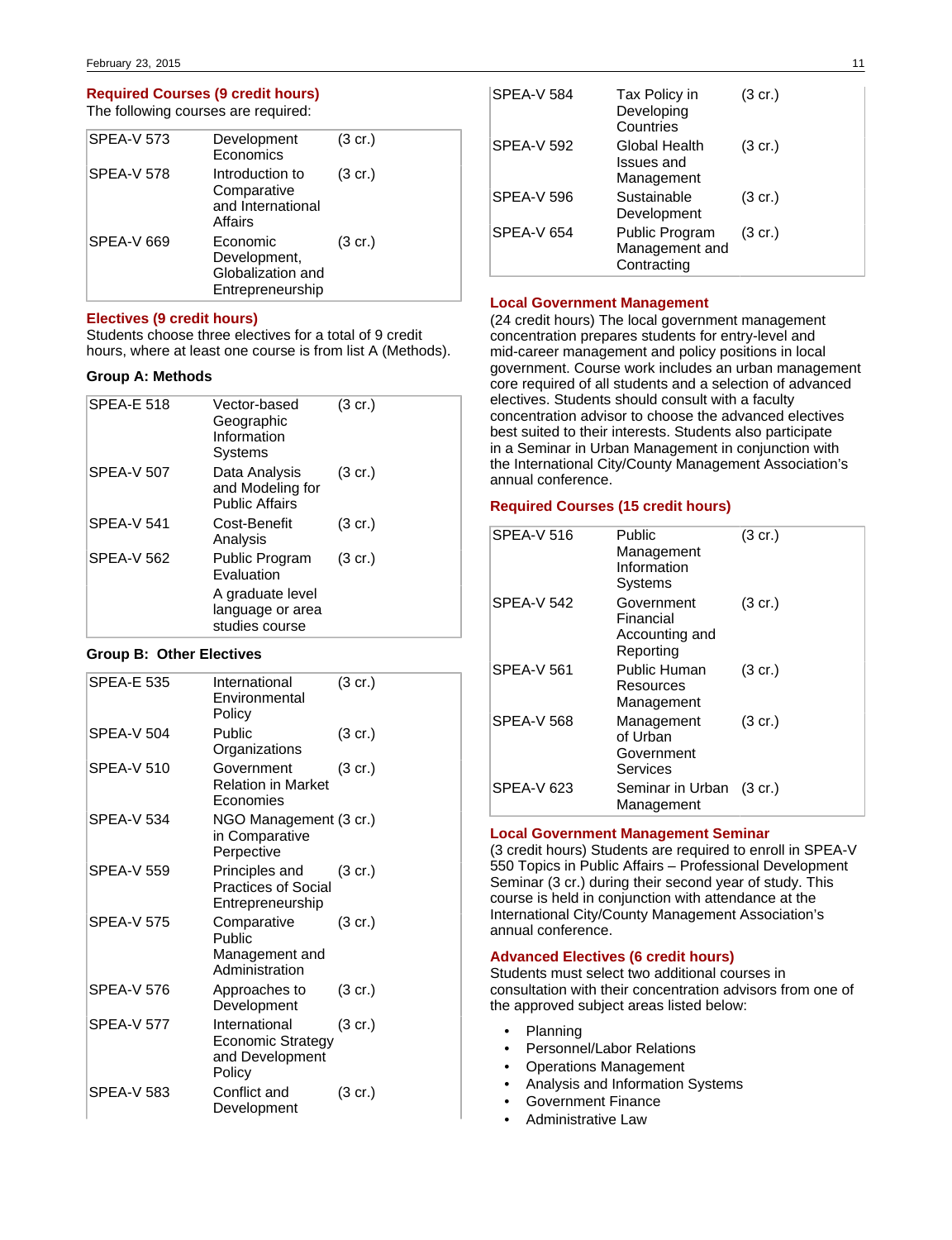(15 credit hours) The nonprofit management concentration prepares persons for leadership positions in not-for-profit organizations. The core requirements for the M.P.A. degree provide a strong management and policy base. The concentration offers students the opportunity to develop this base through not-for-profit applications. Most courses in the concentration address the unique features and practices of not-for-profit organizations or the policies affecting them. Supplementary courses available in the concentration offer management techniques helpful to nonprofit leaders.

## **Required Courses (6 credit hours)**

| SPEA-V 521  | The Nonprofit and (3 cr.)<br><b>Voluntary Sector</b> |                   |
|-------------|------------------------------------------------------|-------------------|
| ISPEA-V 525 | Management<br>in the Nonprofit<br>Sector             | $(3 \text{ cr.})$ |

## **Electives (9 credit hours)**

**Elective Group I:** All three electives may be selected from this group.

| <b>SPEA-V 522</b> | Human Resource (3 cr.)<br>Management<br>in Nonprofit<br>Organizations  |                   |
|-------------------|------------------------------------------------------------------------|-------------------|
| <b>SPEA-V 523</b> | Civil Society and<br><b>Public Policy</b>                              | $(3 \text{ cr.})$ |
| <b>SPEA-V 524</b> | Civil Society in<br>Comparative<br>Perspective                         | (3 cr.)           |
| SPEA-V 526        | Financial<br>Management<br>for Nonprofit<br>Organizations              | $(3 \text{ cr.})$ |
| <b>SPEA-V 534</b> | NGO Management (3 cr.)<br>in Comparative<br>Perspective                |                   |
| <b>SPEA-V 558</b> | Fund<br>Development for<br>Nonprofits                                  | $(3 \text{ cr.})$ |
| <b>SPEA-V 602</b> | Strategic<br>Management<br>of Public and<br>Nonprofit<br>Organizations | $(3 \text{ cr.})$ |
| <b>JOUR-J 560</b> | Principles of<br><b>Public Relations</b>                               | $(3 \text{ cr.})$ |
| LAW-B 761         | Law and<br>Philanthropy                                                | (3 cr.)           |

**Elective Group II:** One course in a nonprofit area may count towards the electives.

Examples include:

| AADM-Y 525        | Museum<br>Management                  | $(3 \text{ cr.})$ |
|-------------------|---------------------------------------|-------------------|
| AADM-Y 559        | Public Policy and (3 cr.)<br>the Arts |                   |
| <b>SPEA-V 568</b> | Management<br>of Urban                | $(3 \text{ cr.})$ |

|                   | Government<br>Services                                                                                  |                   |
|-------------------|---------------------------------------------------------------------------------------------------------|-------------------|
| SPEA-V 576        | Approaches to<br>Development                                                                            | $(3 \text{ cr.})$ |
| <b>SPEA-V 577</b> | International<br>Economics<br>Strategies and<br><b>Trade Policies</b>                                   | $(3 \text{ cr.})$ |
| <b>SPEA-V 589</b> | Democratization<br>and Transition in<br>Eastern Europe<br>and the Newly<br>Independent<br><b>States</b> | $(3 \text{ cr.})$ |
| <b>SPEA-V 592</b> | Global Health<br>Issues and<br>Management                                                               | $(3 \text{ cr.})$ |
| SPEA-V622         | Seminar in<br>Urban Economic<br>Development                                                             | $(3 \text{ cr.})$ |

## **Elective Group III:** One course with a management skills focus may count towards the three electives.

Examples include:

| <b>SPEA-V 516</b> | Public<br>Management<br>Information<br>Systems                      | $(3 \text{ cr.})$ |
|-------------------|---------------------------------------------------------------------|-------------------|
| <b>SPEA-V 541</b> | Benefit-Cost<br>Analysis of Public<br>and Environmental<br>Policies | $(3 \text{ cr.})$ |
| <b>SPEA-V 547</b> | Negotiation and<br><b>Dispute Resolution</b><br>for Public Affairs  | $(3 \text{ cr.})$ |
| <b>SPEA-V 562</b> | Public Program<br>Evaluation                                        | $(3 \text{ cr.})$ |
| <b>SPEA-V 569</b> | Managing<br>Interpersonal<br><b>Relations</b>                       | $(3 \text{ cr.})$ |
| <b>SPEA-V 652</b> | Managing<br>Work Force<br>Diversity in Public<br>Organizations      | $(3 \text{ cr.})$ |
| <b>SPEA-V 654</b> | Public Program<br>Management and<br>Contracting                     | $(3 \text{ cr.})$ |
| SPEA-V 662        | Seminar in<br>Accountability and<br>Performance                     | $(3 \text{ cr.})$ |

### **Policy Analysis**

(18 credit hours) The policy analysis concentration emphasizes substantive applications of management science/operations research, statistical analysis, costbenefit analysis, program evaluation, and related techniques and approaches to public policy issues and decisions.

**Policy Analysis Skills (9 credit hours)** Required course: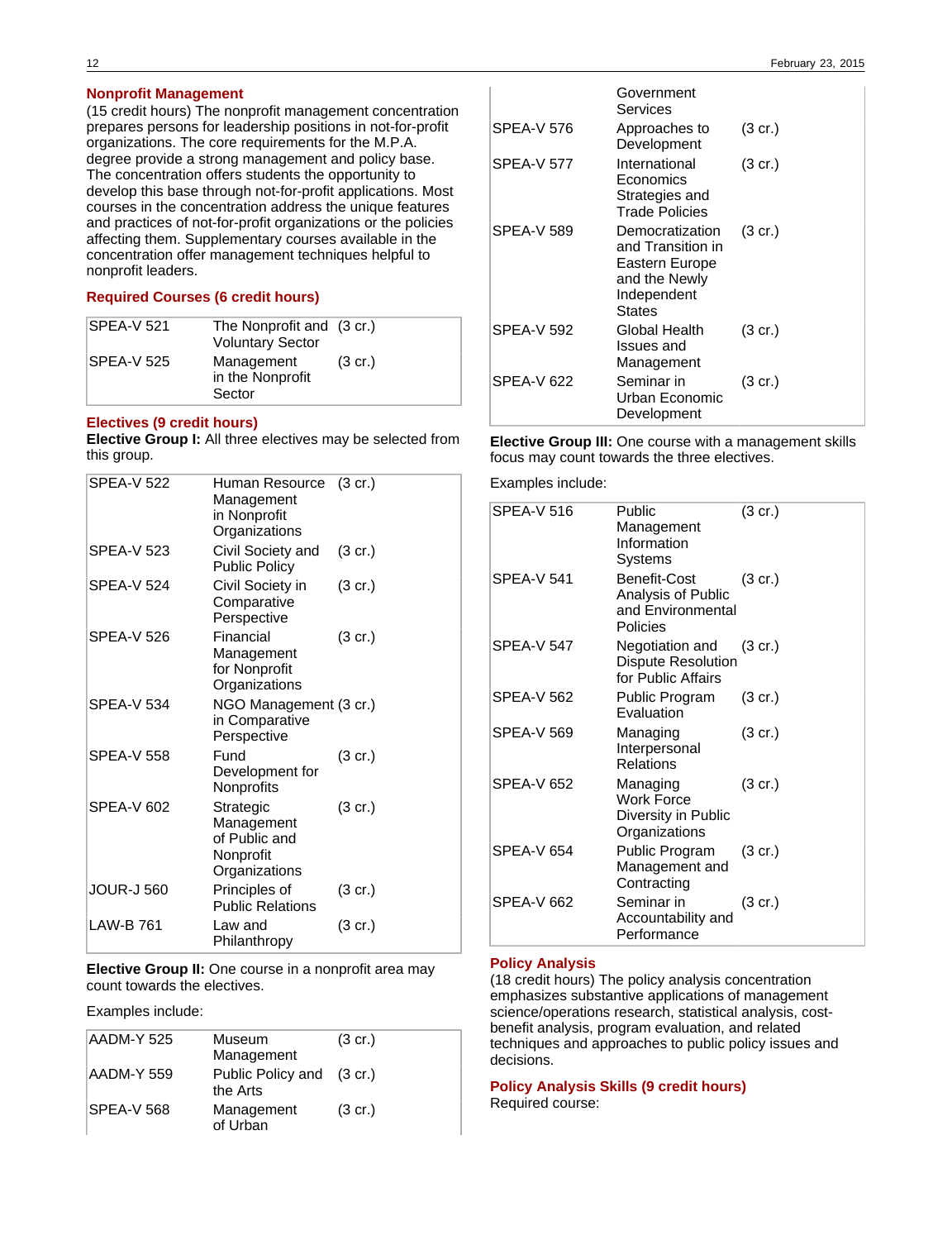| SPEA-V 507 | Data Analysis         | $(3 \text{ cr.})$ |
|------------|-----------------------|-------------------|
|            | and Modeling for      |                   |
|            | <b>Public Affairs</b> |                   |

Take a minimum of two of the following three courses:

| <b>SPEA-V 539</b> | Management<br>Science for Public<br>Affairs                         | $(3 \text{ cr.})$ |
|-------------------|---------------------------------------------------------------------|-------------------|
| SPEA-V 541        | Benefit-Cost<br>Analysis of Public<br>and Environmental<br>Policies | $(3 \text{ cr.})$ |
| <b>SPEA-V 562</b> | Public Program<br>Evaluation                                        | $(3 \text{ cr.})$ |

Note: Should the student decide to take V 539, V 541, and V 562, the third course can be counted as one of the three public courses required below.

## **Policy Field (9 credit hours)**

Select three public policy courses with the permission of a concentration advisor.

Courses that may be chosen include, but are not limited to, the following:

| <b>AADM-Y 559</b> | Public Policy and<br>Arts                                              | (3 cr.)           |
|-------------------|------------------------------------------------------------------------|-------------------|
| <b>SPEA-V 510</b> | Government<br>Regulation in<br><b>Market Economies</b>                 | $(3 \text{ cr.})$ |
| <b>SPEA-V 521</b> | The Nonprofit and<br><b>Voluntary Sector</b>                           | $(3 \text{ cr.})$ |
| <b>SPEA-V 539</b> | Management<br>Science for Public<br>Affairs                            | $(3 \text{ cr.})$ |
| <b>SPEA-V 541</b> | Benefit-Cost<br>Analysis of Public<br>and Environmental<br>Affairs     | $(3 \text{ cr.})$ |
| <b>SPEA-V 547</b> | Negotiation and<br><b>Dispute Resolution</b><br>for Public Affairs     | $(3 \text{ cr.})$ |
| <b>SPEA-V 550</b> | Topics in Public<br>Affairs                                            | $(3 \text{ cr.})$ |
| <b>SPEA-V 562</b> | <b>Public Program</b><br>Evaluation                                    | $(3 \text{ cr.})$ |
| <b>SPEA-V 565</b> | Environmental<br>Conflict<br><b>Resolution: Theory</b><br>and Practice | $(3 \text{ cr.})$ |
| <b>SPEA-V 622</b> | Seminar in<br>Urban Economic<br>Development                            | (3 cr.)           |
| <b>SPEA-V 625</b> | Environmental<br>Economics and<br>Policy                               | $(3 \text{ cr.})$ |
| SPEA-V 640        | Law, Public<br>Management, and<br><b>Public Policy</b>                 | $(3 \text{ cr.})$ |
| SPEA-V 669        | Economic<br>Development,                                               | $(3 \text{ cr.})$ |

Globalization, and Entrepreneurship

### **Public Financial Administration**

(18 credit hours) Courses in this concentration develop technical skills necessary for budget analysis, preparation, and operation; analysis and application of tax policy; and public financial planning.

### **Required Courses (9 credit hours)**

Three of the following courses:

| <b>SPEA-V 507</b> | Data Analysis<br>and Modeling for<br><b>Public Affairs</b> | $(3 \text{ cr.})$ |
|-------------------|------------------------------------------------------------|-------------------|
| <b>SPEA-V 609</b> | Seminar in<br>Revenue Theory<br>and Administration         | $(3 \text{ cr.})$ |
| <b>SPEA-V 610</b> | Seminar in<br>Government<br>Budget and<br>Program Analysis | $(3 \text{ cr.})$ |
| <b>SPEA-V 667</b> | Seminar in Public (3 cr.)<br>Capital and Debt<br>Theory    |                   |

One of the following courses:

| SPEA-V 541        | Benefit-Cost<br>Analysis of Public<br>and Environmental<br>Policies | $(3 \text{ cr.})$ |
|-------------------|---------------------------------------------------------------------|-------------------|
| <b>SPEA-V 542</b> | Governmental<br>Financial<br>Accounting and<br>Reporting            | $(3 \text{ cr.})$ |

#### **Electives (6 credit hours)**

Two of the following courses or other graduate courses approved by a concentration advisor as equivalent substitutions:

| <b>SPEA-V 516</b> | Public<br>Management<br>Information<br>Systems | $(3 \text{ cr.})$ |
|-------------------|------------------------------------------------|-------------------|
| <b>SPEA-V 562</b> | Public Program<br>Evaluation                   | $(3 \text{ cr.})$ |
| <b>SPEA-V 570</b> | <b>Public Sector</b><br><b>Labor Relations</b> | $(3 \text{ cr.})$ |

## **Public Management**

(15 credit hours) The public management concentration covers the skills and tools appropriate for entry-level or mid-career management positions in a variety of public and nonprofit settings. Course work is distributed between a management core and advanced electives. Selection of courses must be made in consultation with a concentration advisor.

## **Required Courses (9 credit hours)**

In consultation with a concentration advisor, select three of the following courses:

| <b>SPEA-V 561</b> | <b>Public Human</b> | $(3 \text{ cr.})$ |  |
|-------------------|---------------------|-------------------|--|
|                   | Resources           |                   |  |
|                   | Management          |                   |  |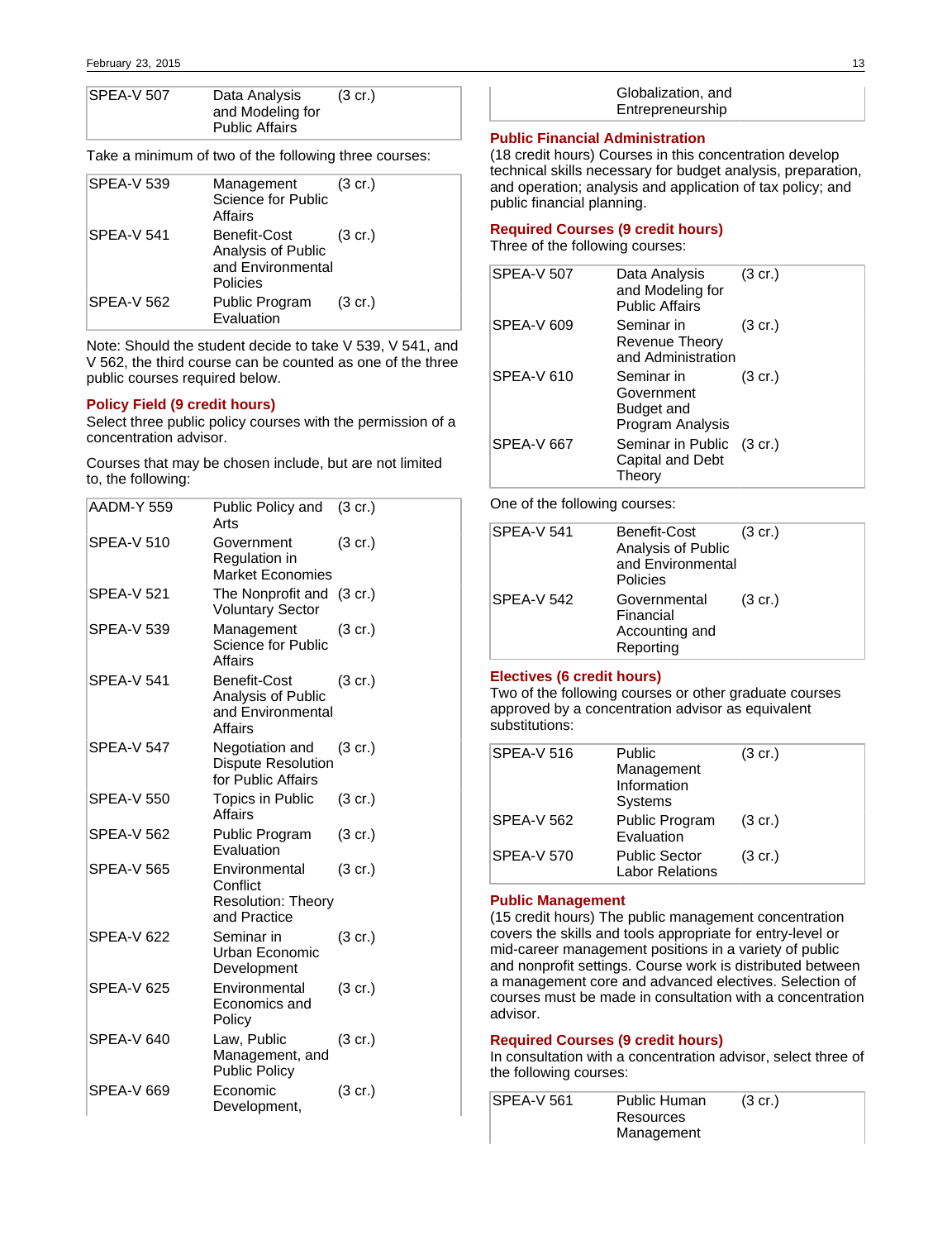| <b>SPEA-V 562</b> | Public Program<br>Evaluation                                           | (3 cr.)           |
|-------------------|------------------------------------------------------------------------|-------------------|
| <b>SPEA-V 602</b> | Strategic<br>Management<br>of Public and<br>Nonprofit<br>Organizations | $(3 \text{ cr.})$ |
| <b>SPEA-V 654</b> | Public Program<br>Management and<br>Contracting                        | $(3 \text{ cr.})$ |
| <b>SPEA-V 662</b> | Seminar in<br>Accountability and<br>Performance                        | $(3 \text{ cr.})$ |

## **Electives (6 credit hours)**

In consultation with a concentration advisor, select two of the following courses:

| <b>SPEA-V 504</b> | Public<br>Organizations                                            | $(3 \text{ cr.})$ |
|-------------------|--------------------------------------------------------------------|-------------------|
| <b>SPEA-V 516</b> | Public<br>Management<br>Information<br>Systems                     | $(3 \text{ cr.})$ |
| <b>SPEA-V 518</b> | Intergovernmental (3 cr.)<br>Systems<br>Management                 |                   |
| <b>SPEA-V 541</b> | <b>Benefit Cost</b><br>Analysis                                    | $(3 \text{ cr.})$ |
| <b>SPEA-V 547</b> | Negotiation and<br><b>Dispute Resolution</b><br>for Public Affairs | $(3 \text{ cr.})$ |
| <b>SPEA-V 550</b> | <b>Topics in Public</b><br>Affairs (approved<br>topics only)       | $(3 \text{ cr.})$ |
| <b>SPEA-V 568</b> | Management<br>of Urban<br>Government<br>Services                   | $(3 \text{ cr.})$ |
| SPEA-V 570        | <b>Public Sector</b><br>Relations                                  | $(3 \text{ cr.})$ |
| <b>SPEA-V 610</b> | Seminar in<br>Government<br><b>Budget and</b><br>Program Analysis  | $(3 \text{ cr.})$ |
| <b>SPEA-V 640</b> | Law, Public<br>Management, and<br><b>Public Policy</b>             | $(3 \text{ cr.})$ |

## **Sustainability and Sustainable Development**

(18 credit hours) The sustainable development concentration focuses on the balancing of human needs with the protection of the natural and social environments. Components of a sustainable development strategy encompass environmental, economic, social, and political elements.

## **Required Courses (6 credit hours)**

The following two courses:

| SPEA-V 515 | Sustainable<br>Communities | $(3 \text{ cr.})$ |
|------------|----------------------------|-------------------|
| SPEA-V 596 | Sustainable<br>Development | $(3 \text{ cr.})$ |

### **Context for Sustainability (6 credit hours)**

Students select two courses from a listing of classes that examine specific contexts for sustainability. Students are encouraged to develop courses that lead to expertise in a particular context.

Development, Policy and Entrepreneurship:

SPEA-V 550 Topics in Public Affairs: Energy Policy (3 cr.

SPEA-V 559 Principles and Practices of Social Entrepreneurship (3 cr.)

SPEA-V 576 Approaches to Development (3 cr.)

| <b>SPEA-V 622</b> | Seminar in<br>Urban Economic<br>Development                             | $(3 \text{ cr.})$ |
|-------------------|-------------------------------------------------------------------------|-------------------|
| <b>SPEA-V 625</b> | Environmental<br>Economics and<br>Policy                                | $(3 \text{ cr.})$ |
| SPEA-V 643        | Natural Resource (3 cr.)<br>Management and<br>Policy                    |                   |
| <b>SPEA-V 669</b> | Economic<br>Development,<br>Globalization, and<br>Entrepreneurship      | $(3 \text{ cr.})$ |
| <b>SPEA-V 710</b> | Topics in<br>Public Policy:<br>International<br>Environmental<br>Policy | $(3 \text{ cr.})$ |

### **Natural Environment:**

SPEA-E 460 Fisheries and Wildlife Manangement (3 cr.)

SPEA-E 522 Urban Forest Management (3 cr.)

SPEA-E 528 Forest Ecology and Management (3 cr.)

SPEA-E 532 Introduction to Applied Ecology (3 cr.)

SPEA-E 534 Restoration Ecology (3 cr.)

SPEA-E 545 Lake and Watershed Management (3 cr.)

SPEA-E 557 Conservation Biology (3 cr.)

### **Analytical Tools: (6 credit hours)**

Select two of the following courses:

| <b>SPEA-E 511</b> | Sustainability<br>Assessment                                                                    | $(3 \text{ cr.})$ |
|-------------------|-------------------------------------------------------------------------------------------------|-------------------|
| <b>SPEA-E 529</b> | Application of<br>Geographical<br>Information<br>Systems                                        | $(3 \text{ cr.})$ |
| <b>SPEA-E 560</b> | Environment Risk (3 cr.)<br>Analysis                                                            |                   |
| <b>SPFA-V541</b>  | Benefit-Cost<br>Analysis of Public<br>and Environmental<br>Policies                             | $(3 \text{ cr.})$ |
| <b>SPEA-V 547</b> | Negotiation and<br><b>Alternative Dispute</b><br><b>Resolution for</b><br><b>Public Affairs</b> | $(3 \text{ cr.})$ |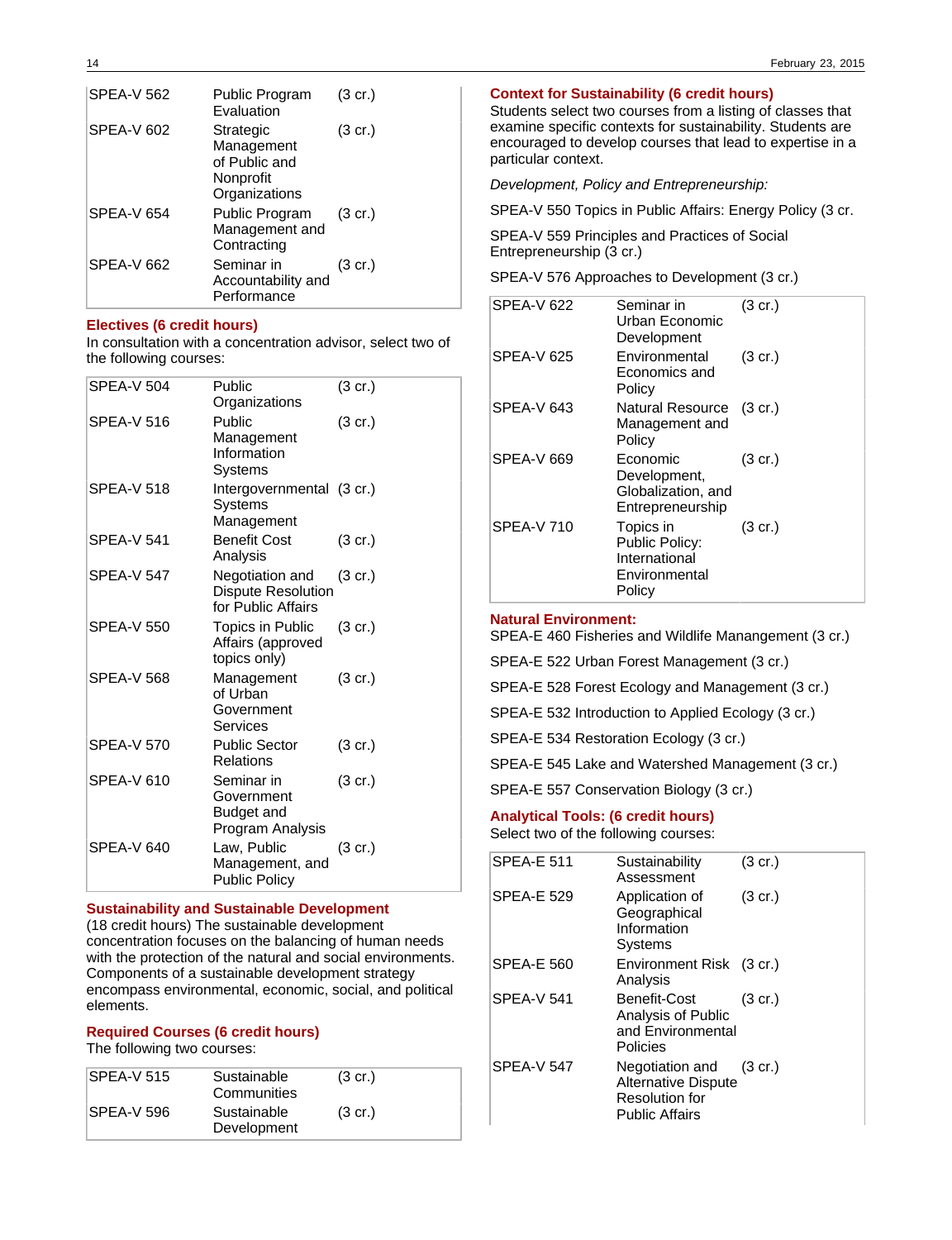| SPEA-V 562 | Public Program | $(3 \text{ cr.})$ |  |
|------------|----------------|-------------------|--|
|            | Evaluation     |                   |  |

## **Or**

other relevant course identified by the student and the academic advisor, according to the specific career plans of the student.

## **Specialized**

(18 credit hours) In consultation with advisors, students may design curricula that anticipate their career and educational goals and reflect their background and training. Specialized concentrations must be approved by two faculty advisors to ensure high standards of rigor, depth, and breadth. Specialized concentrations must be declared within the first 24 credit hours of a student's program.

# **Master of Public Affairs Dual Degree Programs**

Master of Public Affairs–Master of Science in Environmental Science (M.P.A.–M.S.E.S.)

Master of Public Affairs–Doctor of Jurisprudence (M.P.A.– J.D.)

Other Dual M.P.A. Degree Programs

## **Master of Public Affairs–Master of Science in Environmental Science**

This combined master's program is a 60-credit hour program that gives the student more depth and breadth than is possible in a single degree. M.P.A. and M.S.E.S. degrees are awarded concurrently after the student has completed the requirements for both degrees.

## **Application and Admission**

The student must apply to and be accepted by both the Master of Public Affairs program and the Master of Science in Environmental Science program. The normal criteria for admission to each program apply.

## **Program Requirements**

(60 credit hours) The combined M.P.A.–M.S.E.S. program requires a minimum of 60 credit hours distributed among four components: environmental science core, public affairs core, environmental science and policy concentration, and professional experience.

## **Public Affairs Core**

**Required Courses** (15 credit hours)

| <b>SPEA-V 502</b> | Public<br>Management                                                                                                                                                                                                              | $(3 \text{ cr.})$ |
|-------------------|-----------------------------------------------------------------------------------------------------------------------------------------------------------------------------------------------------------------------------------|-------------------|
| <b>SPEA-V 506</b> | Statistical Analysis (3 cr.)<br>for Effective<br>Decision Making<br>(With consent of<br>the advisor, may<br>substitute<br><b>SPEA-E 538</b><br>Statistics for<br>Environmental<br>Science.<br>Credit not given<br>for both SPEA-E |                   |

|                   | 538 and SPEA-V<br>506.<br>Course should be<br>taken in the first<br>semester.) |                   |
|-------------------|--------------------------------------------------------------------------------|-------------------|
| <b>SPEA-V 517</b> | Public<br>Management<br>Economics                                              | $(3 \text{ cr.})$ |
| <b>SPEA-V 540</b> | Law and Public<br>Affairs                                                      | $(3 \text{ cr.})$ |
| <b>SPEA-V 560</b> | <b>Public Finance</b><br>and Budgeting                                         | $(3 \text{ cr.})$ |

### **Environmental Science Core Competencies**

Each Student should demostrate a competency in the following areas of environmental science: mathematics, statistics, chemistry, engineering principles, and ecology. The selection of courses may vary according to the students background. Some or all of the following course categories may be appropiate to be determined in consultation with the gatekeepers for each course category.

**Required Courses** (Typically 6 to 12 credit hours)

| <b>SPFA-F 526</b> | Applied<br>Mathematics for<br>Environmental<br>Science   | $(3 \text{ cr.})$    |
|-------------------|----------------------------------------------------------|----------------------|
| <b>SPFA-F 527</b> | Applied Ecology                                          | $(3 \text{ cr.})$ or |
| <b>SPEA-E 532</b> | Introduction to<br><b>Applied Ecology</b>                | $(3 \text{ cr.})$    |
| <b>SPEA-E 536</b> | Environmental<br>Chemistry                               | $(3 \text{ cr.})$    |
| <b>SPFA-F 538</b> | Statistucs for                                           | $(3 \text{ cr.})$ or |
| SPFA-V 506        | Environmental<br>Science                                 | $(3 \text{ cr.})$    |
|                   | Statistical Analysis<br>for Effective<br>Decision Making |                      |
| <b>SPEA-E 552</b> | Environmental<br>Engineering                             | $3$ cr. or           |
| <b>SPFA-F431</b>  | <b>Water Supply</b><br>and Waste Water<br>Treatment      | $3$ cr. or           |
| <b>SPEA-E 555</b> | <b>Energy Systems</b><br>Engineering                     | 3 cr.                |

### **Capstone**

**Required Course** (3 credit hours)

Choose one of the listed capstone options from either the M.P.A. or M.S.E.S.

Students must fulfill the professional presentation requirement.

### **Program Options**

All M.P.A.-M.S.E.S. dual degree students must complete the M.P.A. core requirements. Dual degree students can pursue one of four concentration options.

**1. Environmental Management Concentration**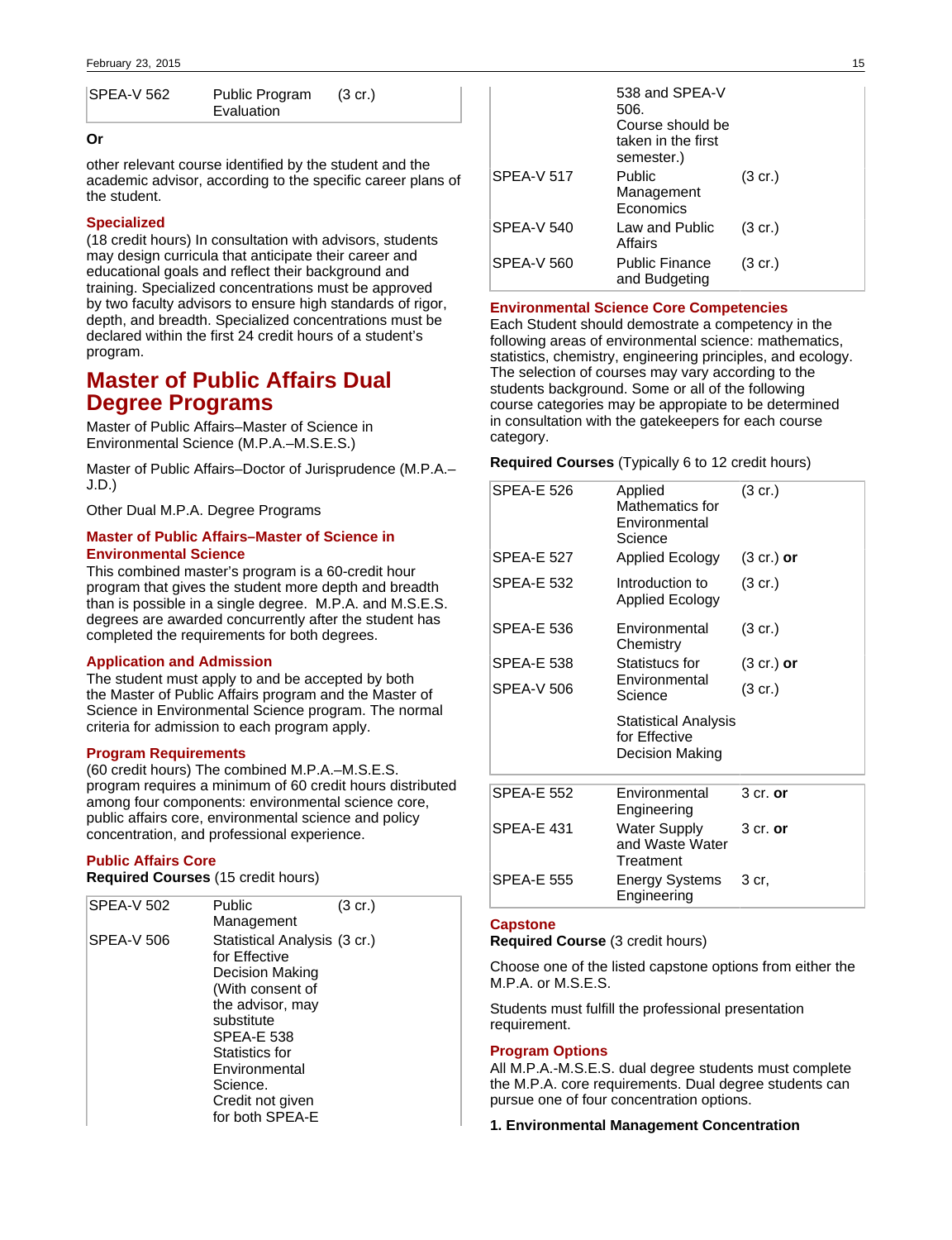## (24 credit hours)

### **Required Courses** (24 credit hours) Four of the following courses:

| <b>SPEA-E 515</b> | Fundamentals of<br>Air Pollution                                                                      | $(3 \text{ cr.})$ |
|-------------------|-------------------------------------------------------------------------------------------------------|-------------------|
| <b>SPEA-E 518</b> | Vector-based<br>Geographic<br>Information<br>Systems                                                  | $(3 \text{ cr.})$ |
| <b>SPEA-E 519</b> | <b>Applied Remote</b><br>Sensing of the<br>Environment                                                | $(3 \text{ cr.})$ |
| <b>SPEA-E 520</b> | Environmental<br>Toxicology or<br><b>SPEA-E 410</b><br>Introduction to<br>Environmental<br>Toxicology | $(3 \text{ cr.})$ |
| <b>SPEA-E 539</b> | Aquatic Chemistry (3 cr.)                                                                             |                   |
| <b>SPEA-E 545</b> | Lake and<br>Watershed<br>Management                                                                   | $(3 \text{ cr.})$ |
| <b>SPEA-E 554</b> | Groundwater Flow (3 cr.)<br>Modeling                                                                  |                   |
| <b>SPEA-E 562</b> | Solid and<br>Hazardous Waste<br>Management                                                            | $(3 \text{ cr.})$ |

## Four of the following:

| <b>SPEA-E 512</b> | <b>Risk</b><br>Communication                                           | (3 cr.)           |
|-------------------|------------------------------------------------------------------------|-------------------|
| <b>SPEA-V 507</b> | Data Analysis<br>and Modeling for<br><b>Public Affairs</b>             | (3 cr.)           |
| <b>SPEA-V 510</b> | Government<br>Regulation in<br><b>Market Economies</b>                 | (3 cr.)           |
| <b>SPEA-V 516</b> | Public Information (3 cr.)<br>Management<br>Systems                    |                   |
| <b>SPEA-V 541</b> | Benefit-Cost<br>Analysis of Public<br>and Environmental<br>Policies    | (3 cr.)           |
| SPFA-V 562        | Public Program<br>Evaluation                                           | $(3$ cr.)         |
| SPFA-V 565        | Environmental<br>Conflict<br><b>Resolution: Theory</b><br>and Practice | $(3 \text{ cr.})$ |
| <b>SPEA-V 571</b> | State and Local<br>Environmental<br>Management                         | (3 cr.)           |
| <b>SPEA-V 625</b> | Environmental<br>Economics and<br>Policy                               | $(3 \text{ cr.})$ |
| <b>SPEA-V 643</b> | <b>Natural Resource</b><br>Management and<br>Policy                    | (3 cr.)           |
| SPEA-V645         | Environmental<br>Law                                                   | (3 cr.)           |

## **2. Environmental Systems Analysis and Modeling Concentration**

(27 credit hours)

**Required** (27 credit hours) The following three courses:

| <b>SPEA-E 560</b>              | Environmental<br><b>Risk Analysis</b>                      | $(3 \text{ cr.})$ |
|--------------------------------|------------------------------------------------------------|-------------------|
| <b>SPEA-V 507</b>              | Data Analysis<br>and Modeling for<br><b>Public Affairs</b> | $(3 \text{ cr.})$ |
| <b>SPEA-V 539</b>              | Management<br>Science for Public<br>Affairs                | $(3 \text{ cr.})$ |
| Four of the following courses: |                                                            |                   |
| SPEA-E 515                     | Fundamentals                                               | 3 cr.)            |

| of Air Pollution<br>Control                                 |                   |
|-------------------------------------------------------------|-------------------|
| Vector-Based<br>Geographic<br>Information<br>Systems        | $(3 \text{ cr.})$ |
| <b>Applied Remote</b><br>Sensing of the<br>Environment      | $(3 \text{ cr.})$ |
| Application of<br>Geographic<br>Information<br>Systems      | $(3 \text{ cr.})$ |
| Aquatic Chemistry (3 cr.)                                   |                   |
| Groundwater Flow (3 cr.)<br>Modeling                        |                   |
| Topics in<br>Environmental<br>Science (modeling<br>related) | $(3 \text{ cr.})$ |
|                                                             |                   |

Two of the following courses:

| <b>SPEA-V 541</b> | Benefit-Cost<br>Analysis of Public<br>and Environmental<br>Policies | $(3 \text{ cr.})$ |
|-------------------|---------------------------------------------------------------------|-------------------|
| <b>SPEA-V 625</b> | Environmental<br>Economics and<br>Policy                            | $(3 \text{ cr.})$ |
| <b>SPEA-V 643</b> | Natural Resource (3 cr.)<br>Management and<br>Policy                |                   |

## **3. Energy Concentration**

(18 credit hours)

**Required Courses** (6 credit hours)

SPEA-E 574 Energy and Market Analysis (3 cr.)

SPEA-V 674 Energy Economics and Policy (3 cr.)

**Electives** (12 credit hours)

Students seek a mixture of science and policy courses related to energy in accodance to professional goals. No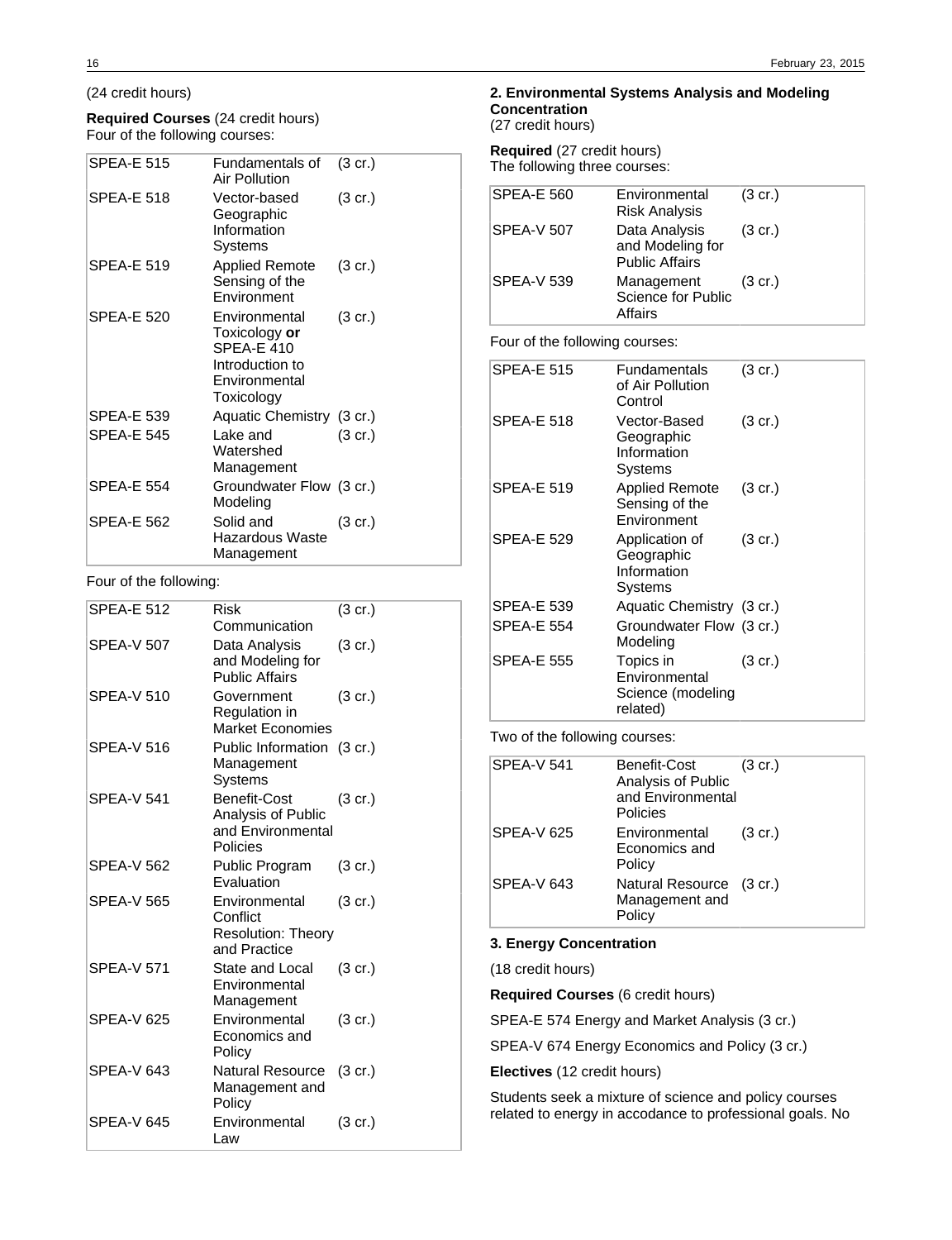double counting with program core course is permitted. At least two courses must be taken from each group.

Natural Science Elective Group:

SPEA-E 515 Fundamentals of Air Pollution (3 cr.)

SPEA-E 518 Vector -based Geographic Information Systems (3 cr.)

SPEA-E 519 Applied Remote Sensing of the Environment (3 cr.)

SPEA-E 536 Environmental Chemisrty (3 cr.)

GEO-G 532 Physical Meterology and Climatology (3 cr.)

GEOG-G 542 Sustainable Energy Systems (3 cr.)

GEOG-G 571 Principles of Petroleum Geology (3 cr.)

GEOG-G 575 Climate Change (3 cr.)

GEOG-G 587 Organic Geochemistry (3 cr.)

PHYS-P 510 Environmental Physics (3 cr.)

Economics, Public Policy and Law Elective Group:

SPEA-E 535 International Environmental Policy (3 cr.)

SPEA-V 541 Benefit-Cost Analysis of Public and Environmental Policies (3 cr.)

SPEA-V 596 Sustainable Development (3 cr.)

SPEA-V 625 Environmental Economics and Policy (3 cr.)

SPEA-V 643 Natural Resource Managment and Policy (3 cr.)

SPEA-V 645 Environmental Law (3 cr.)

Law-B 675 Natural Resources Law (3 cr.)

Law-L 644 Seminar in Energy Law and Policy (3 cr.)

Law-L 660 Seminar in Climate Law and Policy (3 cr.)

## **4. Specialized Concentration**

(21 credit hours) Select four M.S.E.S. courses from one of the listed M.S.E.S. concentrations and three M.P.A. courses from one of the listed M.P.A. concentrations.

## **5. Any M.S.E.S. or M.P.A. Concentration**

Any M.S.E.S. concentration plus 9 additional credit hours from a listed M.P.A. concentration

#### **Or**

Any M.P.A. concentration plus 12 additional credit hours from a listed M.S.E.S. concentration.

## **Experiential Requirement**

Each double master's degree candidate must obtain professionally relevant experience through one of the following options: an approved internship (0-6 credit hours); advanced project; independent research/thesis; the award of prior professional experience credit; or an environmental science research project culminating in a master's thesis. Students are encouraged to discuss with faculty members the relative merits of their experiences according to individual career objectives.

## **Master of Public Affairs–Doctor of Jurisprudence**

The combined Master of Public Affairs–Doctor of Jurisprudence program enables the student to take a fouryear sequence of courses leading to both degrees.

### **Application and Admission**

The applicant must have a bachelor's degree from an accredited institution of higher education and must apply separately to both the Mauer School of Law and the School of Public and Environmental Affairs.

If the applicant is admitted to only one school, the applicant is permitted to attend that school and is, of course, required to meet the graduation requirements of that school. It is recommended that the student apply to both schools simultaneously for the combined M.P.A.– J.D. program. It is possible, however, for a person already enrolled in the Mauer School of Law to apply for admission to the School of Public and Environmental Affairs up to the end of the second year of law study. It is also possible for a student enrolled in the School of Public and Environmental Affairs to seek admission to the Mauer School of Law up to the end of the first year of the M.P.A. course of study.

### **Academic Standing**

Grade point averages in the Mauer School of Law and the School of Public and Environmental Affairs are computed separately. To continue in the program, the student must meet the academic standards in each school. A student failing in one school but meeting academic standards in the other may complete work for the degree in the school in which the student is able to meet the academic standards. Such completion must be according to the same conditions (credit hours, residency, etc.) required of regular (noncombination) degree candidates; that is, 82 credit hours in law and 48 credit hours in SPEA. Students are eligible for honors in each school based on the criteria of each school.

## **School Residency**

Students in the dual M.P.A.–J.D. program should enroll in courses through the School of Public and Environmental Affairs in the first year of the program and through the Mauer School of Law in the second year of the program. Alternatively, dual M.P.A.–J.D. students do have the option of enrolling in courses through the School of Law —Bloomington in the first year and in SPEA in the second year. In the third and fourth years, or until the program is completed, students should enroll through the school in which the majority of their credit hours reside in each enrollment period.

#### **Program Requirements**

(115 credit hours)

### **Master of Public Affairs Requirements**

(36 credit hours) Students are required to complete 36 credit hours of SPEA courses distributed among theM.P.A. core and a specialization area.

### **Required Courses (21 credit hours)**

| <b>SPEA-V 502</b> | Public     | $(3 \text{ cr.})$ |  |
|-------------------|------------|-------------------|--|
|                   | Management |                   |  |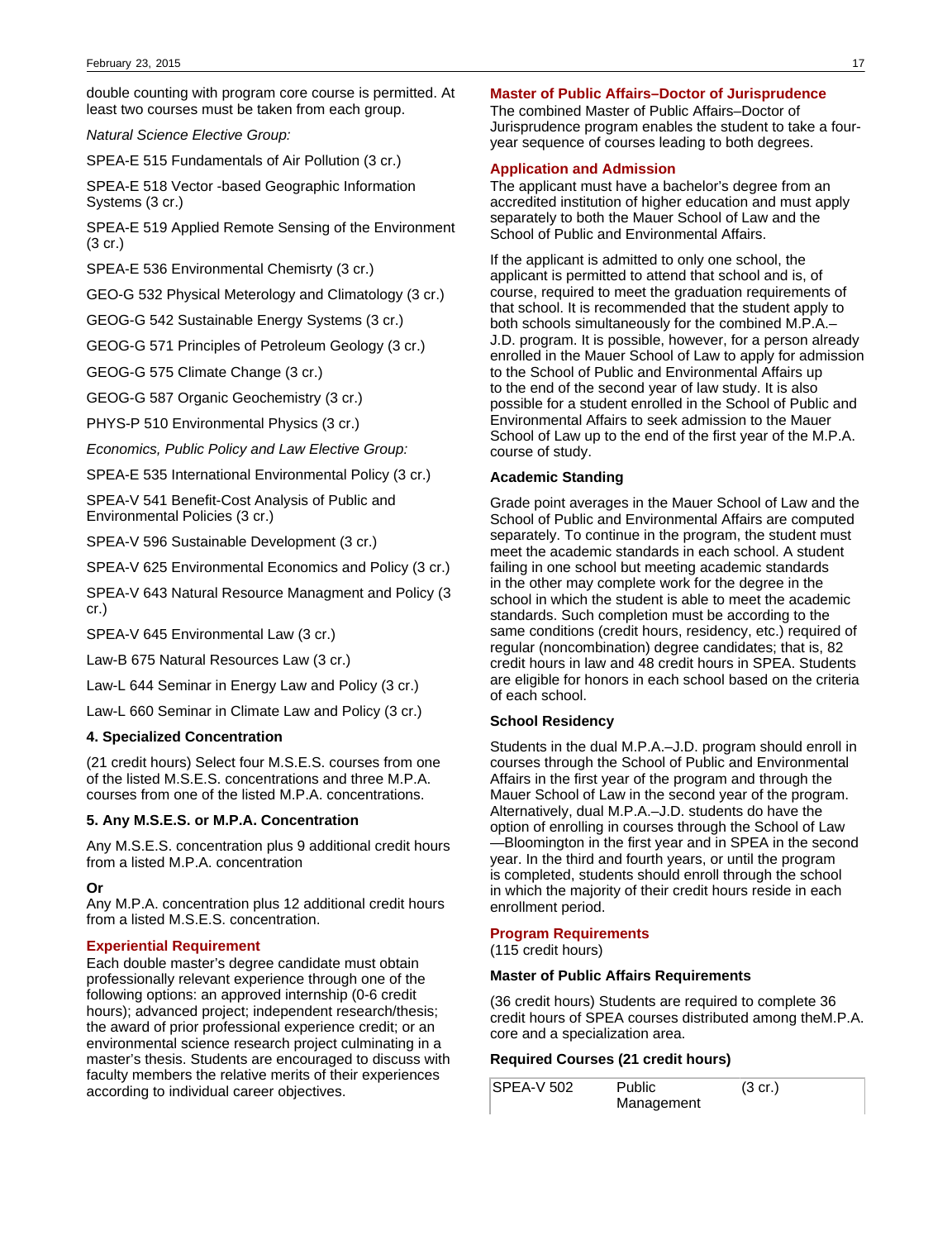| <b>SPEA-V 506</b> | Statistical Analysis (3 cr.)<br>for Effective<br>Decision Making |                   |
|-------------------|------------------------------------------------------------------|-------------------|
| <b>SPEA-V 517</b> | Public<br>Management<br>Economics                                | $(3 \text{ cr.})$ |
| <b>SPEA-V 540</b> | Law and Public<br>Affairs                                        | $(3 \text{ cr.})$ |
| SPEA-V 560        | <b>Public Finance</b><br>and Budgeting                           | $(3 \text{ cr.})$ |
| SPEA-V 600        | Capstone in Public (3 cr.)<br>and Environmental<br>Affairs       |                   |
| <b>SPEA-V 640</b> | Law, Public<br>Management, and<br><b>Public Policy</b>           | $(3 \text{ cr.})$ |

### **Specialization Area (15 credit hours)**

The student chooses a field of specialization and develops a program of specialization courses in consultation with a SPEA faculty advisor.

### **Doctor of Jurisprudence Requirements**

(79 credit hours) Students are required to complete 79 credit hours of law courses and to satisfy all requirements for the degree Doctor of Jurisprudence. For specific requirements, see the Mauer School of Law Bulletin.

## **Other Dual M.P.A. Degree Programs**

In addition to dual degree programs with the Indiana University School of Law–Bloomington, the School of Public and Environmental Affairs collaborates with centers on area studies, other Indiana University Bloomington departments, and professional schools to deliver dual degree programs. SPEA's combined master's degree programs address the demand for specialists with expertise in policy, management, and science and the expertise and skill offered by the partner program. Candidates for the combined degree programs, excluding the program with the Mauer School of Law, complete the core requirements for the M.P.A. degree, additional course credits in a specialized concentration for a total of 36 credit hours in the School of Public and Environmental Affairs, plus the required courses of the participating dual program. In every case students must apply separately to and be accepted into both programs to participate in a dual degree program.

Dual degree students (other than the M.P.A.–J.D.) must complete:

the core requirements for the M.P.A. and a specialized SPEA concentration (36 credit hours) to include:

## **Required Courses**

| <b>SPEA-V 502</b> | Public                       | $(3 \text{ cr.})$ |
|-------------------|------------------------------|-------------------|
|                   | Management                   |                   |
| <b>SPEA-V 506</b> | Statistical Analysis (3 cr.) |                   |
|                   | for Effective                |                   |
|                   | <b>Decision Making</b>       |                   |
| SPEA-V 517        | Public                       | $(3 \text{ cr.})$ |
|                   | Management                   |                   |
|                   | Economics                    |                   |

| <b>SPEA-V 540</b> | Law and Public<br>Affairs                                  | $(3 \text{ cr.})$ |
|-------------------|------------------------------------------------------------|-------------------|
| SPEA-V 560        | <b>Public Finance</b><br>and Budgeting                     | $(3 \text{ cr.})$ |
| <b>SPEA-V 600</b> | Capstone in Public (3 cr.)<br>and Environmental<br>Affairs |                   |

### **Specialized Area**

Students may design and develop a program of specialization courses in consultation with SPEA faculty advisors.

the required courses of the other school or department for the dual degrees. To determine the requirements for participating dual degree departments or schools, refer to the section of the University Graduate School Bulletin about the participating unit or visit the appropriate Web page.

SPEA participates with the following units in the M.P.A. program:

Master of Public Affairs–Master of Arts in African American and African Diaspora Studies (M.P.A.–M.A.) [Department of African American and African Diaspora](http://www.indiana.edu/~afroamer/) **[Studies](http://www.indiana.edu/~afroamer/)** 

Master of Public Affairs–Master of Arts in African Studies (M.P.A.–M.A.)

[Department of African American and African Diaspora](http://www.indiana.edu/~afroamer/) **[Studies](http://www.indiana.edu/~afroamer/)** 

Master of Public Affairs–Master of Arts in Central Eurasian Studies (M.P.A.–M.A.)

**[Department of Central Eurasian Studies](http://www.indiana.edu/~ceus/)** 

Master of Public Affairs–Master of Arts in East Asian Studies (M.P.A.–M.A.) [Department of East Asian Languages and Cultures](http://www.indiana.edu/~ealc/)

Master of Public Affairs–Master of Information Science (M.P.A.–M.I.S.)

[School of Library and Information Science](http://www.slis.indiana.edu/)

Master of Public Affairs–Master of Arts in Journalism (M.P.A.–M.A.) [School of Journalism](http://www.journalism.indiana.edu/)

Master of Public Affairs–Master of Arts in Latin American and Caribbean Studies (M.P.A.–M.A.) [The Center for Latin American and Caribbean Studies](http://www.indiana.edu/~clacs/)

Master of Public Affairs–Master of Library Science (M.P.A.–M.L.S.)

[School of Library and Information Science](http://www.slis.indiana.edu/)

Master of Public Affairs-Master of Arts in Near Eastern Languages and Cultures (M.P.A.-M.A.) [Near Eastern Languages and Cultures](#http://www.indiana.edu/~nelc/)

Master of Public Affairs–Master of Arts in Russian and East European Studies (M.P.A.–M.A.) **[Russian and East European Institute](http://www.indiana.edu/~reeiweb/)** 

Master of Public Affairs–Master of Arts in West European Studies (M.P.A.–M.A.) [West European Studies](http://www.indiana.edu/~west/)

**Energy Concentration**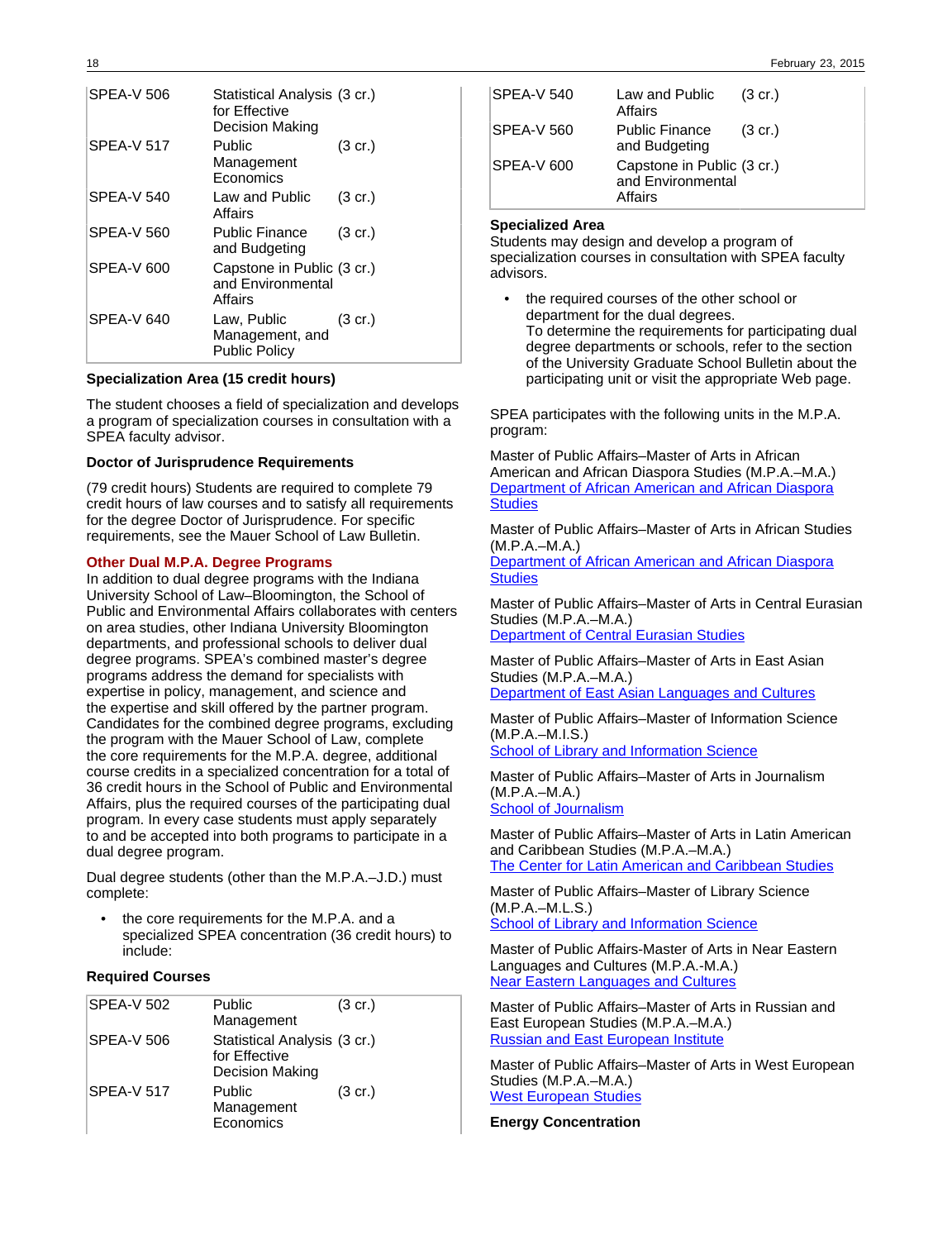### (18 credit hours)

The energy concentration provides students an educational experience in topics associated with energy production, distribution, and use, using an interdisciplinary approach in science, technology, and public policy. This concentration allows flexibility in the choice of courses used to meet the concentration requirements and to meet each student's professional goals.

#### **Required Courses** (6 credit hours)

SPEA-E 574 Energy Analysis and Markets (3 cr.)

SPEA-V 674 Energy Economics and Policy

### **Electives** (12 credit hours)

Students select a mixture of science and policy courses related to energy in accordance to professional goals. No double counting with program core course is permitted. At least two courses must be taken from each group.

Natural Science Elective Group:

SPEA-E 515 Fundamentals of Air Pollution (3 cr.)

SPEA- E 518 Vector-based Geographic Information Systems (3 cr.)

SPEA-E 519 Applied Remote Sensing of the Environment (3 cr.)

GEOG-G 532 Physical Meteorology and Climatology (3 cr.)

GEOG-G 542 Sustainable Energy Systems (3 cr.)

GEOG-G 571 Principles of Petroleum Geology (3 cr.)

GEOG-G 575 Climate Change (3 cr.)

GEOG-G 587 Organic Geochemistry (3 cr.)

PHYS-P 510 Environmental Physics (3 cr.)

Economics, Public Policy and Law Elective Group:

SPEA-E 535 International Environmental Policy (3 cr.)

SPEA-V 541 Benefit-Cost Analysis of Public and Environmental Policies (3 cr.)

SPEA-V 596 Sustainable Development (3 cr.)

SPEA-V 625 Environmental Economics and Policy (3 cr.)

SPEA-V 643 Natural Resource Management and Policy (3 cr.)

SPEA-V 645 Environmental Law (3 cr.)

LAW-B 675 Natural Resources Law (3 cr.)

LAW-L 644 Seminar in Energy Law and Policy (3 cr.)

LAW-L 660 Seminar in Climate Law and Policy (3 cr.)

# **Master of Science in Environmental Science**

The Master of Science in Environmental Science (M.S.E.S.) program educates professionals who combine specialization in an area of environmental science with the analytical and policy skills necessary to apply that knowledge in a broader context. This degree program includes an experiential requirement, usually fulfilled by an internship, but also allows for a research focus culminating in a traditional master's thesis.

For students desiring more in-depth study in environmental science, the M.S.E.S. program is an excellent preparation for entry into the Ph.D. in Environmental Science program. Alternatively, students desiring more in-depth preparation in policy, law, or other related fields can combine their M.S.E.S. degree with a degree in Public Affairs (M.P.A.–M.S.E.S), law (M.S.E.S.–J.D.), or a number of other disciplines in Biology, Chemistry, Geography, Geological Sciences, Journalism, or Physics.

## **Program Qualifications**

The M.S.E.S. Admissions Committee looks for applicants with an adequate background in quantitative and natural science subjects. As a minimum, you must have completed at least one (1) semester of Calculus and Chemistry with a lab. Familiarity with statistics and biology/ ecology is considered desirable. An applicant who does not meet these minimum requirements may be admitted with a calculus and/or chemisty deficiency. In these cases, SPEA is interested in assisting you with options to address the deficiency(ies) that may have been identified by the M.S.E.S. Admissions Committee.

### **Requirements**

- Degree Requirements
- Entrance Requirements
- **Experential Requirement**

## **Prior Professional Experience Credit**

The M.S.E.S. program director of the School of Public and Environmental Affairs may grant up to 12 credit hours toward the M.S.E.S. degree for students who have had significant technical or administrative work experience in their backgrounds. Credit will be granted for work experience gained until the end of the semester in which the student completes 24 credit hours according to the following guidelines.

- To receive 3 credit hours, a student must have a minimum of one year's technical or administrative work experience.
- 6 credit hours will be awarded for one to four years of experience in environmental science or environmental management.
- Those with four or more years of executive assignment may be awarded 9 to 12 credit hours. Applicants must have had responsibility for environmental science or environmental management.

### **Application Process and Policies**

Students are eligible to apply for prior professional experience credit up to the completion of 24 credit hours, which usually occurs before the close of their second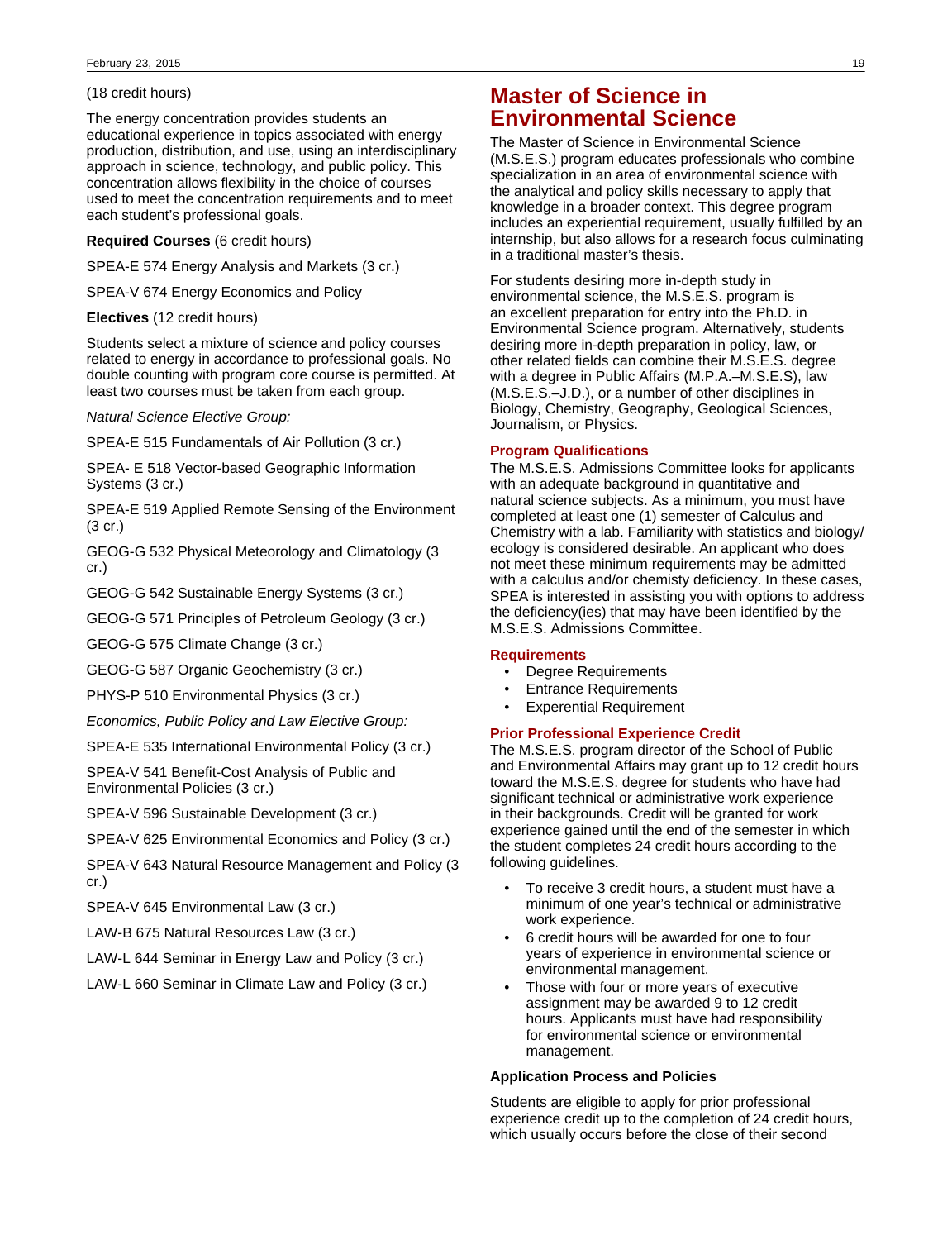semester of M.S.E.S. graduate study. Applicants may appeal the initial professional credit decision by submitting a request, in writing, for reconsideration and providing additional information to the appropriate program or campus director.

Determination of professional credit is made separately from decisions about transfer of credit. Under no circumstances will the prior professional experience credit and transfer credit total more than 21 hours of the 48 required for the degree. Students receiving prior professional experience credit should carefully plan the balance of their program with a faculty advisor.

## **Competencies**

(Typically 18–21 credit hours) Each student should select one of the following concentrations. Topics courses and independent study credits may be included in any concentrations with the approval of a faculty advisor.

- Environmental Science
- Economics, Policy, and Law

## **Concentrations**

- Applied Ecology
- Environmental Chemistry, Toxicology, and Risk Assessment
- Water Resources

## **Tool Skill Courses**

(Typically 3–9 credit hours) Students are encouraged to acquire competency in analytical methods by focusing on tool skills appropriate to their concentration. Courses should be selected in consultation with a faculty advisor.

| <b>SPEA-E 512</b> | Risk<br>Communication                                            | $(3 \text{ cr.})$ |
|-------------------|------------------------------------------------------------------|-------------------|
| <b>SPEA-E 518</b> | Vector-based<br>Geographic<br>Information<br>Systems             | $(3 \text{ cr.})$ |
| <b>SPEA-E 519</b> | <b>Applied Remote</b><br>Sensing of the<br>Environment           | (3 cr.)           |
| <b>SPEA-E 529</b> | Applications<br>of Geographic<br>Information<br>Systems          | $(3 \text{ cr.})$ |
| <b>SPEA-E 560</b> | Environmental<br>Risk Analysis                                   | $(3 \text{ cr.})$ |
| <b>SPEA-V 506</b> | Statistical Analysis (3 cr.)<br>for Effective<br>Decision Making |                   |
| <b>SPEA-V 507</b> | Data Analysis<br>and Modeling for<br><b>Public Affairs</b>       | $(3 \text{ cr.})$ |
| <b>SPEA-V 539</b> | Management<br>Science for Public<br>Affairs                      | $(3 \text{ cr.})$ |
| <b>SPEA-V 541</b> | Benefit-Cost<br>Analysis of Public<br>Environmental<br>Policies  | (3 cr.)           |
| <b>SPEA-V 547</b> | Negotiation and<br><b>Alternative Dispute</b><br>Resolution      | $(3 \text{ cr.})$ |

| SPEA-V 562 | Public Program | $(3 \text{ cr.})$ |
|------------|----------------|-------------------|
|            | Evaluation     |                   |

## **Capstone Course**

(3 credit hours) Each candidate for the M.S.E.S. degree should take a course during which they participate in a team to carry out an integrative project that addresses a multidisciplinary problem. This requirement may be met in one of the following ways:

- SPEA-V 600 Capstone in Public and Environmental Affairs, sections with an environmental focus.
- An alternative course with a similar structure, such as SPEA-E 546 Stream Ecology or SPEA-E 560 Environmental Risk Analysis or other approved course.
- SPEA-E 625 Research in Environmental Science (work with an advisory committee to complete a research project).

All capstone projects are expected to culminate in a formal report and public presentation.

## **Thesis Option**

(Typically 18–24 credit hours) For this option, the student pursues a research project culminating in a master's thesis. This research is done under the supervision of a principal advisor and thesis committee, whom the student selects preferably in their first semester, but no later than at the start of their third semester. The thesis committee must be approved by the M.S.E.S. Program Director. The amount of course work and selection of specific courses is determined by the student's background, research topic, and the recommendations of the thesis committee. Completion of this option requires approval of the thesis and a successful oral defense of the project.

## **Accelerated Master of Science in Environmental Science**

This program allows highly qualified undergraduate students in the School of Public and Environmental Affairs to complete both their undergraduate and graduate degrees in five years. To be considered for this program, a student must have earned a minimum GPA of 3.5 (3.0 for B.S.E.S), completed 96 undergraduate credit hours, and satisfied all general-education and SPEA undergraduate core requirements. Because of the specialized nature of this program, potential applicants should contact the M.S.E.S. program director for details.

### **Degree Requirements**

The M.S.E.S. program requires 48 credit hours distributed among four sets of courses:

- science courses
- policy and management courses
- tool skill courses
- and an experiential requirement

There are no required courses per se; however, each student is expected to demonstrate several competencies, depending on his or her concentration. These competencies include relevant natural and physical sciences, economics, policy or law, and quantitative problem solving. A Curriculum Advisory Committee works with the student to ensure that these competencies are met and that the student is pursuing a suitable plan of study. This curriculum provides students with a general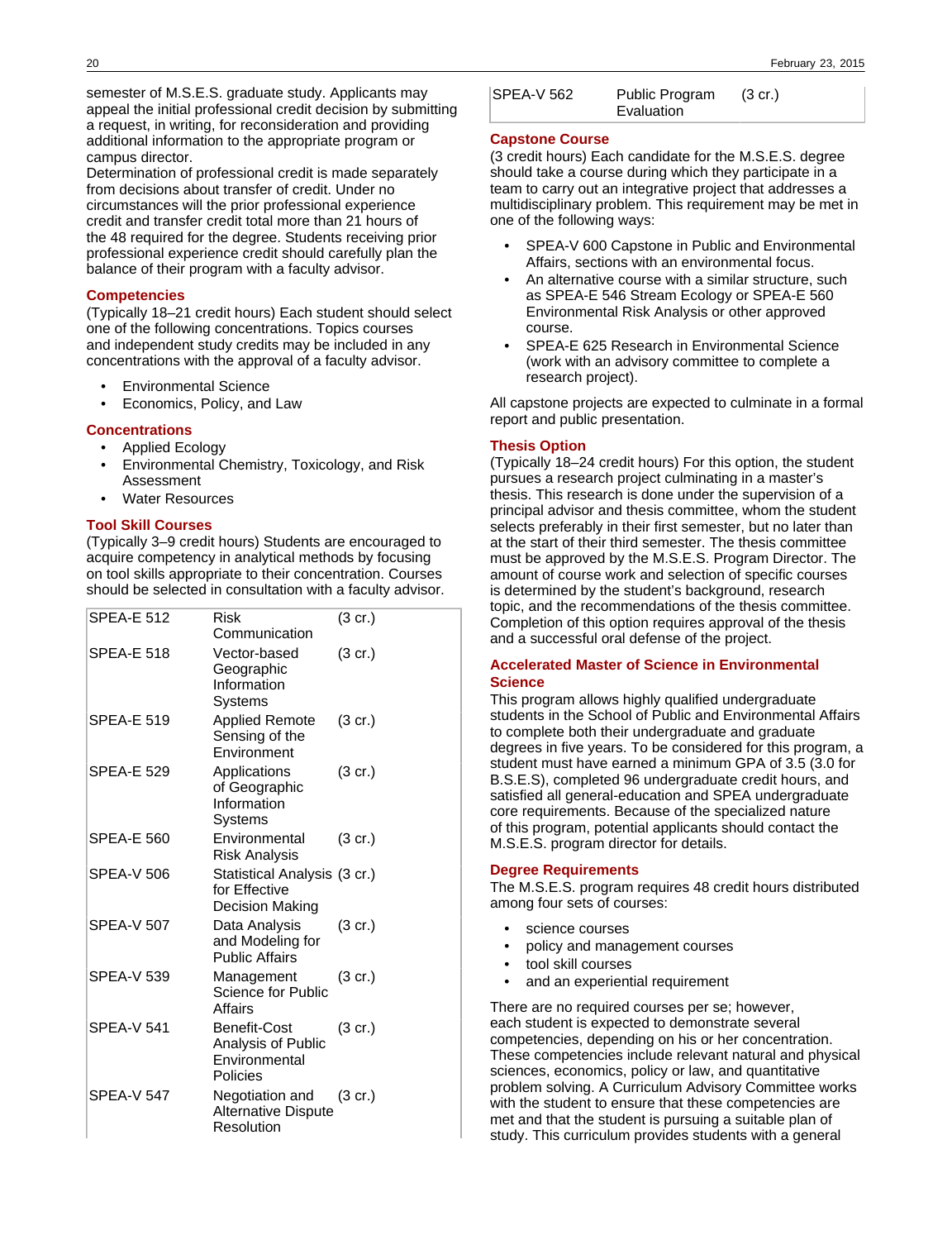knowledge of environmental science, the tool skills to allow them to apply that knowledge, and a specialized area of expertise.

### **Entrance Requirements**

All students must have undergraduate coursework relevant to their intended area of focus in the M.S.E.S. degree program. Students are expected to have an adequate background in quantitative natural science subjects (e.g., mathematics, chemistry, and biology/ ecology), which may vary according to the concentration the student selects.

## **Experential Requirement**

(0–24 credit hours) Each candidate for the MSES degree must obtain professionally relevant experience through one of the following options:

- Approved Internship (0–6 credit hours) The student will work with the SPEA Office of Career Services to arrange for a suitable internship. Internships vary greatly according to the expectations and requirements of the sponsor. Students are expected to give careful attention in the selection of an internship suitable to their professional goals.
- Thesis Option (18–24 credit hours) Refer to the discussion of the thesis option above.
- Prior Professional Experience (0–6 credit hours) Students who have had significant environmental management, technical, or administrative work experience in the past may receive 6 credit hours. To receive 3 credit hours, a student must have a minimum of one year's technical or administrative work experience. To receive 4–6 credit hours, the student should have two or more years of experience in environmental science or environmental management.
- Determination of professional credit is made separately from decisions about transfer of credit. Under no circumstances will the prior professional experience credit and transfer credit total more than 21 hours. Students receiving prior professional experience credit should carefully plan the balance of their program with the Curriculum Advisory Committee.

### **Environmental Science Core Competencies** (15 credit hours)

Each student should demonstrate a competency in the following areas of environmental science: mathematics, statistics, chemistry, engineering principles, and ecology. The selection of courses may vary according to the student's background. Some or all of the following course categories may be appropriate to be determined in consultation with the gatekeepers fo each course category.

### **Mathematics**

SPEA-E 526 Applied Mathematics for Environmental Science (3 cr.)

## **Ecology**

SPEA-E 527 Applied Ecology (3 cr.) **or**

SPEA**-**E 532 Introduction to Applied Ecology (3 cr.)

### **Chemistry**

SPEA-E 536 Environmental Chemistry (3 cr.)

## **Statistics**

SPEA-E 538 Statistics for Environmental Science (3 cr.) **or**

SPEA-V 506 Statistical Analysis for Effective Decision Making (3 cr.)

### Engineering Principles

SPEA-E 552 Environmental Engineering (3 cr.) **or**

SPEA-E 431 Water Supply and Waste Water Treatment (3 cr.) **or**

SPEA-E 555 Energy Systems Engineering (3cr.)

## **Economics, Policy, and Law Core Competencies**

(Typically 6–12 credit hours) Each student should demonstrate a competency in the following areas of environmental management. The selection of courses may vary according to the student's concentration and professional objectives. Courses should be selected in consultation with a faculty advisor.

| <b>SPEA-E 535</b> | International<br>Environmental<br>Policy              | $(3 \text{ cr.})$ |
|-------------------|-------------------------------------------------------|-------------------|
| <b>SPEA-E 543</b> | Environmental<br>Management                           | $(3 \text{ cr.})$ |
| <b>SPEA-V 517</b> | Public<br>Management<br>Economics                     | $(3 \text{ cr.})$ |
| <b>SPEA-V 596</b> | Sustainable<br>Development                            | $(3 \text{ cr.})$ |
| <b>SPEA-V 625</b> | Environmental<br>Economics and<br>Policy              | $(3 \text{ cr.})$ |
| SPEA-V 643        | Environmental<br>Resource<br>Management and<br>Policy | $(3 \text{ cr.})$ |
| SPEA-V 645        | Environmental<br>Law                                  | (3 cr.)           |

### **Applied Ecology Concentration Concentrations:**

Each student should select one of the following concentrations. Topics courses and independent study credits may be included in any concentration with the approval of a faculty advisor.

The applied ecology concentration focuses on problemsolving techniques applied to current ecological issues. The diversity of the earth's living species in both natural and managed ecosystems offers students a variety of study areas within applied ecology, including forest ecology and management, fisheries and wildlife management, soil and watershed management, endangered species, and wetlands. Courses should be selected in consultation with a faculty advisor.

SPEA-E 440 Wetlands: Biology (3 cr.)and Regulation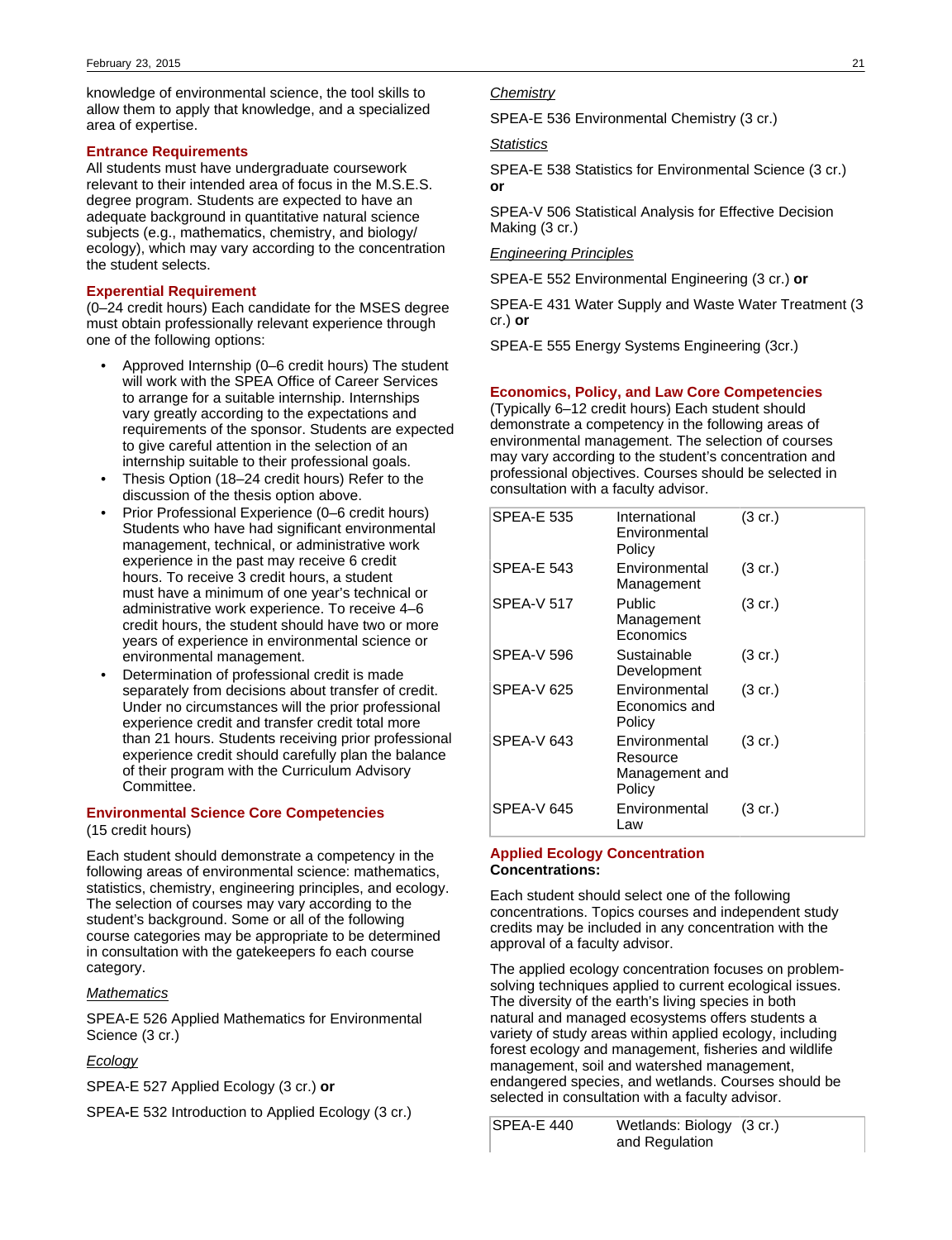| <b>SPFA-F455</b>  | Limnology                                                    | (4 cr.)           |
|-------------------|--------------------------------------------------------------|-------------------|
| SPEA-E 460        | <b>Fisheries</b><br>and Wildlife<br>Management               | (3 cr.)           |
| <b>SPFA-F461</b>  | <b>Fisheries</b><br>and Wildlife<br>Management<br>Laboratory | $(3 \text{ cr.})$ |
| <b>SPEA-E 520</b> | Environmental<br>Toxicology                                  | $(3 \text{ cr.})$ |
| <b>SPEA-E 528</b> | Forest Ecology<br>and Management                             | $(3 \text{ cr.})$ |
| <b>SPEA-E 534</b> | Restoration<br>Ecology                                       | $(3 \text{ cr.})$ |
| <b>SPFA-F 544</b> | Subsurface<br>Microbiology and<br><b>Bioremediation</b>      | $(3 \text{ cr.})$ |
| <b>SPEA-E 545</b> | Lake and<br>Watershed<br>Management                          | $(3 \text{ cr.})$ |
| SPEA-E 546        | Stream Ecology                                               | $(3 \text{ cr.})$ |
| <b>SPEA-E 557</b> | Conservation<br>Biology                                      | $(3 \text{ cr.})$ |
| <b>SPEA-E 570</b> | Environmental Soil (3 cr.)<br>Science                        |                   |

## **Energy Concentration**

### (18 credit hours)

The energy concentration provides students an educational experience in topics associated with energy production, distribution, and use, using an interdisciplinary approach in science, technology, and public policy. This concentration allows flexibility in the choice of courses used to meet the concentration requirements and to meet each student's professional goals.

**Required Courses** (6 credit hours)

SPEA-E 574 Energy Analysis and Markets (3 cr.)

SPEA-V 674 Energy Economics and Policy

**Electives** (12 credit hours)

Students select a mixture of science and policy courses related to energy in accordance to professional goals. No double counting with program core course is permitted. At least two courses must be taken from each group.

Natural Science Elective Group:

SPEA-E 515 Fundamentals of air pollution (3 cr.)

SPEA-E 518 Vector-based Geographic Information Systems (3 cr.)

SPEA-E 519 Applied Remote Sensing of the Environment (3 cr.)

SPEA-E 536 Environmental Chemistry (3 cr.)

GEOG-G 532 Physical Meterology and Climatolgy (3 cr.)

GEOG-G 542 Sustainable Energy Systems (3 cr.)

GEOG-G 571 Principles of Petroleum Geology (3 cr.)

GEOG-G 575 Climate Change (3 cr.)

GEOG-G 587 Organic Geochemistry (3 cr.)

PHYS-P 510 Environmental Physics (3 cr.)

Economics, Public Policy and Law Elective Group:

SPEA-E 535 International Environment Policy (3 cr.)

SPEA-V 541 Benefit-Cost Analysis of Public and Environmental Policies (3 cr.)

SPEA-V 596 Sustainable Development (3 cr.)

SPEA-V 625 Environmental Economics and Policy (3 cr.)

SPEA-V 643 Natural Resource Management and Policy (3 cr.)

SPEA-V 645 Environmental Law (3 cr.)

LAW-B 675 Natural Resources Law (3 cr.)

LAW-L 644 Seminar in Energy Law and Policy (3 cr.)

LAW-L 660 Seminar in Climate Law and Policy (3 cr.)

### **Environmental Chemistry, Toxicology, and Risk Assessment Concentration**

This concentration addresses the fate and transport of chemicals in the environment and the hazards and risks to human health and the environment associated with chemical pollution. Courses on the chemical/physical/ biological reactions of pollutants in soil, aquatic, and atmospheric systems are included. Additional courses study the hazards associated with chemicals used in modern society, technologies available to manage and remediate contaminated sites, the toxicological effects of chemical exposure, and methods to assess risks associated with chemicals in the environment. Courses should be selected in consultation with a faculty advisor.

| <b>SPEA-E 515</b> | Fundamentals of<br>Air Pollution                 | $(3 \text{ cr.})$ |
|-------------------|--------------------------------------------------|-------------------|
| <b>SPEA-E 520</b> | Environmental<br>Toxicology                      | (3 cr.)           |
| <b>SPEA-E 537</b> | Environmental<br>Chemistry<br>Laboratory         | $(3 \text{ cr.})$ |
| SPEA-E 539        | Aquatic Chemistry (3 cr.)                        |                   |
| <b>SPEA-E 542</b> | Hazardous<br>Materials                           | (3 cr.)           |
| <b>SPEA-E 544</b> | Subsurface<br>Microbiology and<br>Bioremediation | $(3 \text{ cr.})$ |
| <b>SPEA-E 554</b> | Groundwater Flow (3 cr.)<br>Modeling             |                   |
| <b>SPEA-E 560</b> | Environmental<br><b>Risk Analysis</b>            | $(3 \text{ cr.})$ |
| <b>SPEA-E 562</b> | Solid and<br>Hazardous Waste<br>Management       | $(3 \text{ cr.})$ |
| <b>SPEA-E 570</b> | Environmental Soil (3 cr.)<br>Science            |                   |

### **Water Resources Concentration**

The water resources concentration emphasizes scientific principles of water quantity and quality. Courses provide information and problem-solving skills using biological, chemical, and physical descriptions of water in the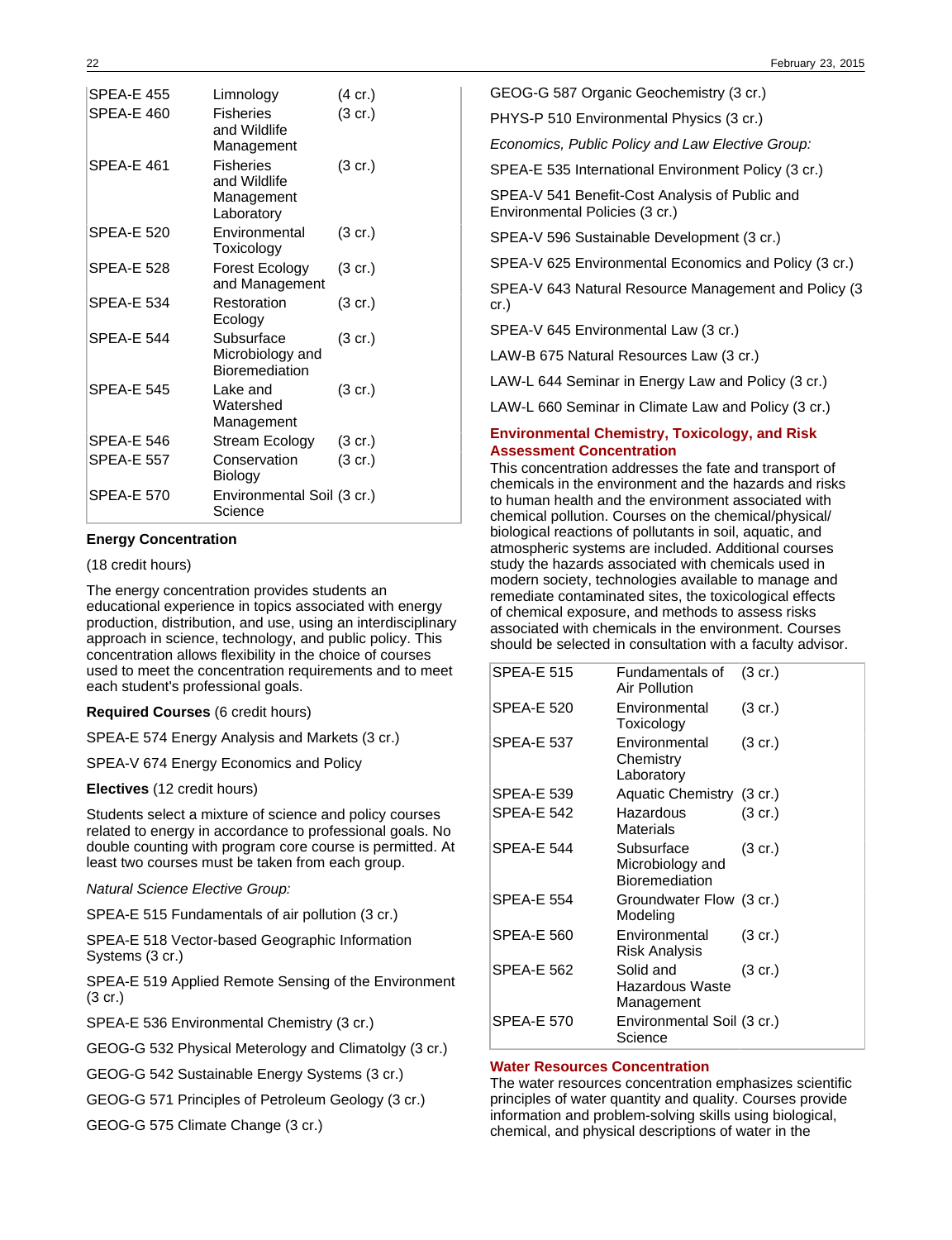environment. Courses should be selected in consultation with a faculty advisor.

| SPEA-E 440        | Wetlands: Biology (3 cr.)<br>and Regulation                  |                   |
|-------------------|--------------------------------------------------------------|-------------------|
| <b>SPEA-E 455</b> | Limnology                                                    | $(4 \text{ cr.})$ |
| SPEA-E 460        | <b>Fisheries</b><br>and Wildlife<br>Management               | $(3 \text{ cr.})$ |
| <b>SPEA-E 461</b> | <b>Fisheries</b><br>and Wildlife<br>Management<br>Laboratory | $(3 \text{ cr.})$ |
| <b>SPEA-E 520</b> | Environmental<br>Toxicology                                  | $(3 \text{ cr.})$ |
| <b>SPEA-E 528</b> | Forest Ecology<br>and Management                             | $(3 \text{ cr.})$ |
| <b>SPEA-E 534</b> | Restoration<br>Ecology                                       | $(3 \text{ cr.})$ |
| <b>SPEA-E 537</b> | Environmental<br>Chemistry<br>Laboratory                     | $(3 \text{ cr.})$ |
| <b>SPEA-E 539</b> | Aquatic Chemistry (3 cr.)                                    |                   |
| <b>SPEA-E 544</b> | Subsurface<br>Microbiology and<br>Bioremediation             | $(3 \text{ cr.})$ |
| <b>SPEA-E 545</b> | Lake and<br>Watershed<br>Management                          | $(3 \text{ cr.})$ |
| <b>SPEA-E 546</b> | Stream Ecology                                               | $(3 \text{ cr.})$ |
| <b>SPEA-E 552</b> | Environmental<br>Engineering                                 | $(3 \text{ cr.})$ |
| <b>SPEA-E 554</b> | Groundwater Flow (3 cr.)<br>Modeling                         |                   |
| <b>SPEA-E 557</b> | Conservation<br>Biology                                      | $(3 \text{ cr.})$ |

# **Master of Science in Environmental Science Dual Degree Programs**

Master of Science in Environmental Science–Doctor of Jurisprudence (M.S.E.S.–J.D.)

Other Dual M.S.E.S. Degree Programs

## **Master of Science in Environmental Science–Doctor of Jurisprudence**

The combined Master of Science in Environmental Science–Doctor of Jurisprudence program is a four-year, 115-credit-hour sequence of courses and research that provides depth and breadth in both environmental science and law. Both degrees are awarded when the student meets the degree requirements of the Mauer School of Law and SPEA.

**Application and Admission** The student must have a bachelor's degree in a physical or life science, engineering, or related field. Students interested in the dual M.S.E.S.–J.D. must apply to both the Mauer School of Law and the School of Public and Environmental Affairs. Students normally apply to both schools concurrently for the combined program. It is possible, however, for a person already enrolled in the Mauer

School of Law to apply for admission to the School of Public and Environmental Affairs up to the end of the second year of law study. A student enrolled in SPEA may seek admission to the Mauer School of Law up to the end of the first year of the M.S.E.S. program

**Academic Standing** Grade point averages in the School of Law—Bloomington and SPEA are computed separately. To continue in the program, the student must meet the academic standards in each school. A student failing in one school but meeting academic standards in the other may complete work for the degree in the school in which academic standards are being met. Such completion must be according to the same conditions required of regular (noncombination) degree candidates; that is, 82 credit hours for law and 48 credit hours for SPEA. Students are eligible for honors in each school based on the criteria of each school.

**Program Advisors** Students enrolled in the combined program are required to have a SPEA faculty advisor and are encouraged to seek an advisor from the faculty of the Mauer School of Law. The co-advisors can then review and counsel with respect to each student's course selection for each semester to assure attainment of educational objectives.

**School Residency** Students in the dual M.S.E.S.–J.D. program should enroll in courses through SPEA the first year of their programs and through the Mauer School of Law in the second year of their programs. Alternatively, dual M.S.E.S.–J.D. students have the option of enrolling in courses through the Mauer School of Law in the first year and SPEA in the second year. In the third and fourth years, or until the dual program is completed, students should enroll through the school in which the majority of their credit hours resides in each enrollment period.

### **Program Requirements**

(115 credit hours)

### **Master of Science in Environmental Science Requirements**

(36 credit hours)

Students are required to complete 36 credit hours of courses distributed among the environmental science competencies, environmental sciences focus, and a multidisciplinary capstone project.

### **Environmental Science Competencies**

(15 credit hours)

Five of the following courses with the approval of an advisor.

| <b>SPEA-E 512</b> | Risk<br>Communication                                  | $(3 \text{ cr.})$ |
|-------------------|--------------------------------------------------------|-------------------|
| <b>SPEA-E 518</b> | Vector-based<br>Geographic<br>Information<br>Systems   | (3 cr.)           |
| <b>SPEA-E 526</b> | Applied<br>Mathematics for<br>Environmental<br>Science | $(3 \text{ cr.})$ |
| <b>SPEA-E 527</b> | <b>Applied Ecology</b>                                 | (3 cr.)           |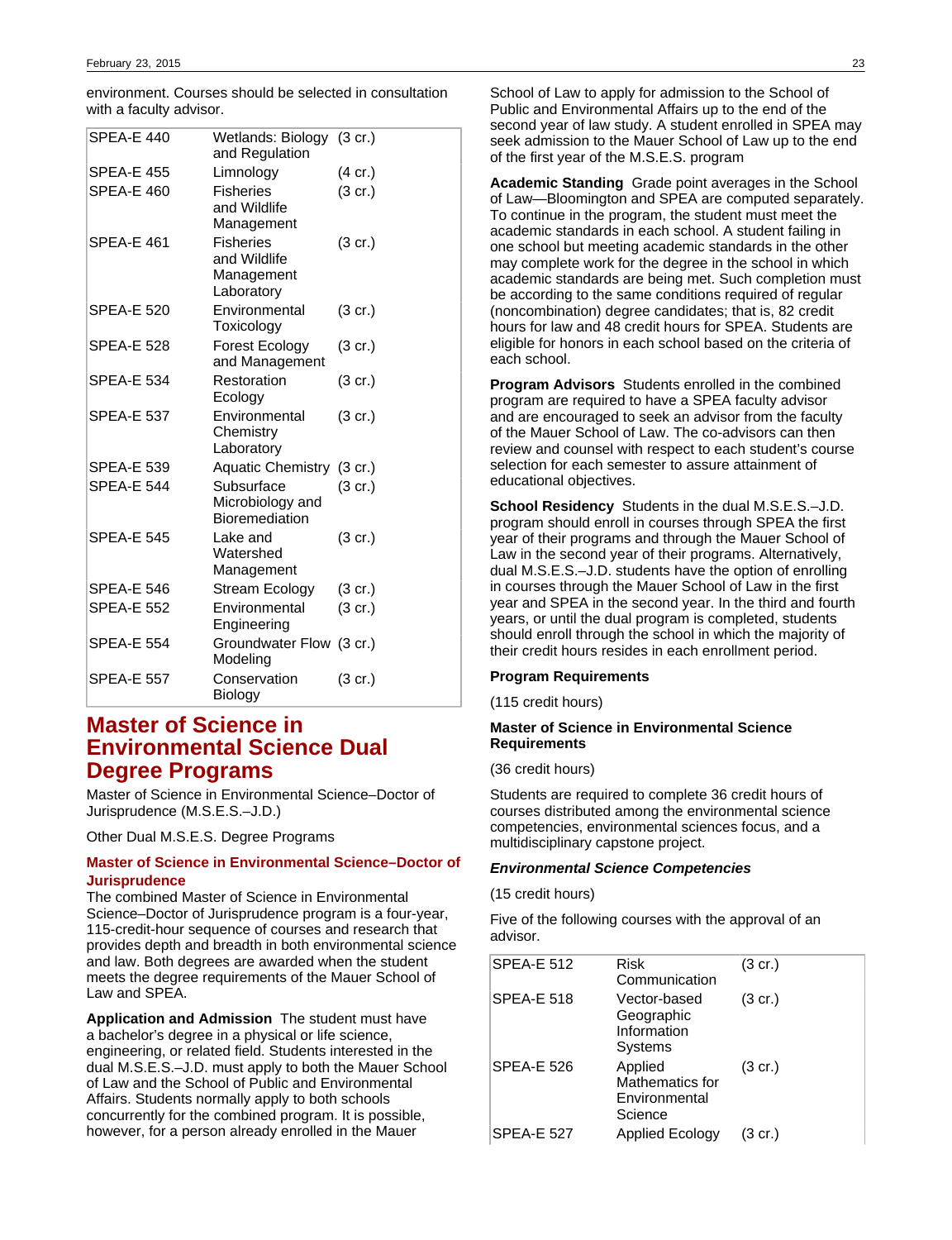| <b>SPFA-F 529</b> | Applications<br>for Geographic<br>Information<br>Systems            | $(3 \text{ cr.})$ |
|-------------------|---------------------------------------------------------------------|-------------------|
| SPFA-F 536        | Environmental<br>Chemistry                                          | $(3 \text{ cr.})$ |
| <b>SPEA-E 538</b> | Statistics for<br>Environmental<br>Science                          | $(3 \text{ cr.})$ |
| SPEA-E 560        | Environmental<br>Risk Analysis                                      | $(3 \text{ cr.})$ |
| <b>SPEA-V 517</b> | Public<br>Management<br>Economics                                   | $(3 \text{ cr.})$ |
| SPFA-V 541        | Benefit-Cost<br>Analysis of Public<br>and Environmental<br>Policies | $(3 \text{ cr.})$ |
| SPFA-V 562        | Public Program<br>Evaluation                                        | $(3 \text{ cr.})$ |
| <b>SPEA-V 625</b> | Environmental<br>Economics and<br>Policy                            | $(3 \text{ cr.})$ |
| SPFA-V 643        | Natural Resource<br>Management                                      | (3 cr.)           |

### **Environmental Science Focus**

### (18 credit hours)

Students are required to develop an area of specialization approved by a SPEA faculty advisor.

It is recommended that this be done in consultation with both dual law and environmental science faculty advisors.

### **Capstone Course**

(3 credit hours) Each student in the M.S.E.S.-J.D. degree program must take SPEA-V 600 Capstone in Public and Environmental Affairs that addresses a multidisciplinary problem

### **Doctor of Jurisprudence Requirements**

(79 credit hours)

Students are required to complete 79 credit hours of law courses and to satisfy all requirements for the degree Doctor of Jurisprudence. For specific requirements, see the Mauer School of Law Bulletin.

### **Other Dual M.S.E.S. Degree Programs**

In addition to dual degree programs with the Indiana University School of Law–Bloomington, the School of Public and Environmental Affairs collaborates with centers on area studies, other Indiana University Bloomington departments, and professional schools to deliver dual degree programs. SPEA's combined master's degree programs address the demand for specialists with expertise in policy, management, and science and the expertise and skill offered by the partner program. Candidates for the combined degree programs, excluding the program with the Mauer School of Law, complete the competency requirements for the M.S.E.S. degree, additional course credits in a specialized focus for a total of 36 credit hours in the School of Public and Environmental Affairs, plus the required courses of the participating dual program. In every case students must

apply separately to and be accepted into both programs to participate in a dual degree program. Dual degree students (other than the M.S.E.S.–J.D.) must complete:

- the competency requirements for the M.S.E.S. and a specialized SPEA concentration (36 credit hours)
- the required courses of the other school or department for the dual degrees.

To determine the requirements for participating dual degree departments or schools, refer to the section of the University Graduate School Bulletin about the participating unit or visit the appropriate Web page.

SPEA participates with the following units in their M.S.E.S. program:

Master of Science in Environmental Science–Master of Arts in Biology (M.S.E.S.–M.A.) [Department of Biology](http://www.bio.indiana.edu/)

Master of Science in Environmental Science–Master of Arts in Geography (M.S.E.S.–M.A.) [Department of Geography](http://www.indiana.edu/~geog/)

Master of Science in Environmental Science–Master of Arts in Journalism (M.S.E.S.–M.A.) [Department of Journalism](http://www.journalism.indiana.edu/)

Master of Science in Environmental Science–Master of Sciences in Chemistry (M.S.E.S.–M.S.) [Department of Chemistry](http://www.chem.indiana.edu/)

Master of Science in Environmental Science–Master of Science in Geography (M.S.E.S.–M.S.) **[Department of Geography](http://www.indiana.edu/~geog/)** 

Master of Science in Environmental Science–Master of Science in Geological Sciences (M.S.E.S.–M.S.) [Department of Geological Sciences](http://www.indiana.edu/~geosci/)

Master of Science in Environmental Science–Master of Sciences in Physics (M.S.E.S.) [Department of Physics](http://www.physics.indiana.edu/)

## **Master of Arts in Arts Administration**

### **Program Goals and Objectives**

Arts administrators are extraordinary individuals. They must function as managers, fundraisers, planners, educators, conciliators, facilitators, communicators, and most important, as leaders. They must be realists as well as idealists, respectful of the needs of both art and business, and forward-looking yet mindful of the past.

Since 1971 the Indiana University Arts Administration Program has been committed to the development of such leaders. The program, a 16-month, multidisciplinary course of study leading to an M.A. in Arts Administration, is broad-based in outlook and curriculum and strives to achieve a balance of artistic and management concerns, theory and hands-on experience. Students complete three semesters of course work, on-campus practicums, and a supervised internship off campus. The program seeks to serve students who are at the beginning stages of their careers as well as older students wishing to change careers.

Though small in size, the City of Bloomington provides an ideal setting for the program. The city's thriving arts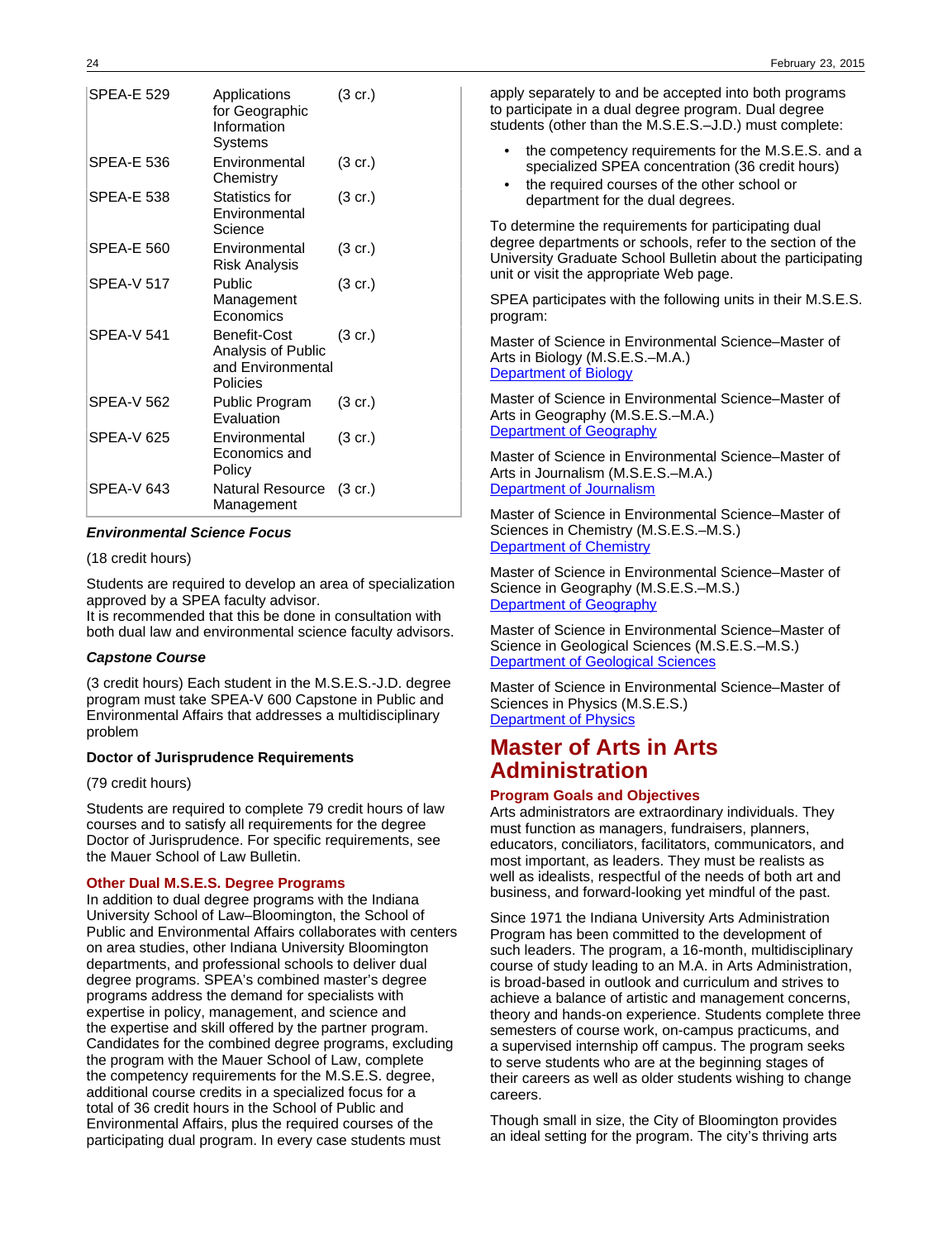community includes more than 150 arts organizations as well as the internationally acclaimed Lotus World Music and Arts Festival. On the IU Bloomington campus, the School of Music presents more than 1,000 concerts and events each year, and a new production opens almost every other week on one of the two stages in the Department of Theatre and Drama. Other cultural organizations on campus include the IU Auditorium, which offers touring Broadway productions; the IU Art Museum, one of the nation's finest university art museums; the Mathers Museum of World Cultures; the African American Arts Institute; the Archives of Traditional Music; and the Lilly Library of rare books and manuscripts.

## **Degree requirements**

(45 credit hours) The program requires 45 credit hours of course work. A typical two-year course schedule includes 15 credit hours the first semester and 12 credit hours in the second semester. The third semester of 12 credit hours includes the capstone seminar course.

In the summer following the second semester of course work most students complete a seven week internship in an arts organization of their choice. These students are able to complete their degree in December of their second year of study. Some students opt to complete their internship in the spring following their final fall semester of course work. Recent sites have included Carnegie Hall, the St. Paul Chamber Orchestra, the Smithsonian, the Museum of Fine Arts–Houston, the Seattle International Film Festival, the Indianapolis Museum of Art, the Abrons Art Center, and the Barrier Island Group for the Arts (BIG ARTS) on Sanibel Island. While there is no thesis requirement, extensive writing projects are part of the capstone seminar course and internship experiences.

The program is as follows:

### **Semester I**

| AADM-Y 511 | Performing<br>Arts Center<br>Management                                                                      | $(3 \text{ cr.})$ |
|------------|--------------------------------------------------------------------------------------------------------------|-------------------|
| AADM-Y 525 | Museum<br>Management                                                                                         | $(3 \text{ cr.})$ |
| AADM-Y 535 | Arts Administration (3 cr.)<br>and the Cultural<br>Sector                                                    |                   |
| AADM-Y 500 | Strategic<br>Management in<br>the Arts                                                                       | $(3 \text{ cr.})$ |
|            | Select elective(s)<br>(to equal 3 cr.)<br>with approval<br>of the Arts<br>Administration<br>Program advisor. |                   |

**Semester II**

| AADM-Y 515 | Financial<br>Management for<br>the Arts           | $(3 \text{ cr.})$ |
|------------|---------------------------------------------------|-------------------|
| AADM-Y 530 | Audience<br>Development and<br>Marketing the Arts | $(3 \text{ cr.})$ |

| <b>BUS-L 575</b><br><b>Summer</b> | Legal Issues in the (3 cr.)<br>Arts<br>Select elective(s)<br>(to equal 3 cr.)<br>with approval<br>of the Arts<br>Administration<br>Program advisor. |  |
|-----------------------------------|-----------------------------------------------------------------------------------------------------------------------------------------------------|--|
| <b>AADM-Y 750</b>                 | Internship in Arts (3 cr.)<br>Administration                                                                                                        |  |

|            | <u>Aulilliotiation</u>                      |  |
|------------|---------------------------------------------|--|
| AADM-Y 550 | Practicum in Arts (3 cr.)<br>Administration |  |
|            |                                             |  |

## **Semester III**

| <b>SPEA-V 525</b> | Management<br>in the Nonprofit<br>Sector                               | $(3 \text{ cr.})$ |
|-------------------|------------------------------------------------------------------------|-------------------|
| ADM-Y 650         | Seminar in Arts<br>Administration                                      | $(3 \text{ cr.})$ |
| <b>SPEA-V 558</b> | Fund<br>Development for<br>Nonprofits                                  | $(3 \text{ cr.})$ |
|                   | Select elective(s)<br>(to equal 3 cr.)<br>with approval<br>of the Arts |                   |
|                   | Administration<br>Program advisor.                                     |                   |

# **Doctor of Philosophy in Environmental Science**

This doctoral program is administered by the School of Public and Environmental Affairs in cooperation with the Departments of Biology, Chemistry, Geography, and Geological Sciences. The Ph.D. in environmental science degree is awarded by the University Graduate School.

The program provides a rigorous, comprehensive education in environmental science. The specific objectives of the program are:

- to conduct advanced research and scientific analysis of environmental events, issues, and problems
- to further understanding of the nature and management of natural and human environments
- to provide an opportunity for students and faculty members in several departments to engage in collaborative environmental research in an interdisciplinary mode

### **Admission**

A student must apply to the School of Public and Environmental Affairs for doctoral studies; those accepted will be recommended to the University Graduate School for formal admission into the Ph.D. program. Applicants to this program must have completed at least a bachelor's degree in science, mathematics, engineering, or a related field. Prospective students are required to submit:

a statement of purpose, which should be as specific as possible and, preferably, should refer to potential research mentors by name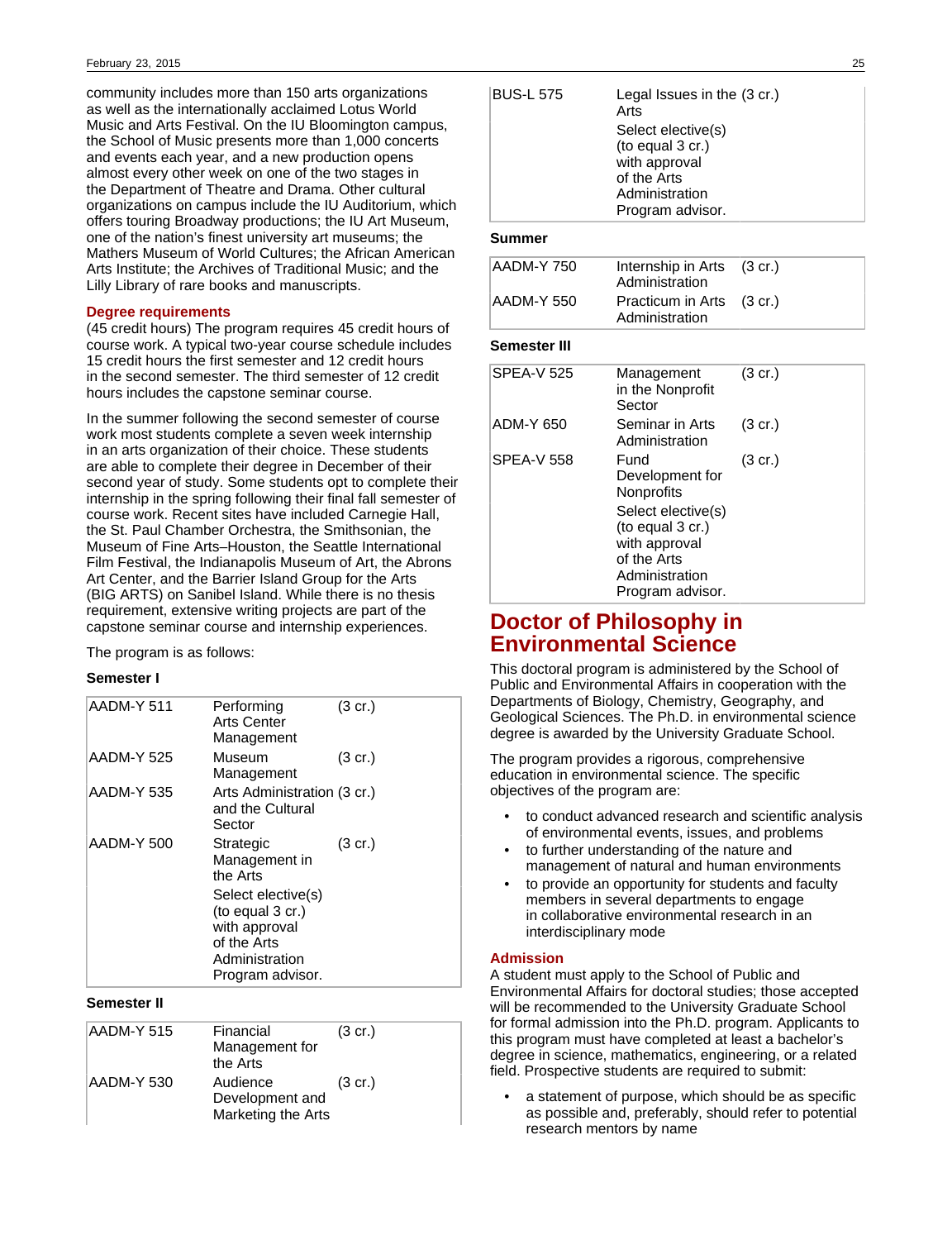- official results of the Graduate Record Examinations (GRE)
- official transcripts of all undergraduate and graduate course work completed
- three letters of recommendation. Applicants whose native language is not English must also submit results of the Test of English as a Foreign Language (TOEFL)

## **Degree Requirements**

## The degree requires:

- substantial knowledge in a primary environmental science concentration
- breadth in related environmental science and policy
- an understanding of research methods
- an in-depth knowledge of the dissertation topic
- a dissertation that demonstrates the student's ability to analyze, explain, and interpret research clearly and effectively

## **Advisory Committee**

During the first semester of enrollment, each student must organize an advisory committee. Normally this committee consists of at least four faculty members: at least two should be from the School of Public and Environmental Affairs; the others may be from other departments or from outside the university. Membership of the advisory committee is approved by the director of the Doctoral Program in Environmental Science and the dean of the University Graduate School. At least three members of the advisory committee must be full members of the graduate faculty.

### **Fields of Study**

Each student should define a principal field of study, which may be interdisciplinary. The student should prepare a proposal outlining a program of course work that the student believes lies within that principal field. Each student should also prepare a program of course work that fulfills the requirement of breadth in environmental science and policy. The breadth requirement may be fulfilled by using a wide spectrum of environmentally related courses, including areas such as economics, law, and management, in addition to other science courses.

Each student should also prepare a statement of courses or activities for meeting the research methods requirement. Normally these include subjects such as computer science, geographic information systems, remote sensing, statistics, and mathematical modeling, although other technical skill areas such as electronics and analytical chemical techniques may be appropriate for some students.

#### **Narrative Statement**

Each student must prepare a narrative statement that includes a discussion of the student's previous educational experiences, a statement of career objectives, a statement of research interests, and a proposed program of course work.

Each student must submit the narrative statement to the advisory committee for approval, usually during the first semester in the program.

### **Course Requirements**

The exact nature and amount of course work in each of the three areas—principal field of study, breadth in environmental science and policy, and research methods —is determined by the advisory committee after review and approval of the student's proposed plan of study in each of these areas. Selection of specific courses is based on obtaining

- adequate knowledge for qualifying examinations
- appropriate preparation for a research project
- a mixture of courses that meets the individual professional goals of the student

The Ph.D. degree requires the completion of at least 90 credit hours in advanced study and research beyond the bachelor's degree. A student must complete a minimum of 30 credit hours of advanced course work in environmental science and policy. Students must also complete a minimum of 30 credit hours of research, normally taken as SPEA-E 625 or SPEAE 890. The student, with the approval of the advisory committee, should complete some combination of additional course work and research sufficient to meet the 90 credit hour requirement.

Students are required to enroll in SPEA-E 680 Seminar in Environmental Science and Policy (1 credit hour/ semester) for four semesters during their degree program. Students must give at least one seminar presentation in SPEA-E 680 as part of their Ph.D. in Environmental Science requirement. Students enrolled in SPEA-E 680 may either make a formal presentation or write a brief synopsis and critique of four presentations attended each semester. Students are encouraged to enroll in SPEA-E 710 Advanced Topics in Environmental Science, which may be taken multiple times as the topics will vary. Advanced topics and reading courses may be used to meet requirements, depending upon the topic and the student's area of interest.

Students should note that 30 credit hours of advanced course work, if properly selected, and 6 credit hours of research, may be applied toward the Master of Science in Environmental Science (M.S.E.S.) degree. With an additional 12 credit hours of approved course work, a student may be awarded the M.S.E.S. degree while completing the requirements for the Ph.D. in environmental science. Completion of the M.S.E.S. degree as part of this doctoral program is not a requirement; however, this option may be appropriate for some students.

## **Qualifying Examinations**

Before a student is admitted to candidacy, all requirements determined by the advisory committee must be met and the qualifying examinations passed. A student who fails qualifying examinations may retake them only once.

The decision to admit a student to doctoral candidacy is made by the advisory committee, which evaluates the student's performance in the written examination, research proposal, and oral examination.

### **Written Examination**

This examination should be taken by the end of a student's fifth semester in the Ph.D. program. The exam focuses on topics covered by the student's course work and related to the student's research interests.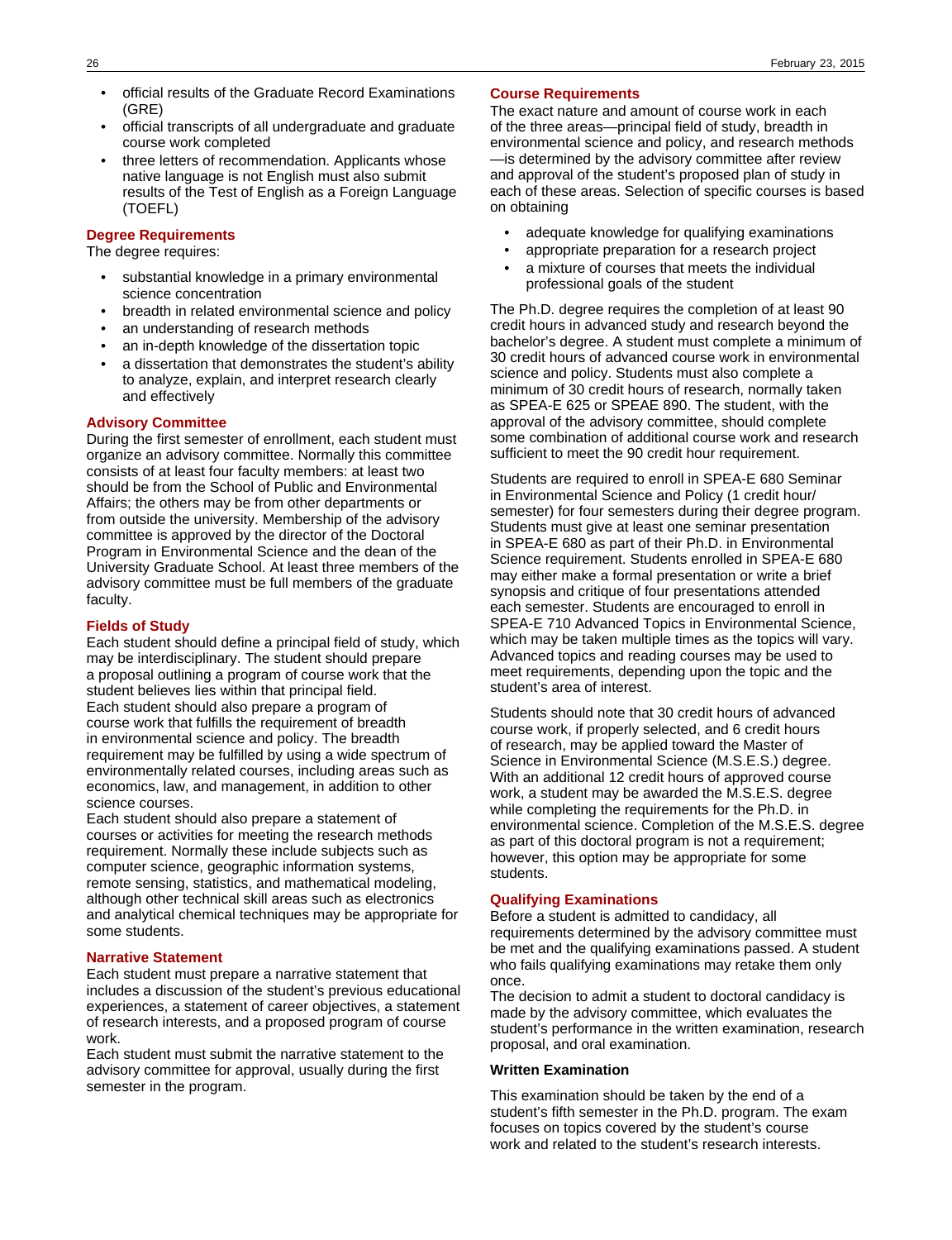The examination is written and graded by the student's advisory committee. The written examination is graded as pass, conditional pass, or fail.

### **Research Proposal**

No later than the end of the fifth semester, the student should submit a written research proposal for review by the advisory committee. The proposal should be documented, clearly stating a research objective, the approach to be taken, and the significance of the work.

### **Oral Examination**

Each candidate is examined orally by the advisory committee. The oral examination expands upon the written examination and covers the student's research proposal.

### **Research Committee**

Upon the student's successful completion of the qualifying examination, a research committee is formed. Normally this committee consists of at least four faculty members: at least two should be from the School of Public and Environmental Affairs; the others may be from other departments. The director of the Doctoral Program in Environmental Science recommends the student's research committee to the dean of the University Graduate School. At least three members of the research committee must be full members of the graduate faculty.

### **Dissertation**

A dissertation is required and must be of sufficient value to warrant publication. The dissertation must represent a substantial research effort, both in quality and quantity. The dissertation requirement may be met by preparing a traditional dissertation or by preparing a portfolio of research documents including publications, manuscripts in press, and completed manuscripts suitable for submission to a journal. These documents may have multiple authors, although the doctoral candidate must demonstrate that he or she made significant contributions to at least two of the publications or manuscripts submitted for review. The research portfolio must have introductory and concluding chapters to integrate across the topics. The research portfolio also must be prepared to meet the University Graduate School's requirements for dissertations. A public presentation of the dissertation research is required. The dissertation must be approved by the research committee.

# **Doctor of Philosophy in Public Affairs**

The Doctoral Program in Public Affairs was created to take advantage of the unique strengths of SPEA's interdisciplinary faculty and research programs, both of which have earned wide recognition from peer institutions, national and international agencies, and professional groups. The curriculum equips students with the necessary skills for independent research and analysis of problems, issues, and solutions in government and the nonprofit sector in four major fields:

- Public Finance: the theory and practice of fiscal administration, including public budgeting, revenue administration, and financial management
- Public Management: the design and operation of government institutions, including strategic/ operations management and interrelationships between public and private organizations;
- Public Policy Analysis: research methods and quantitative techniques for policy analysis, including the content, design, and evaluation of public programs; and
- Environmental Policy: the study of and contribution to public policies that affect the environment, both domestic and international, including legal, economic, and other policy tools and approaches.

Instead of being grounded in a traditional academic discipline, each of the fields has developed from several theoretical literatures applied to real-world public affairs problems. Although research is grounded in the social sciences, the context of inquiry reverses the normal research process. Instead of beginning with questions originating in discipline-based scholarship, the research process begins with public problems and issues. The research challenge, then, is to match available tools of inquiry to the research opportunities presented by problems.

### **Admission**

Students apply directly to the School of Public and Environmental Affairs; those accepted are recommended to the University Graduate School for formal admission into the Ph.D. program.

Application materials can be found at www.gradapp.indiana.edu/. Applicants to this program must have completed at least a bachelor's degree. Prospective students are required to submit (1) a statement of purpose, which should be as specific as possible and, preferably, should refer to potential research mentors by name; (2) official results of the Graduate Record Examinations (GRE); (3) official transcripts of all undergraduate and graduate work completed; and (4) three letters of recommendation. Applicants whose native language is not English must also submit results of the Test of English as a Foreign Language (TOEFL).

### **Degree Requirements**

The Ph.D. in Public Affairs degree requires the completion of at least 90 credit hous in advanced study and research beyond the baccalaureate. Typically, two-thirds of the 90 credit hours are taken in formal course work and onethird in thesis credit. Students completing a Master of Public Affairs or similar degree may be allowed to transfer some of their graduate course work (30 hours maximum) if approved by their Progress Review Committees, though a prior master's degree is not required for admission.

- Core Requirements
- Research Tool Skills
- **Major Fields**
- **Minor Field**

#### **Major Junctures**

#### **Progress Review Committee**

Each student is assigned an advisor on arrival in Bloomington. If the advisor sufficiently reflects a student's research interests, then the student can request that the advisor serve as chairperson of the student's Progress Review Committee. The student may also select another professor who is more suited to the student's research interests.

At the end of the first year, the student develops a Progress Review Committee. The committee, in cooperation with the student, defines program objectives,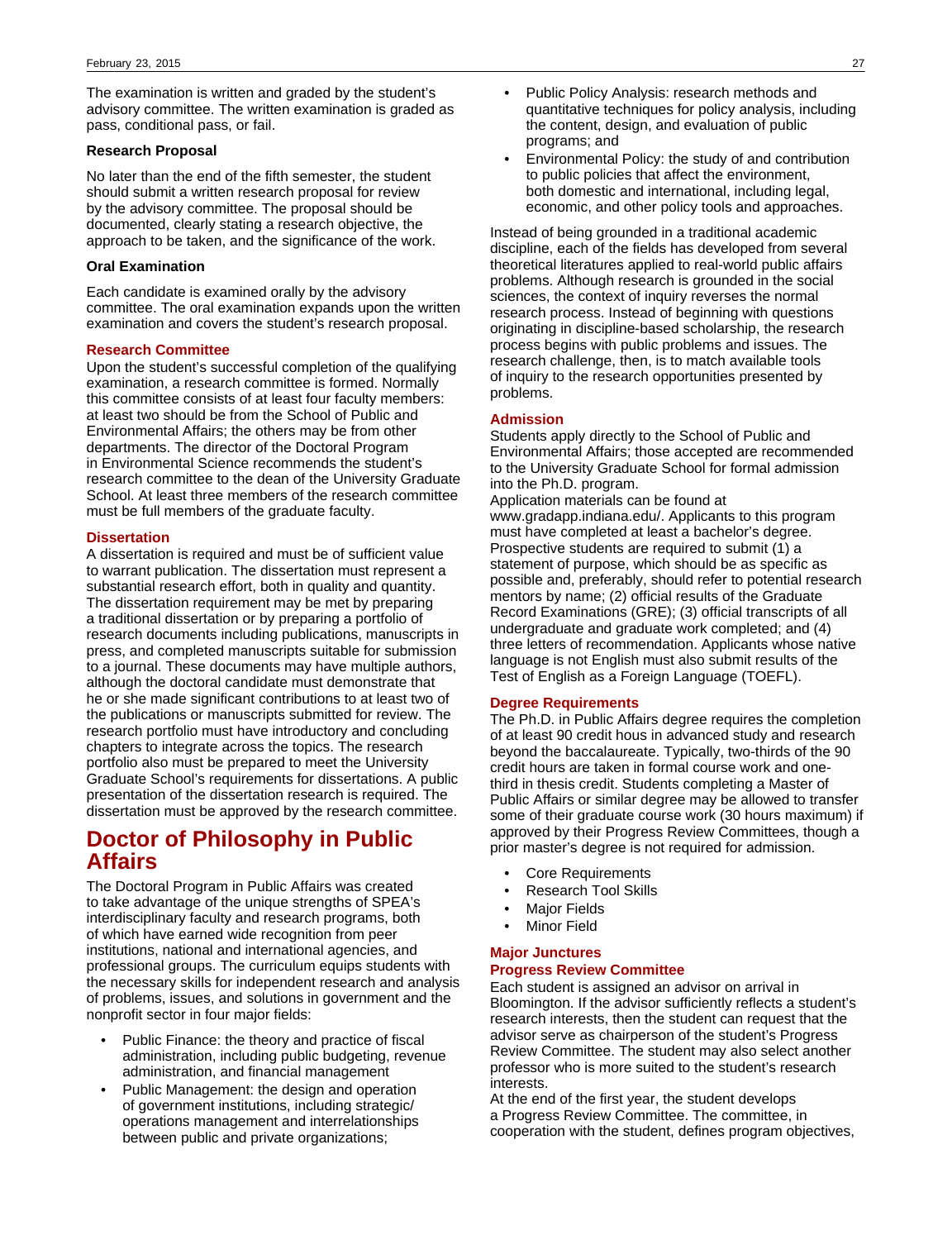supervises the selection and completion of the minor field, monitors overall progress toward completion of course work requirements, and assists in preparing for the qualifying exams. Members of the Progress Review Committee should be scholars who know the student's academic record and who are recognized experts in the fields in which the student will stand examination. The committee will consist of four to five members chosen by the student in consultation with the director of Ph.D. in Public Affairs/Ph.D. in Public Policy—Bloomington the Ph.D. program. At least one member of the Progress Review Committee will be chosen from each of the student's two major fields. It is required that one member of the Progress Review Committee be a non-School professor and represent the outside minor.

#### **Third Semester Review**

During the third semester each student holds a third semester review meeting with the Progress Review Committee. The purpose of the meeting is to reach an agreement between the student and the committee about the character and status of the student's program. This meeting also serves as a formal evaluation of the student's performance and prospects and includes a presentation of a research paper prepared by the student. In this progress review meeting, the committee members review the student's record of past and planned courses, the likely dissertation topic, and the quality of the research paper and its presentation. The committee determines whether the proposed program of courses will prepare the student for the examinations to be taken at the end of the course work as well as for the dissertation.

The principal objective of the research paper is to allow the faculty to judge whether the student has the ability to complete all requirements for this research-oriented degree in a timely fashion. Thus, of most importance will be that the paper demonstrates the student's ability to carry out reasonably independent research and write the results in a well-reasoned and coherent fashion. The paper should also demonstrate that the student has a good command of the literature in the area and has the ability to use appropriate research methods in carrying out the analysis. It is anticipated that the progress review paper will be a revision of a substantial research paper prepared to fulfill a requirement for a regular course. (The student can, however, submit an entirely new paper to fulfill this requirement.) The paper should be of a quality warranting presentation at a professional society meeting.

#### **Qualifying Examinations**

After completion of course work, students take a written exam in each of their two major fields. The Examination Committee for each field may also require an oral examination at its discretion. If there is an exam requirement in the minor department, then the student must also complete a third exam. Once the examinations are successfully completed, the student is formally admitted to candidacy.

#### **Dissertation**

After filing for candidacy status, the doctoral candidate forms a Research Committee consisting of at least four faculty members, including one representative of the candidate's minor field. This committee may be but is not necessarily identical to the Progress Review Committee. The selection of Research Committee members should

reflect the dissertation topic and expertise of the faculty chosen.

The candidate prepares a dissertation proposal to present and defend in a meeting of the Research Committee. The Research Committee is ultimately responsible for determining whether the dissertation is acceptable.

## **Placement**

The Ph.D. Office, the director of the program, and individual faculty members work hard to ensure that graduates of the program are placed in academic or research organizations. Although the Public Affairs program has been operational only since 1993, graduates have been very successful recently in obtaining such positions. Recent placements include North Carolina State University, The Ohio State University, University of Colorado, Syracuse University, Brigham Young University, Iowa State University, the U.S. Department of Labor, National Taipei University, and Yonsei University in South Korea.

### **Core Requirements**

The following three courses are required for all Public Affairs students:

| <b>SPEA-V 680</b> | Research Design<br>and Methods in<br><b>Public Affairs</b>                                                                                                                                                                                                                                                                 | $(3 \text{ cr.})$ |
|-------------------|----------------------------------------------------------------------------------------------------------------------------------------------------------------------------------------------------------------------------------------------------------------------------------------------------------------------------|-------------------|
| SPEA-V 621        | Seminar in<br><b>Teaching Public</b><br>and Environmental<br>Affairs                                                                                                                                                                                                                                                       | (2 cr.)           |
| <b>SPEA-V 691</b> | Workshop in<br><b>Public Policy</b>                                                                                                                                                                                                                                                                                        | $(1 \text{ cr.})$ |
|                   | This course<br>prepares students<br>for college<br>teaching<br>and their<br>professional<br>responsibilities<br>toward current<br>and future<br>students. It<br>is taken in a<br>student's first year<br>in the program.                                                                                                   |                   |
|                   | Each student is<br>required to take<br>this 1 credit hour<br>course for three<br>semesters. The<br>workshop features<br>research<br>presentations by<br>faculty, visiting<br>scholars, and<br>advanced<br>students. Its intent<br>is to prepare<br>students to<br>critique current<br>literature in the<br>field, learn to |                   |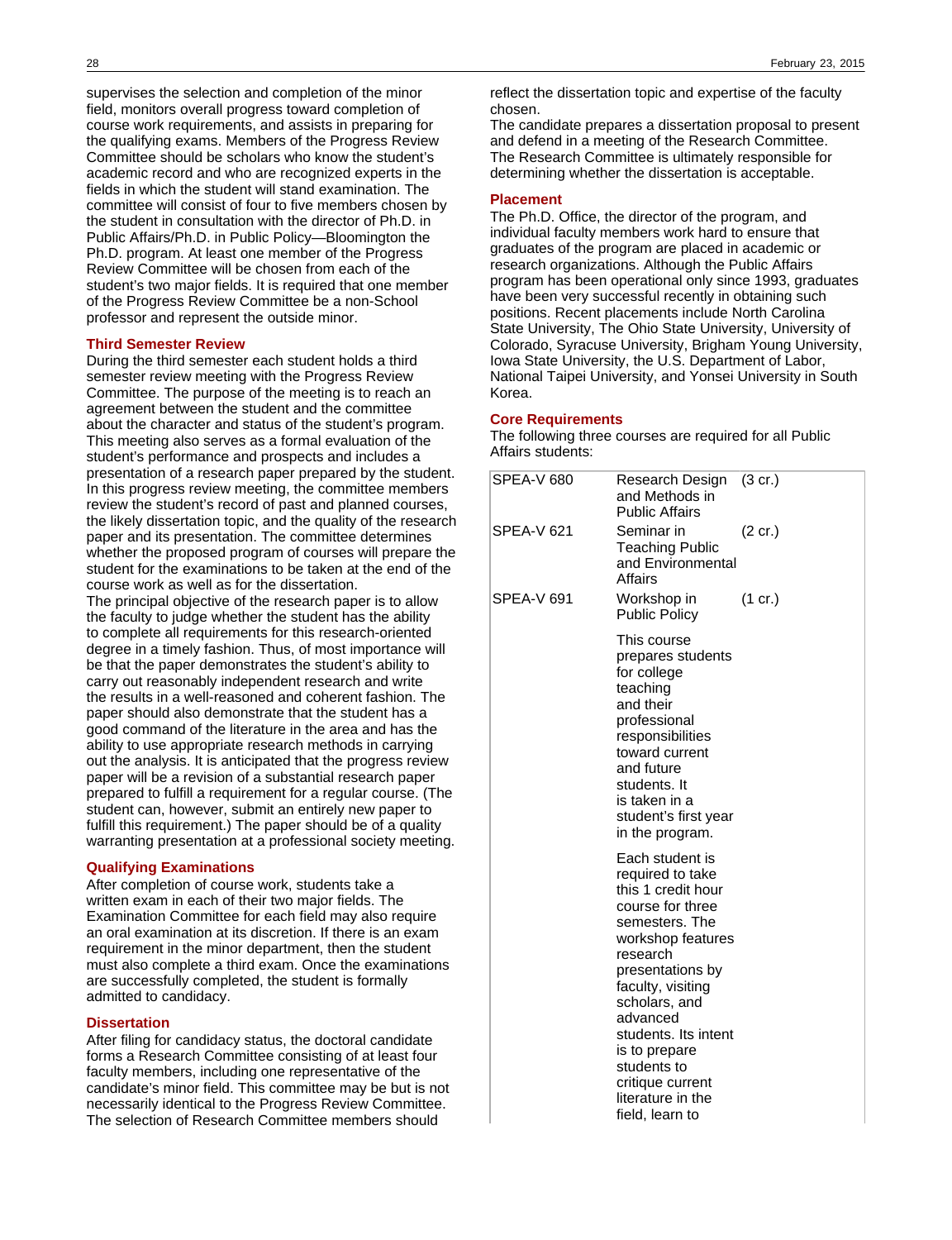| prepare          |
|------------------|
| manuscripts for  |
| presentation and |
| publication,     |
| and defend       |
| their ideas and  |
| methods.         |

### **Research Tool Skills**

Required research skills include a two-semester quantitative analysis sequence and two additional elective courses or proficiency in a foreign language.

The two-semester quantitative analysis sequence can be fulfilled a number of different ways, including one of the sequences listed below.

SPEA-V 606 Statistics for Research in Public Affairs I (3 cr.) **and** SPEA-V 607 Statistics for Research in Public Affairs II

BUS-G 651 Econometric Methods in Business I (3 cr.) **and** BUS-G 652 Econometric Methods in Business II (3 cr.)

ECON-E 572 Statistical Techniques in Economics II (3 cr.) **and** ECON-E 671 Econometrics I (3 cr.)

POLS-Y 576 Political Data Analysis II (3 cr.) **and** POLS-Y 577 Advanced Topics in Political Science (3 cr.)

SOC-S 554 Statistical Techniques in Sociology I (3 cr.) **and** SOC-S 650 Stastical Techniques in Sociology II (3 cr.)

In addition, students must demonstrate either

• advanced proficiency in quantitative analysis or specialized research skills by completing two additional courses approved by the student's Progress Review Committee

**or**

• proficiency in a language proficiency exam from the appropriate language department at Indiana University.

## **Major Fields**

Students select two of the four SPEA Public Affairs major fields to prepare for their qualifying examinations. For each field, the student must complete required courses and approved electives. The fields and the required courses are:

### **Public Management**

The design and operation of government and not-for-profit institutions, including strategic/operations management and interrelationships between public, private, and civil society organizations.

Required courses:

| SPEA-V 671        | <b>Public</b><br>Organization and<br>Management I  | $(3 \text{ cr.})$ |
|-------------------|----------------------------------------------------|-------------------|
| <b>SPEA-V 672</b> | <b>Public</b><br>Organization and<br>Management II | $(3 \text{ cr.})$ |

### **Public Finance**

The theory and practice of fiscal administration, including public budgeting, revenue administration, and financial management.

Required courses:

| <b>SPEA-V 666</b> | <b>Public Revenue</b>                         | (3 cr.) |
|-------------------|-----------------------------------------------|---------|
| <b>SPEA-V 668</b> | Seminar in Public (3 cr.)<br><b>Budgeting</b> |         |

## **Public Policy Analysis**

Research methods and quantitative techniques for policy analysis, including the content, design, and evaluation of public programs.

Required courses:

| SPEA-V 664 | Seminar in Policy (3 cr.)<br>Analysis                                                    |                   |
|------------|------------------------------------------------------------------------------------------|-------------------|
| SPEA-V 673 | <b>Public Policy</b><br>Analysis and<br>Management<br>Science/<br>Operations<br>Research | $(3 \text{ cr.})$ |

## **Environmental Policy**

Economics, law, politics, and implementation of environmental policies in the United States and abroad.

Required courses:

| <b>SPEA-V 625</b> | Economics<br>Environmental<br>Economics                                                                                                        | $(3 \text{ cr.})$ |
|-------------------|------------------------------------------------------------------------------------------------------------------------------------------------|-------------------|
| <b>SPEA-V 645</b> | Law<br>Environmental<br>Law                                                                                                                    | $(3 \text{ cr.})$ |
| <b>SPEA-V 710</b> | or<br><b>LAW-B783</b><br>International<br>Environmental<br>Law<br>Policy<br>Topics in Public<br>Policy:<br>Domestic<br>Environmental<br>Policy | $(3 \text{ cr.})$ |
|                   | or<br><b>SPEA-V710</b><br>Topics in Public<br>Policy:<br>International<br>Environmental<br>Policy                                              |                   |

## **Minor Field**

Students select a minor field according to their research interests. A three- to four-course sequence is negotiated between the student and the Progress Review Committee, following the requirements of the department or school offering the minor. Among the minor fields chosen by students currently in the program are Economics, Finance,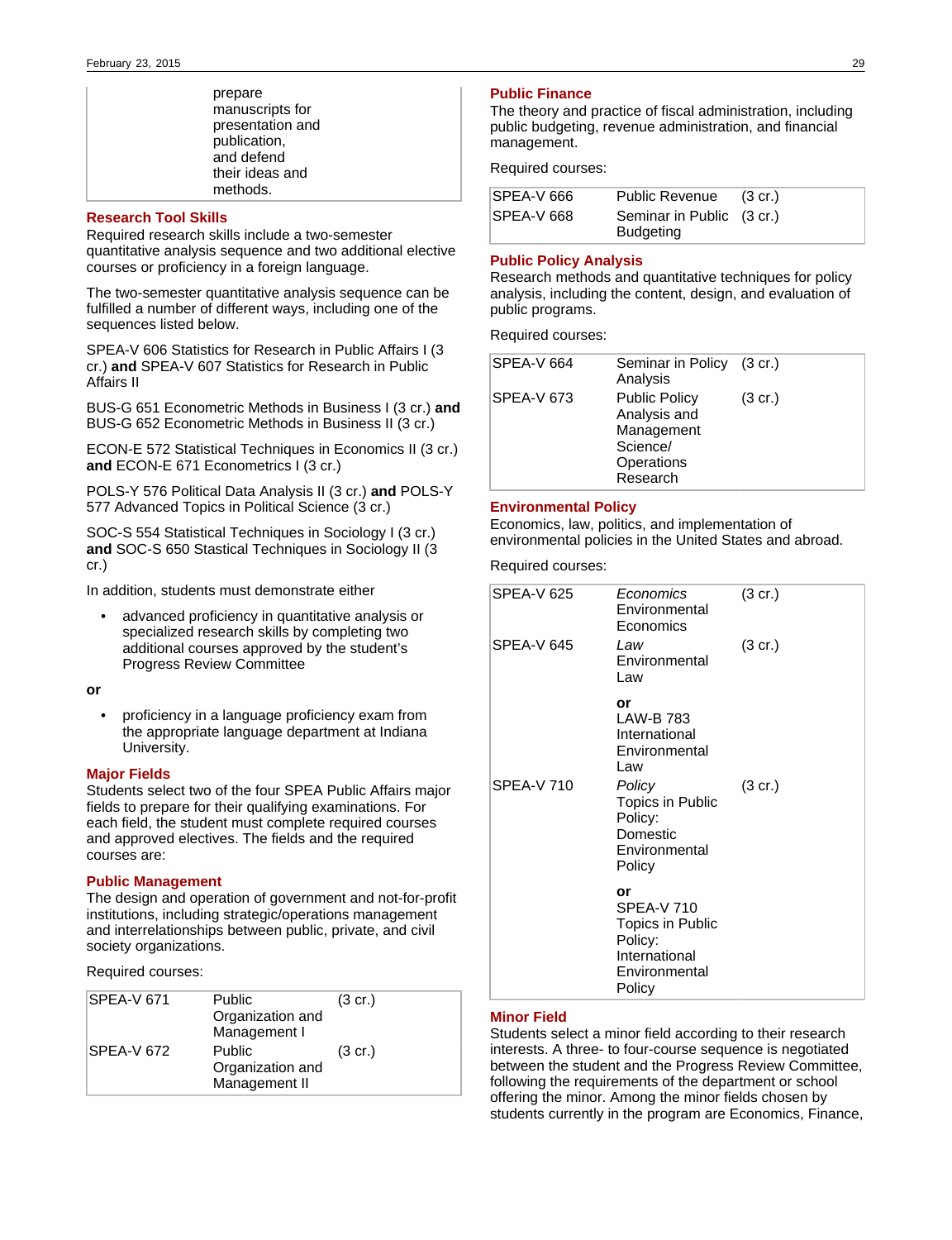Political Science, Sociology, Geography, Economic Development, and Environmental Science.

# **Doctor of Philosophy in Public Policy**

The Joint Ph.D. Program in Public Policy is a collaborative endeavor of the School of Public and Environmental Affairs and the Department of Political Science.

Its emphasis is on the broad field of public policy, concerning the environment of public policy; the processes of policy formation, management, and implementation; and the analysis and evaluation of policy outputs and results. The institutional setting and design of the program offer a unique educational opportunity. Students in the program receive rigorous social science training and gain knowledge of government decision-making processes, problem-solving capabilities, and an understanding of the substantive aspects of public problems and their effects on public institutions.

### **Admission**

All applicants to the public policy program are subject to approval by a SPEA–Department of Political Science joint admissions committee. Application materials can be found at www.gradapp.indiana.edu/. Applicants for admission and for financial assistance are required to submit a statement of career goals, official results of the Graduate Record Examination (GRE), official transcripts of all undergraduate and graduate work, and a minimum of three letters of recommendation. Students whose native language is not English also must submit results of the Test of English as a Foreign Language (TOEFL). The Joint Program Committee on Admissions and Financial Aid examines each application closely to determine suitability for the program. The committee looks beyond the formal academic record, at the applicant's demonstrated ability to pursue independent study, language and research skill training, and maturity and experience.

### **Degree Requirements**

The University Graduate School requires doctoral students to complete 90 credit hours of graduate credit. Typically, two-thirds of the 90 credit hours are taken in formal course work and one-third in thesis credit. Students holding a Master of Public Affairs or similar degree may be allowed to transfer some of their graduate course work (30 credit hours maximum) if approved by their Progress Review Committee.

- Core Requirements
- Research Tool Skills
- Fields of Concentration

### **Major Junctures**

### **Progress Review Committee**

The Progress Review Committee consists of from four to six faculty members. Two SPEA faculty must be selected for the SPEA concentration and two Political Science faculty for the Political Science concentration. For the shared public policy concentration, there must be one SPEA and one Political Science faculty member. One faculty member is chosen by the student to act as the chair of the committee. The chairperson serves as the

student's mentor and guides the student through the Progress Review and qualifying examination process.

Before the meeting of the Progress Review Committee, the student develops a Progress Review Statement. The statement needs to include background professional and educational information, course work completed and planned in each concentration and for basic and advanced tool skills, tentative dates for taking qualifying exams, and a discussion of a proposed dissertation topic. Once approved by the committee, the statement serves as a contract for the completion of degree requirements.

### **Qualifying Examinations**

After completing the course work for a field of concentration, the student is eligible to take the qualifying examination for that concentration. The examinations in fields of concentration offered by the Political Science Department and SPEA are prepared by facutly in those fields and offered at times scheduled by the Political Science Department and SPEA. The examination in the field of Public Policy is written jointly by faculty in the Political Science Department and SPEA, and students can negotiate the timing of that examination.

After receiving a pass or qualified pass on each of the three exams, the student schedules the oral examination. Upon completion of the oral examination, signatures of the committee member and program director are required on the "Report of Preliminary Examination Committee" form.

## **Dissertation**

After filing for candidacy status, the doctoral candidate forms a Research Committee consisting of at least four faculty members. Two of the members must be School of Public and Environmental Affairs faculty, and two must be from Political Science. This committee may be but is not necessarily identical to the Progress Review Committee. The selection of the Research Committee members should reflect the dissertation topic and expertise of the faculty chosen.

The candidate prepares a dissertation proposal to present and defend in a meeting of the Research Committee. The Research Committee reviews the research proposal and requires changes as needed.

Once the dissertation research is completed, the candidate defends the thesis in an open oral examination meeting. The Research Committee is ultimately responsible for determining whether the dissertation is acceptable.

## **Placement**

The Ph.D. Office, the director of the program, and individual faculty members work hard to ensure that graduates of the program are placed in academic or research organizations. Graduates of the Joint Program in Public Policy have been very successful in obtaining such positions. Recent placements include George Washington University, Emory University, Florida State University, University of North Carolina, The Ohio State University, University of Arizona, Georgia Institute of Technology, Ulsan University (Korea), the University of Massachusetts, the U.S. Agency for International Development, and University of Washington.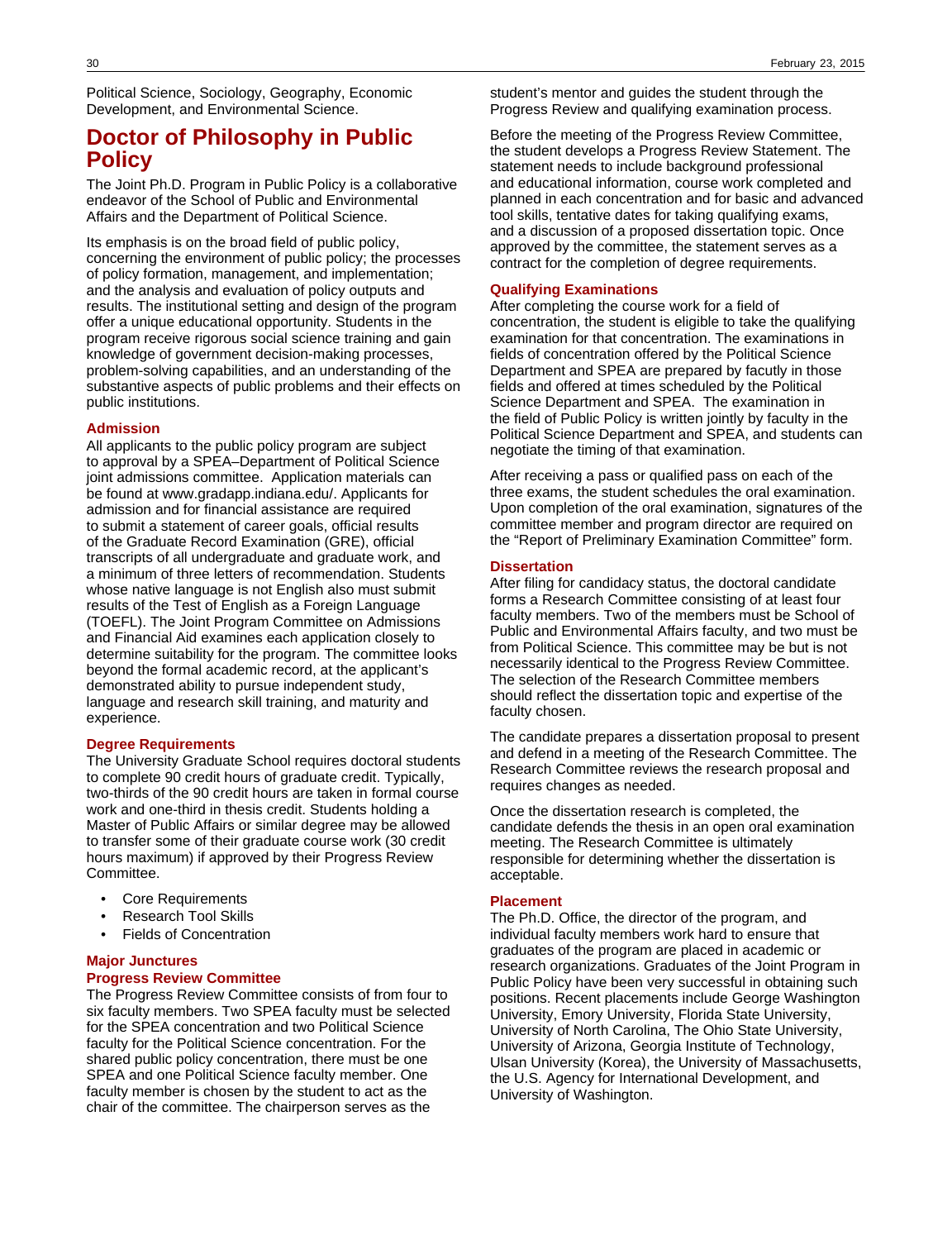### **Core Requirements**

Public Policy students are required to complete the following courses:

### **SPEA-V 680 Research Design and Methods in Public Affairs (3 cr.) or POLS-Y 570 Introduction to the Study of Politics (3 cr.)**

- SPEA-V 690 Seminar in Public Policy Process (3 cr.) **or** POLS-Y 565 Public Administration, Law, and Policy: Approaches and Issues (3 cr.)
- This course is offered alternately each fall semester by SPEA (V 690) and the Department of Political Science (Y 565).
- SPEA-V 691 Workshop in Public Policy (1 cr.)
- Each student is required to take this 1 credit hour course for three semesters. The workshop features research presentations by faculty, visiting scholars, and advanced students. It prepares students to critique current literature in the field, to prepare manuscripts for presentation and publication, and to defend their ideas and theories. There are two sections offered: one by SPEA and the other by the Workshop in Political Theory and Policy Analysis.
- SPEA-V 621 Seminar in Teaching Public and Environmental Affairs (2 cr.) **or** POLS-Y 550 Political Science and Professional Development (1-3 cr.)
- These courses prepare students for college teaching and their professional responsibilities toward current and future students. They are taken in a student's first year in the program.

## **Research Tool Skills**

Required course work for research skills includes a basic two-semester statistics sequence and two additional elective courses or proficiency in a foreign language.

### **Basic Tool Skills**

The two-semester quantitative analysis sequence requirement is generally fulfilled through one of the course sequences listed below.

- SPEA-V 606 Statistics for Research in Public Affairs I (3 cr.) and SPEA-V 607 Statistics for Research in Public Affairs II (3 cr.)
- POLS-Y 575 Political Data Analysis I (3 cr.) and POLS-Y 576 Political Data Analysis II (3 cr.)
- SOC-S 554 Statistical Techniques in Sociology I (3 cr.) and SOC-S 650 Statistical Techniques in Sociology II (3 cr.)

### **Advanced Tool Skills**

In addition, students must demonstrate either

- advanced proficiency in quantitative analysis or specialized research skills by completing two additional courses approved by the student's Progress Review Committee or
- proficiency in a language appropriate to his/her field of study and approved by the Progress Review Committee. To qualify as language proficient, a student must take a language proficiency exam from the appropriate language department at Indiana **University**

### **Fields of Concentration**

The School of Public and Environmental Affairs and the Department of Political Science share equally in delivering Public Policy as a filed of concentration. Students in the Public Policy Program select two concentration areas —one from SPEA and one from Political Science—in addition to the required concentration in public policy.

These fields of concentration include the following:

SPEA:

- Environmental Policy
- Public Management
- Public Finance
- Policy Analysis
- Political Science:
- American Politics
- Comparative Politics
- International Relations
- Political Philosophy
- Political Theory and Methodology

Course offerings in SPEA and Political Science help the student prepare for examinations in these fields, and students supplement their course work with directed readings and research. There is no predetermined set of courses required of all students. Course selection is the responsibility of the student, working in conjunction with his or her Progress Review Committee.

## **Doctoral Minors**

The School of Public and Environmental Affairs provides course work and other student-related activities for those working toward doctoral degrees in other schools and colleges of Indiana University who select a minor field in public and environmental affairs.

Five minor fields are available:

Environmental Studies Minor

Nonprofit Management Minor

Public Management Minor

Regional Economic Development Minor

Urban Affairs Minor

### **Environmental Studies Minor**

(12 credit hours) Students in Ph.D. programs at Indiana University may, with the consent of their advisory committee, choose environmental studies as an outside minor. The minor is flexible and is usually designed by students in accordance with their needs.

## **Requirements**

The doctoral candidate must secure a faculty advisor in consultation with the director of the Doctoral Program in Environmental Science. The advisor may not be from the candidate's major department. The candidate's advisor serves as the representative in all examinations or other requirements of the candidate's Ph.D. program that relate to the minor. The advisor decides on the character of the examination, if any, in the minor field and certifies that the candidate has met the requirements of the minor.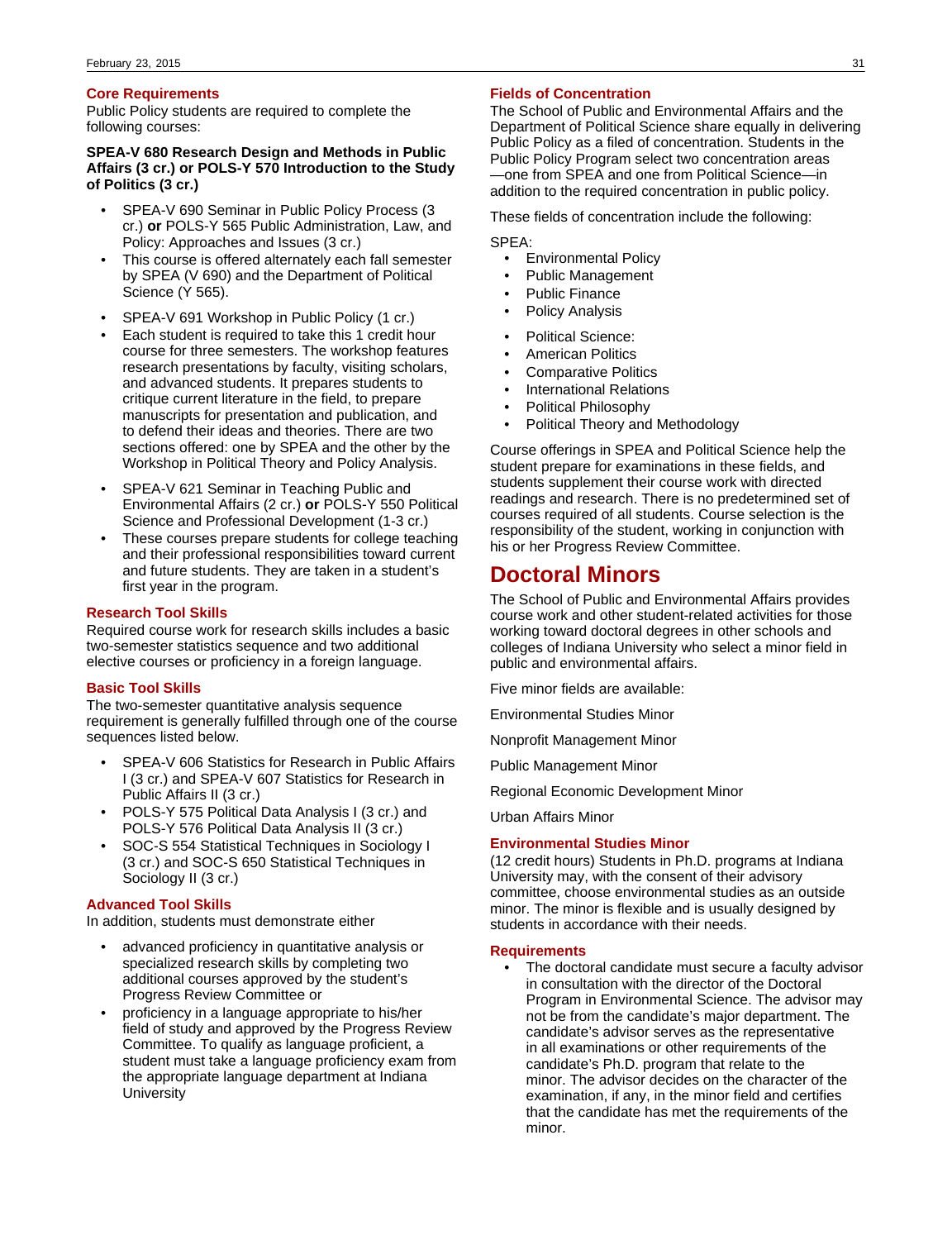- The candidate must take at least 12 credit hours of graduate-level courses related to environmental studies. These courses must be from at least two different disciplines outside the candidate's major department. The choice of courses should be made in consultation with the candidate's advisor and must be approved by the director of the Doctoral Program in Environmental Science. Acceptance of the proposed minor is based on two criteria:
	- the courses must have a direct relationship to environmental studies
	- the courses must not normally be required as part of major or tool skill options in the student's major department. Courses in the minor program should be selected according to the student's interest. Students majoring in areas other than the natural sciences, for example, may wish to consider the offerings in the natural sciences; similarly, natural science students might consider course offerings in the social and behavioral sciences.
- A minimum cumulative grade point average of 3.0 (B) must be attained in all courses used for the minor.

## **Nonprofit Management Minor**

(12 credit hours) Students in a Ph.D. program at Indiana University may select nonprofit management as an outside minor.

### **Requirements**

- The doctoral student must secure an advisor from the faculty of the School of Public and Environmental Affairs. The faculty advisor will serve as the representative of SPEA in all examinations and other requirements of the student's Ph.D. program that pertain to the minor.
- The minor in nonprofit management requires 12 credit hours of courses approved by the advisor. Three of the four courses must be SPEA courses. The additional course may come from SPEA or from any of a variety of disciplines relevant to nonprofit management.

Some examples of courses appropriate for the SPEA minor in nonprofit management are:

| <b>SPEA-V 521</b> | The Nonprofit and (3 cr.)<br><b>Voluntary Sector</b>          |                   |
|-------------------|---------------------------------------------------------------|-------------------|
| <b>SPEA-V 522</b> | Human Resource<br>Management in<br>Nonprofit<br>Organizations | $(3 \text{ cr.})$ |
| <b>SPEA-V 523</b> | Civil Society and<br><b>Public Policy</b>                     | $(3 \text{ cr.})$ |
| <b>SPEA-V 524</b> | Civil Society in<br>Comparative<br>Perspective                | $(3 \text{ cr.})$ |
| <b>SPEA-V 525</b> | Management<br>in the Nonprofit<br>Sector                      | $(3 \text{ cr.})$ |
| <b>SPEA-V 526</b> | Financial<br>Management<br>for Nonprofit<br>Organizations     | $(3 \text{ cr.})$ |

| <b>SPEA-V 558</b> | Fund<br>Development for<br>Nonprofits                                         | (3 cr.)           |
|-------------------|-------------------------------------------------------------------------------|-------------------|
| <b>SPEA-V 562</b> | Public Program<br>Evaluation                                                  | $(3 \text{ cr.})$ |
| <b>SPEA-V 602</b> | Strategic<br>Management of<br><b>Public</b><br>and Nonprofit<br>Organizations | $(3 \text{ cr.})$ |
| <b>SPEA-V 672</b> | Public<br>Organization and<br>Management II                                   | $(3 \text{ cr.})$ |
| <b>SPEA-V 685</b> | Research Seminar (3 cr.)<br>in Management<br>(approved topics)                |                   |

- A minimum cumulative grade point average of 3.0 (B) must be attained in all courses used for the minor.
- Special requirement for 500-level courses. Students taking a 500-level course (and SPEA-V 602) are required to show that they have completed doctorallevel work in conjunction with the course in order to count the course for the minor. Students must alert the instructor to their doctoral status and request additional/alternative assignments. If the instructor is unwilling to do this, the student should select a different course in conjunction with the candidate's advisor.

## **Public Management Minor**

(12 credit hours) Students in doctoral programs at Indiana University may, with the consent of their advisory committee, select public management as an outside minor.

### **Requirements**

- The doctoral candidate must secure an advisor from the faculty of the School of Public and Environmental Affairs. The faculty advisor serves as the representative of SPEA in all examinations and other requirements of the student's Ph.D. program that pertain to the minor.
- The student must take at least 12 credit hours of SPEA graduate-level courses in public management. The choice of courses must be approved by the advisor.
- A cumulative grade point average of at least 3.0 (B) must be maintained.

## **Regional Economic Development Minor**

(12 credit hours) The minor field in regional economic development involves study in the topics facing regional planners, developmental specialists, and researchers, and an introduction to the body of knowledge in regional development. The study of regional economic development broadens students' perspectives, and students may apply this knowledge to a research agenda that incorporates regional development questions. The student is expected to have studied both micro- and macroeconomics before beginning the minor program.

#### **Requirements**

The director of the Institute for Development Strategies serves as the minor advisor. The advisor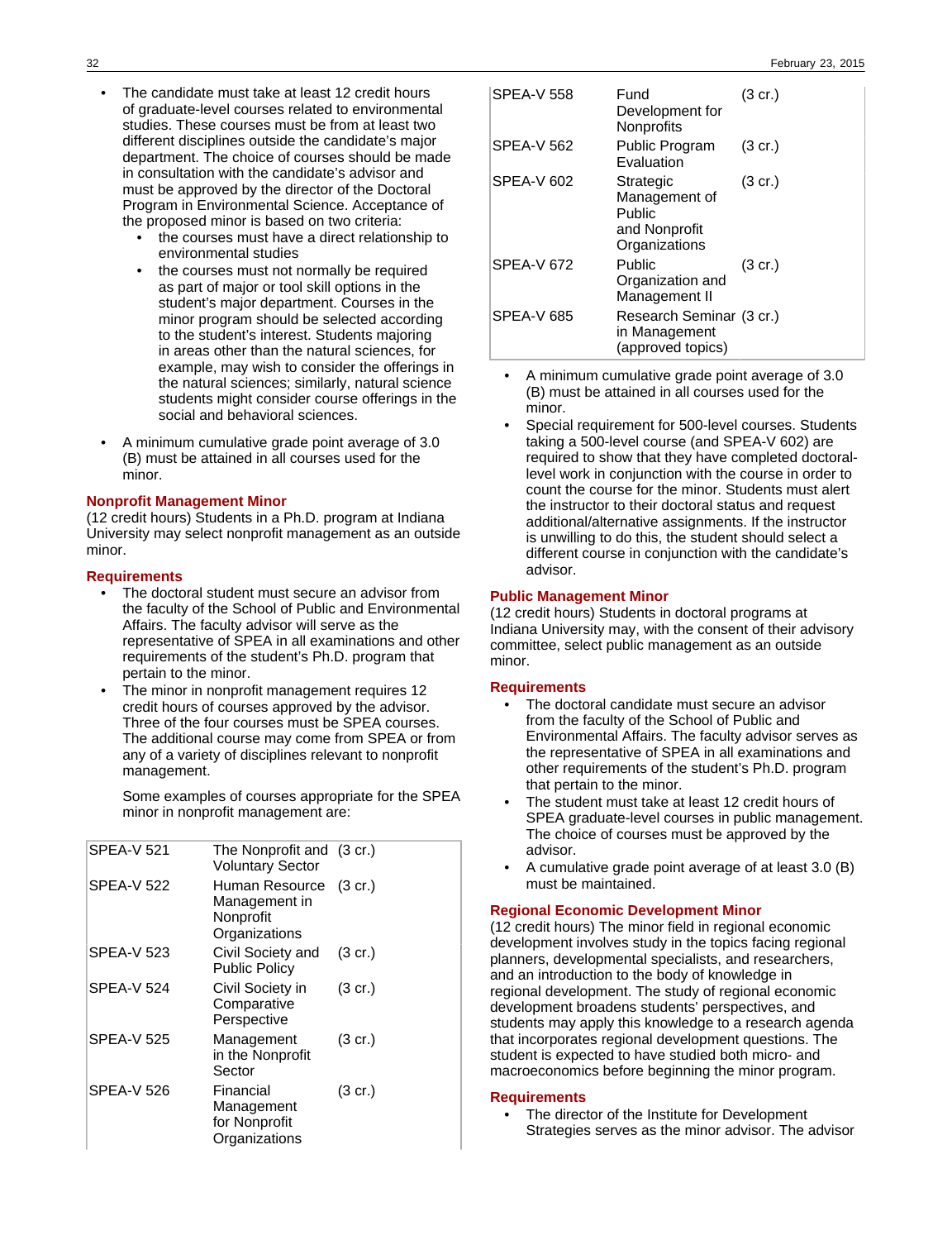ensures that prerequisites have been met and certifies that the candidate has met the requirements of the minor. An examination may be required at the discretion of the advisor.

- The candidate must take at least 12 credit hours of approved courses, which must include two core courses and 6 credit hours of electives. The core curriculum consists of a topics course and a general methodology course. (If the required methodology course has been completed as a requirement for the student's major, an additional elective must be taken to fulfill the minor requirement.) The required topics course is SPEA-V 669 Economic Development, Globalization, and Entrepreneurship. This course is cross-listed as GEOG-G 817 Seminar in Regional Geography. The elective courses may come from a variety of disciplines and must be selected in consultation with and approved by the student's minor advisor.
- A cumulative grade point average of at least 3.0 (B) must be maintained.

## **Urban Affairs Minor**

(12 credit hours) Students in doctoral programs at Indiana University may, with the consent of their advisory committee, choose urban affairs as an outside minor. The minor is flexible and is designed by students and their advisors in accordance with students' needs.

### **Requirements**

- After consulting the director of the Joint Ph.D. in Public Policy Program, the doctoral candidate must secure an advisor from the faculty of the School of Public and Environmental Affairs. This faculty advisor serves as the school's representative in all examinations or other minor program requirements of the candidate's Ph.D. program. The advisor determines the character of the minor examination (if any), participates in the candidate's oral examinations, and certifies that the candidate has met the requirements of the minor.
- The candidate must take at least 12 credit hours of graduate-level courses related to urban affairs. Courses should be selected from at least two departments outside that of the candidate's major. The selection of courses must be approved by the candidate's SPEA advisor.
- A cumulative grade point average of at least 3.0 (B) must be maintained.

# **Certificate Programs**

# **Admission**

## **Admission Eligibility**

The student must have a bachelor's degree from an accredited college or university to apply. For the Certificate in Hazardous Materials Management, applicants must have completed one year of general chemistry. For the Certificate in Social Entrepreneurship, applicants must be enrolled in the M.P.A. program in SPEA or the M.B.A. program in the Kelley School of Business.

### **Application**

Application forms and literature may be obtained from the same SPEA offices that offer material for the graduate degree programs.

Students should apply to the SPEA admissions office on the Bloomington campus.

### **Application Deadlines**

Application deadlines for the certificate programs are May 1 for the fall semester and November 1 for the spring semester.

### **Application Fee**

Students must pay a nonrefundable application fee.

### **Program Restrictions**

- Students enrolled in a certificate program must complete it within 15 credit hours of approved SPEA course work with a minimum cumulative GPA of 3.0 (B). Failure to do so results in automatic dismissal from the certificate program.
- Students who have completed more than three SPEA courses are not eligible for admission to a certificate program.
- Transfer credit, course substitutions, or course waivers are not accepted for meeting the Public Management or Nonprofit Management certificate requirements. Students in the Hazardous Materials Management Certificate Program may utilize these options; however, they must first have the approval of their campus graduate program advisors.
- With the exception of the Certificate in Social Entrepeneurship, students admitted to a SPEA graduate degree program are not eligible for admission to the certificate program or eligible for the awarding of a certificate.
- Admission to or successful completion of a certificate program does not guarantee subsequent admission to a SPEA graduate degree program.
- Students enrolled in the certificate program who apply to SPEA's graduate degree programs must meet all existing admission requirements.
- Students planning to request admission to a SPEA graduate degree program after successfully completing a certificate program should refer to the application procedure presented earlier in this bulletin.

### **Certificates**

Five graduate certificates are offered on the Bloomington campus. Certificate programs are flexible and adaptable to the needs of either precareer or in-service students.

- Certificate in Hazardous Materials Management
- Certificate in Nonprofit Management
- Certificate in Public Budgeting and Financial Management
- Certificate in Public Management
- Certificate in Social Entrepreneurship

## **Certificate in Hazardous Materials Management**

The Certificate in Hazardous Materials Management is a 15 credit hour program of study. The program provides managers and technicians in concerned organizations and agencies, public and private, with training in the management of hazardous materials. The certificate program provides an information base that these managers and technicians can use to develop, implement, manage, and assess hazardous waste programs for local, state, and federal regulatory agencies. Graduate students in other disciplines can use the program to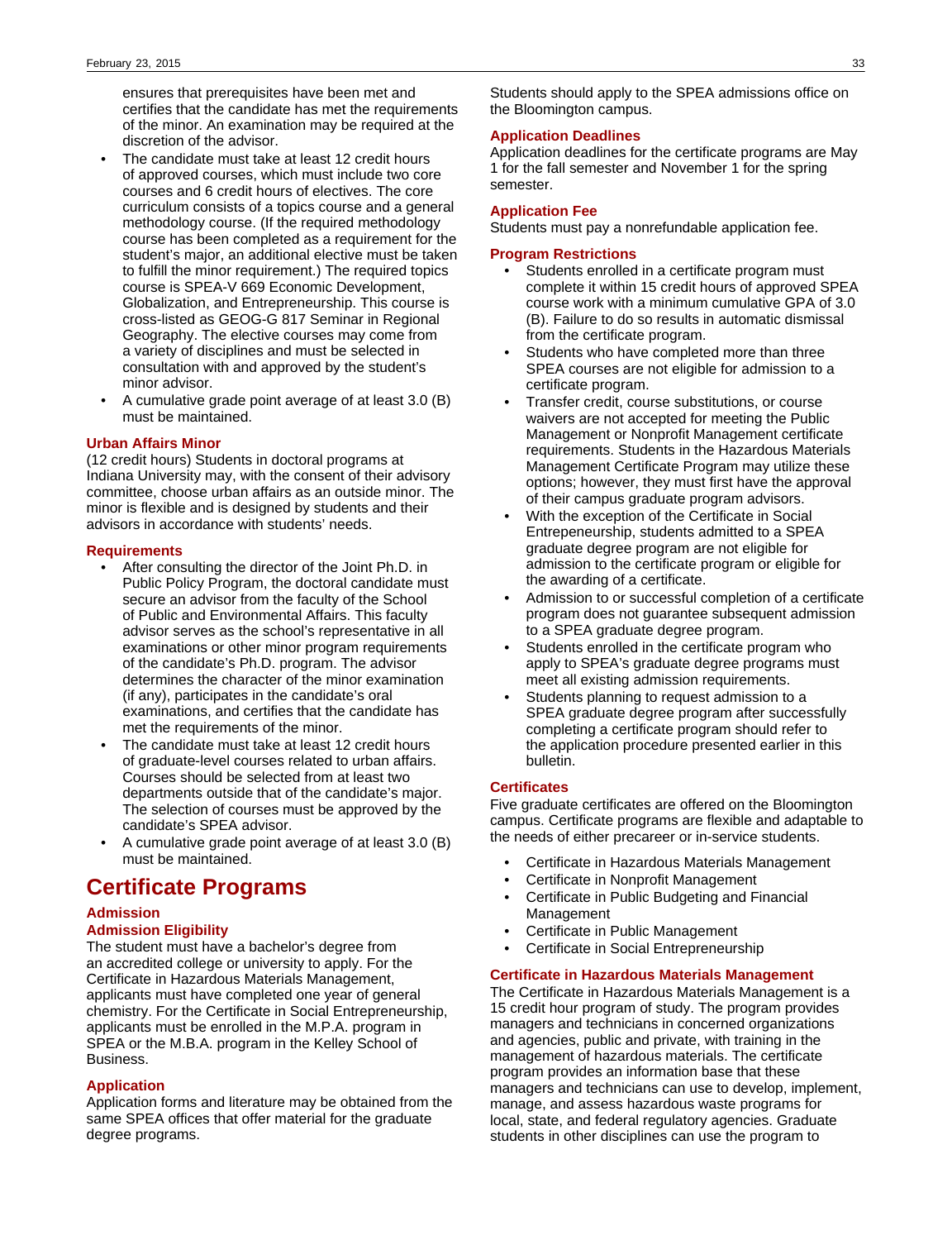supplement their primary fields with course work in hazardous materials management, possibly using the certificate courses as part of a doctoral or master's minor.

## **Certificate Requirements**

(15 credit hours)

## **Required Courses** (9 credit hours)

| <b>SPEA-E 520</b> | Environmental<br>Toxicology                | $(3 \text{ cr.})$ |
|-------------------|--------------------------------------------|-------------------|
| <b>SPEA-E 542</b> | Hazardous<br><b>Materials</b>              | $(3 \text{ cr.})$ |
| <b>SPEA-E 562</b> | Solid and<br>Hazardous Waste<br>Management | $(3 \text{ cr.})$ |

## **Electives** (6 credit hours)

Two of the following courses:

| <b>SPEA-E 455</b> | Limnology                                              | $(4 \text{ cr.})$ |
|-------------------|--------------------------------------------------------|-------------------|
| <b>SPEA-E 510</b> | Hazardous<br>Materials<br>Regulation                   | $(3 \text{ cr.})$ |
| <b>SPEA-E 515</b> | Fundamentals of<br><b>Air Pollution</b>                | $(3 \text{ cr.})$ |
| <b>SPEA-E 526</b> | Applied<br>Mathematics for<br>Environmental<br>Science | (3 cr.)           |
| <b>SPEA-E 536</b> | Environmental<br>Chemistry                             | $(3 \text{ cr.})$ |
| <b>SPEA-E 552</b> | Environmental<br>Engineering                           | $(3 \text{ cr.})$ |
| <b>SPEA-E 553</b> | Creation and<br>Solution of<br>Environmental<br>Models | (3 cr.)           |
| <b>SPEA-E 554</b> | Groundwater Flow (3 cr.)<br>Modeling                   |                   |
| <b>SPEA-E 560</b> | Environmental<br>Risk Analysis                         | $(3 \text{ cr.})$ |
| SPEA-H 433        | Industrial Hygiene<br>and Radiological<br>Health       | $(3 \text{ cr.})$ |
| <b>GEOL-G 430</b> | Principles of<br>Hydrology                             | $(3 \text{ cr.})$ |
| <b>GEOL-G 451</b> | Principles of<br>Hydrogeology                          | (3 cr.)           |
| <b>GEOL-G 551</b> | Advanced<br>Hydrogeology                               | (3 cr.)           |
| <b>GEOL-G 585</b> | Environmental<br>Geochemistry                          | $(3 \text{ cr.})$ |

Or other specialty courses with the approval of the graduate program advisor.

### **Certificate in Nonprofit Management**

The Certificate in Nonprofit Management is a 15 credit hour program of study. The certificate is designed to serve the needs of individuals who would like exposure to the nonprofit sector and nonprofit management issues but who do not wish or need to pursue a degree in nonprofit management. The certificate complements other courses of study or career experience in such areas as social

work, library science, and parks and recreation. Students pursuing a nonprofit management certificate gain an understanding of how to work in and with nonprofit organizations.

#### **Certificate Requirements**

(15 credit hours)

## **Required Courses** (9 credit hours)

| <b>SPEA-V 522</b> | Human Resource (3 cr.)<br>Management<br>in Nonprofit<br>Organizations |                   |
|-------------------|-----------------------------------------------------------------------|-------------------|
| <b>SPEA-V 525</b> | Management<br>in the Nonprofit<br>Sector                              | $(3 \text{ cr.})$ |
| <b>SPEA-V 526</b> | Financial<br>Management<br>for Nonprofit<br>Organizations             | $(3 \text{ cr.})$ |

#### **Electives** (6 credit hours)

Two additional SPEA graduate courses are selected with the approval of the student's advisor. A sampling of current course titles includes:

- Nonprofit and Voluntary Sector
- Ethics and Values of Philanthropy
- Fund Development for Nonprofit Organizations
- Public Relations in Nonprofits
- History of Philanthropy in the West

Students interested in continuing for the Master of Public Affairs (M.P.A.) should consider selecting the electives from the nonprofit management concentration.

### **Certificate in Public Budgeting and Financial Management**

The Certificate in Public Budgeting and Financial Management is a 15 credit hour program for those seeking graduate training in the fundamentals of budgeting and finance for government and nonprofit organizations. It is designed for pre-career students, including graduate students in other disciplines who seek to additional capacity-building in their educational program, and for inservice professionals who seek additional expertise in their work or who plan to change their professional roles. The program is for those who wish to acquire additional knowledge and skills in public financial management and control, governmental or nonprofit accounting, and public expenditure planning, management, and control.

## **Certificate Requirements**

(15 credit hours)

**Required Courses** (9 credit hours)

| <b>SPEA-V 517</b> | Public<br>Management<br>Economics                        | $(3 \text{ cr.})$ |
|-------------------|----------------------------------------------------------|-------------------|
| SPEA-V 542        | Governmental<br>Financial<br>Accounting and<br>Reporting | $(3 \text{ cr.})$ |
|                   | or                                                       |                   |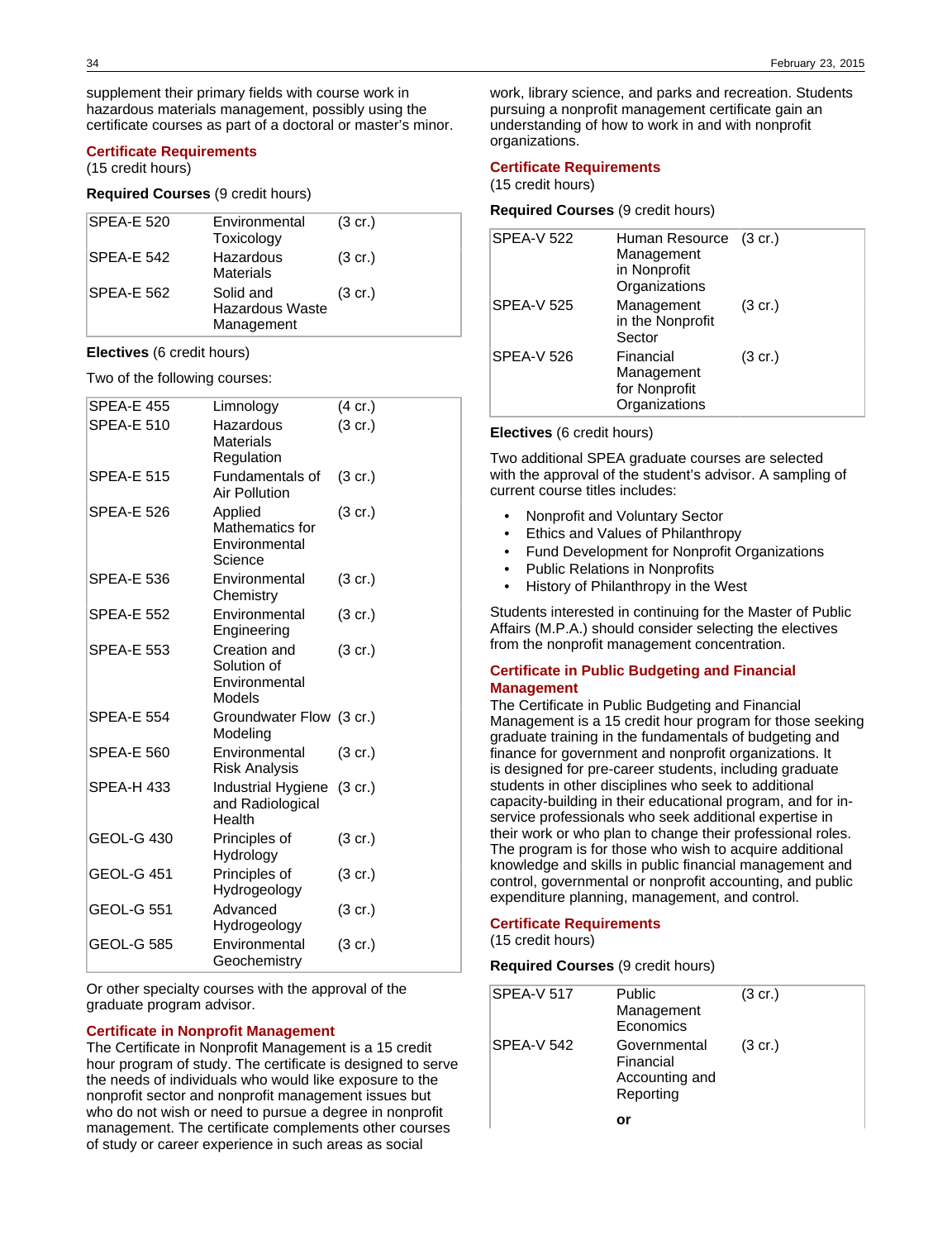|                   | <b>SPEA-V 526</b><br>Financial<br>Management<br>for Nonprofit<br>Organizations |                   |
|-------------------|--------------------------------------------------------------------------------|-------------------|
| <b>SPEA-V 560</b> | <b>Public Finance</b><br>and Budgeting                                         | $(3 \text{ cr.})$ |

## **Electives** (6 credit hours)

Select two from the following courses:

| <b>SPEA-V 609</b> | Seminar in<br><b>Revenue Theory</b><br>and Administration  | $(3 \text{ cr.})$ |
|-------------------|------------------------------------------------------------|-------------------|
| <b>SPEA-V 610</b> | Seminar in<br>Government<br>Budget and<br>Program Analysis | $(3 \text{ cr.})$ |
| <b>SPEA-V 667</b> | Seminar in Public (3 cr.)<br>Capital and Debt<br>Theory    |                   |

## **Certificate in Public Management**

The Certificate in Public Management Program is a 15 credit hour program of study in public management. The certificate program is flexible enough to be adapted to the needs of precareer and in-service individuals. Graduate students in other disciplines can use the program to supplement their primary fields with course work in public management, possibly using the certificate courses as part or all of a doctoral or master's degree minor. Career employees of public and private sector agencies seeking courses in public management, and especially those changing from professional or technical roles to managerial roles, find the certificate program beneficial.

## **Certificate Requirements**

(15 credit hours)

**Required Courses** (9 credit hours)

| <b>SPEA-V 502</b> | <b>Public</b><br>Management                    | $(3 \text{ cr.})$ |
|-------------------|------------------------------------------------|-------------------|
| <b>SPEA-V 560</b> | <b>Public Finance</b><br>and Budgeting         | $(3 \text{ cr.})$ |
| <b>SPEA-V 561</b> | <b>Public Human</b><br>Resources<br>Management | $(3 \text{ cr.})$ |

**Electives** (6 credit hours)

Two additional SPEA graduate public affairs courses approved by the program director.

Note: Students interested in continuing on for the Master of Public Affairs degree should consider electing the two elective courses from the M.P.A. core; one of the courses recommended is V 506 Statistical Analysis for Effective Decision Making.

## **Certificate in Social Entrepreneurship**

The Certificate in Social Entrepreneurship is an 18 credit hour program of study. The certificate is a cooperative program between the School of Public and Environmental Affairs, the Kelley School of Business, and the Center on Philanthropy at Indiana University– Purdue University Indianapolis and is available only for

students enrolled in the M.P.A. or M.B.A. programs. The Social Entrepreneurship Certificate prepares students for innovatively approaching public needs with a combination of entrepreneurial practices and social purposes— through the for-profit, nonprofit, and governmental sectors.

## **Certificate Requirements**

## (18 credit hours)

## **Required Courses** (6 credit hours)

| <b>SPEA-V 559</b> | Principles and<br><b>Practices of Social</b><br>Entrepreneurship | (3 cr.)             |
|-------------------|------------------------------------------------------------------|---------------------|
| <b>BUS-W 508</b>  | Social<br>Entrepreneurship                                       | $(1.5 \text{ cr.})$ |
| <b>BUS-W 510</b>  | Sustainability and (1.5 cr.)<br><b>Green Business</b>            |                     |

**Electives** (9 - 12 credit hours) Nine credit hours required from list below, or other courses, as approved by directors of the certificate program. At least 3 credit hours must be taken at school other than one in which student is enrolled

| <b>SPEA-V 502</b> | Public<br>Management                                                       | $(3 \text{ cr.})$ |
|-------------------|----------------------------------------------------------------------------|-------------------|
| SPEA-V 504        | Public<br>Organizations                                                    | $(3 \text{ cr.})$ |
| <b>SPEA-V 510</b> | Government<br>Regulation in<br><b>Market Economies</b>                     | $(3 \text{ cr.})$ |
| <b>SPEA-V 516</b> | Public<br>Management<br>Information<br>Systems                             | $(3 \text{ cr.})$ |
| <b>SPEA-V 519</b> | Database<br>Management<br>Systems                                          | $(3 \text{ cr.})$ |
| SPEA-V 521        | The Nonprofit and (3 cr.)<br><b>Voluntary Sector</b>                       |                   |
| <b>SPEA-V 522</b> | Human Resource<br>Management<br>in Nonprofit<br>Organizations              | $(3 \text{ cr.})$ |
| <b>SPEA-V 525</b> | Management<br>in the Nonprofit<br>Sector                                   | $(3 \text{ cr.})$ |
| <b>SPEA-V 526</b> | Financial<br>Management<br>for Nonprofit<br>Organizations                  | $(3 \text{ cr.})$ |
| <b>SPEA-V 539</b> | Management<br>Science for Public<br>Affairs                                | $(3 \text{ cr.})$ |
| <b>SPEA-V 541</b> | <b>Benefit-Cost</b><br>Analysis of Public<br>and Environmental<br>Policies | $(3 \text{ cr.})$ |
| <b>SPEA-V 542</b> | Government<br>Financial<br>Accounting and<br>Reporting                     | $(3 \text{ cr.})$ |
| <b>SPEA-V 544</b> | Marketing<br>for Nonprofit<br>Organizations                                | $(3 \text{ cr.})$ |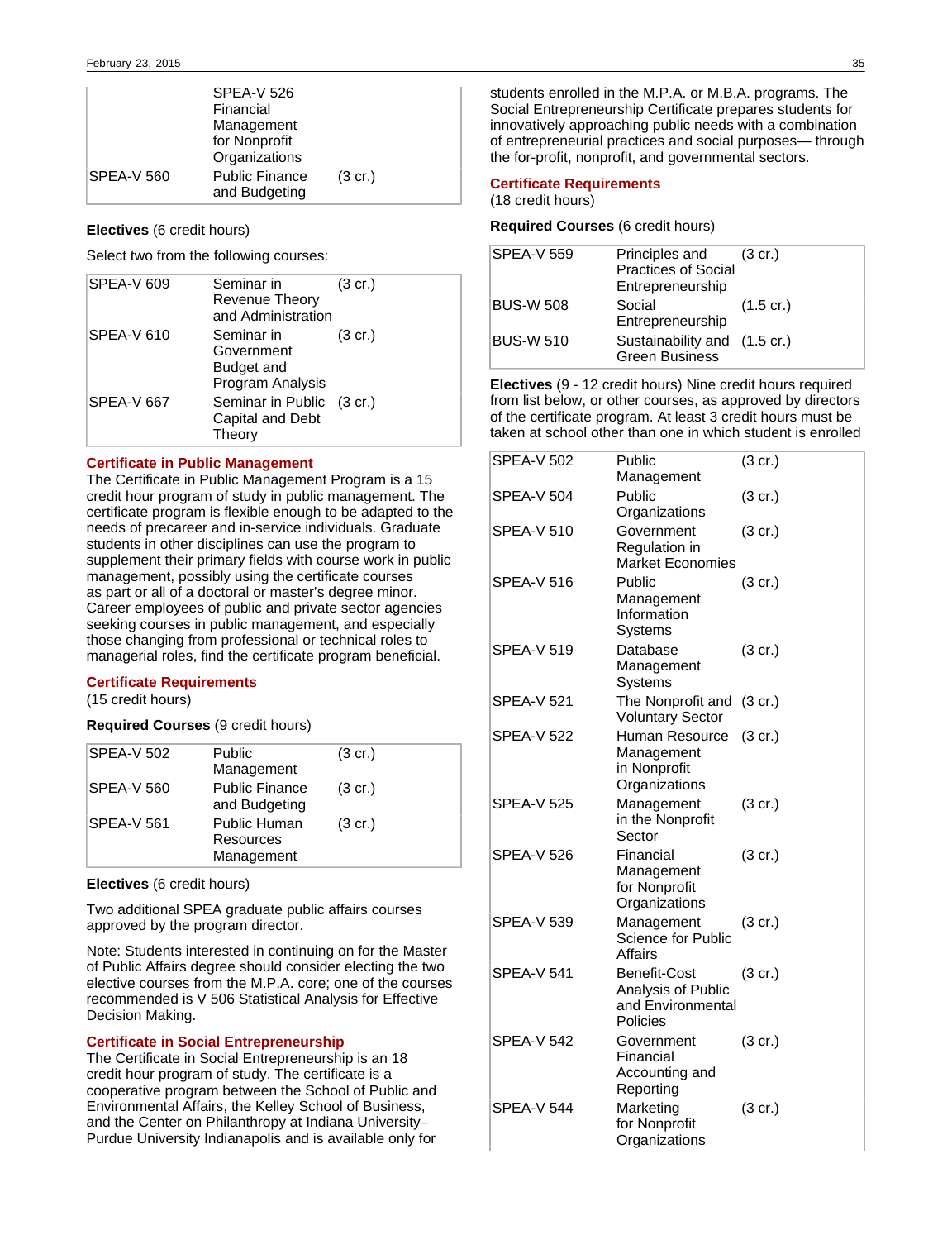| SPEA-V 547        | Negotiation and<br><b>Dispute Resolution</b><br>for Public Affairs     | $(3 \text{ cr.})$   |
|-------------------|------------------------------------------------------------------------|---------------------|
| SPEA-V 558        | Fund<br>Development for<br>Nonprofits                                  | (3 cr.)             |
| <b>SPEA-V 560</b> | <b>Public Finance</b><br>and Budgeting                                 | $(3 \text{ cr.})$   |
| <b>SPEA-V 561</b> | Public Human<br>Resources<br>Management                                | $(3 \text{ cr.})$   |
| SPEA-V 562        | Public Program<br>Evaluation                                           | $(3 \text{ cr.})$   |
| SPEA-V 568        | Management<br>of Urban<br>Government<br>Services                       | $(3 \text{ cr.})$   |
| SPEA-V 602        | Strategic<br>Management<br>of Public and<br>Nonprofit<br>Organizations | (3 cr.)             |
| <b>SPEA-V 622</b> | Seminar in<br>Urban Economic<br>Development                            | $(3 \text{ cr.})$   |
| <b>BUS-F 509</b>  | Financial Analysis (1.5 cr.)<br>for Corporate<br>Decisions             |                     |
| <b>BUS-F 517</b>  | Venture<br>Capital and<br>Entrepreneurial<br>Finance                   | $(1.5 \text{ cr.})$ |
| <b>BUS-J 501</b>  | Developing<br>Strategic<br>Capabilities                                | $(1.5 \text{ cr.})$ |
| <b>BUS-M 511</b>  | Marketing<br>Performance<br>and Productivity<br>Analysis               | $(1.5 \text{ cr.})$ |
| <b>BUS-M 512</b>  | Marketing Strategy (1.5 cr.)<br>(with M511, 4.5<br>cr.)                |                     |
| <b>BUS-M 521</b>  | Implementation (1.5 cr.)<br>of Marketing<br><b>Strategies</b>          |                     |
| <b>BUS-P 510</b>  | Service<br>Operations                                                  | $(1.5 \text{ cr.})$ |
| <b>BUS-P 552</b>  | Project<br>Management                                                  | $(1.5 \text{ cr.})$ |
| <b>BUS-P 561</b>  | Supply Chain<br>Management and<br>Technologies                         | $(1.5 \text{ cr.})$ |
| <b>BUS-S 509</b>  | Information<br>Systems<br>in Modern<br>Organizations                   | $(1.5 \text{ cr.})$ |
| <b>BUS-S 510</b>  | Managing the<br>Net-Enabled<br>Organization                            | $(1.5 \text{ cr.})$ |
| <b>BUS-S 520</b>  | Managing and<br>Designing Data<br><b>Base Systems</b>                  | $(1.5 \text{ cr.})$ |

| <b>BUS-W 503</b> | Creativity and<br>Innovation:<br>Generating New<br>Venture Ideas | $(1.5 \text{ cr.})$ |
|------------------|------------------------------------------------------------------|---------------------|
| <b>BUS-W 504</b> | New Vneture<br><b>Business Planning</b>                          | $(1.5 \text{ cr.})$ |
| <b>BUS-W 506</b> | Entrepreneurship (1.5 cr.)<br>Leadership and<br>Practice         |                     |
| <b>BUS-W 511</b> | Venture Strategy (1.5 cr.)                                       |                     |
| <b>BUS-W 514</b> | Venture Screening (1.5 cr.)                                      |                     |
| <b>BUS-W 516</b> | Organizational<br>Development<br>and Change: The<br>Change Agent | $(1.5 \text{ cr.})$ |
| <b>BUS-W 532</b> | Organization<br>Design<br>Alternatives                           | $(1.5 \text{ cr.})$ |
| <b>BUS-W 574</b> | Corporate<br>Entrepreneurship<br>and Innovation                  | $(1.5 \text{ cr.})$ |

AADM-Y 511 Performing Arts Center Management (3 cr.)

AADM-Y 525 Museum Management (3 cr.)

AADM-Y 530 Audience Development and Marketing the Arts (3 cr.)

AADM-Y 535 Arts Administration and the Cultural Sector (3 cr.)

Other courses approved by a faculty advisor.

**Social Entrepreneurship Internship** (0-3 credit hours)

An internship practicum is also required that can be satisfied by SPEA-V 585 Practicum in Public Affairs (0-3) credit hours, BUS-X 523 and BUS-X 524 Enterprise Experience I and II, or approved experiential credit. The internship consists of:

- A two-month project development period the semester before the internship.
- A three-month full-time (40 hour per week) internship on site at the host organization, agency, or business to execute the project.
- A final evaluation of the project, related to social entrepreneurial approaches.

# **Indianapolis Campus**

Master of Public Affairs (M.P.A.)

Master of Public Affairs Joint Degree Programs

Doctoral Minor Certificate Programs

# **Master of Public Affairs**

The Master of Public Affairs program is a professional program that prepares students for leadership positions in government agencies and nonprofit organizations, and for positions addressing public affairs in the private sector. The program is designed to emphasize professional practice throughout the curriculum by providing an education that integrates theory and practice. The course of study requires completion of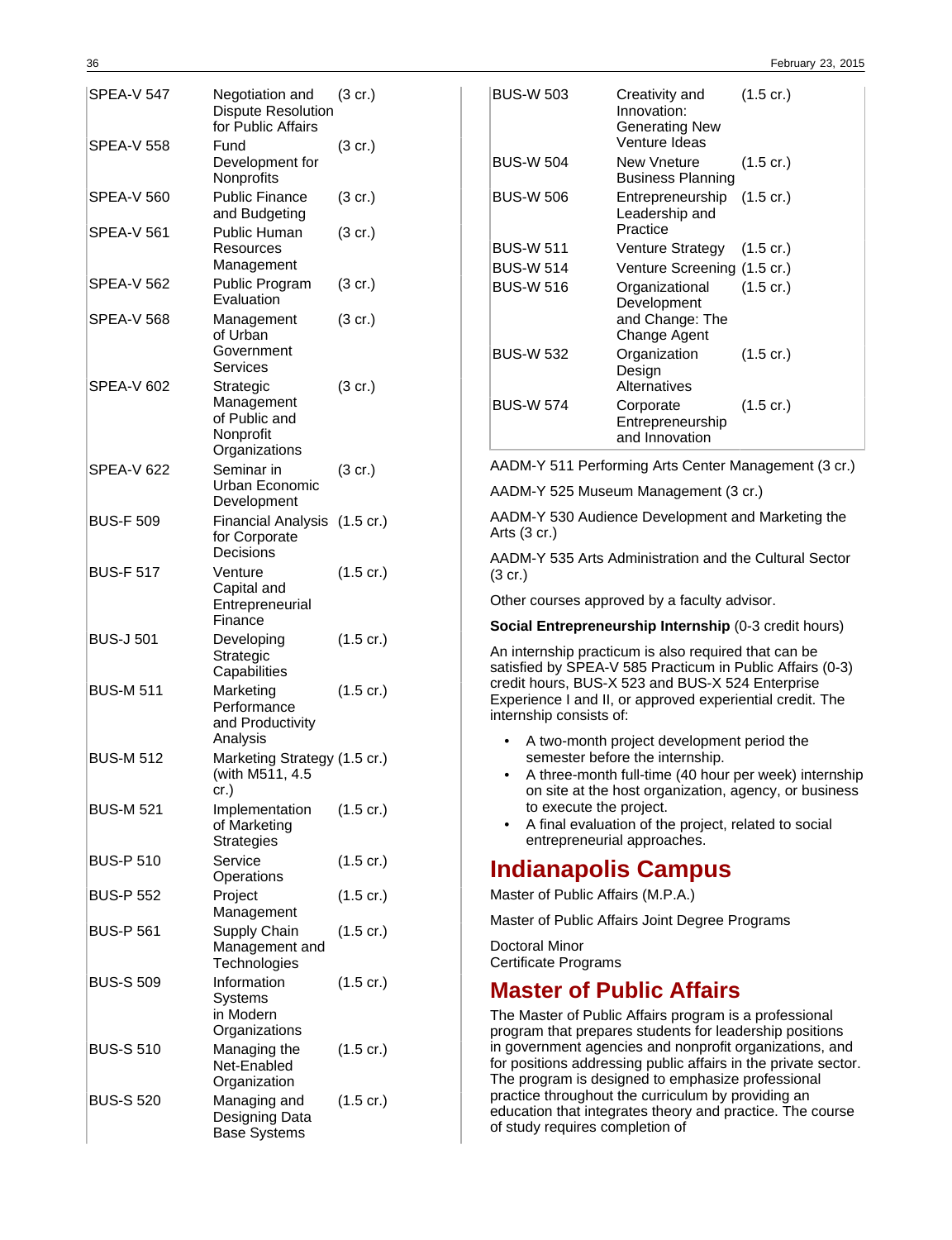- the M.P.A. core,
- the concentration requirement,
- the experiential component requirement, and
- sufficient electives and/or mid-career option credit to total 48 credit hours with a 3.0 cumulative grade point average.

The curriculum of this program as contained in the core requirements encompasses preparation in a broad range of skills relevant to the operation of public agencies and nonprofit agencies. It is based on the academic disciplines but not limited to any one. It is also problemoriented, bringing the disciplines to bear on critical social, environmental, economic, and administrative issues.

Although the environment of public service is diverse and changing, effectiveness in that environment requires the development of special skills attained through detailed study in a chosen field of concentration. The fields of concentration span the variety of professional specialties found in public service. Thus, the program provides expertise in the core requirements and a specific concentration area, as well as a general working knowledge of public affairs.

The M.P.A. program is fully accredited by the National Association of Schools of Public Affairs and Administration (NASPAA).

- Admission
- Accelerated Master of Public Affairs
- **Requirements**
- Mid-Career Option Credit
- Graduate Service Credit
- General Elective Courses
	- Graduate courses, or undergraduate courses approved for graduate credit, may be used to complete the overall degree requirement of 48 credit hours.
- Fields of Concentration

#### **Admission**

In addition to the general requirements for admission to graduate study in the School of Public and Environmental Affairs, the following requirements must be met for admission to the Graduate Program in Public Affairs.

## **MPA admissions requirements**

Minimum preferred requirements for admission include a baccalaureate degree from an accredited college or university with a grade point average of B (3.0) or higher and a combined score of 300 or more (verbal and quantitative) on the Graduate Record Examination (GRE) or a total score of 500 on the Graduate Management Admission Test (GMAT). Students meeting these requirements are not guaranteed admission. Other admission factors include references, work experience, resume and the personal statement.

SPEA considers results from the GRE, GMAT or LSAT, but the GRE [\(http://www.ets.org/gre\)](http://www.ets.org/gre) is the most common among our applicants. Preparing to take the test and getting official test scores can be a lengthy process, so plan accordingly.

You can request a waiver of the GRE/GMAT/LSAT if you have already earned a Master's degree from an accredited

college or university in the United States or if you have completed a SPEA graduate certificate with a 3.5 GPA or higher. To discuss options regarding the standardized test requirement, contact Luke Bickel, 317-278-0308 or [lbickel@iupui.edu.](mailto:lbickel@iupui.edu)

Although not required for admission, students applying for the MPA are strongly encouraged to have completed MATH-M 110 or higher (algebra), ECON-E 201 (microeconomics) and SPEA-K 300 (statistics) or an equivilent course at another institution.

Official transcripts from all colleges and universities previously attended must be submitted with the completed application forms.

## **Accelerated Master of Public Affairs**

This program allows the School of Public and Environmental Affairs' top undergraduates to complete both their undergraduate and graduate degrees in five years. To be considered for this program, a student must have earned a minimum GPA of 3.5, completed 96 undergraduate credit hours, and satisfied all general education requirements. Because of the specialized nature of this program, potential applicants should contact their advisor for details.

#### **Requirements**

### **Degree Requirements**

(48 credit hours) The core requirements of the M.P.A. degree consist of 21 credit hours of work in seven courses. Each student must also complete the requirements of (at least) one concentration. The experiential requirement ensures that each graduate of the M.P.A. program has gained insight into the world of public service by way of an experience outside the classroom. This experience may or may not involve the accumulation of credit hours toward the degree. The remaining credit hours necessary for graduation, if any, are general electives that can be used to add breadth to a student's program; to further explore a field of concentration; or to enhance skills in foreign languages, quantitative tools, or administrative techniques.

#### **Core Requirements**

(21 credit hours) The M.P.A. core is designed to provide students with necessary preparation for entering or continuing work in the public service—no matter what their concentration.

### **Required Courses** (21 credit hours)

| <b>SPEA-V 506</b> | Statistical Analysis (3 cr.)<br>for Effective<br>Decision Making |                   |
|-------------------|------------------------------------------------------------------|-------------------|
| <b>SPEA-V 517</b> | Public<br>Management<br>Economics                                | (3 cr.)           |
| <b>SPEA-V 540</b> | Law and Public<br>Affairs                                        | $(3 \text{ cr.})$ |
| <b>SPEA-V 598</b> | Governing and<br>Leading in a<br><b>Global Society</b>           | $(3 \text{ cr.})$ |
| <b>SPEA-V 600</b> | Capstone in Public (3 cr.)<br>and Environmental<br>Affairs       |                   |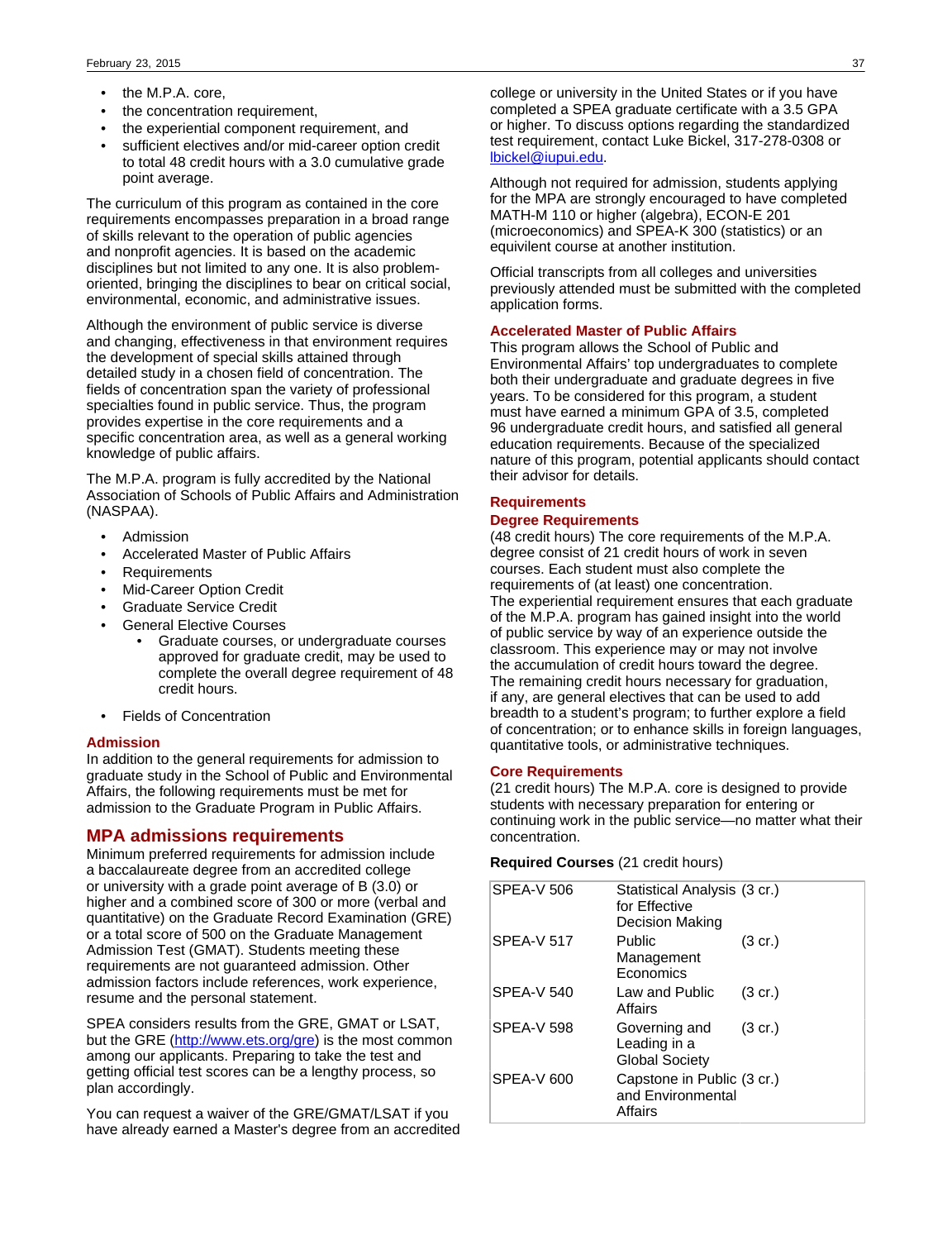One of the following courses:

| <b>SPEA-V 502</b> | Public<br>Management                     | $(3 \text{ cr.})$ |
|-------------------|------------------------------------------|-------------------|
| <b>SPEA-V 525</b> | Management<br>in the Nonprofit<br>Sector | $(3 \text{ cr.})$ |

One of the following courses:

| SPEA-V 560 | <b>Public Finance</b><br>and Budgeting                    | $(3 \text{ cr.})$ |
|------------|-----------------------------------------------------------|-------------------|
| SPEA-V 526 | Financial<br>Management<br>for Nonprofit<br>Organizations | $(3 \text{ cr.})$ |

Extremely well-prepared applicants may petition the program director to waive one or more of the core requirements on the basis of advanced course work done elsewhere. Students may be exempted on the basis of satisfactory equivalent course work or by examination. Credit hours waived from the core add to the electives a student may use. Students requesting course waivers should contact the appropriate graduate program director for requirements and guidelines.

## **Concentration Requirements**

(18 credit hours) Concentrations provide students a specialized educational experience in a substantive area of interest.

Concentration requirements may be waived on the same basis as core requirements. Consult with an advisor about course prerequisites.

## **Experiential Requirements**

Each M.P.A. student must obtain professionally relevant experience through one of the following options: an approved internship (0-6 credit hours); SPEA-V 585 Practicum in Public Affairs; SPEA-V 590 Research in Public Affairs; SPEA-V 601 Workshop in Public Affairs; applying for the Mid-Career Option Credit or Service Credit (AmeriCorps, VISTA, Peace Corps, etc.).

### **Mid-Career Option Credit**

The Graduate Admissions Committee of the School of Public and Environmental Affairs may grant up to a maximum of 12 credit hours toward the M.P.A. degree for students who have had significant professional policy-level work experience in management and policy development. Professional level work is that requiring extensive education or specialized training (e.g., at least an undergraduate degree) and gives substantial control over the manner in which it is done to the person performing it.

Credit will be granted for work experience gained before the student completes 36 credit hours of course work in the M.P.A. program.

The following guidelines will be used by the Admissions Committee to award these credits:

- To receive 3 credit hours, a student must have had one to three year's professional experience in policy development or management with a public, private, or nonprofit organization in any of the following areas:
	- directing programs
- preparing budgets
- making decisions on organizational or staff development
- analyzing, developing, and evaluating policies
- conducting public or legislative relations programs
- program planning
- To receive 6 credit hours, a student must have had three to five years of professional experience in policy development or management in a public, private, or nonprofit organization that includes significant responsibility for at least two of the following:
	- directing programs
	- preparing budgets
	- making decisions on organizational or staff development
	- analyzing, developing, and evaluating policies
	- conducting public or legislative relations programs
	- program planning
- To receive 9 credit hours, a student must have had at least five years of executive responsibility in a public, private, or nonprofit organization for at least four of the following:
	- directing programs
	- preparing budgets
	- making decisions on organizational or staff development
	- analyzing, developing, and evaluating policies
	- conducting public or legislative relations programs
	- program planning This experience must include supervising a significant number of staff, including other supervisors, managers, or contract employees.
- 12 credit hours may be awarded by the Admissions Committee in exceptional circumstances to students who have had at least 10 years of executive responsibility for all areas of policy development or management in a major public, private, or nonprofit organization.

## **Application Process and Policies**

Students are eligible to apply for mid-career credit at the time of application for graduate study or until they have competed 36 hours of course work in the M.P.A. program. Professional experience acquired after the completion of 36 hours of course work in the M.P.A. degree program will not be considered in awarding mid-career credit. Students may be awarded more mid-career credit than they can use to fulfill their degree requirements.

## **Tuition Charge for Mid-Career Credit**

For every three credit hours of mid-career credit awarded, students will be charged for 1 credit hour at the tuition rate applicable to them.

### **Graduate Service Credit**

Three credit hours will be awarded by the Admissions Committee to students in the M.P.A. program who have completed at least one year of full-time service in the Peace Corps, AmeriCorps, or similar national service program. Students receiving credit for such service may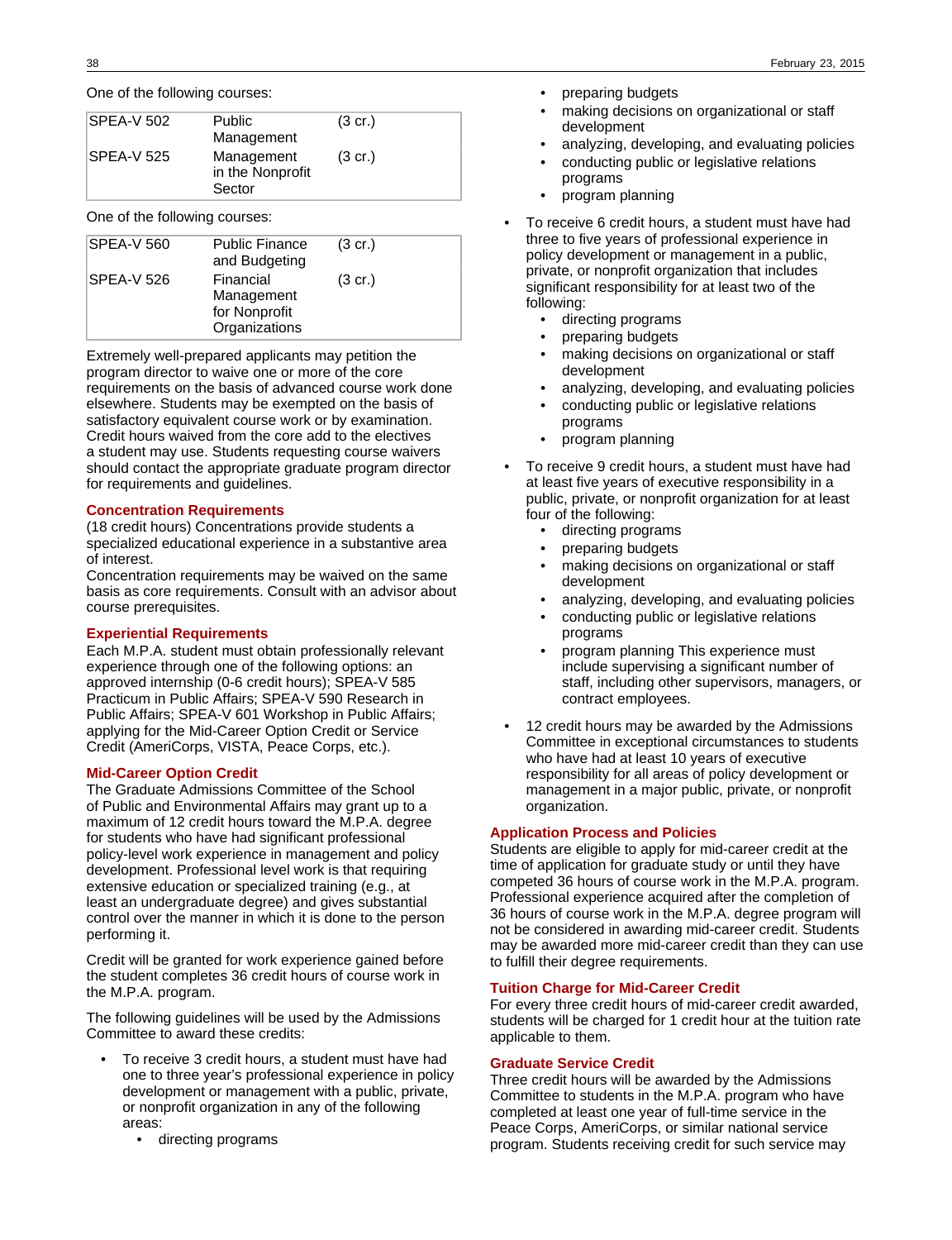also apply for additional credits, based on other career experience, which will be awarded in accordance with these guidelines.

Note: Students may receive more service credit than they are eligible to use.

If a student plans to apply for the mid-career credit and the graduate service credit, both applications must be submitted at the same time to SPEA Student Services.

Send completed forms to:

Graduate Programs—Office of Student Services School of Public and Environmental Affairs 801 W. Michigan Street, BS 3025 Indianapolis, IN 46202-5152

### **Fields of Concentration**

Concentrations give students a focused educational experience in a substantive area of interest. The concentration is selected in conjunction with a faculty advisor and the appropriate SPEA administrator.

Concentrations offered on the Indianapolis campus include:

- criminal justice
- nonprofit management
- policy analysis
- public management
- Urban Sustainability

## **Criminal Justice**

(18 credit hours) The criminal justice concentration is for those interested in the issues, methods, and skills involved in the management of criminal justice or related agencies. Students are required to take a minimum of 9 "J" credit hours for this concentration.

### **Required Courses** (12 credit hours)

## **Electives** (6 credit hours)

Two courses from one of the following groups:

• Group A

| SPEA-J 550 | Topics in Criminal (3 cr.)<br>Justice                                      |                   |
|------------|----------------------------------------------------------------------------|-------------------|
| SPEA-J 582 | Criminal Justice<br>Systems                                                | $(3 \text{ cr.})$ |
| SPEA-J 587 | Criminal Violation: (3 cr.)<br>Problems and<br>Characteristics             |                   |
| SPEA-J 588 | Law and Control in (3 cr.)<br>Society                                      |                   |
| SPEA-V 550 | Topics in Public (3 cr.)<br>Affairs<br>(criminal justice<br>topics only)   |                   |
| SPEA-V 580 | Readings in Public (3 cr.)<br>Affairs<br>(criminal justice<br>topics only) |                   |
| SPEA-V 585 | Practicum in<br><b>Public Affairs</b><br>(criminal justice<br>topics only) | $(3 \text{ cr.})$ |

| SPEA-V 685 | Research Seminar (3 cr.)<br>in Public Affairs<br>(criminal justice)<br>only) |  |
|------------|------------------------------------------------------------------------------|--|
|------------|------------------------------------------------------------------------------|--|

• Group B

Management, Organizations, and Policy

| SPEA-J 550        | Topics in Criminal (3 cr.)<br>Justice                       |                   |
|-------------------|-------------------------------------------------------------|-------------------|
| <b>SPEA-V 504</b> | Public<br>Organizations                                     | $(3 \text{ cr.})$ |
| <b>SPEA-V 512</b> | Public Policy<br>Process                                    | $(3 \text{ cr.})$ |
| SPEA-V 539        | Management<br>Science for Public<br>Affairs                 | (3 cr.)           |
| SPEA-V 547        | Negotiation and<br>Dispute Resolution<br>for Public Affairs | $(3 \text{ cr.})$ |
| SPFA-V 561        | Public Human<br>Resources<br>Management                     | $(3 \text{ cr.})$ |
| SPEA-V 562        | Public Program<br>Evaluation                                | $(3 \text{ cr.})$ |
| SPEA-V 564        | Urban<br>Management                                         | (3 cr.)           |
| SPEA-V 566        | Executive<br>Leadership                                     | $(3 \text{ cr.})$ |
| SPEA-V 569        | Managing<br>Interpersonal<br>Relations                      | $(3 \text{ cr.})$ |
| SPFA-V 570        | <b>Public Sector</b><br>Labor Relations                     | $(3 \text{ cr.})$ |

### Nonprofit Management

| <b>SPEA-V 522</b>          | Human Resource<br>Management<br>in Nonprofit<br>Organizations       | (3 cr.)           |
|----------------------------|---------------------------------------------------------------------|-------------------|
| <b>SPEA-V 525</b>          | Management<br>in the Nonprofit<br>Sector                            | $(3 \text{ cr.})$ |
| Finance                    |                                                                     |                   |
| <b>SPEA-V 541</b>          | Benefit-Cost<br>Analysis of Public<br>and Environmental<br>Policies | $(3 \text{ cr.})$ |
| <b>SPEA-V 542</b>          | Governmental<br>Financial<br>Accounting and<br>Reporting            | $(3 \text{ cr.})$ |
| <b>Information Systems</b> |                                                                     |                   |
| <b>SPEA-V 516</b>          | Public<br>Management<br>Information<br>Systems                      | $(3 \text{ cr.})$ |
| <b>SPEA-V 518</b>          | Intergovernmental (3 cr.)<br>Systems<br>Management                  |                   |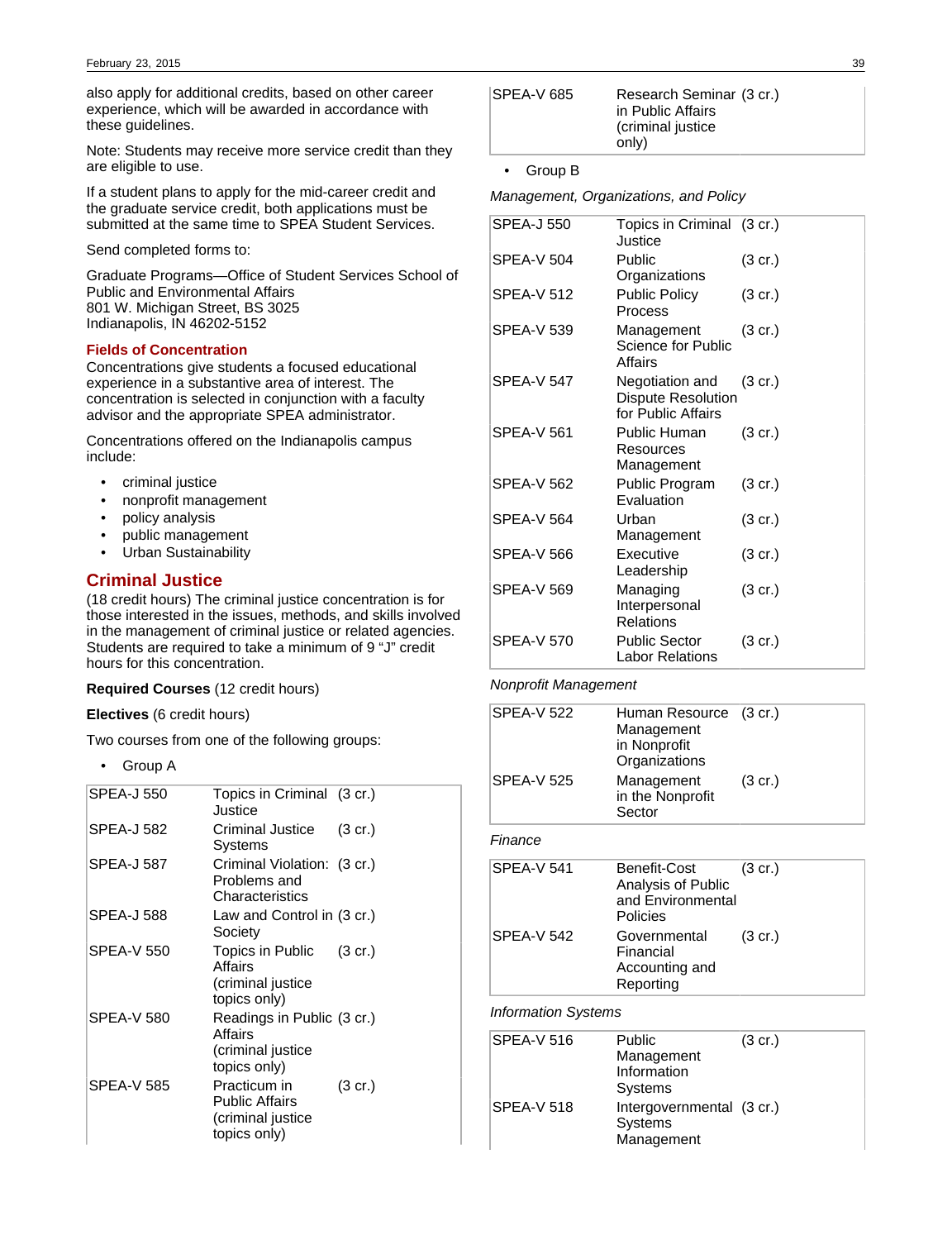| <b>SPEA-V 519</b> | Database<br>Management<br>Systems                               | $(3 \text{ cr.})$ |
|-------------------|-----------------------------------------------------------------|-------------------|
| SPEA-V 550        | Topics in Public<br>Affairs<br>(non-criminal<br>justice topics) | $(3 \text{ cr.})$ |

Other appropriate courses approved by a faculty advisor; plus a sufficient number of additional courses to meet the minimum degree requirement of 48 credit hours with a 3.0 cumulative grade point average.

## **Nonprofit Management**

(18 credit hours) The nonprofit management concentration prepares persons for leadership positions in nonprofit and philanthropic organizations. Students receive a professional degree structured around theories, concepts, and practices essential to the policy and management of nonprofit organizations. Students who choose careers in the third sector will be more enlightened practitioners through a clear understanding of the philanthropic tradition in the broadest sense (that is, voluntary action for the public good) and of modern management techniques.

Note: A student must include the following M.P.A. core courses to fulfill requirements for the Nonprofit Management Concentration: SPEA-V 525 Management in the Nonprofit Sector (3 cr.) SPEA-V 526 Financial Management for Nonprofit Organizations (3 cr.)

## **Required Courses** (6 credit hours)

| <b>SPEA-V 521</b> | The Nonprofit and (3 cr.) |  |
|-------------------|---------------------------|--|
|                   | <b>Voluntary Sector</b>   |  |
| SPEA-V 522        | Human Resource (3 cr.)    |  |
|                   | Management                |  |
|                   | in Nonprofit              |  |
|                   | Organizations             |  |

**Electives** (1 credit hours)

• Group A

One of the following nonprofit theoretical courses:

| <b>SPEA-V 523</b><br>Civil Society and<br>$(3 \text{ cr.})$<br><b>Public Policy</b><br><b>SPEA-V 524</b><br>Civil Society in<br>(3 cr.)<br>Comparative<br>Perspective<br><b>ECON-E 514</b><br>The Nonprofit<br>$(3 \text{ cr.})$<br>Economy and<br><b>Public Policy</b><br><b>HIST-H 509</b><br>History of<br>$(3 \text{ cr.})$<br>Philanthropy in the<br>West<br><b>HIST-H 516</b><br>$(3 \text{ cr.})$<br>History of<br>Philanthropy in the<br><b>United States</b><br><b>PHIL-P 542</b><br>Ethics and Values (3 cr.)<br>of Philanthropy |  |  |
|--------------------------------------------------------------------------------------------------------------------------------------------------------------------------------------------------------------------------------------------------------------------------------------------------------------------------------------------------------------------------------------------------------------------------------------------------------------------------------------------------------------------------------------------|--|--|
|                                                                                                                                                                                                                                                                                                                                                                                                                                                                                                                                            |  |  |
|                                                                                                                                                                                                                                                                                                                                                                                                                                                                                                                                            |  |  |
|                                                                                                                                                                                                                                                                                                                                                                                                                                                                                                                                            |  |  |
|                                                                                                                                                                                                                                                                                                                                                                                                                                                                                                                                            |  |  |
|                                                                                                                                                                                                                                                                                                                                                                                                                                                                                                                                            |  |  |
|                                                                                                                                                                                                                                                                                                                                                                                                                                                                                                                                            |  |  |

Other courses approved by the faculty advisor.

### • Group B

Three of the following nonprofit application courses:

| <b>SPEA-V 544</b> | Marketing<br>for Nonprofit<br>Organizations                                | $(3 \text{ cr.})$ |
|-------------------|----------------------------------------------------------------------------|-------------------|
| <b>SPEA-V 550</b> | <b>Topics in Public</b><br>Affairs: Leadership<br>and Board<br>Development | $(3 \text{ cr.})$ |
| <b>SPEA-V 557</b> | Proposal<br>Development<br>and Grant<br>Administration                     | $(3 \text{ cr.})$ |
| SPEA-V 558        | Fund<br>Development for<br>Nonprofit                                       | $(3 \text{ cr.})$ |
| <b>SPEA-V 559</b> | Principles and<br><b>Practices of Social</b><br>Entrepreneurship           | $(3 \text{ cr.})$ |
| SPEA-V 602        | Strategic Planning (3 cr.)<br>of Public and<br>Nonprofit<br>Organizations  |                   |
| <b>PHST-P 535</b> | Law of Nonprofit<br>Organizations                                          | $(3 \text{ cr.})$ |

Other courses approved by a faculty advisor.

• Group C

Recommended Electives:

| <b>SPEA-V 504</b> | Public<br>Organizations                                             | (3 cr.)           |
|-------------------|---------------------------------------------------------------------|-------------------|
| <b>SPEA-V 509</b> | Administrative<br>Ethics in the<br><b>Public Sector</b>             | $(3 \text{ cr.})$ |
| <b>SPEA-V 516</b> | Public<br>Management<br>Information<br>Systems                      | $(3 \text{ cr.})$ |
| SPEA-V 539        | Management<br>Science of Public<br>Affairs                          | $(3 \text{ cr.})$ |
| <b>SPEA-V 541</b> | Benefit-Cost<br>Analysis of Public<br>and Environmental<br>Policies | $(3 \text{ cr.})$ |
| <b>SPEA-V 547</b> | Negotiation and<br><b>Dispute Resolution</b><br>for Public Affairs  | $(3 \text{ cr.})$ |
| <b>SPEA-V 562</b> | Public Program<br>Evaluation                                        | $(3 \text{ cr.})$ |
| SPEA-V 566        | Executive<br>Leadership                                             | (3 cr.)           |

Other courses approved by a faculty advisor; plus a sufficient number of additional courses to meet the minimum degree requirement of 48 credit hours with a 3.0 cumulative grade point average.

## **Policy Analysis**

(18 credit hours) The policy analysis concentration prepares students for professional work in policy analysis in the public, nonprofit, or private sectors. The concentration focuses on techniques for the rigorous evaluation of public policies and programs and on the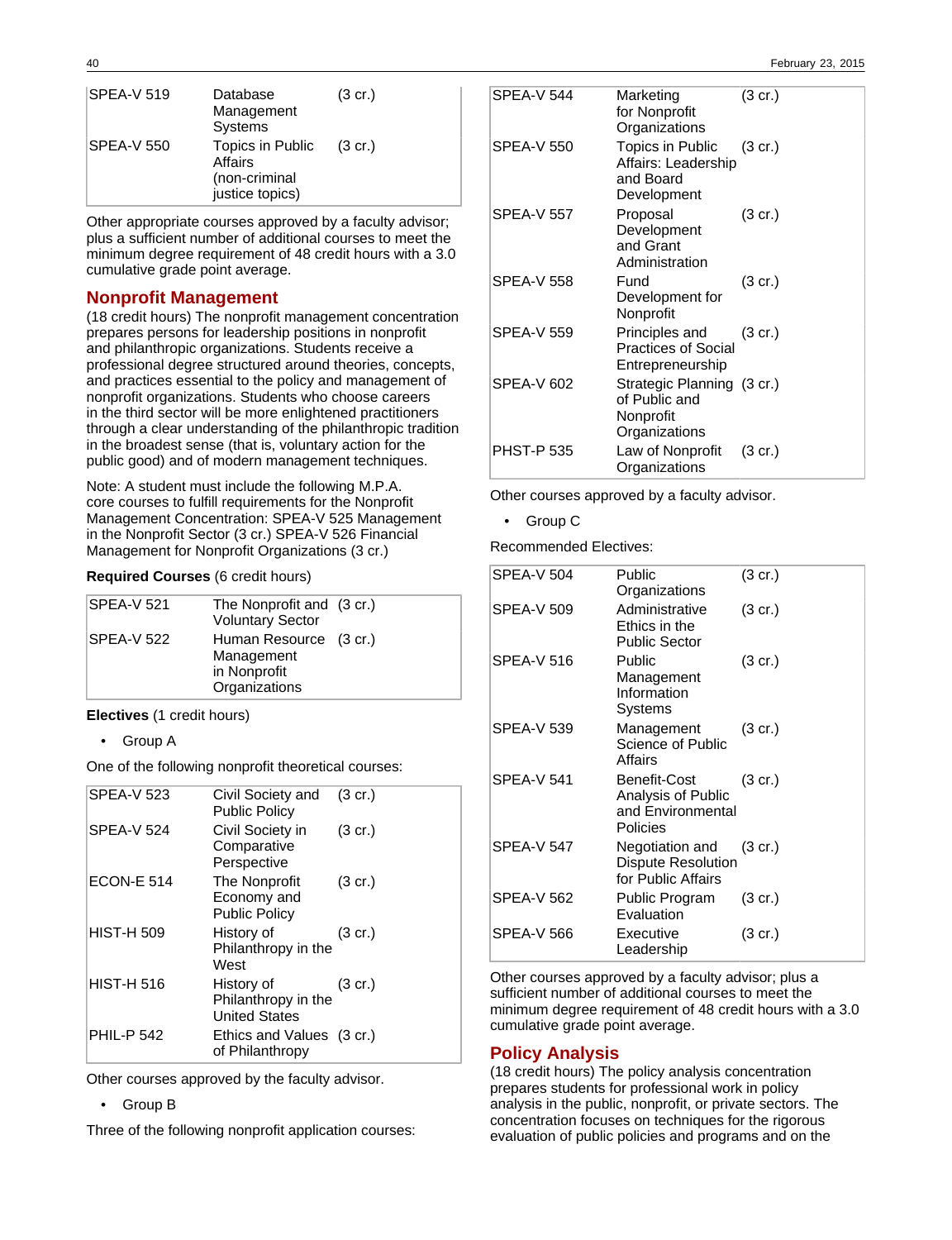application of those techniques to the analysis of policies. Students in the concentration are required to select required policy field courses in addition to policy skills courses.

## **Required Policy Process Course** (3credit hours)

| $SPEA-V 512$ | <b>Public Policy</b> | $(3 \text{ cr.})$ |  |
|--------------|----------------------|-------------------|--|
|              | <b>Process</b>       |                   |  |

## **Required Policy Skills Courses** (9 credit hours)

Three of the following courses:

| SPEA-V 507        | Data Analysis<br>and Modeling for<br><b>Public Affairs</b>                                             | $(3 \text{ cr.})$ |
|-------------------|--------------------------------------------------------------------------------------------------------|-------------------|
| SPEA-V 539        | Management<br>Science for Public<br>Affairs                                                            | (3 cr.)           |
| <b>SPEA-V 541</b> | Benefit-Cost<br>Analysis of Public<br>and<br>Environmental<br>Policies                                 | $(3 \text{ cr.})$ |
| SPEA-V 562        | Public Program<br>Evaluation                                                                           | $(3 \text{ cr.})$ |
|                   | or<br>SPEA-J 502<br>Research Methods<br>in<br><b>Criminal Justice</b><br>and Public Affairs<br>(3 cr.) |                   |
| <b>SPEA-V 654</b> | Public Program<br>Management and<br>Contracting                                                        | (3 cr.)           |

## **Required Policy Field Courses** (6 credit hours)

Select two courses with the permission of a faculty advisor. Courses include, but are not limited to, the following:

| <b>PBHL-H 501</b> | $U.S.$ Health Care: $(3 cr.)$<br>Systems, Policies,<br>and Ethical<br>Challenges                |                   |
|-------------------|-------------------------------------------------------------------------------------------------|-------------------|
| <b>PBHL-H 515</b> | Seminar in Health (3 cr.)<br><b>Policy Process</b><br>Special Topics                            |                   |
| PBHL-H 640        | Topics in<br><b>Health Services</b><br>Administration:<br><b>Health Care Policy</b><br>Planning | $(3 \text{ cr.})$ |
| <b>SPEA-J 501</b> | Evolution of<br>Criminological<br>Thought and<br>Policy                                         | $(3 \text{ cr.})$ |
| SPEA-J 550        | Topics in Criminal (3 cr.)<br>Justice<br>(policy topics<br>approved by an<br>advisor)           |                   |

| <b>SPEA-J 582</b> | Criminal Justice<br>Systems                                                        | $(3 \text{ cr.})$ |
|-------------------|------------------------------------------------------------------------------------|-------------------|
| SPEA-J 587        | Criminal Violation: (3 cr.)<br>Problems and<br>Characteristics                     |                   |
| SPEA-J 588        | Law and Control in (3 cr.)<br>Society                                              |                   |
| SPEA-J 666        | Criminal Justice<br>Policy and<br>Evaluation                                       | $(3 \text{ cr.})$ |
| <b>SPEA-V 520</b> | Environmental<br><b>Policy Analysis</b>                                            | $(3 \text{ cr.})$ |
| <b>SPEA-V 523</b> | Civil Society and<br><b>Public Policy</b>                                          | $(3 \text{ cr.})$ |
| <b>SPEA-V 550</b> | Topics in Public<br>Affairs<br>(public policy<br>topics approved by<br>an advisor) | $(3 \text{ cr.})$ |
| <b>SPEA-V 580</b> | Readings in Public (3 cr.)<br><b>Affairs</b>                                       |                   |
| <b>SPEA-V 590</b> | Research in Public (3 cr.)<br>Affairs                                              |                   |

Other appropriate courses approved by a faculty advisor; plus a sufficient number of additional courses to meet the minimum degree requirement of 48 credit hours with a 3.0 cumulative grade point average.

## **Public Management**

(18 credit hours) The public management concentration is intended to prepare students for professional work as managers in government or other public sector agencies. The concentration is structured around theories, concepts, and practices essential to the policy and management of public organizations.

A student must include the following M.P.A. core courses to fulfill requirements for the Public Management Concentration:

| <b>SPEA-V 502</b> | <b>Public</b><br>Management            | $(3 \text{ cr.})$ |
|-------------------|----------------------------------------|-------------------|
| <b>SPEA-V 560</b> | <b>Public Finance</b><br>and Budgeting | $(3 \text{ cr.})$ |

### **Required Courses** (18 credit hours)

In consultation with their advisors, students must select two courses from each of the following areas:

## Managing People

| <b>SPEA-V 504</b> | Public<br>Organizations                 | $(3 \text{ cr.})$ |
|-------------------|-----------------------------------------|-------------------|
| <b>SPEA-V 561</b> | Public Human<br>Resources<br>Management | $(3 \text{ cr.})$ |
| <b>SPEA-V 566</b> | Executive<br>Leadership                 | $(3 \text{ cr.})$ |
| <b>SPEA-V 569</b> | Managing<br>Interpersonal<br>Relations  | $(3 \text{ cr.})$ |
| <b>SPEA-V 652</b> | Managing<br>Workforce                   | $(3 \text{ cr.})$ |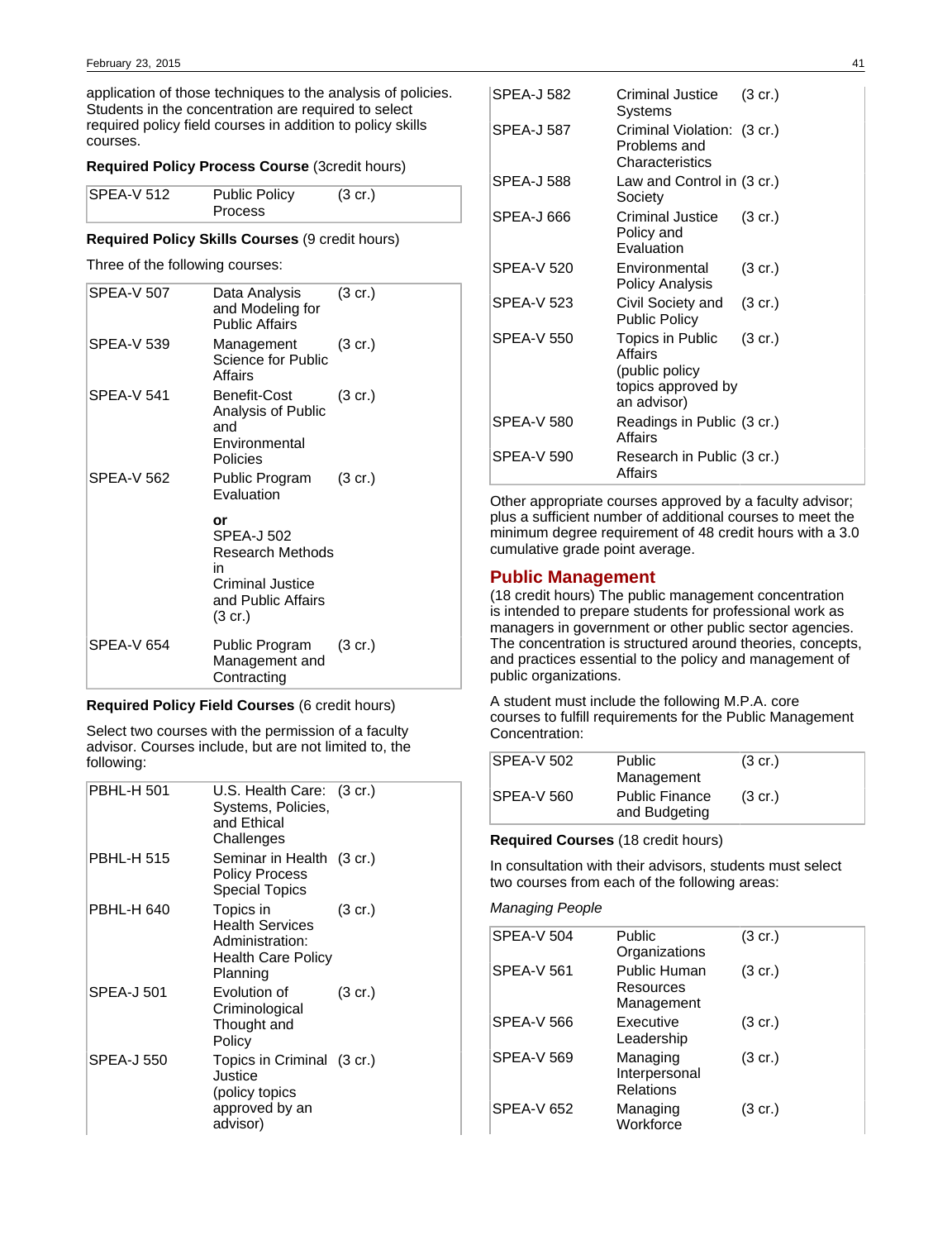### Diversity in Public **Organizations**

### Managing Processes and Programs

| <b>SPEA-V 509</b> | Administrative<br>Ethics in the<br>Public Sector                       | $(3 \text{ cr.})$ |
|-------------------|------------------------------------------------------------------------|-------------------|
| SPEA-V 539        | Management<br>Science for Public<br>Affairs                            | $(3 \text{ cr.})$ |
| SPEA-V 547        | Negotiation and<br><b>Dispute Resolution</b><br>for Public Affairs     | $(3 \text{ cr.})$ |
| SPEA-V 602        | Strategic<br>Management<br>of Public and<br>Nonprofit<br>Organizations | $(3 \text{ cr.})$ |
| SPEA-V 639        | Managing<br>Government<br>Operations                                   | $(3 \text{ cr.})$ |
| SPEA-V 654        | Public Program<br>Management &<br>Contracting                          | $(3 \text{ cr.})$ |

Managing Information and Evaluating Effectiveness

| <b>SPEA-V 516</b> | Public<br>Management<br>Information<br>Systems                      | $(3 \text{ cr.})$ |
|-------------------|---------------------------------------------------------------------|-------------------|
| SPEA-V 526        | Financial<br>Management<br>for Nonprofit<br>Organizations           | $(3 \text{ cr.})$ |
| SPEA-V 541        | Benefit-Cost<br>Analysis of Public<br>and Environmental<br>Policies | $(3 \text{ cr.})$ |
| SPEA-V 542        | Governmental<br>Financial<br>Accounting and<br>Reporting            | $(3 \text{ cr.})$ |
| SPEA-V 562        | Public Program<br>Evaluation                                        | (3 cr.)           |

Other appropriate courses approved by a faculty advisor; plus a sufficient number of additional courses to meet the minimum degree requirement of 48 credit hours with a 3.0 cumulative grade point average.

## **Urban Sustainability**

(18 credit hours) The public management concentration is intended to prepare students for professional work as managers in government or other public sector agencies. The concentration is structured around theories, concepts, and practices essential to the policy and management of public organizations.

A student must include the following M.P.A. core courses to fulfill requirements for the Urban Sustainability Concentration:

| <b>SPEA-V 502</b> | <b>Public</b> | $(3 \text{ cr.})$ |
|-------------------|---------------|-------------------|
|                   | Management    |                   |

| <b>SPEA-V 560</b>       | <b>Public Finance</b><br>and Budgeting                    | $(3 \text{ cr.})$ |  |
|-------------------------|-----------------------------------------------------------|-------------------|--|
| Or                      |                                                           |                   |  |
| <b>SPEA-V 525</b>       | Management<br>in the Nonprofit<br>Sector                  | $(3 \text{ cr.})$ |  |
| <b>SPFA-V 526</b>       | Financial<br>Managemetn<br>for Nonprofit<br>Organizations | $(3 \text{ cr.})$ |  |
| <b>Required Courses</b> |                                                           |                   |  |

(18 credit hours)

Required courses

| <b>SPEA-V 527</b> | Urban<br>Sustainability                     | $(3 \text{ cr.})$ |
|-------------------|---------------------------------------------|-------------------|
| <b>SPEA-V 565</b> | Environmental<br><b>Conflict Resolution</b> | $(3 \text{ cr.})$ |
| SPEA-V 645        | Environmental<br>l aw                       | (3 cr.)           |

Take two of the following

| Sustainability<br>Assessment                           | $(3 \text{ cr.})$ |
|--------------------------------------------------------|-------------------|
| Application of<br>Geographic<br>Information<br>Systems | $(3 \text{ cr.})$ |
| Environmental<br><b>Risk Analysis</b>                  | $(3 \text{ cr.})$ |
| Benefit-Cost<br>Analysis                               | $(3 \text{ cr.})$ |
|                                                        |                   |

Take one of the following

| <b>SPEA-E 535</b> | International<br>Environmental<br>Policy            | (3 cr.)           |
|-------------------|-----------------------------------------------------|-------------------|
| <b>SPEA-V 512</b> | <b>Public Policy</b><br>Process                     | $(3 \text{ cr.})$ |
| <b>SPEA-V 520</b> | Environmental<br><b>Policy Analysis</b>             | (3 cr.)           |
| <b>SPEA-V 550</b> | <b>Energy Policy</b>                                | $(3 \text{ cr.})$ |
| <b>SPEA-V 643</b> | <b>Natural Resource</b><br>Management and<br>Policy | $(3$ cr.)         |

Other appropriate courses approved by a faculty advisor; plus a sufficient number of additional courses to meet the minimum degree requirement of 48 credit hours with a 3.0 cumulative grade point average.

## **Specialized**

(18 credit hours) This specialized concentration in public financial management equips students with skills in and understanding of budgeting, revenue administration, debt financing and financial management, and analysis in public organizations. Courses are taught on both Indianapolis and Bloomington campuses. Students in this concentration may apply for and receive a certificate in public financial management from SPEA-Bloomington.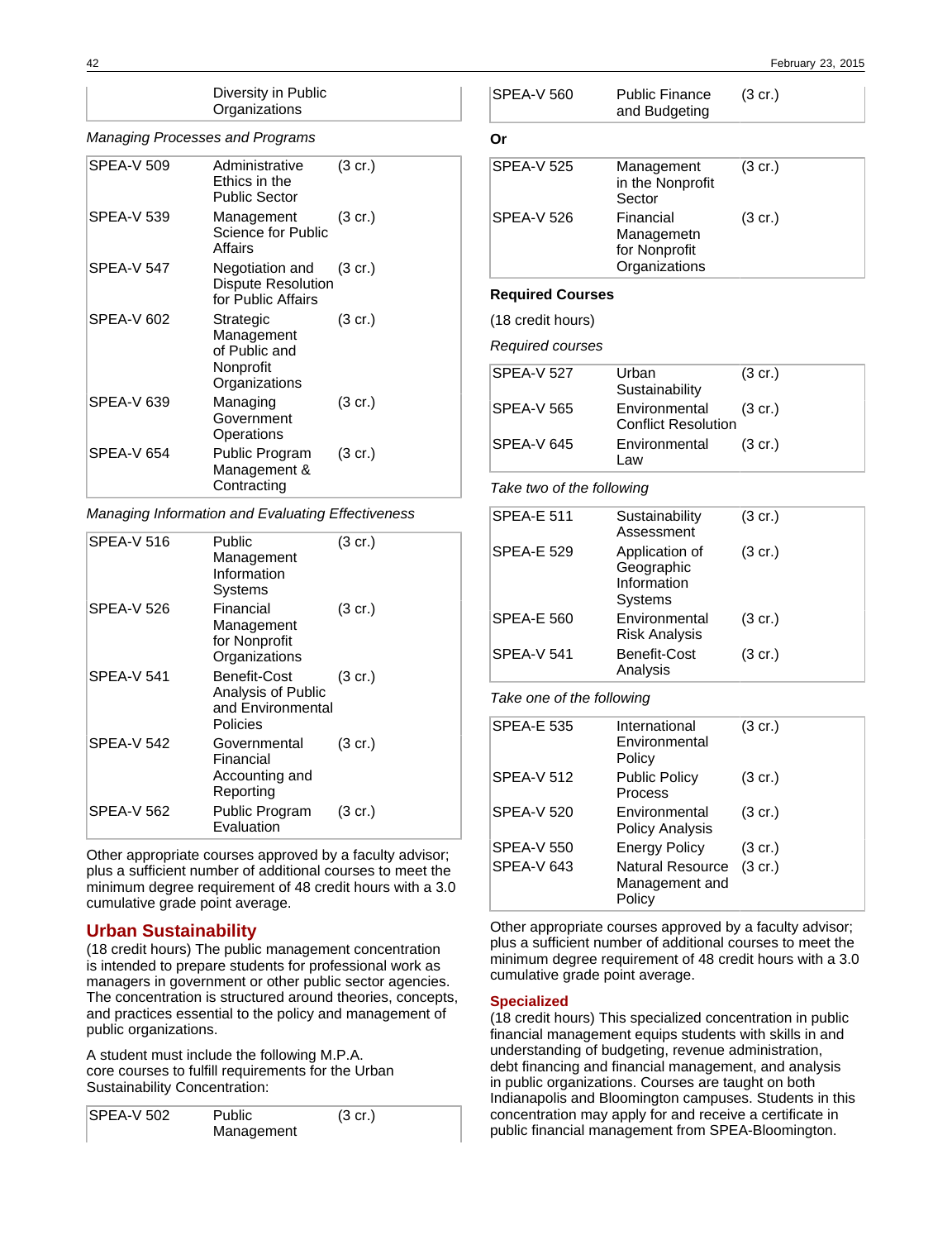Each of the following courses:

| <b>SPEA-V 526</b> | Financial<br>Management for<br>Nonprofit<br>Organizations<br>(IUPUI or<br>Bloomington)* | $(3 \text{ cr.})$ |
|-------------------|-----------------------------------------------------------------------------------------|-------------------|
| <b>SPEA-V 542</b> | Public Accounting (3 cr.)<br>and Financial<br>Reporting<br>(IUPUI or<br>Bloomington)*   |                   |
| SPEA-V 609        | Seminar in<br>Revenue Theory<br>and Administration<br>(Bloomington)*                    | $(3 \text{ cr.})$ |
| <b>SPEA-V 610</b> | Seminar in<br>Government<br>Budgeting and<br>Program Analysis<br>(Bloomington)*         | (3 cr.)           |
| <b>SPEA-V 667</b> | Seminar in Public (3 cr.)<br>Capital and Debt<br>Theory<br>(Bloomington)*               |                   |

## Two of the following:

| <b>SPEA-V 507</b> | Advanced<br><b>Statistics</b> | $(3 \text{ cr.})$ |
|-------------------|-------------------------------|-------------------|
| <b>SPEA-V 539</b> | Management<br>Science         | $(3 \text{ cr.})$ |
| <b>SPEA-V 562</b> | Program<br>Evaluation         | $(3 \text{ cr.})$ |
| <b>SPEA-V 541</b> | Benefit-Cost<br>Analysis      | $(3 \text{ cr.})$ |

Or other courses approved by your faculty advisor.

# **Master of Public Affairs Joint Degree Programs**

Master of Public Affairs–Doctor of Jurisprudence (M.P.A.– J.D.)

Master of Public Affairs–Master of Arts in Philanthropic Studies (M.P.A.–M.A.)

#### **Master of Public Affairs–Doctor of Jurisprudence**

The combined M.P.A.–J.D. program enables the student to take a sequence of courses leading to the attainment of both degrees.

## **Application and Admission**

The student must have a bachelor's degree from an accredited institution of higher education and must apply to both the School of Law— Indianapolis and the School of Public and Environmental Affairs. If the applicant is admitted to only one school, the applicant is permitted to attend that school and is required to meet the graduation requirements of that school. It is preferred that the student apply to both schools simultaneously for the combined M.P.A.–J.D. program. It is possible, however, for a person already enrolled in the School of Law to apply for admission to the School of Public and Environmental Affairs up to the end of the second year of law study. It is

also possible for a student enrolled in the School of Public and Environmental Affairs to seek admission to the School of Law up to the end of the first year of the M.P.A. course of study.

#### **Academic Standing**

Grade point averages in the School of Law—Indianapolis and the School of Public and Environmental Affairs are computed separately. To continue in the program, the student must meet the academic standards in each school. A student failing in one school but meeting academic standards in the other may complete work for the degree in the school in which the student is able to meet the academic standards. Such completion must be according to the same conditions (credit hours, residency, etc.) required of regular (noncombination) degree candidates. Students are eligible for honors in each school based on the criteria of each school.

### **School Residency**

Students in the joint M.P.A.–J.D. program should enroll in courses through the School of Law—Indianapolis in the first year of the program and through the School of Public and Environmental Affairs in the second year of the program. In the third and fourth years, or until the program is completed, students should enroll through the school in which the majority of their credit hours reside in each enrollment period.

### **Program Requirements**

(118 credit hours)

## **Master of Public Affairs Requirements**

(34 credit hours) Students are required to complete 34 credit hours of SPEA courses distributed among the M.P.A. core and a specialization.

Required Courses (12 credit hours)

| SPEA-V 502        | Public<br>Management<br>or SPEA-V 525<br>Management<br>in the Nonprofit<br>Sector                                              | (3 cr.)           |
|-------------------|--------------------------------------------------------------------------------------------------------------------------------|-------------------|
| SPEA-V 506        | Statistical Analysis (3 cr.)<br>for Effective<br>Decision Making                                                               |                   |
| <b>SPEA-V 517</b> | Public<br>Management<br>Economics                                                                                              | $(3 \text{ cr.})$ |
| <b>SPEA-V 540</b> | Law and Public<br>Affairs                                                                                                      | $(3 \text{ cr.})$ |
| SPEA-V 560        | <b>Public Finance</b><br>and Budgeting<br>or<br><b>SPEA-V 526</b><br>Financial<br>Management<br>for Nonprofit<br>Organizations | $(3 \text{ cr.})$ |
| <b>SPEA-V 598</b> | Governing and<br>Leading in a<br><b>Global Society</b>                                                                         | $(3 \text{ cr.})$ |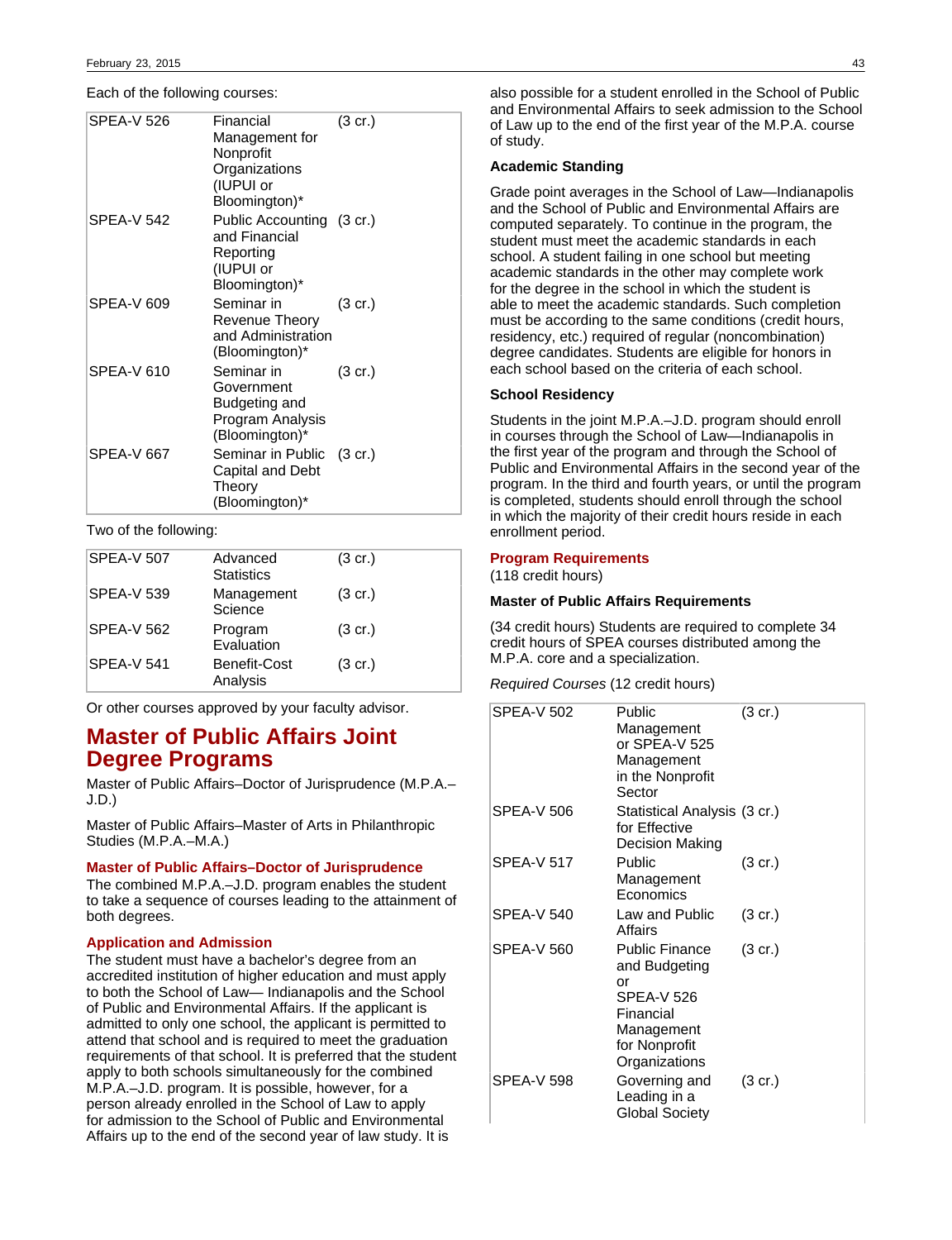| SPEA-V 600 | Capstone in Public (3 cr.) |
|------------|----------------------------|
|            | and Environmental          |
|            | Affairs                    |

Specialization (12 credit hours)

The student chooses a field of specialization and develops a program of specialization courses in consultation with the SPEA program advisor.

Research Paper (1 credit hours)

SPEA-V 590 Research in Public Affairs, a required research paper, is written during the final year of the program.

### **Doctor of Jurisprudence Requirements**

(84 credit hours) Students are required to complete 84 credit hours of law courses and satisfy all requirements for the degree Doctor of Jurisprudence.

### **Master of Public Affairs–Master of Arts in Philanthropic Studies**

The combined Master of Public Affairs with a concentration in nonprofit management and Master of Arts in Philanthropic Studies enables a student to take a sequence of courses leading to the receipt of both degrees. This joint degree program focuses on the history, culture, and values of philanthropy as well as the managerial frameworks of public service and quasigovernmental institutions.

### **Application and Admission**

To participate in the joint degree program, students must apply and be accepted into both the Master of Public Affairs program and the Master of Arts in Philanthropic Studies program. Most students will apply for admission to both programs simultaneously. However, if admitted to one program first, the student should submit an application for admission to the other program before completing 24 credit hours toward the first program.

#### **Academic Standing**

Grade point averages for the programs are computed separately. To continue in the program, the student must meet the academic standards in each school. A student failing in one school but meeting academic standards in the other school may complete work for the degree in the school in which he or she is able to meet the standards. Such completion must be upon the same conditions as required of regular (noncombination) degree candidates. Students are eligible for honors in each school based on the criteria of each school.

### **Program Advisors**

Students enrolled in the combined programs are assigned co-advisors; one from each school. The co-advisors are responsible for reviewing each semester's progress to assure attainment of educational objectives. The coadvisors also help students resolve scheduling problems that might develop as a result of the combined program.

### **Program Requirements**

(60 credit hours) The following degree requirements are required of all students admitted to the program.

**Master of Public Affairs Requirements**

(36 credit hours) Students are required to complete 36 credit hours of SPEA courses and to satisfy all requirements for the joint degree.

## M.P.A. Core Requirements (21 credit hours)

| <b>SPEA-V 506</b> | Statistical Analysis (3 cr.)<br>for Effective<br>Decision Making |                   |
|-------------------|------------------------------------------------------------------|-------------------|
| <b>SPEA-V 517</b> | Public<br>Management<br>Economics                                | $(3 \text{ cr.})$ |
| SPEA-V 525        | Management<br>in the Nonprofit<br>Sector                         | $(3 \text{ cr.})$ |
| SPEA-V 526        | Financial<br>Management<br>for Nonprofit<br>Organizations        | (3 cr.)           |
| SPFA-V 540        | Law and Public<br>Affairs                                        | $(3 \text{ cr.})$ |
| SPEA-V 598        | Governing and<br>Leading in a<br><b>Global Society</b>           | $(3 \text{ cr.})$ |
| SPEA-V 600        | Capstone in Public (3 cr.)<br>and Environmental<br>Affairs       |                   |

Required Nonprofit Management Courses (6 credit hours)

The following course:

SPEA-V 521 The Nonprofit and Voluntary Sector (3 cr.) or PHST-P 521 The Nonprofit and Voluntary Sector (3 cr.)

SPEA-V 522 Human Resource Management in Nonprofit Organizations (3 cr.)

Nonprofit Application Courses (9 credit hours)

Three of the following:

SPEA-V 544 Marketing for Nonprofit Organizations (3 cr.)

SPEA-V 550 Topics in Public Affairs: Leadership and Board Development (3 cr.)

SPEA-V 557 Proposal Development and Grant Administration (3 cr.)

SPEA-V 558 Fund Development for Nonprofits (3 cr.)

SPEA-V 559 Principles and Practices of Social Entrepreneurship (3 cr.) SPEA-V 602 Strategic Management of Public and Nonprofit Organizations (3 cr.)

PHST-P 535 Law of Nonprofit Organizations (3 cr.)

Or other appropriate courses approved by a faculty advisor.

**Master of Arts in Philanthropic Studies Requirements (24 credit hours) Students are required to complete 24 credit hours in philanthropic degree courses and satisfy all requirements for the Master of Arts in Philanthropic Studies degree.**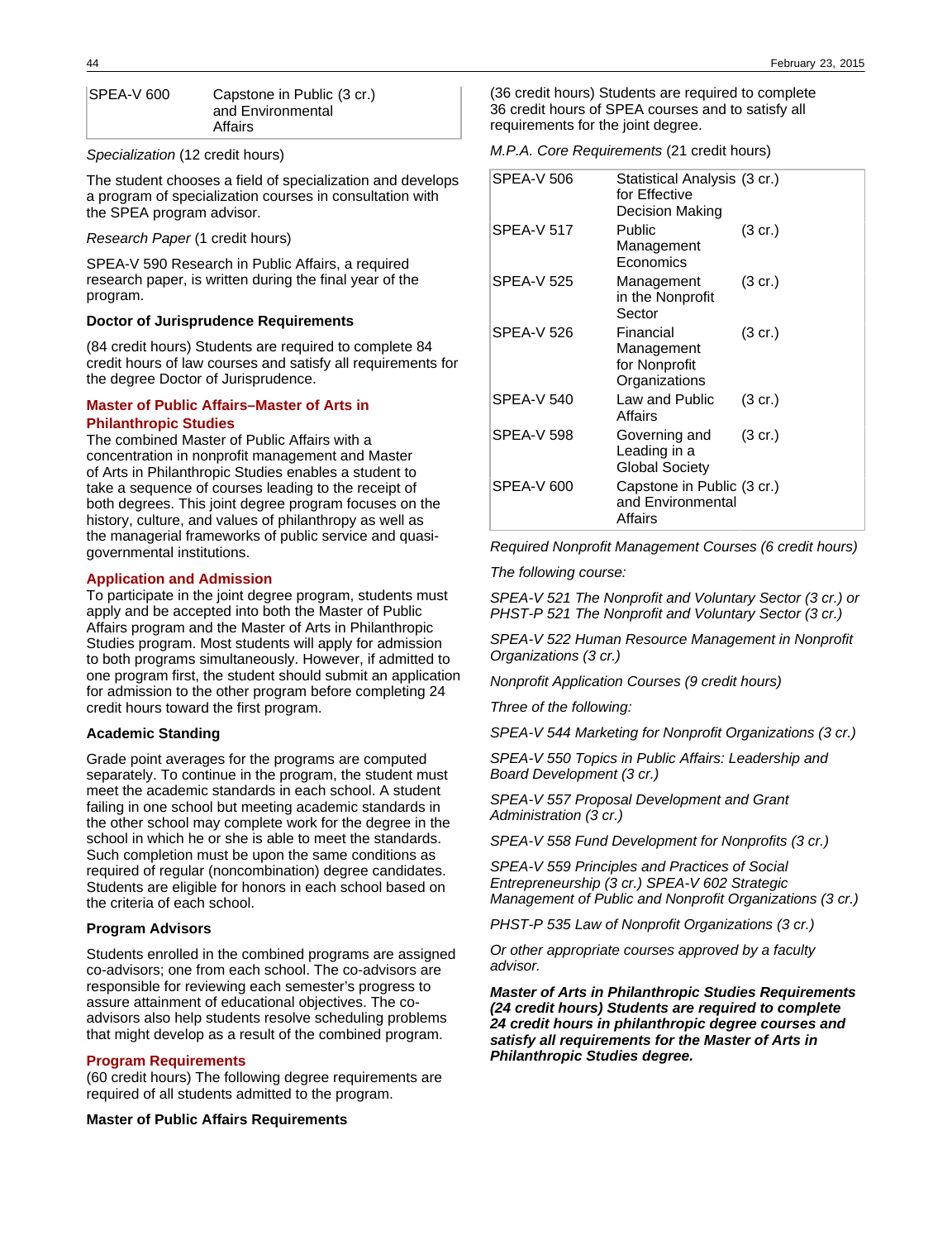# **Doctoral Minor**

## **Nonprofit Management Minor**

(12 credit hours) Students in a Ph.D. program at Indiana University may select nonprofit management as an outside minor.

## **Requirements**

- The doctoral student must secure an advisor from the faculty of the School of Public and Environmental Affairs. The faculty advisor will serve as the representative of SPEA in all examinations and other requirements of the student's Ph.D. program that pertain to the minor.
- The minor in nonprofit management requires 12 credit hours of courses approved by the advisor. Three of the four courses must be SPEA courses. The additional course may come from SPEA or from any of a variety of disciplines relevant to nonprofit management. Some examples of courses appropriate for the SPEA minor in nonprofit management are:
	- SPEA-V 521 The Nonprofit and Voluntary Sector (3 cr.)
	- SPEA-V 522 Human Resource Management in Nonprofit Organizations (3 cr.)
	- SPEA-V 523 Civil Society and Public Policy (3 cr.)
	- SPEA-V 524 Civil Society in Comparative Perspective (3 cr.)
	- SPEA-V 525 Management in the Nonprofit Sector (3 cr.)
	- SPEA-V 526 Financial Management for Nonprofit Organizations (3 cr.)
	- SPEA-V 558 Fund Development for Nonprofits (3 cr.)
	- SPEA-V 562 Public Program Evaluation (3 cr.)
	- SPEA-V 602 Strategic Management of Public and Nonprofit Organizations (3 cr.)
	- SPEA-V 672 Public Organization and Management II (3 cr.)
	- SPEA-V 685 Research Seminar in Management (approved topics) (3 cr.)
- A minimum cumulative grade point average of 3.0 (B) must be attained in all courses used for the minor.
- Special requirement for 500-level courses. Students taking a 500-level course (and SPEA-V 602) are required to show that they have completed doctorallevel work in conjunction with the course in order to count the course for the minor. Students must alert the instructor to their doctoral status and request additional/alternative assignments. If the instructor is unwilling to provide them, the student should select a different course in conjunction with the candidate's advisor.

# **Certificate Programs**

- Admission
- Program Restrictions
- **Certificates** 
	- Executive Graduate Certificate in Library Management
	- Certificate in Nonprofit Management
- Certificate in Public Management
- Certificate in Social Entrepreneurship
- Certificate in Homeland Security and Emergency Management

## **Admission**

## **Admission Eligibility**

For most programs, applicants with bachelor's degrees in any field from an accredited institution are eligible to apply for admission to the graduate programs of the School of Public and Environmental Affairs.

## **Application**

An online application and information can be found at [www.spea.iupui.edu](http://www.spea.iupui.edu) or obtained from the Graduate Program Office. Students should apply to the SPEA admissions office on the IUPUI campus.

## **Application Deadlines**

Applicants should apply to a degree or certificate program and request financial assistance as early as possible before the desired semester of enrollment. All application forms must be completed and received by the SPEA Graduate Admissions Office at IUPUI **before May 15** to attend the fall semester, **before September 15** to attend the spring semester, and **by March 15** to attend the summer sessions. We do accept late applications.

International application deadlines for the Master of Public Affairs are **February 1** to attend the fall semester and **September 15** to attend the spring semester.

To receive **priority attention** for **financial aid** for the fall semester, send all Free Application for Federal Student Aid (FASFA) and renewal forms to the Office of Student Financial Aid Services by **February 1**.

## **Application Fee**

Students must pay a nonrefundable application fee.

## **Program Restrictions**

- Students enrolled in a certificate program must complete it within 18 credit hours of approved SPEA course work with a minimum cumulative GPA of 3.0 (B). Failure to do so results in automatic dismissal from the certificate program. A student will be dismissed if, after 9 credit hours of coursework, the GPA is below 3.0.
- Students who have completed more than three SPEA courses are not eligible for admission to a certificate program.
- Transfer credit, course substitutions, or course waivers are not accepted for meeting the Public Management, Nonprofit Management, or Health Systems Management certificate requirements.
- Students admitted to a SPEA graduate degree program are not eligible for admission to the certificate program or eligible for the awarding of a certificate.
- Admission to or successful completion of a certificate program does not guarantee subsequent admission to a SPEA graduate degree program.
- Students enrolled in the certificate program who apply to SPEA's graduate degree programs must meet all existing admission requirements.
- Students planning to request admission to a SPEA graduate degree program after successfully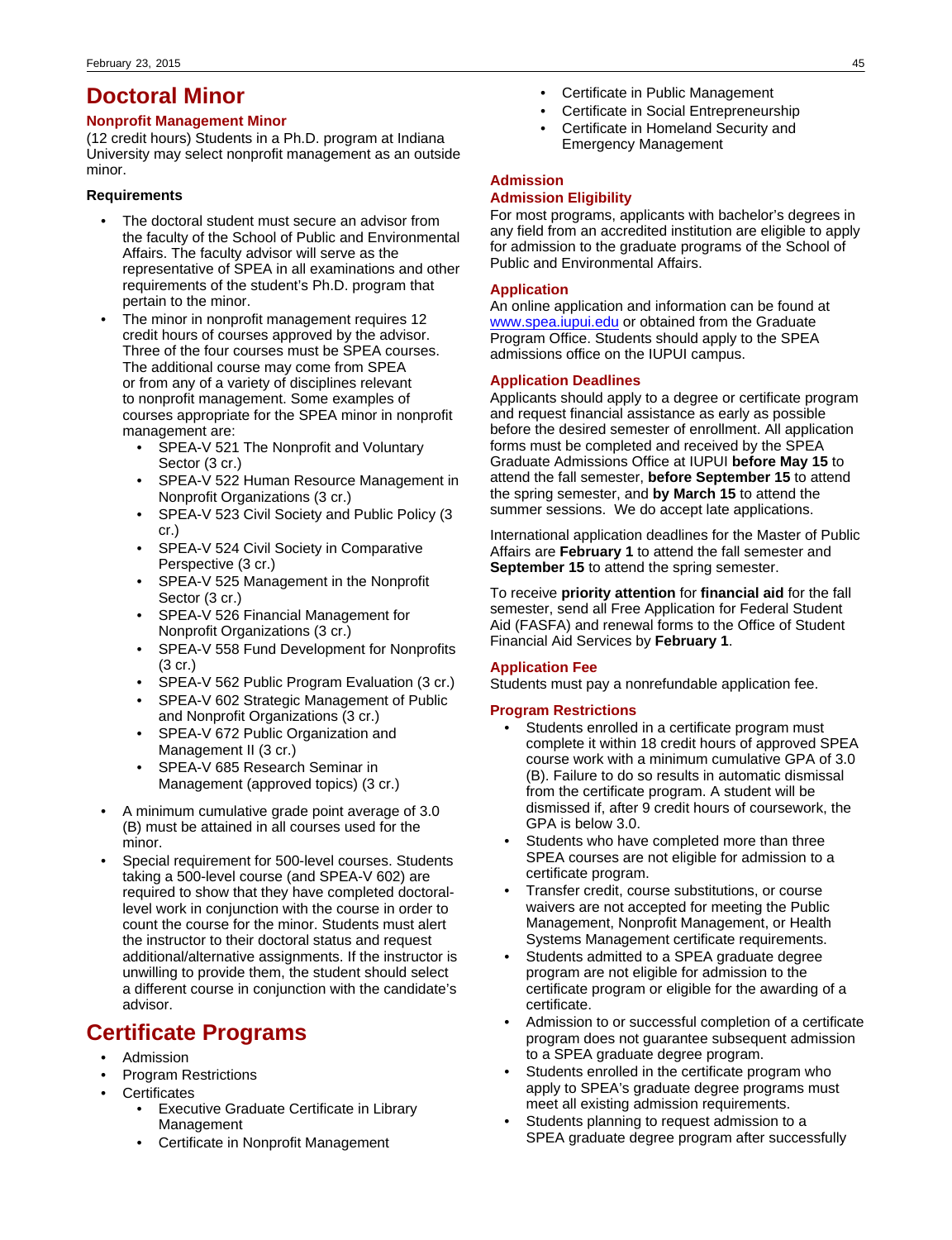completing a certificate program should refer to the application procedure presented earlier in this bulletin.

## **Executive Graduate Certificate in Library Management**

The Executive Graduate Certificate in Library Management is a 15 credit hour program of study. It is designed for students who have completed a Master's degree in Library or Information Science and wish to obtain organizational management skills through the SPEA certificate. Career employees of public and private sector agencies seeking courses in public management, and especially those changing from professional or technical roles to managerial roles, will find this certificate program beneficial.

All SPEA courses are offered both online as well as in residence.

## **Certificate Requirements**

**Public Management Track Requirements** (15 credit hours)

| Public<br>Management                                                                   | $(3 \text{ cr.})$ |
|----------------------------------------------------------------------------------------|-------------------|
| <b>Public Finance</b><br>and Budgeting                                                 | $(3 \text{ cr.})$ |
| Public Human<br>Resource<br>Management                                                 | $(3 \text{ cr.})$ |
| Evaluation of<br>Library Sources<br>and Services                                       | (3 cr.)           |
| or<br><b>SLIS-S 602</b><br>Directed Research<br>(formerly SLIS-L<br>594)               |                   |
| Internship in<br>Library and<br>Information<br>Science:<br>Community<br>Leadership and | $(3 \text{ cr.})$ |
|                                                                                        | Management        |

**Nonprofit Management Track Requirements** (15 credit hours)

| Management<br>in Nonprofit<br>Organizations                                         |                         |
|-------------------------------------------------------------------------------------|-------------------------|
| Management<br>in the Nonprofit<br>Sector                                            | $(3 \text{ cr.})$       |
| Financial<br>Management<br>for Nonprofit<br>Organizations                           | $(3 \text{ cr.})$       |
| Evaluation of<br><b>Library Sources</b><br>and Services<br>(formerly SLIS-L<br>651) | $(3 \text{ cr.})$       |
|                                                                                     | Human Resources (3 cr.) |

|                 | or<br><b>SLIS-S 602</b><br>Directed Research<br>(formerly<br>SLIS--594)                              |                   |
|-----------------|------------------------------------------------------------------------------------------------------|-------------------|
| <b>SLIS 605</b> | Internship in<br>Library and<br>Information<br>Science:<br>Community<br>Leadership and<br>Management | $(3 \text{ cr.})$ |

## **Certificate in Nonprofit Management**

The Certificate in Nonprofit Management is a 15 credit hour program of study. The certificate is designed to serve the needs of individuals who would like exposure to the nonprofit sector and nonprofit management issues but who do not wish or need to pursue a degree in nonprofit management. The certificate complements other courses of study or career experience in such areas as social work, library science, and philanthropic studies. Students pursuing a nonprofit management certificate gain an understanding of the managerial skills required to work in and with nonprofit organizations.

## **Certificate Requirements**

(15 credit hours)

## **Required Courses** (9 credit hours)

| <b>SPEA-V 522</b> | Human Resource (3 cr.)<br>Management<br>in Nonprofit<br>Organizations |                   |
|-------------------|-----------------------------------------------------------------------|-------------------|
| <b>SPEA-V 525</b> | Management<br>in the Nonprofit<br>Sector                              | $(3 \text{ cr.})$ |
| <b>SPEA-V 526</b> | Financial<br>Management<br>for Nonprofit<br>Organizations             | $(3 \text{ cr.})$ |

## **Electives** (6 credit hours)

Two additional SPEA graduate courses, which require class attendance, are selected with the approval of the student's advisor.

Students interested in continuing for the Master of Public Affairs (M.P.A.) should consider selecting the electives from the nonprofit management concentration and include SPEAV 521 The Nonprofit and Voluntary Sector.

### **Certificate in Public Management**

The Certificate in Public Management program is a 15 credit hour program of study in public management. The certificate program is flexible enough to be adapted to the needs of precareer and inservice individuals. Graduate students in other disciplines can use the program to supplement their primary fields with course work in public management, possibly using the certificate courses as part or all of a doctoral or master's degree minor. Career employees of public and private sector agencies seeking courses in public management, and especially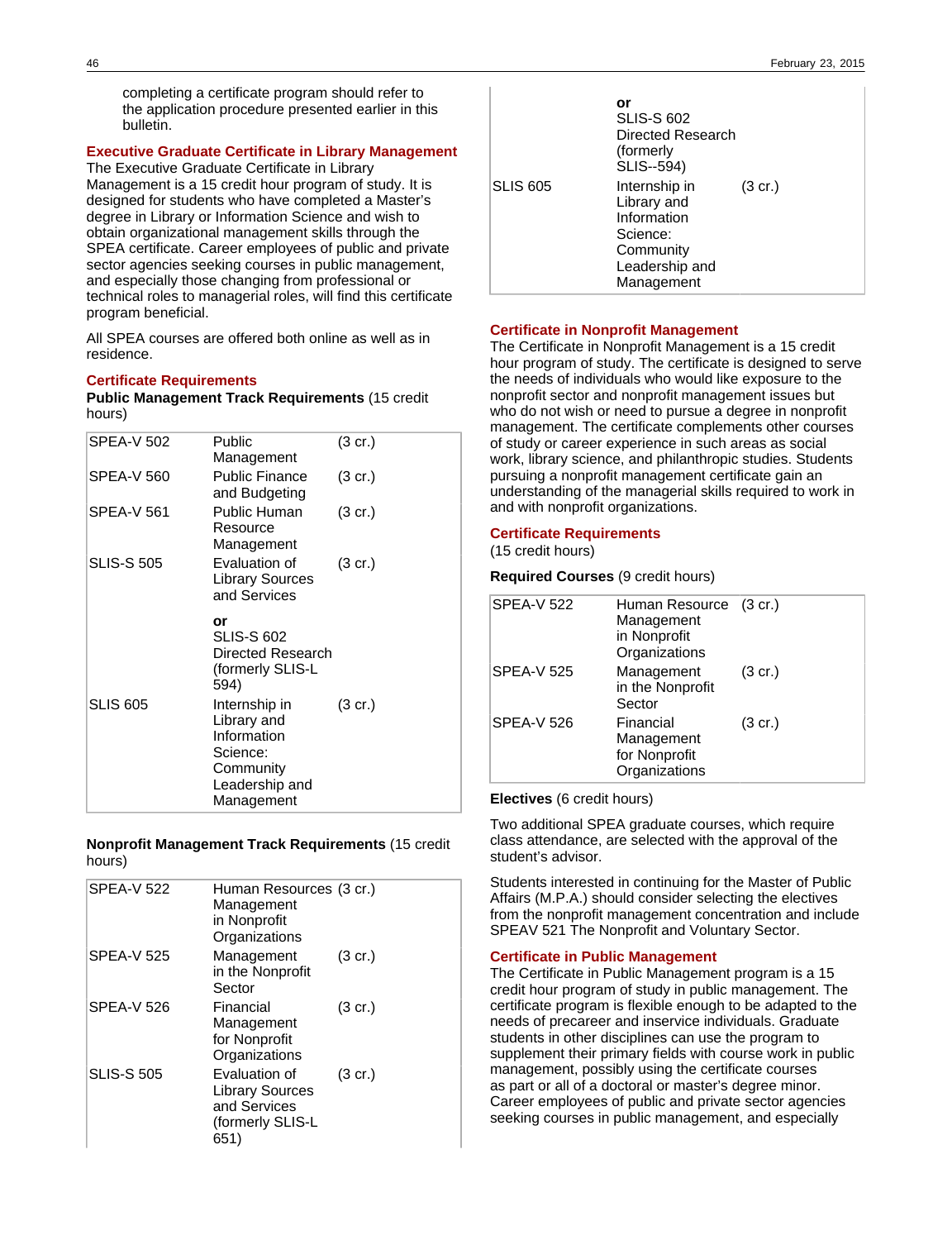those changing from professional or technical roles to managerial roles, find the certificate program beneficial.

### **Certificate Requirements**

(15 credit hours)

## **Required Courses** (9 credit hours)

| <b>SPEA-V 502</b> | Public<br>Management                    | $(3 \text{ cr.})$ |
|-------------------|-----------------------------------------|-------------------|
| <b>SPEA-V 560</b> | <b>Public Finance</b><br>and Budgeting  | $(3 \text{ cr.})$ |
| <b>SPEA-V 561</b> | Public Human<br>Resources<br>Management | $(3 \text{ cr.})$ |

### **Electives** (6 credit hours)

Two additional SPEA graduate public affairs courses which require class attendance and are approved by the program director.

Note: Students interested in continuing on for the Master of Public Affairs degree should consider selecting the two elective courses from the M.P.A. core. Before enrolling, some core courses require prerequisites; for example, SPEAV 506 Statistical Analysis for Effective Decision Making requires an undergraduate statistics course, and SPEA-V 517 Public Management Economics requires a course in undergraduate microeconomics.

#### **Certificate in Social Entrepreneurship**

The Certificate in Social Entrepreneurship is an 18 credit hour program of study. The certificate is a cooperative program between the School of Public and Environmental Affairs, the Kelley School of Business, and the Center on Philanthropy at Indiana University– Purdue University Indianapolis and is available only for students enrolled in the M.P.A. or M.B.A. programs. The Social Entrepreneurship Certificate prepares students for innovatively approaching public needs with a combination of entrepreneurial practices and social purposes— through the for-profit, nonprofit, and governmental sectors.

### **Certificate Requirements**

(18 credit hours)

**Required Courses** (9 credit hours)

| SPEA-V 521        | The Nonprofit and $(3 \text{ cr.})^*$<br><b>Voluntary Sector</b>         |  |
|-------------------|--------------------------------------------------------------------------|--|
| <b>SPEA-V 559</b> | Principles and (3 cr.)<br><b>Practices of Social</b><br>Entrepreneurship |  |
| <b>BUS-W 511</b>  | Venture Strategy (3 cr.)                                                 |  |

**Electives** (9 credit hours, at least 3 of which must be taken in school other than one offering degree)

| SPEA-V 502        | Public<br>Management                           | $(3 \text{ cr.})$ |
|-------------------|------------------------------------------------|-------------------|
| <b>SPEA-V 504</b> | Public<br>Organizations                        | $(3 \text{ cr.})$ |
| <b>SPEA-V 516</b> | Public<br>Management<br>Information<br>Systems | $(3 \text{ cr.})$ |

| <b>SPEA-V 519</b> | Database<br>Management<br>Systems                                      | $(3 \text{ cr.})$   |
|-------------------|------------------------------------------------------------------------|---------------------|
| SPEA-V 521        | The Nonprofit and<br><b>Voluntary Sector</b>                           | $(3 \text{ cr.})$   |
| <b>SPEA-V 522</b> | Human Resource<br>Management<br>in Nonprofit<br>Organizations          | $(3$ cr.)           |
| <b>SPEA-V 525</b> | Management<br>in the Nonprofit<br>Sector                               | (3 cr.)             |
| <b>SPEA-V 526</b> | Financial<br>Management<br>for Nonprofit<br>Organizations              | $(3 \text{ cr.})$   |
| <b>SPEA-V 539</b> | Management<br>Science for Public<br>Affairs                            | (3 cr.)             |
| <b>SPEA-V 541</b> | Benefit-Cost<br>Analysis for Public<br>and Environmental<br>Affairs    | (3 cr.)             |
| <b>SPEA-V 542</b> | Government<br>Financial<br>Accounting and<br>Reporting                 | $(3 \text{ cr.})$   |
| <b>SPEA-V 544</b> | Marketing<br>for Nonprofit<br>Organizations                            | (3 cr.)             |
| <b>SPEA-V 547</b> | Negotiation and<br><b>Dispute Resolution</b><br>for Public Affairs     | $(3 \text{ cr.})$   |
| <b>SPEA-V 558</b> | Fund<br>Development for<br>Nonprofits                                  | (3 cr.)             |
| <b>SPEA-V 560</b> | <b>Public Finance</b><br>and Budgeting                                 | (3 cr.)             |
| <b>SPEA-V 561</b> | Public Human<br>Resource<br>Management                                 | (3 cr.)             |
| <b>SPEA-V 562</b> | Public Program<br>Evaluation                                           | (3 cr.)             |
| <b>SPEA-V 598</b> | Governing and<br>Leading in a<br><b>Global Society</b>                 | (3 cr.)             |
| <b>SPEA-V 602</b> | Strategic<br>Management<br>of Public and<br>Nonprofit<br>Organizations | (3 cr.)             |
| <b>BUS-F 509</b>  | <b>Advanced Capital</b><br><b>Budgeting</b>                            | $(1.5 \text{ cr.})$ |
| <b>BUS-F 517</b>  | Venture<br>Capital and<br>Entrepreneurial<br>Finance                   | $(1.5 \text{ cr.})$ |
| <b>BUS-J 522</b>  | Strategic<br>Management of<br>Technology and<br>Innovation             | (1.5 cr.)           |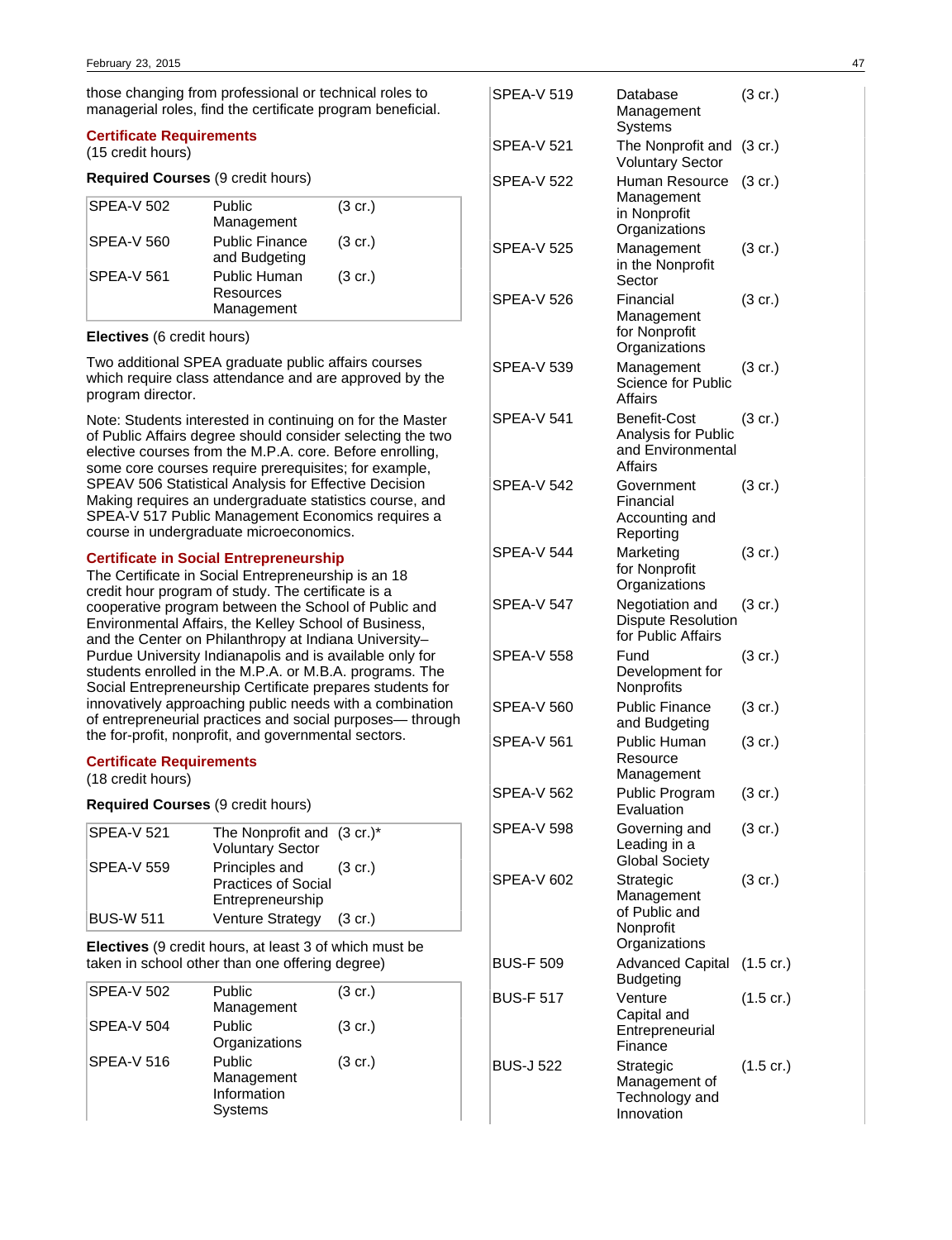| <b>BUS-M 501</b> | Strategic<br>Marketing<br>Management                             | $(1.5 \text{ cr.})$ |
|------------------|------------------------------------------------------------------|---------------------|
| <b>BUS-M 503</b> | Applied Marketing (1.5 cr.)<br>Research                          |                     |
| <b>BUS-M 524</b> | Marketing of<br><b>Medical Products</b><br>and Services          | $(1.5 \text{ cr.})$ |
| <b>BUS-M 527</b> | <b>Effective Brand</b><br>Marketing                              | $(1.5 \text{ cr.})$ |
| <b>BUS-P 510</b> | Service<br>Operations                                            | $(1.5 \text{ cr.})$ |
| <b>BUS-P 552</b> | Project<br>Management                                            | (1.5 cr.)           |
| <b>BUS-W 516</b> | Organizational<br>Development<br>and Change: The<br>Change Agent | $(1.5 \text{ cr.})$ |
| <b>BUS-W 525</b> | New Ventures<br>and the Venture<br>Community of<br>Indianapolis  | $(1.5 \text{ cr.})$ |

Other courses approved by a faculty advisor.

\*With approval, Kelley students desiring a public policy emphasis may substitute SPEA-V 502 Public Management (3 cr.).

Supply Chain Management Certificate Courses (available through Kelley Direct Online)

- Course 1 Supply Chain Overview (3 cr.)
- Course 2 Supply Chain Management Sourcing (3 cr.)

An internship practicum is also required that can be satisfied by SPEA-V 585 Practicum in Public Affairs (0– 6) credit hours, BUS-X 523 and BUS-X 524 Enterprise Experience I and II (1.5 credit hours each), or approved experiential credit.

The internship consists of:

- A two-month project development period the semester before the internship.
- A three-month full-time (40 hour per week) internship on site at the host organization, agency, or business to execute the project.
- A final evaluation of the project, related to social entrepreneurial approaches.

## **Certificate in Homeland Security and Emergency Management**

### **Certificate in Homeland Security and Emergency Management**

The Certificate in Homeland Security and Emergency Management is a 15-credit-hour program of study. The certificate program is flexible enough to be adapted to the needs of pre-career and in-service individuals. Graduate students in other disciplines can use the program to supplement their primary fields with course work in homeland security and emergency management, possibly using the certificate courses as part of a doctoral or master's degree minor. Career employees of public and private sector agencies seeking courses in homeland security and emergency management, especially

those changing from professional or technical roles to managerial roles, should find the certificate program beneficial.

### **Requirements**

(15 credit hours)

### **Required courses (9 credit hours)**

- SPEA-J 524 Crisis Management for Public Safety (3 cr.)
- SPEA-J 528 Risk Analysis for Public Safety (3 cr.)
- SPEA-J 531 National and Homeland Security in America (3 cr.)

### **Electives (6 credit hours)**

- PBHL-H 515 Health Adminstration and the Role of Public Health in Epidemics (3 cr.)
- SPEA-J 501 Evolution of Criminological Thought and Policy (3 cr.)
- SPEA-J 502 Research Methods in Criminal Justice and Public Affairs (3 cr.)
- SPEA-J 520 Mapping and Analysis for Public Safety (3 cr.)
- SPEA-J 550 Topic: Criminal Justice or Public Safety Topics Only (3 cr.) (with advisor approval)
- SPEA-J 581 Public Safety Law (3 cr.)
- SPEA-J 682 Planning and Management for Criminal Justice and Public Safety (3 cr.)
- SPEA-V 540 Law and Public Affairs (3 cr.)

\*Other SPEA graduate level courses can be used as electives with approval from your faculty advisor (cannot include independent research studies, readings, or internships).

# **Bulletins**

## **accelerated**

## **admission**

Minimum preferred requirements for admission include a baccalaureate degree from an accredited college or university with a grade point average of B (3.0) or higher and a combined score of 300 or more (verbal and quantitative) on the Graduate Record Examination (GRE) or a total score of 500 on the Graduate Management Admission Test (GMAT). Students meeting these requirements are not guaranteed admission. Other admission factors include references, work experience and the personal statement.

Official transcripts from all colleges and universities previously attended must be submitted with the completed application forms.

SPEA considers results from the GRE, GMAT or LSAT, but the GRE (http://www.ets.org/gre (hyperlink: [http://](http://www.ets.org/gre) [www.ets.org/gre](http://www.ets.org/gre)) is the most common among our applicants. Preparing to take the test and getting official test scores can be a lengthy process, so plan accordingly.

You can request a waiver of the GRE/GMAT/LSAT if you have already earned a Master's degree from an accredited college or university in the United States or if you have seven or more years of work experience in the field. In addition, certificate students who complete a SPEA graduate certificate with a 3.5 GPA or higher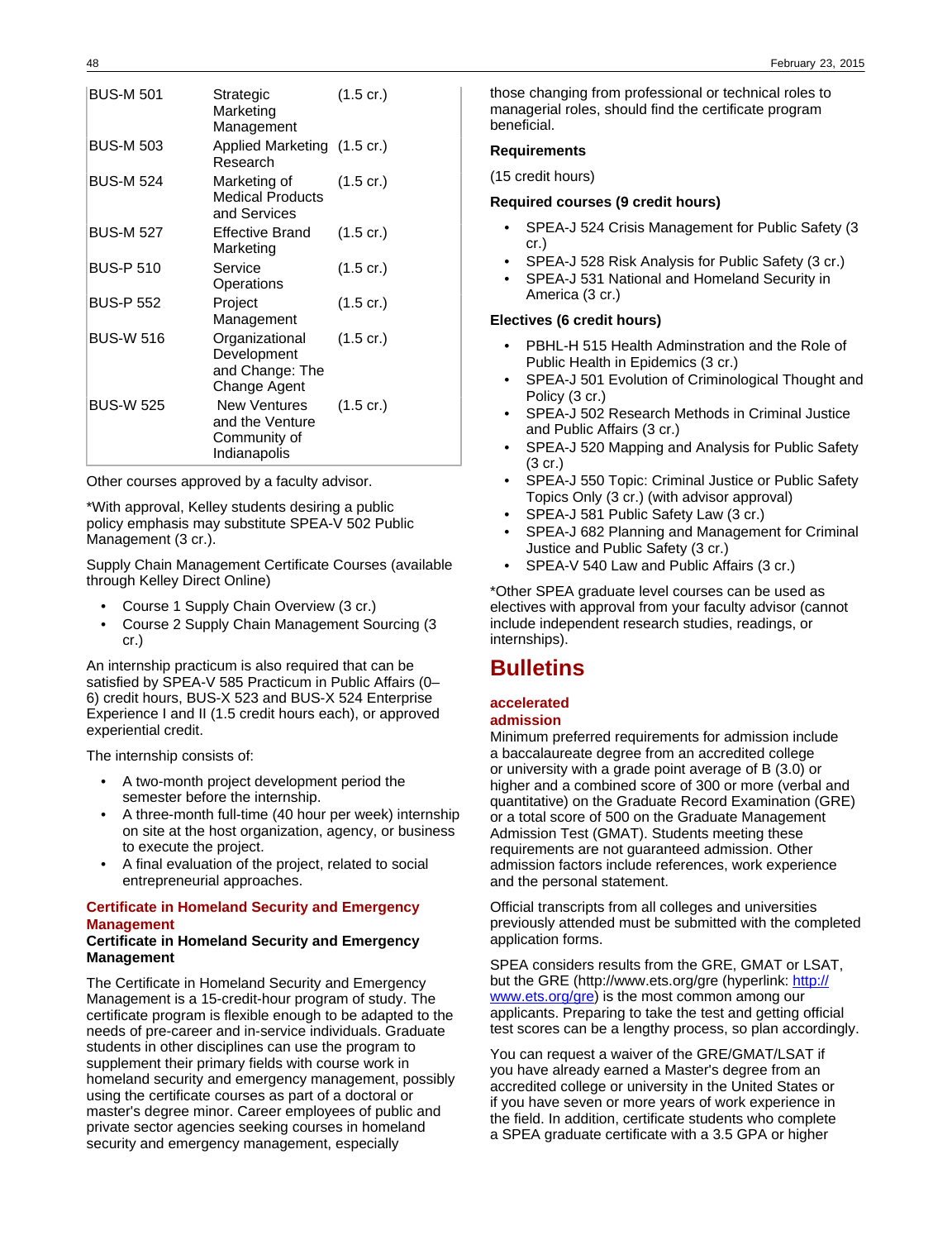may request a waiver when applying to the MSCJPS program. To discuss options regarding the standardized test requirement, contact Luke Bickel, 317-278-0308 or [lbickel@iupui.edu.](mailto:lbickel@iupui.edu)

### **graduate**

### Graduate Service Credit

Three credit hours will be awarded by the Admissions Committee to students in the M.P.A. program who have completed at least one year of full-time service in the Peace Corps, AmeriCorps, or similar national service program. Students receiving credit for such service may also apply for additional credits, based on other career experience, which will be awarded in accordance with these guidelines.

Note: Students may receive more service credit than they are eligible to use.

If a student plans to apply for the mid-career credit and the graduate service credit, both applications must be submitted at the same time to SPEA Student Services.

Send completed forms to:

Graduate Programs—Office of Student Services School of Public and Environmental Affairs 801 W. Michigan Street, BS 3025 Indianapolis, IN 46202-5152

## **Mid-Career Option Credit (MCO) DESCRIPTION OF THE MID-CAREER OPTION (MCO)**

The Graduate Admissions Committee of the School of Public and Environmental Affairs may grant up to a maximum of 6 credit hours toward the MSCJPS degree for students who have had **significant professional level work experience**. "Professional" level work is that requiring extensive education or specialized training (e.g., at least an undergraduate degree) and gives substantial control over the manner in which it is done to the person performing it.

Credit will be granted for work experience gained before the student completes 24 credit hours of course work in the MSCJPS program.

The following guidelines will be used by the Admissions Committee to award these credits:

1. To receive **THREE** (3) credit hours, a student must have had one to three year's professional experience with a public, private, or nonprofit organization in at least one of the following areas:

- 1. Managing operations or programs
- 2. Analyzing, developing, or evaluating plans, policies, or programs
- 3. Conducting public or legislative relations programs
- 4. Other professional activities involving significant decision-making responsibilities

Have one to three year's professional experience in one of the following capacities:

- 1. Law enforcement as a sworn full time police officer
- 2. Correctional officer in prison or correctional facility
- 3. Bailiff or court officer
- 4. Probation or parole officer or correctional treatment specialist
- 5. Full time firefighter

2. To receive **SIX** (6) credit hours, a student must have had at least three to five years of professional experience with significant responsibility in policy development or management in a public, private, or nonprofit in one or more of the four areas listed above.

3. **THREE** (3) credit hours will be awarded by the Admissions Committee to students in the MSCJPS program who have completed at least one year of fulltime service in the Peace Corps, AmeriCorps, or similar national service program, including military service. Students receiving credit for such service may also apply for an additional three credits, based on other career experience, which will be awarded in accordance with these guidelines.

STUDENTS MAY RECEIVE **A MAXIMUM OF 6 CREDITS OF COMBINED** MCO CREDIT AND CREDIT FOR FULL-TIME SERVICE IN AGENCIES SUCH AS Americorps, etc.(e.g. 3 credit hours for professional experience is the maximum if a student also received three credit hours for service experiences).

## **APPLICATION PROCESS AND POLICIES**

Students are eligible to apply for Mid-Career credit at the time of admission to graduate study or up to the time they have competed 24 hours of course work in the MSCJPS program. Professional experience acquired after the completion of 24 hours of course work in the MSCJPS program will not be considered in awarding Mid-Career credit. Students may be awarded more Mid-Career credit than they can use to fulfill their degree requirements.

Please submit your completed application, resume, and organizational chart (if available) to SPEA Student Services (BS 3025). Please have your supervisor send the evaluation form directly to Luke Bickel at Student Services.

### **TUITION CHARGE FOR MCO CREDIT**

For every three credit hours of Mid-Career credit awarded, students will be charged for **one** (1) credit hour at the tuition-rate applicable to them.

### **requirements**

## **Master of Science in Criminal Justice and Public Safety (M.S.C.J.P.S.)**

The Master of Science in Criminal Justice and Public Safety (MSCJPS) combines coursework in criminal justice, public safety and management to address increasing demand for advanced education in criminal justice and public safety.

## **Degree Requirements**

(36 credit hours)

The core requirements of the M.S.C.J.P.S. degree consist of 24 credit hours of work in eight courses. Each student must complete the requirements of at least one concentration.

The experiential requirement ensures that each graduate of the M.S.C.J.P.S. program has gained insight into the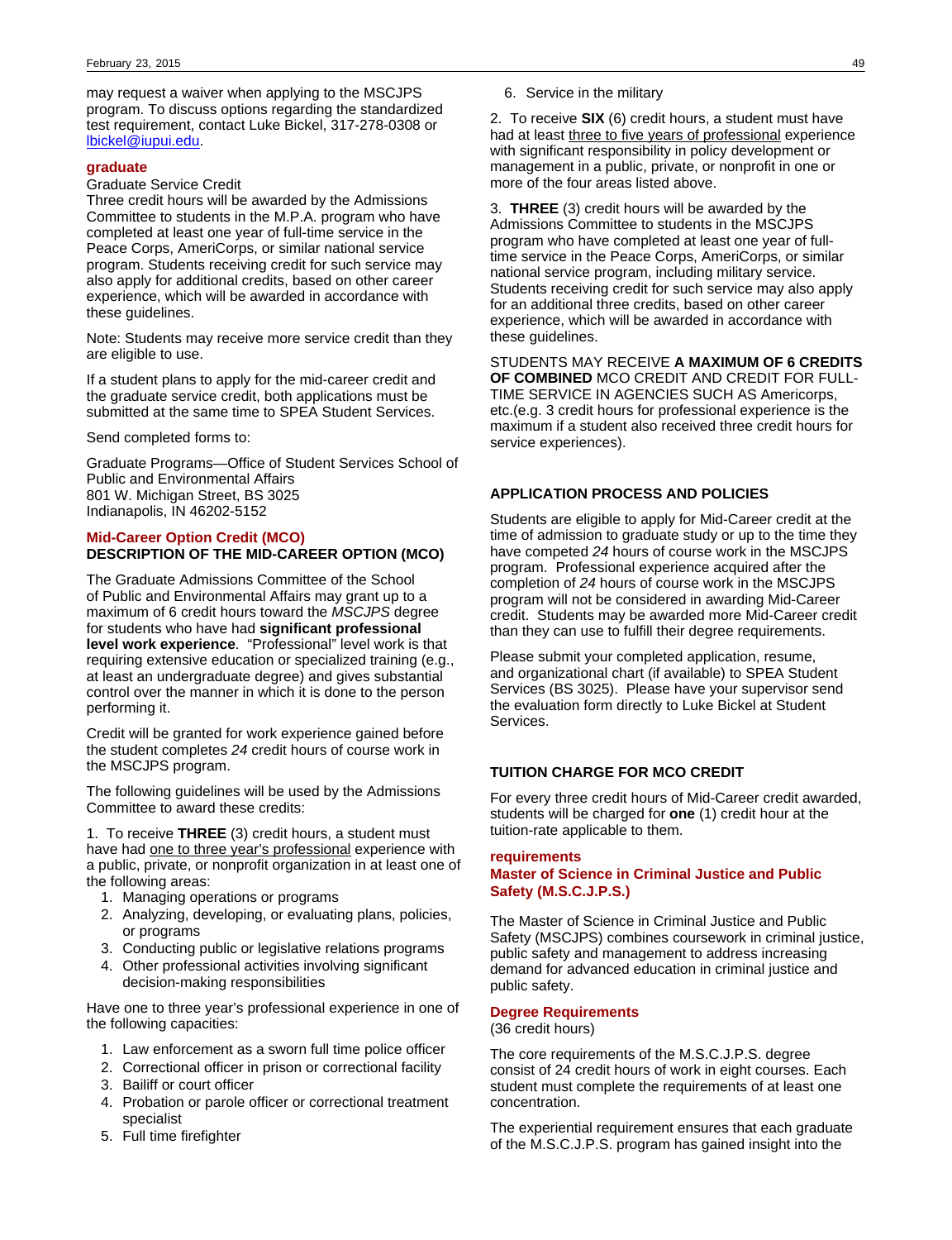world of criminal justice or public safety by way of an experience outside the classroom. This experience may or may not involve the accumulation of credit hours toward the degree. The remaining credit hours necessary for graduation, if any, are general electives that can be used to add breadth to a student's program; to further explore a field of concentration; or to enhance skills in foreign languages, quantitative tools, or administrative techniques.

## **Core Requirements**

(24 credit hours)

Required Courses

• SPEA-J 501 Evolution of Criminological Thought and Policy (for criminal justice track) (3 cr.)

or

- SPEA-J 528 Risk Analysis for Public Safety (for public safety track) (3 cr.)
- SPEA-J 502 Research Methods in Criminal Justice and Public Affairs (3 cr.)
- SPEA-J 582 Criminal Justice Systems (3 cr.)
- SPEA-J 682 Planing and Management for Crimnal Justice and Public Safety (3 cr.)
- SPEA-V 506 Statistical Analysis for Effective Decision Making (3 cr.)
- SPEA-J 581 Public Safety Law (3 cr.)
- SPEA-J 586 Public Safety in the United States (3 cr.)
- SPEA-V 600 Capstone in Public and Environmental Affairs (3 cr.)

## **Elective Requirements**

(12 credit hours)

Students must complete 4 courses (12 credits) from one of the following groups:

## **Criminal Justice**

- SPEA-J 520 Mapping and Analysis for Public Safety (3 cr.)
- SPEA-J 524 Crisis Management for Public Safety (3 cr.)
- SPEA-J 528 Risk Analysis for Public Safety (3 cr.)
- SPEA-J 531 National and Homeland Security in America (3 cr.)
- SPEA-J 550 Topics in Criminal Justice and Public Safety (3 cr.)
- SPEA-J 587 Criminal Violation: Problems and Characteristics (3 cr.)
- SPEA-J 588 Law and Control in Society (3 cr.)
- SPEA-J 666 Criminal Justice Policy and Evaluation (3 cr.)
- SPEA-V 509 Administrative Ethics in the Public Sector (3 cr.)
- SPEA-V 539 Management Science (3 cr.)
- SPEA-V 560 Public Finance and Budgeting (3 cr.)
- SPEA-V 561 Public Human Resourece Management (3 cr.)
- SPEA-V 562 Public Program Evaluation (3 cr.)
- SPEA-J 585 Practicum in Public Affairs (1-6 cr.)
- SPEA-V 639 Manageing Government Operations (3 cr.)
- SPEA-E 520 Environmental Toxicology (3 cr.)
- SPEA-E 542 Hazardous Materials (3 cr.)
- SPEA-E 560 Environmental Risk Analysis (3 cr.)
- SPEA-J 501 Evolution of Criminilogical Thought and Policy (3 cr.)
- SPEA-J 520 Mapping and Analysis for Public Safety (3 cr.)
- SPEA-J 524 Crisis Management for Public Safety (3 cr.)
- SPEA-J 531 National and Homeland Security in America (3 cr.)
- SPEA-J 550 Topics in Criminal Justice and Public Safety (3 cr.)
- SPEA-V 509 Administrative Ethics in the Public Sector (3 cr.)
- SPEA-V 539 Management Science (3 cr.)
- SPEA-V 560 Public Finance and Budgeting (3 cr.)
- SPEA-V 561 Public Human Resourece Management (3 cr.)
- SPEA-V 562 Public Program Evaluation (3 cr.)
- SPEA-J 585 Practicum in Public Affairs (1-6 cr.)
- SPEA-V 639 Manageing Government Operations (3 cr.)

Concentration requirements may be waived on the same basis as core requirements. Consult an advisor about course prerequisites.

# **Executive Education Program**

The Executive Education Program is one of the most prestigious leadership programs in the nation. Offered through the School of Public and Environmental Affairs, the Executive Education Program works with the government, nonprofit agencies, and the private sector to prepare leaders and managers to meet today's challenges and anticipate tomorrow's opportunities.

The Executive Education Program offers graduate level programs for the United States Navy and nonprofit organizations. Graduate programs include the Master of Public Affairs (M.P.A.), the Public Management Certificate (P.M.C.), and the Nonprofit Management Certificate (N.P.M.C.).

In 1985, the Executive Education Program formed a partnership with the American Association of State Highway and Transportation Officials (AASHTO), the leading transportation organization in the United States. Together they created two institutes to challenge and educate transportation leaders, the National Transportation Leadership Institute and the Advanced Leadership Institute, two of the most influential leadership development programs for transportation officials.

In partnership with the Indiana Hospital Association (IHA), the Executive Education Program created a 10 course management curriculum leading to a Certificate in Healthcare Management. Through the IHA Management Institute, managers are equipped with the knowledge, skills, and abilities to help them lead their organizations in a rapidly changing environment. Another partnership is with the Indiana Association of Cities and Towns (IACT). The Executive Education Program was engaged by IACT to develop and deliver professional development programs just for mayors from 2008–2011.

## **Public Safety**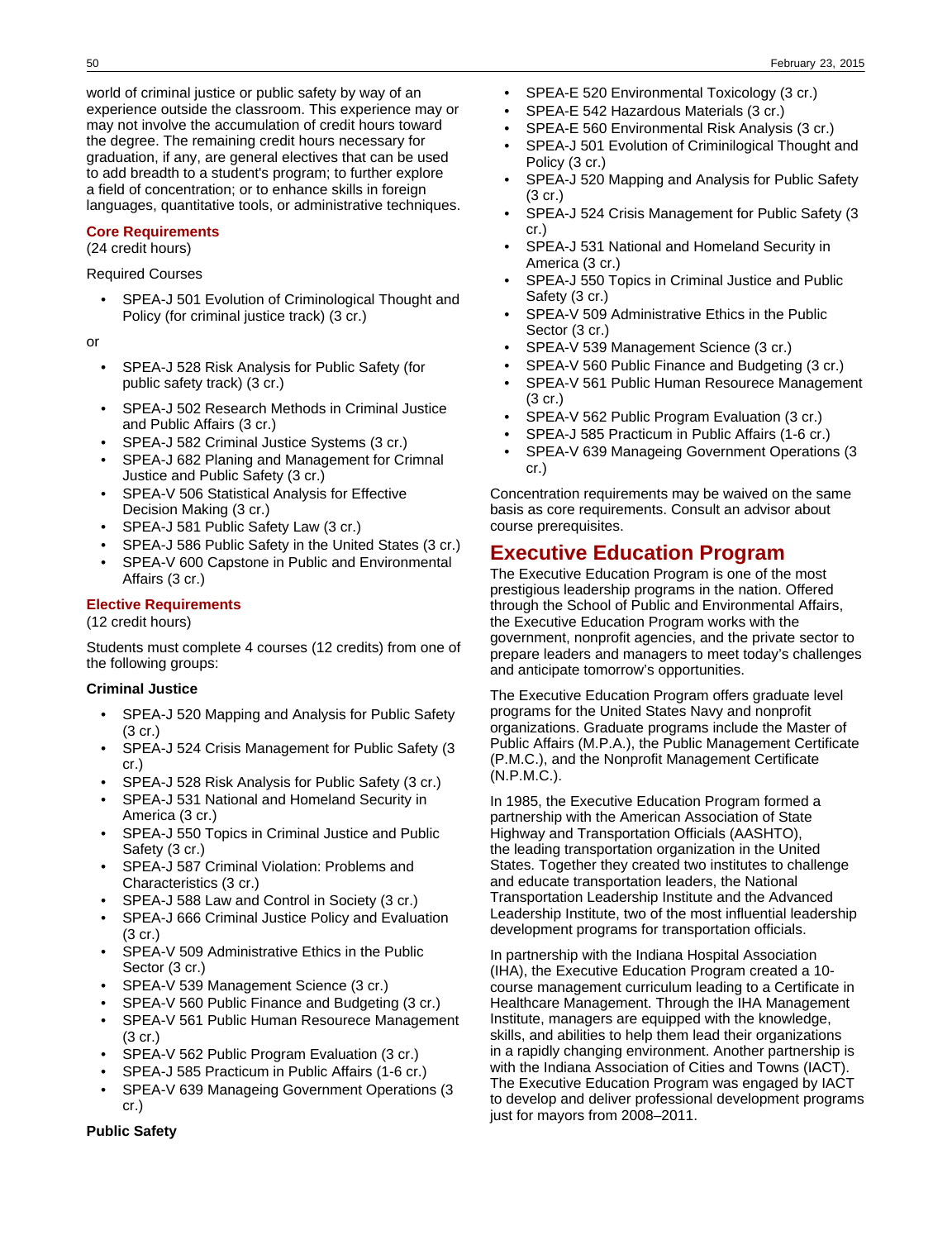SPEA's Executive Education Program also offers customized leadership and management programs for local, regional, national, and international clients.

# **Courses**

• Graduate

# **Graduate Courses**

- Arts Administration
- Criminal Justice
- Environmental Science
- Public Affairs

# **Arts Administration Courses**

**AADM-Y 500 Topics in Arts Administration (1-6 cr.)** Selected research and discussion topics organized on a semester by semester basis.

**AADM-Y 502 Introduction to Arts Administration and Organizational Behavior (3 cr.)** This course introduces graduate students to the professional world of arts administration, its many disciplines, its dramatically and rapidly changing landscape, and the nature and culture of its organizations. Major concepts of organizational behavior by employees, managers, and organizations themselves are discussed. Students practice several roles within organizations.

**AADM-Y 505 Programming the Performing Arts (3 cr.)** This course examines how programming relates to marketing and public relations; the role of programming in the public and professional identity of artists and arts organizations; the external factors that condition program choice; and how programming affects relationships with society and the arts community on local, national, and international levels.

### **AADM-Y 511 Performing Arts Center Management (3 cr.)** This course focuses on the aspects of managing a performing arts program and facility. Indiana University Auditorium and other performing arts facilities will serve as laboratories to provide you with a balance between

academic and real-world issues.

**AADM-Y 515 Financial Management for the Arts (3 cr.)** The course introduces students to the role of financial management in the modern not-for-profit organization. This course covers applications of budgeting, financial and managerial accounting principles, and procedures and financial analysis for nonprofit organizations. Materials covered should be considered required knowledge for the mid- to senior-level arts administrator.

**AADM-Y 522 IT Applications for the Arts (3 cr.)** Teaches Arts Administration professionals how to use computer applications to create printed, web based and multimedia materials to promote effective communications. Provides instruction and practical hands-on experience in design theory, page layout, usability, accessibilty, digital photo editing, graphics, and desktop and web publishing to create promotional and informational materials.

**AADM-Y 525 Museum Management (3 cr.)** General management of art and historical museums. The museum, its legal status, the building, management and staff, goals

and objectives, fund raising and budgeting, collections and exhibitions, education and community outreach.

**AADM-Y 526 Art and Social Change (3 cr.)** Art & Social Change traces the development of art practices as a vehicle for social change from the Civil Rights movement to the present day and asks students to envision a community cultural development project of thier own. Augusto Boal's innovative community building techniques are used throughout the class.

### **AADM-Y 530 Audience Development and Marketing the Arts (3 cr.)** Course includes basic marketing principles as well as audience development and marketing strategy. In addition to introducing the fundamentals of marketing, it fosters and encourages the thought processes necessary to market the products/services that are creative arts.

**AADM-Y 535 Arts Administration and the Cultural Sector (3 cr.)** The market structure of the cultural sector, especially the implications of the differences between artistic goods and other goods and services. Topics include the process by which artistic creations pass through various "gatekeepers" en route to the customer, and the structure of contracts in creative industries.

### **AADM-Y 540 Computer Applications for the Arts (1.5 cr.)** Computer Applications concentrates on acquiring usable skills with applications found in the Microsoft Office XP suite. Course offers the general management professional an overview of technology itself and the technology management issues likely to be encountered in professional practice.

**AADM-Y 550 Practicum in Arts Administration (1-3 cr.)** Managerial and administrative experience in three of six arts groups: Musical Arts Center, Department of Theatre and Drama, IU Auditorium, IU Foundation, IU Art Museum, or Mathers Museum.

**AADM-Y 559 Public Policy and the Arts (3 cr.)** This course considers cultural policy in the U.S. and elsewhere. Topics include the ends and means of government funding for the arts, multiculturalism, freedom of expression, copyright, other legal rights of artists, international trade in cultural goods, and international treaties on cultural diversity.

**AADM-Y 564 Economics and Administration of Artistic Organizations (3 cr.)** In this course students analyze the unique challenges facing arts organizations in the public, nonprofit, and for-profit sectors. Among other topics, the course deals with the multiple and often-conflicting goals faced by arts organizations, consumer demand and price setting, experimentation and innovation, and setting the rules for decision-making and oversight.

**AADM-Y 650 Seminar in Arts Administration (3 cr.)** Seminar involving the promotion of the arts: planning, management, labor relations, fundraising, funding sources, communications, and similar topics in relation to arts centers, museums, and performing organizations. Course includes guest speakers.

**AADM-Y 680 Readings in Arts Administration (1-3 cr.)** P: consent of instructor and departmental chairperson. Supervised readings in arts administration.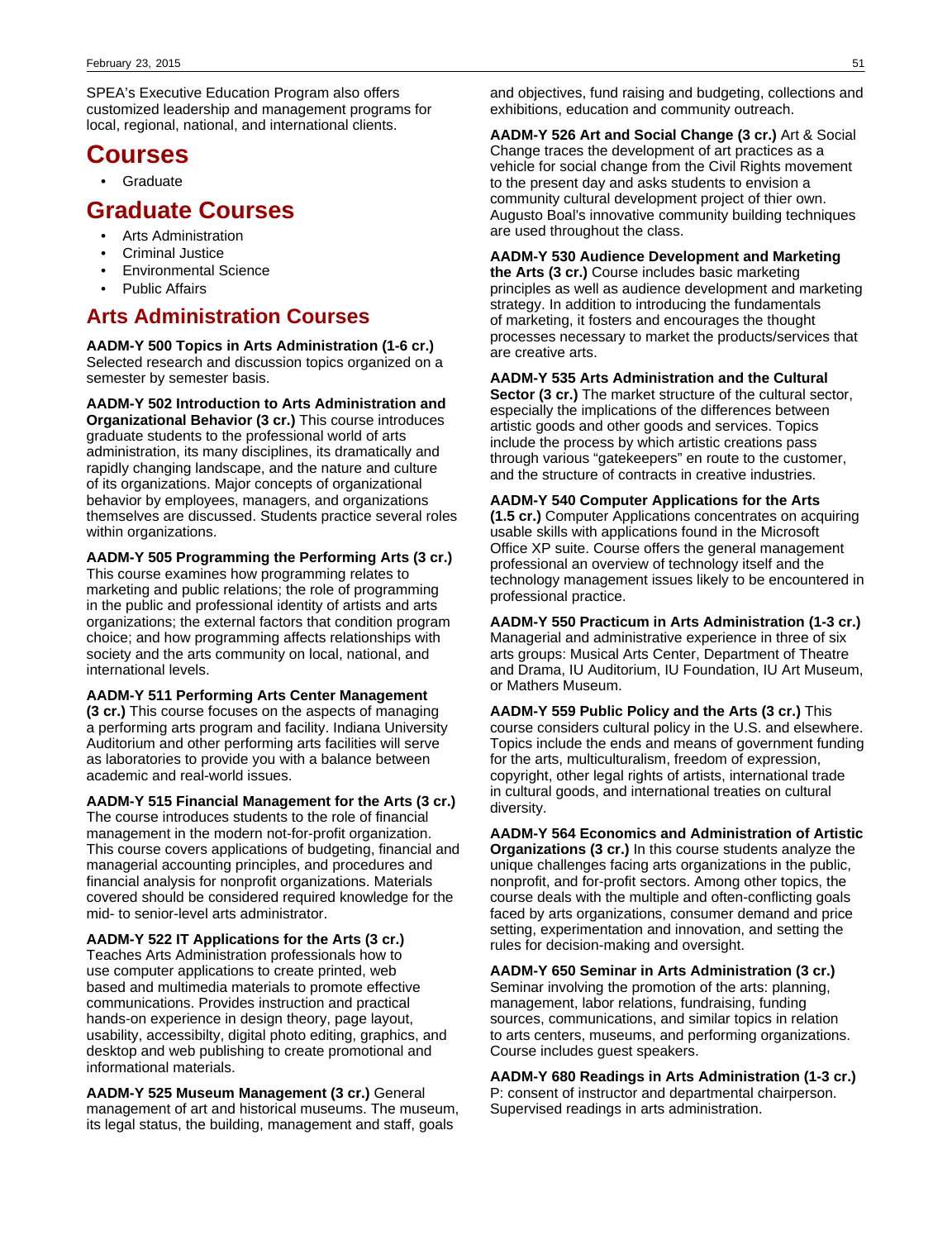### **AADM-Y 690 Independent Study in Arts**

**Administration (1-3 cr.)** P: consent of instructor and department chairperson.

**AADM-Y 750 Internship in Arts Administration (1.5-3 cr.)** The internship shall consist of at least 280 hours in an arts related organization. Students may take the internship during the summer following the second semester of course work or in the spring following the third semester of course work.

## **Criminal Justice Courses**

**SPEA-J 501 Evolution of Criminological Thought and Policy (3 cr.)** This course provides an intensive introduction to the theoretical literature on crime and delinquency. Its purpose is to develop students' ability to critically evaluate and compare theories of crime as they apply to public policy and the criminal justice system.

**SPEA-J 502 Research Methods in Criminal Justice and Public Safety (3 cr.)** This course examines research techniques necessary for systematic analysis of the criminal justice system, offenders' behavior, crime trends, and program effectiveness. The course requires that students actively pursue such techniques as conducting interviews, coding data, and designing studies.

**SPEA-J 520 Mapping and Analysis for Public Safety**

**(3 cr.)** The use of geographic information systems to map locations of events and analyze patterns for decision making and facility location in areas of public safety including criminal justice, fire services, emergency management, and homeland security and the management and application of those systems.

**SPEA-J 524 Emergency Management (3 cr.)** The identification and management of criminal justice and public safety crisis. Issues of psychological and behavioral responses to crisis, mitigation, contingency and response plans, coordination with governmental and nonprofit agencies and private corporations, crisis decision making, communication, infrastructure and proactive planning. Practical crisis management techniques for use in public safety.

**SPEA-J 528 Risk Analysis for Public Safety (3 cr.)** An examination of theoretical foundations of risk analysis including the history of risk analysis, risk assessment, perception and communication; models for decision making, techniques for generating alternative courses of action and definitions of risk opportunity within a context of local, state and federal regulatory guidelines, media and social context.

**SPEA-J 531 National and Homeland Security in America (3 cr.)** This course addresses federal policy and management issues related to preventing, mitigating, preparing for, responding to, and recovering from major castastrophic events, both natural and man-made, including acts of terrorism. Topics include emergency management, resource and reponse infrastructures, public health issues, best practices, crisis communications, and business and governmental continuity.

**SPEA-J 550 Topics in Criminal Justice and Public Safety (1-3 cr.)** Selected topics in criminal justice and public safety including terrorism, violent behavior, crime prevention, domestic and international threats, white-

collar and organized crime, cyber crime, prisoner reentry; issues of gender, race, and ethnicity in criminal justice and public safety; and case studies in disaster and catastrophic incident response.

**SPEA-J 580 Readings in Criminal Justice and Public Safety (1-3 cr.)** Readings and research on selected topics in criminal justice and public safety.

**SPEA-J 581 Public Safety Law (3 cr.)** Survey of historical development of Anglo-Amercian law of public safety, including criminal law, civil remedies, administrative regulation of risk, and recent developments in employee and consumer safety. Emphasis on understanding legal theory and practice as basis for management decisions. Comparison of jurisprundential viewpoints and other disciplinary approaches to public safety programs.

**SPEA-J 582 Criminal Justice Systems (3 cr.)** Detailed examination of operations of police, courts, and correctional agencies. Study of management problems in system response to criminal activity. Development of understanding of interrelationships among system components. Examination of major policy issues in criminal justice, with emphasis on decision-making techniques.

**SPEA-J 586 Public Safety in the U.S. (3 cr.)** Overview of criminal justice and public safety. Definitions of public safety and identification of major components. Functional description of major public safety agencies. Discussion of basic issues in public safety. Management in public safety system.

**SPEA-J 587 Criminal Violation: Problems and**

**Characteristics (3 cr.)** Commonalities in criminal behavior. The criminal act: circumstances leading to commission, subsequent perceptions of them. Family, community, and other environments affecting criminal behavior. Behavioral consequences of processes of crime control.

**SPEA-J 588 Law and Control in Society (3 cr.)** The role of law versus other forms of social control. How social change and social institutions shape the law. Social factors influencing the administration of law.

**SPEA-J 590 Research in Criminal Justice and Public Safety (1-6 cr.)** Research on selected topics in criminal justice.

**SPEA-J 600 Capstone in Criminal Justice and Public Safety (3 cr.)** Course is designed to expose students to the realities of the policy process in criminal justice and public safety through detailed analyses of case studies and projects.

**SPEA-J 666 Criminal Justice & Public Safety Policy Evaluation (3 cr.)** An empirical assessment of the foundations of contemporary and historical attempts to control or prevent crime. Major policies, programs, and strategies are reviewed and critically analyzed. Specific topics and policies will vary in this capstone seminar.

**SPEA-J 682 Planning and Management for Criminal Justice and Public Safety (3 cr.)** Methods and procedures involved in criminal justice and public safety planning and management. Administration and implementation of public policies in policing, courts,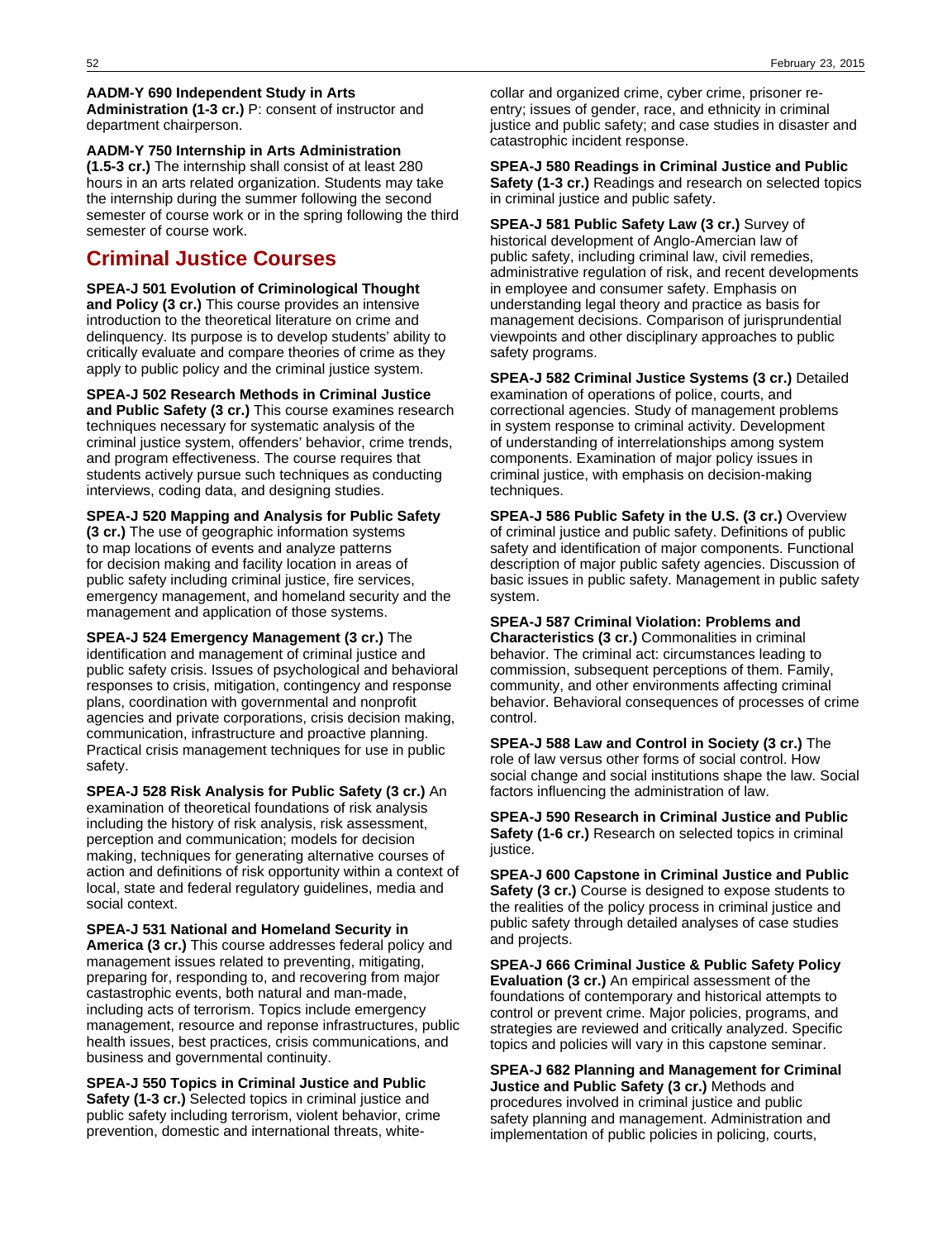corrections, emergency management, and homeland security. Organization, decision making, evaluation, and human resource issues of public policy.

## **Environmental Science Courses**

**SPEA-E 400 Topics in Environmental Studies (3 cr.) Approved sections**

**SPEA-E 410 Introduction to Environmental Toxicology (3 cr.)**

**SPEA-E 431 Water Supply and Wastewater Treatment (3 cr.)**

**SPEA-E 440 Wetlands: Biology and Regulation (3 cr.)**

**SPEA-E 451 Air Pollution and Control (3 cr.)**

**SPEA-E 452 Solid and Hazardous Waste Management (3 cr.)**

**SPEA-E 455 Limnology (4 cr.)**

**SPEA-E 460 Fisheries and Wildlife Management (3 cr.)**

**SPEA-E 461 Fisheries and Wildlife Management Laboratory (3 cr.)**

**SPEA-E 470 Elements of Fluid Mechanics (3 cr.)**

**SPEA-E 475 Techniques of Environmental Science (3 cr.)**

**SPEA-E 482 Overseas Topics in Environmental Science (0-15 cr.)** SPEA Abroad Program: study of selected topics in environmental science. Topics vary from semester to semester. May be repeated for credit.

### **SPEA-E 501 Human Behavior and Energy**

**Consumption (3 cr.)** We face many barriers that prevent us from conserving energy and other natural resources. This course is aimed at decreasing energy use independent of top down regulations. Students will understand the nature of energy, the importance of human behavior, and how to create, and evaluate behavioral change.

**SPEA-E 510 Environmental Regulations and Compliance (3 cr.)** This course provides an overview of the principles and practice of environmental law, regulation, and compliance. Topics include introduction to the U.S. regulatory framework, survey of regulations and statutes, and problems/case studies for applying legal and regulatory concepts.

**SPEA-E 511 Sustainability Assessment (3 cr.)** There has been a proliferation of various metrics that measure the sustainability of products, services, buildings, and institutions. Three are deveolped: life cycle analysis (ISO14040), the USGBC's LEED certification, and the AASHE's STARS metric. Various uses of these metrics to design products, certify performaces, and improve outcomes will be evaluated.

**SPEA-E 512 Risk Communication (3 cr.)** Risk communication is the means by which technical information is communicated to others (the public included), especially in the context of making decisions about environmental-related policy, such as siting of a landfill. The course emphasizes both theory (in lectures)

and practical experience through developing and acting in role-play scenarios.

**SPEA-E 515 Fundamentals of Air Pollution (3 cr.)** The purpose of the course is to provide the student with an understanding of the field of air pollution, including the behavior of the atmosphere and pollutants in the atmosphere, effects of air pollution, regulatory programs, engineering controls, and air quality management programs.

**SPEA-E 518 Vector-based Geographic Information Systems (3 cr.)** Geographic information systems using vector data structure. Vector GIS capabilities and uses. Data structure and file management of spatial data.

## Laboratory exercises using ARC/INFO software. **SPEA-E 519 Applied Remote Sensing of the**

**Environment (3 cr.)** Applications of remotely sensed data and raster geographic information systems in environmental research. Concepts of remote sensing. Image acquisition from different sensors ranging from aerial photography to various types of satellite imagery. Image processing and analysis. Raster geographic information systems. Raster-vector integration. Concepts of spatial analysis.

**SPEA-E 520 Environmental Toxicology (3 cr.)** An examination of the principles of toxicology and the toxicity resulting from environmental exposure to chemical substances.

### **SPEA-E 521 PCBs, Dioxins and Flame Retardants**

**(3 cr.)** History of toxic chemical environmental disasters: mercury & lead; Love Canal & hazardous waste; polychlorinated biphenyls in Bloomington & New York; dioxins (in Agent Orange, Missouri, & Italy); toxic torts; flame retardants (in Michigan & in babies, cats, dogs, & eagles); persistent pesticides (environmental trends & in farm-raised salmon); Deepwater Horizon oil spill.

### **SPEA-E 522 Urban Forest Management (3 cr.)**

Originally an outgrowth of arboriculture, urban forestry now encompasses the broader concepts of managing the trees, forests, and other natural resources of cities for ecological, economic, and social benefits. Lectures, discussion, and field projects will be supplemented by outside speakers. (IUB and Bloomington will be the field laboratory.)

**SPEA-E 523 Habitat Analysis - Aquatic (3 cr.)** This is a hands-on field course that combines the disciplines of ecology, natural history, and environmental policy to understand the habitat requirements of a variety of aquatic species. We will evaluate and measure various characteristics of the aquatic environment and determine the suitability of these characteristics or a variety of aquatic species.

**SPEA-E 524 Habitat Analysis - Terrestrial (3 cr.)** This is a hands-on field course that combines the disciplines of ecology, natural history, and environmental policy to understand the habitat requirements of a variety of terrestrial species. We will evaluate and measure various characteristics of the terrestrial environment and determine the suitablilty of these characteristics for a variety of terrestrial species.

**SPEA-E 526 Applied Mathematics for Environmental Science (2-3 cr.)** P: differential and integral calculus.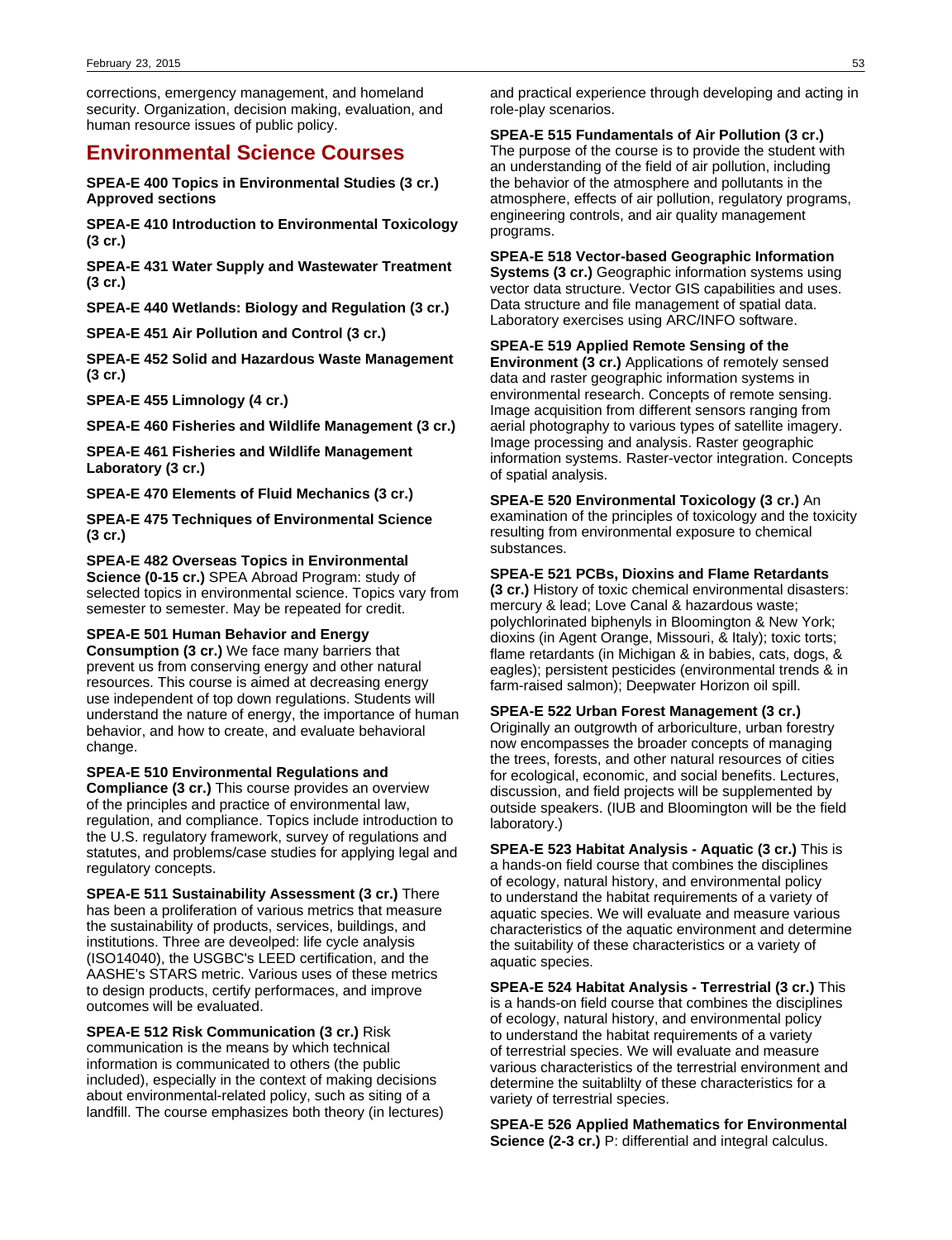Applications of mathematics to modeling environmental processes. Applied calculus, numerical analysis, differential equations.

**SPEA-E 527 Applied Ecology (3 cr.)** Ecosystem concepts in natural resource management. Techniques of ecosystem analysis. Principles and practices of ecological natural resource management.

**SPEA-E 528 Forest Ecology and Management (3 cr.)** P: SPEA-E 538 or V 506. C: SPEA-E 538 or V 506. Field and laboratory exercises in quantitative analysis of forest ecosystems. Sampling and data collection methodologies. Data analysis and interpretation. Concepts in forest ecology and forest management.

**SPEA-E 529 Application of Geographic Information Systems (3 cr.)** Conceptual and technical overview of geographic information systems (GIS). Applications in various fields of public affairs and environmental science.

**SPEA-E 532 Introduction to Applied Ecology (3 cr.)** This course provides an introduction to applied ecology for non-science majors.

**SPEA-E 533 Environmental Management Systems: ISO 14001 Based (3 cr.)** This course provides students with the knowledge and skills to establish or improve an environmental management system that is compatible with ISO (International Organizations for Standardization) 14001, an international, voluntary standard that is emerging as a best-management practice for environment.

**SPEA-E 534 Restoration Ecology (3 cr.)** P: SPEA-E 440 or SPEA-E 527 or permission of instructor. The development and application of ecological principles to restore or re-create ecological structure and function of terrestrial and aquatic ecosystems. This course covers basic concepts of ecosystem restoration, including development of energy flow and nutrient cycles, soil formation, mechanisms of species dispersal and colonization, and mutualistic relationships.

**SPEA-E 535 International Environmental Policy (3 cr.)** This course examines the forces in society alternately promoting and impeding cooperation in the environmental realm. Our inquiry is guided by four, interrelated course units: (1) international environmental law; (2) international political order; (3) the environment and global markets; and (4) sustainable development.

**SPEA-E 536 Environmental Chemistry (3 cr.)** P: one course in chemistry with lab. Gas law calculations, stoichiometry, steady and nonsteady state box models, stratospheric ozone, chemical kinetics, photochemical smog, greenhouse effect, CO2 equilibria, chemodynamics, pesticides, and toxic metals.

**SPEA-E 537 Environmental Chemistry Laboratory (3 cr.)** P: SPEA-E 536 or consent of instructor. C: SPEA-E 536 or consent of instructor. Experimental work in environmental chemical analysis to demonstrate analytical methods and instrumentation used in environmental laboratories, having reference to air, water, and soil quality.

**SPEA-E 538 Statistics for Environmental Science (3 cr.)** P: calculus and introductory statistics. Data analysis and statistics for environmental research and policymaking. Logic and illogic hypothesis testing with emphasis

on power. Sampling and design of experiments. Group comparisons, analysis of variance, regression.

**SPEA-E 539 Aquatic Chemistry (3 cr.)** The distribution and cycling of chemical components in natural and engineered systems. Emphasis is on practical aspects of aquatic chemistry. Graphical and computational methods, as well as chemical equilibrium modeling, will be used to solve applied problems in water chemistry.

### **SPEA-E 541 Controversies in Environmental Health**

**(3 cr.)** Research, presentation, writing, and argumentation skills will be developed using a debate format. The course focuses on topics related to environmental health and the health of the environment.

**SPEA-E 542 Hazardous Materials (3 cr.)** Provides a technical basis for managing hazardous materials. Topics of discussion include properties and chemistry of hazardous materials; recognition of potential hazards associated with the use, storage, and transport of these materials; emergency and spill response; health effects; and transportation regulations.

## **SPEA-E 543 Environmental Management (3 cr.)**

Introduces advanced management concepts needed for environmental professionals by increasing their understanding regarding: 1) How implementing program, resource and political management relates to environmental issues; 2) the organizational and legal structure/function of environmental management in the United States; and 3) how professionals develop a strategic implementation approach toward successfully managing the environment.

## **SPEA-E 544 Subsurface Microbiology and**

**Bioremediation (3 cr.)** P: BIOL-M 310 or BIOLM 350; CHEM-C 126. This course explores how microorganisms and microbial processes affect the degradation of organic and inorganic pollutants in the subsurface. Topics include measurements of subsurface microbial activity, thermodynamics and biochemistry of degradation processes, degradation kinetics, and the control and enhancement of these processes in environmental matrices.

### **SPEA-E 545 Lake and Watershed Management**

**(3 cr.)** Students will learn to apply basic limnological principles to diagnose lake and watershed problems, to understand lake response to pollution, to identify appropriate management solutions, and to predict lake response to management.

**SPEA-E 546 Stream Ecology (3 cr.)** P: SPEA-E 455. Advanced limnology course that explores patterns and processes characterizing stream ecosystems. Takes a holistic approach that includes: physical, chemical and biological stream characteristics; watershed patterns; and stream processes (trophic dynamics, colonization and dispersal, community dynamics, and responses to change). A four-hour weekly lab and group project develop necessary analytical skills.

**SPEA-E 547 Applied Earth Science (3 cr.)** Principles of the earth sciences and their applications to environmental analysis and management. Identification, quantification, and analysis of critical components of watershed systems. Interaction of human activities with the physical environment.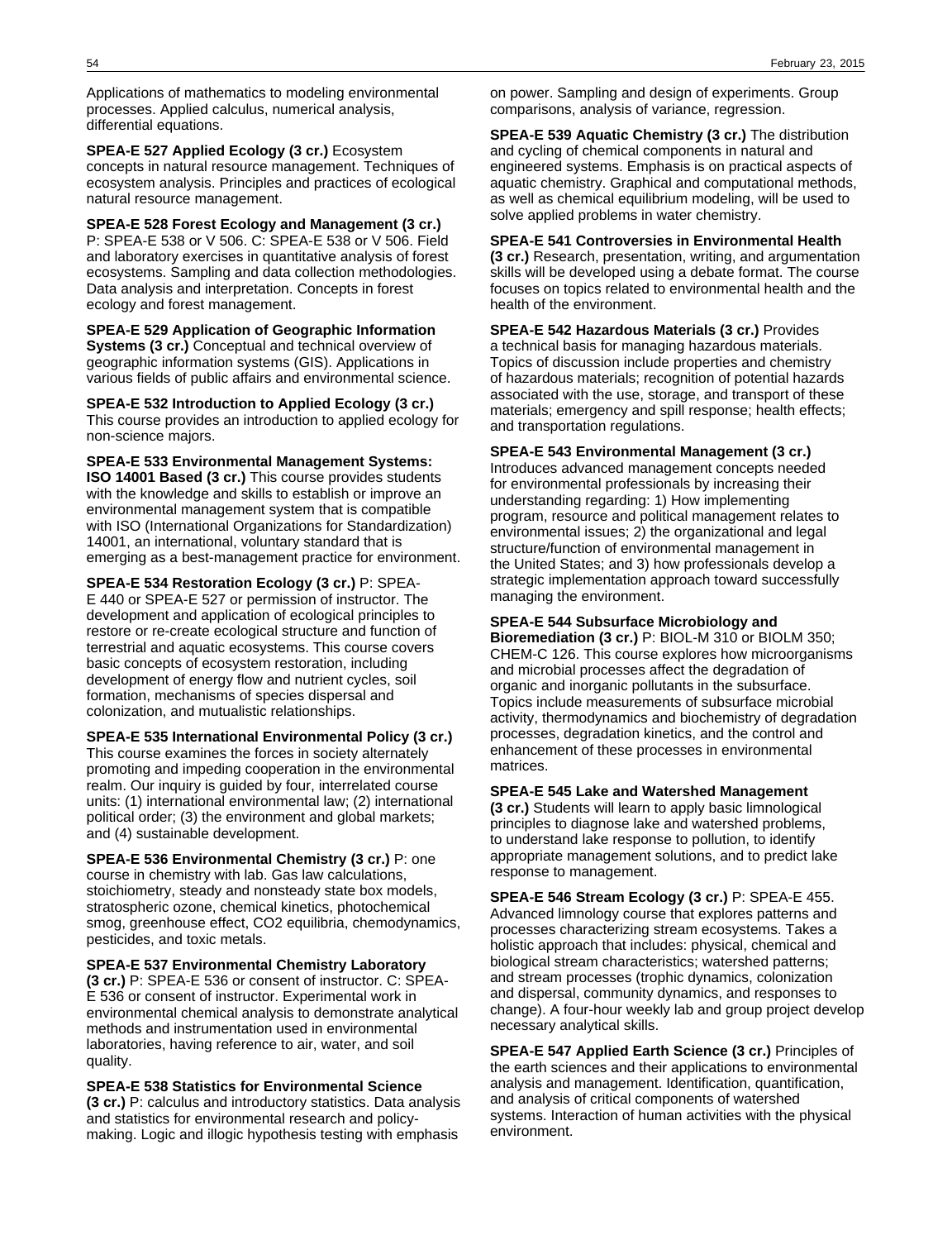**SPEA-E 548 Applied Earth Science Laboratory**

**(3 cr.)** Principles and methods of sampling, collection, measurement, analysis, and interpretation of data concerning processes and features of the physical environment. Students will become familiar with field and laboratory equipment within the context of research projects. Emphasis is placed on practical application of basic techniques to real problems.

**SPEA-E 549 Environmental Planning (3 cr.)** Concepts and methodologies in environmental planning. The planning process. Topics may include environmental impact assessment, economic approaches to environmental decision making, use of computer models in environmental planning, geographic information systems in environmental planning, environmental perception, and construction of environmental indices. Team projects with planning agencies.

**SPEA-E 552 Environmental Engineering (3 cr.)** Concerned with biological, chemical, physical, and engineering knowledge essential to the achievement of environmental quality objectives. Theory and design of unit operations and processes for air, water, and land pollution abatement. Emphasis on water quality control, industrial wastewater treatment, and solid waste management.

**SPEA-E 553 Creation and Solution of Environmental Models (3 cr.)** Description of the environmental system in terms of steady-state and nonsteady-state material and energy balances. Formulation of the balances as differential equations with appropriate boundary conditions, solution techniques.

**SPEA-E 554 Groundwater Flow Modeling (3 cr.)** Fundamentals of groundwater flow modeling demonstrated through exercises in one-dimensional and radial flow. Two-dimensional flow is treated by use of a semianalytic approach. Alternative modeling techniques, such as finite elements and finite differences, are discussed. Streamline tracing is discussed to study spreading of contaminants.

**SPEA-E 555 Topics in Environmental Science (2-3 cr.)** Selected research and discussion topics in environmental science. Usually organized in a seminar format.

**SPEA-E 557 Conservation Biology (3 cr.)** P: a 300 level ecology course. Ecological principles associated with rare species and with biodiversity, laws and statutes used to conserve biodiversity, and land and species management practices. Our aim is to understand scientific and political complexities of conservation biology, and to study different methods used to conserve living resources and resolve conflicts associated with conservation.

**SPEA-E 559 Field Techniques in Ecology (3 cr.)** P: one semester of statistics. Course provides an introduction to field research on ecology. Field labs teach techniques associated with geographic and map work, population estimation, habitat measurement in a variety of settings, and soil sampling. Indoor work covers descriptive univariate and bivariate statistical techniques, data display, and report writing.

**SPEA-E 560 Environmental Risk Analysis (3 cr.)** P: SPEA-E 538 or V 506, or consent of instructor. Methods of probabilistic risk analysis applied to

environmental situations. Event trees, fault trees, toxicological estimation, ecological risk analysis. Social and psychological aspects of risk. Individual and group projects assessing some real environmental risk are an important part.

### **SPEA-E 562 Solid and Hazardous Waste Management**

**(3 cr.)** The purpose is to provide students with a technical foundation in areas of solid and hazardous waste management which can be applied to the examination of policy options. Topics include characterization of the waste stream, regulations, health and environmental risks, liability issues, management technologies, and treatment and disposal options.

**SPEA-E 564 Organic Pollutants: Environmental Chemistry and Fate (3 cr.)** P: SPEA-E 536 or permission of instructor. This course provides students with both a quantitative and intuitive understanding of the relationship between chemical structure, environmental properties, and the behavior of organic contaminants in the environment, particularly aquatic environments. Physical/chemical properties of organic chemicals, fate determining processes, and modeling concepts will be examined in detail.

**SPEA-E 570 Environmental Soil Science (3 cr.)** Soil chemistry can affect forest and crop productivity, pollutant degradation, surface and groundwater quality, and other environmental processes. This course emphasizes chemistry of soil minerals and organic matter, mineral solubility, the soil biota, redox transformations and reaction kinetics, soil colloid and surface chemistry, and biogeochemical cycling of metals.

**SPEA-E 574 Energy Analysis and Markets (3 cr.)** This course will introduce students to the tools and theories used to assess energy policy. Students will learn about the full life-cycle of energy resources - including various types of fossil fuels and renewable energy sources - how they work, and how the nature of these sources shape their roles within the energy sector.

**SPEA-E 579 Readings in Environmental Science (1-3 cr.)** Readings on selected topics in environmental science to be arranged with the individual instructor.

**SPEA-E 582 Overseas Topics in Environmental Science (0-15 cr.)** SPEA Abroad Graduate Program: study of selected topics in environmental science. Topics vary from semester to semester. May be repeated for credit.

**SPEA-E 589 Practicum in Environmental Science (0-6 cr.)** Professional experience in environmental science with public agencies or private sector firms or organizations. Usually arranged through the Placement and Internship Office.

**SPEA-E 620 Environmental Analysis Workshop (3 cr.)** Projects in environmental analysis.

**SPEA-E 625 Research in Environmental Science (1-12 cr.)** Research on selected topics in environmental science to be arranged with the individual instructor.

**SPEA-E 680 Seminar in Environmental Science and Policy (1 cr.)** P: doctoral student status or consent of the instructor. A seminar series on current topics in environmental science and policy. This course can be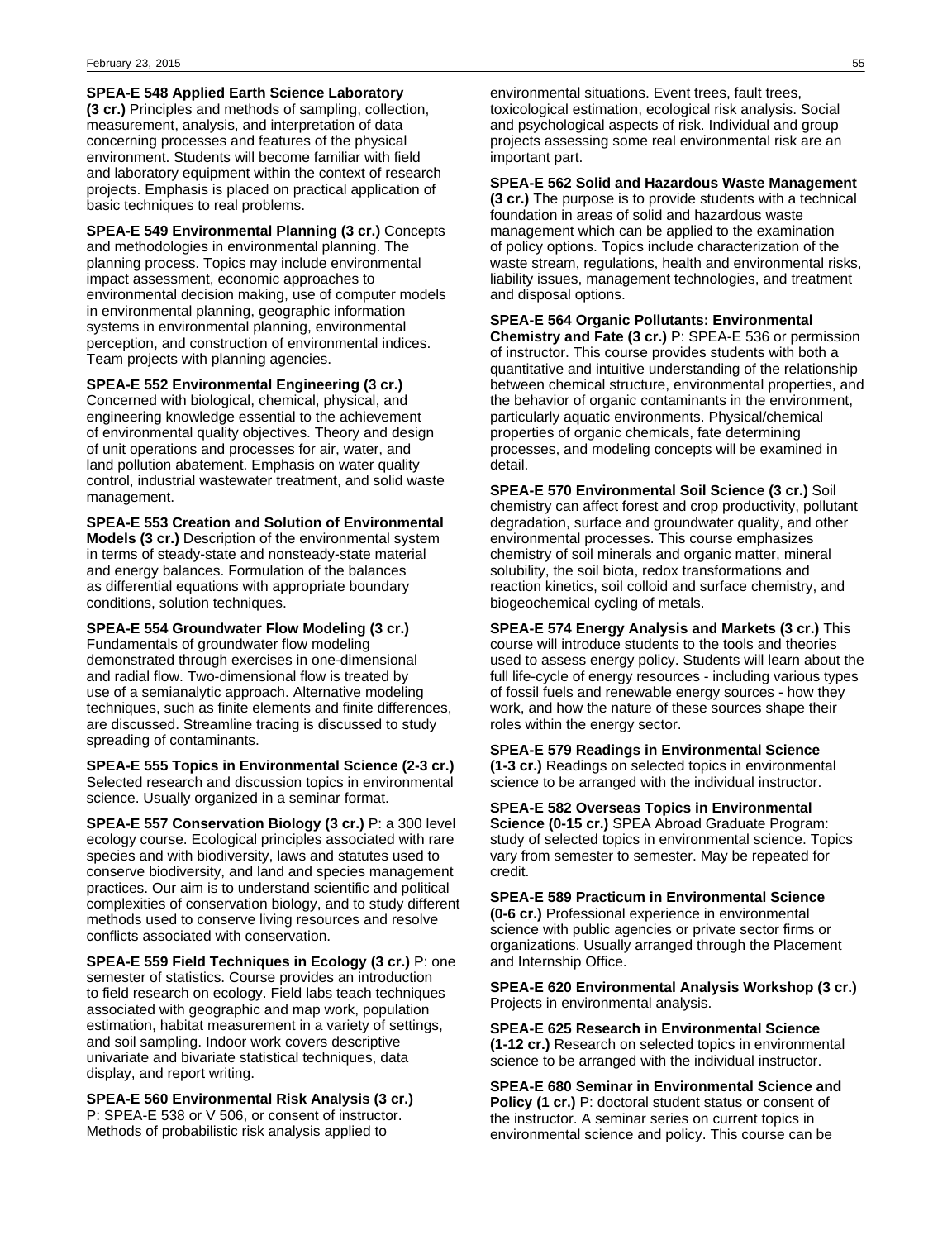repeated for credit for a maximum of 8 credit hours. This course can be repeated for credit for a maximum of 8 credit hours.

### **SPEA-E 710 Advanced Topics in Environmental**

**Science (1-3 cr.)** P: consent of instructor. For advanced students. Topics will vary and will cover subjects not available in other courses. May be repeated with different topics for a maximum of 12 credit hours. May be repeated with different topics for a maximum of 12 credit hours.

**SPEA-E 782 Overseas (PH.D.) Topics in Environmental Science (0-15 cr.)** P: consent of instructor. For advanced students. Doctoral Abroad Program; study of selected topics in environmental science. Topics vary from semester to semester. May be repeated for credit. May be repeated with different topics for a maximum of 12 credit hours.

**SPEA-E 890 Ph.D. Thesis: Environmental Science (1-12 cr.)** (S/F option available)

## **Public Affairs Courses**

**SPEA-V 500 Quantitative Tools for Public Affairs (1-3 cr.)** A modular presentation of mathematical and statistical concepts designed to prepare students for V 506 Statistical Analysis for Effective Decision Making. Representative module topics include basic algebraic concepts, probability, computer use, and matrix algebra.

**SPEA-V 502 Public Management (1-3 cr.)** Analysis of concepts, methods, and procedures involved in managing public organizations. Problems of organization, planning, decision making, performance evaluation, and management of human resources are considered. Cases are drawn from a variety of public services found at federal, state, and local levels of government.

**SPEA-V 504 Public Organizations (1-3 cr.)** This course focuses on the behavior and theory of public organizations in four areas: (1) individuals and groups in public organizations, (2) the design of public organizations, (3) organization-environment relations, and (4) interorganizational relations.

**SPEA-V 506 Statistical Analysis for Effective Decision Making (3 cr.)** Noncalculus survey of concepts in probability, estimation, and hypothesis testing. Applications of contingency table analysis and analysis of variance, regression, and other statistical techniques. Computer processing of data emphasized.

**SPEA-V 507 Data Analysis and Modeling for Public Affairs (3 cr.)** P: SPEA-E 538 or V 506. Focus on analytical models and their use in solving problems and making decisions in the public sector. Discussion of standard approaches to modeling and estimation of parameters.

**SPEA-V 508 Topics in Quantitative Analysis (1-3 cr.)** P: consent of instructor. Study and application of selected quantitative methods of analysis. Additional topics that are not included in V 506 and V 507 may be presented, or more advanced examination of topics that are introduced in V 506 or V 507 may be presented.

**SPEA-V 509 Administrative Ethics in the Public Sector (3 cr.)** Ethical conduct in the public sector is examined. Topics covered could include personal ethical

responsibility, deception, corruption, codes of ethics, policy-making, morality, politics, and whistle blowing. Case studies and media material will be used to illustrate these and other such issues affecting the workplace.

## **SPEA-V 510 Government Regulation in Market**

**Economies (3 cr.)** P: SPEA-V 517 or consent of instructor. An overview of government regulation and involvement in the private sector and of public policy consequences of government action in market economies. Analysis of case studies in business-government relations.

## **SPEA-V 511 Human Behavior and Energy**

**Consumption (3 cr.)** We face many barriers that prevent us from conserving energy and other natural resources. This course is aimed at decreasing energy use independent of top down regulations. Students will understand the nature of energy, the importance of human behavior, and how to create, and evaluate behavioral change.

**SPEA-V 512 Public Policy Process (1-3 cr.)** An examination of the role of public affairs professionals in policy processes. Focuses on relationships with political actors in various policy areas.

**SPEA-V 513 Wildlife Law (3 cr.)** Topics include the relationship between real property and wildlife, sovereignty and federalism issues, the Endangered Species Act, and other federal programs. The class also discusses the public policy, ethical, scientific, and economic issues associated with environmental decision-making. Focus is on U.S. law/policy.

## **SPEA-V 515 Sustainable Communities (3 cr.)**

Course explores proactive strategies for moving communities toward economics, social and environmental sustatainability. Through case studies, projects, tours, and visiting professionals the new thinking in community design, from individual green buildings to regional scales of transportation, land use, commerce, natural systems restoration, waste, food, water and energy are developed.

### **SPEA-V 516 Public Management Information**

**Systems (3 cr.)** This course focuses on the application of information systems concepts and tools to challenges and opportunities in the public sector. Topics covered will include current trends in information systems; managerial use of information systems; hardware, software, and telecommunications; systems development processes and practices; and strategic and policy issues in IS.

**SPEA-V 517 Public Management Economics (3 cr.)** This course focuses on applications of the principles and concepts of intermediate microeconomic theory and managerial economics to public-sector management decisions and policy analysis. The course utilizes case studies with the goal of giving students opportunities to recognize the economic dimensions inherent in the public policy problems and to develop an analytical problemsolving orientation.

### **SPEA-V 518 Intergovernmental Systems Management**

**(1-3 cr.)** Discussion of theories and approaches to systems management, including responsibilities and tasks of public systems. Examination of intergovernmental relationships and intralocal governmental relationships, treatment of organizational and systems design, as well as planning, decision making, and control of public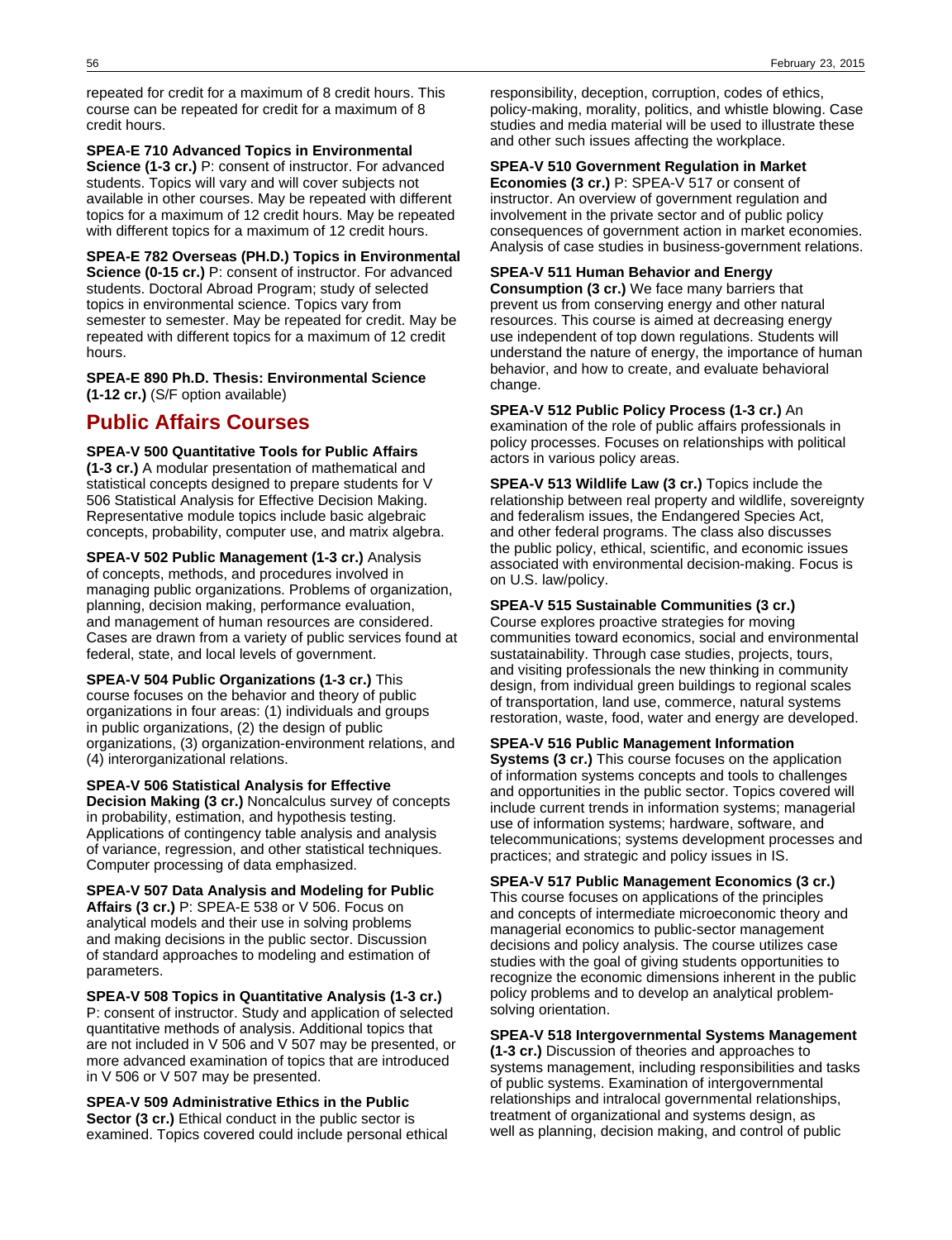systems. Discussion of applications to services such as environment, health, and human services.

**SPEA-V 519 Database Management Systems (3 cr.)** This course provides students an in-depth knowledge of database design and management in public organizations. The students create a conceptual, logical, and physical design of databases; build models of data required by users with modeling formalisms and computer-aided software engineering tools; and design queries using leading database software packages.

**SPEA-V 520 Environmental Policy Analysis (3 cr.)** The interrelationships among social, technical, and natural systems. Theories of growth. Causes and implications of environmental problems. Alternative policies and mechanisms for environmental control and bases for choice.

**SPEA-V 521 The Nonprofit and Voluntary Sector (3 cr.)** Same as PHST-P 521. The theory, size, scope, and functions of the nonprofit and voluntary sector are covered from multiple disciplinary perspectives including historical, political, economic, and social.

**SPEA-V 522 Human Resource Management in Nonprofit Organizations (3 cr.)** This course provides an overview of the human resource management areas necessary for the productive functioning of nonprofit organizations. Theories of motivation applicable to the management of staff and volunteers, and personnel topics of recruitment, selection, board-staff relations, compensation, training, and development are covered.

**SPEA-V 523 Civil Society and Public Policy (3 cr.)** Exploration of interaction of public policy and nonprofit organizations, drawing on history, political theory, and social science. Includes examination of regulations and taxation. Depending on instructor's interests, course covers nonprofit role in selected policy arenas (such as environment and poverty) and industries (such as international development and health care).

**SPEA-V 524 Civil Society in Comparative Perspective (3 cr.)** An exploration of state-society relationship in

a variety of regimes and time periods. Focus on ways regimes' policies affect the existence and contribution of those nongovernmental and nonprofit organizations that stand between the individual and the state; how nonprofit organizations shape the policy agenda of a regime.

**SPEA-V 525 Management in the Nonprofit Sector (3 cr.)** P: SPEA-V 521 or PHST-P 521. An examination of nonprofit organizations and their role in society. Management issues and public policy affecting these organizations are discussed. Primary emphasis is upon U.S. organizations, but attention is given to the global nature of the sector.

**SPEA-V 526 Financial Management for Nonprofit Organizations (3 cr.)** This course emphasizes a thorough understanding of the language and key concepts of nonprofit financial management. A working knowledge of the basic analytical tools used in financial decision making for nonprofit organizations will be examined through the use of computer software.

**SPEA-V 529 Seminar in Career and Professional Development (1 cr.)** Introduction to career development in public and environmental affairs. Orientation to career

development approaches and resources. Discussion and practice of professional skills and techniques. Orientation to career development opportunities. Grading is on an S/F basis.

**SPEA-V 530 Communications for Public and Nonprofit Affairs (3 cr.)** Using perspectives from the social sciences and case studies of successful (and unsuccessful) efforts, this course examines what "public opinion" is, how it is formed, and what leaders of government and nonprofit agencies do to communicate with the public, especially in an era of great change in the mass media.

**SPEA-V 531 Water Law (3 cr.)** P: SPEA-V 540 or SPEA-V 645 Water Law explores how the U.S. addresses water use conflicts. Topics include riparian water rights (eastern U.S. water law), prior appropriation water rights (western U.S. water law), federal water rights, the public trust doctrine, recreational uses, and groundwater use. The class focuses on access and allocation policy, not pollution control.

**SPEA-V 533 Public Natural Resources Law (3 cr.)** This course examines the tension between public control of and private interests in U.S. public lands. Coverage includes: federalism; proprietary management models; role of science; separation of powers; and judicial review in the context of the laws/policies governing mineral, energy, timber, recreation, wildlife, and preservation resources.

**SPEA-V 534 NGO Management in Comparative**

**Perspective (3 cr.)** This course takes an interdisciplinary, comparative perspective to achieve its primary goal: To help students engage in critical comparative analysis of the external environments in which NGOs function across different regions of the world in order to better "fit" internal organizational management processes to external constraints and opportunities.

**SPEA-V 539 Management Science for Public Affairs (3 cr.)** P: SPEA-V 506. Focuses on management science methods as applied to public affairs. Includes treatment of decision theory, constrained optimization, and probability simulation.

**SPEA-V 540 Law and Public Affairs (3 cr.)** Explanation of law in society and its influence on public-sector operations. Examination of some of the central substantive areas of the study of law, including regulatory processes, administrative adjudication, the Administrative Procedures Act, ombudsmen, and citizen rights, among others.

**SPEA-V 541 Benefit-Cost Analysis of Public and Environmental Policies (3 cr.)** P: SPEA-V 517 or consent of instructor. A course applying benefit-cost analysis to public and environmental policies. The first part of the course develops the foundation of benefit-cost analysis. The second part of the course consists of case studies applying benefit-cost analysis to actual policy decisions.

**SPEA-V 542 Governmental Financial Accounting and Reporting (3 cr.)** P: SPEA-V 560. C: SPEA-V 560. An introduction to the fundamentals of accounting in business, nonprofit, and public sectors. Intended only for students without previous accounting courses. Primary emphasis is on municipal entity fund accounting, including the development and use of financial statements.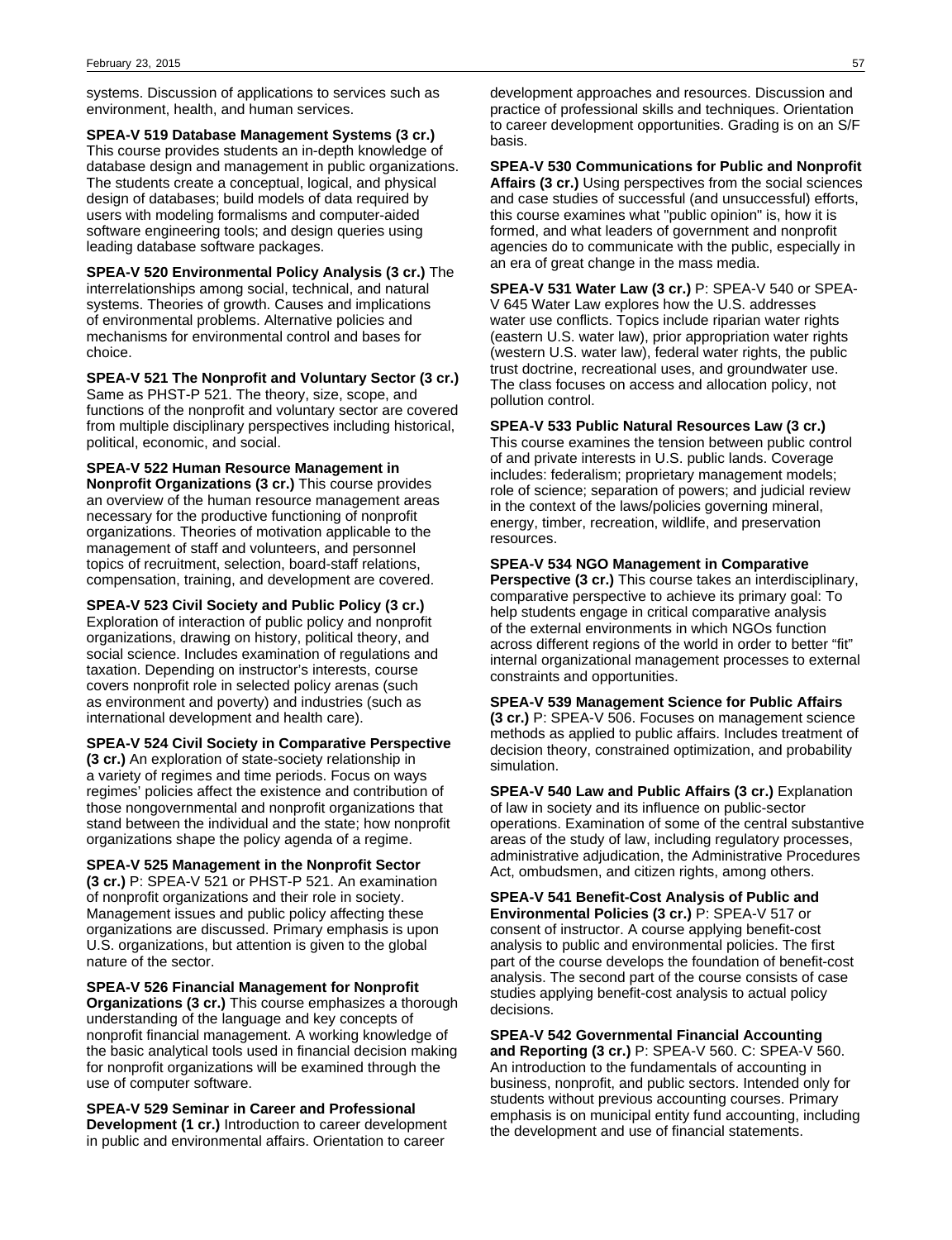**SPEA-V 543 Health Services Management (3 cr.)** A course that integrates theory and application with respect to management of health service organizations. Emphasis on the role of managers and management within formal health service organizations. Current management and organization theories are applied to an understanding of health care delivery settings.

**SPEA-V 544 Marketing for Nonprofit Organizations**

**(3 cr.)** This course examines the concepts of marketing and the extent to which they apply to the nonprofit sector, as well as how marketing can assist organizations both in resource acquisition and progam development/ implementation. Contexts such as social marketing, arts marketing, fundraising, education, and healthcare marketing will be considered.

**SPEA-V 545 The U.S. Health Care System (3 cr.)** An analysis of the delivery of health care in the United States from 1900 to the present. Major system components are defined and studied with emphasis on current health care policy. Topics include the organization of health care delivery on federal, state, and local levels, in both public and private sectors.

**SPEA-V 546 Health Services Utilization (3 cr.)** An examination of problems of access to health care and the utilization of health services. The social, political, and individual factors associated with utilization are studied, along with social change and control strategies. Special emphasis is given to power and the definition of power in the system.

**SPEA-V 547 Negotiation and Dispute Resolution for Public Affairs (3 cr.)** Students will learn the skill of interest-based negotiation through role play and simulation. Students will learn about dispute resolution techniques such as mediation, arbitration, fact finding, early neutral evaluation, ombudsmanship, and facilitation. The course covers dispute resolution in federal government and in the context of public, environmental, labor, and business disputes.

**SPEA-V 548 US Foreign Policy and Third World Regimes (3 cr.)** This course is designed to familiarize students with institutional actors, interest groups and issues that dominate American foreign policy toward Third World countries in the post-Cold War era.

**SPEA-V 549 Health Policy (3 cr.)** P: A good understanding of introductory micro-economics. Comprising an astounding one fifth of the economy and growing, the health sector provides a fascinating setting to study policy making in action. The class confronts major current US and international topic areas such as preventive behavior; medical technology; the health care delivery and payment systems; and health insurance reforms.

**SPEA-V 550 Topics in Public Affairs (1-4 cr.)** Selected research and discussion topics organized on a semesterby-semester basis, usually with significant student input in the course design.

**SPEA-V 551 Topics in Comparative Public Policy (3 cr.)** The role of administrative and political systems in an international setting that focuses on industrial policy as developed between collaborative governments and their links to the key countries of Asia, Europe, the Americas,

and Africa will be examined in topic settings. Related readings and published research will also be used.

## **SPEA-V 554 Human Services Administration (3 cr.)**

Focus is on policy, management, and organization relating to a variety of human service systems. Special attention is given to the management of social programs in the environmental system.

**SPEA-V 556 Topics in Human Services Administration**

**(3 cr.)** Readings and research on selected topics in the field of the management of human services. Topics selected for study will vary.

**SPEA-V 557 Proposal Development and Grant Administration (3 cr.)** This course provides the opportunity for each student to develop a complete proposal through participation in the entire grant application process. The integration of case studies, visual media, printed materials, and class discussions provides students with practical knowledge for writing successful proposals.

**SPEA-V 558 Fund Development for Nonprofits (3 cr.)** Important aspects of the fund raising process in nonprofit organizations are covered, including techniques and strategies for assessing potential sources of support; effective use of human resources; process management; theory to underlay practice; analysis of current practice; practice standards; and discussion of ethical problems.

**SPEA-V 559 Principles and Practices of Social Entrepreneurship (3 cr.)** This course will survey issues

in social entrepreneurship and engage students in completing class projects applying principles and practices of social entrepreneurship to problems of nonprofit organizations, government agencies, and social-purpose business.

**SPEA-V 560 Public Finance and Budgeting (3 cr.)** The fiscal role of government in a mixed economy; sources of public revenue and credit; administrative, political, and institutional aspects of the budget and the budgetary process; problems and trends in intergovernmental fiscal relations.

**SPEA-V 561 Public Human Resources Management**

**(3 cr.)** Analysis of the structure, operations, and design of public personnel systems, including government agencies and public enterprise. Relationships between public policy and personnel concepts, values, and operations considered.

**SPEA-V 562 Public Program Evaluation (1-3 cr.)** Examination of how the programs of public agencies are proposed, established, operated, and evaluated. Discussion of the role and conduct of research in the program evaluation process. In addition, techniques of effective evaluation and analysis are discussed.

**SPEA-V 563 The Planning Process (1-3 cr.)**

Seminar designed to familiarize students with planning ramifications of policy issues faced by governments. The focal topics selected for study will vary. Emphasis placed on identification and analysis of substantive issues, methods employed for resolution, and application of planning techniques for achieving goals.

**SPEA-V 564 Urban Management (3 cr.)** This course deals with the management of public policy in American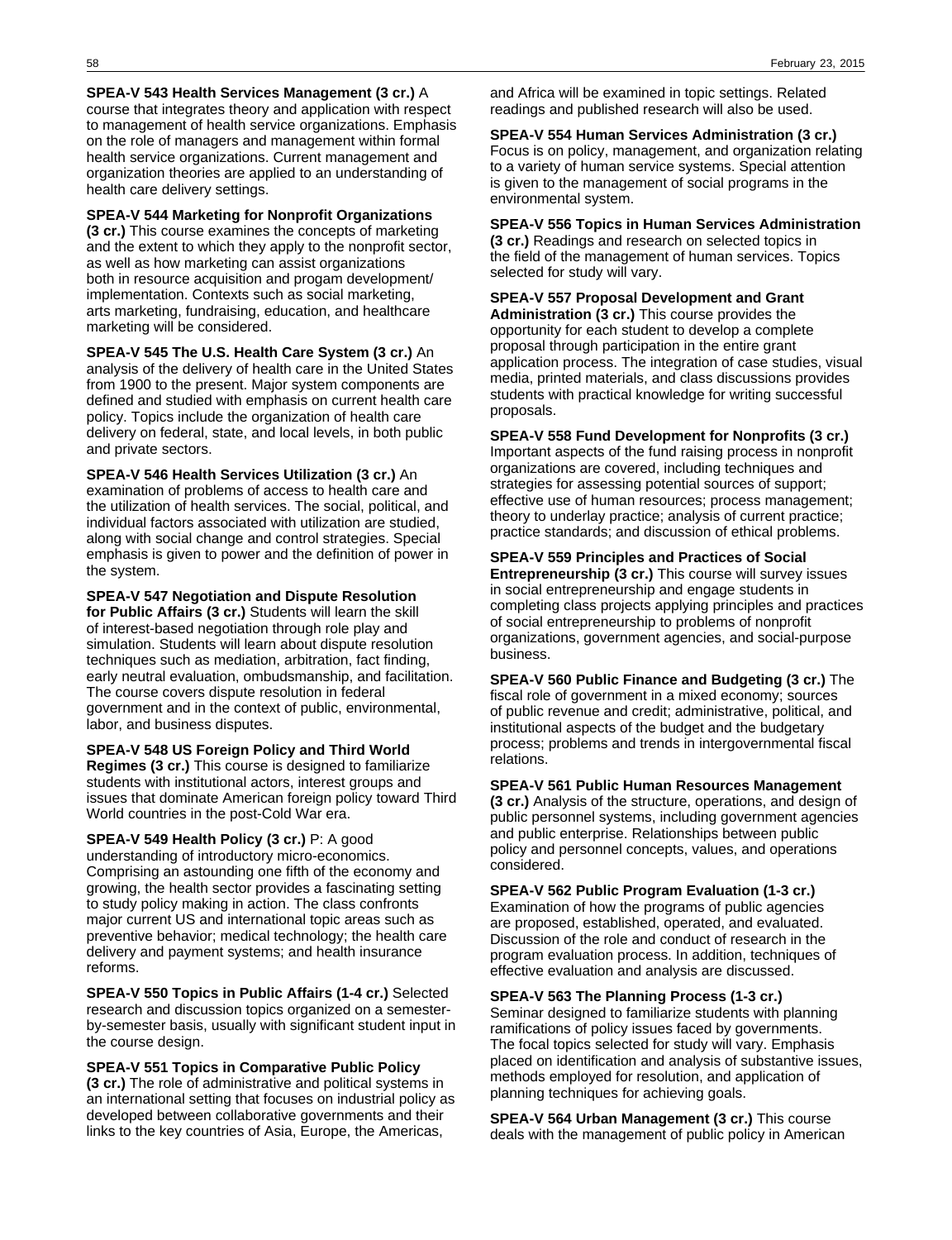urban government, with special attention to the relationship of structure, process, and policy. Readings and case studies will focus on urban management problems relating to leadership, planning, and operations.

## **SPEA-V 565 Environmental Conflict Resolution:**

**Theory and Practice (3 cr.)** Theories of environmental conflict resolution are examined. Students will ''practice by doing'' through participation in a series of environmental conflict resolution simulations.

**SPEA-V 566 Executive Leadership (3 cr.)** The course offers an in-depth examination of factors that contribute to successful executive leadership practice in a wide variety of organizational settings. Topics include what leadership is, what impact leadership has, and how leaders use various approaches and powers to achieve their goals.

**SPEA-V 567 Public Financial Administration (3 cr.)** Problems of financial management in governmental units; alternative revenue sources, financial planning, and control; cash debt management; and survey of modern expenditure management, control, and planning.

### **SPEA-V 568 Management of Urban Government Services (1-3 cr.)** The course deals with selected topics in urban services. The course may focus on a specific urban service or provide an overview for several urban services.

**SPEA-V 569 Managing Interpersonal Relations (3 cr.)** P: SPEA-V 502. This course will teach students the theory and application of individual and group human behavior. Key interpersonal skills will be modeled expertly on videotape. Students will be expected to practice these key skills and receive feedback on their performance.

**SPEA-V 570 Public Sector Labor Relations (1-3 cr.)** An introductory overview of labor relations concepts within the framework of the public sector. The development, practice, and extent of the collective bargaining process, as well as the administration of the labor agreement, will be examined for state agencies, local municipalities, and school districts.

**SPEA-V 571 State and Local Environmental Management (3 cr.)** This course examines a mix of management and policy issues. Included are civic environmentalism, alternatives to environmental regulation, unfunded mandates, environmental justice, public relations, outsourcing, ethical challenges, and managing scientific and technical personnel.

**SPEA-V 572 Urban Topics (3 cr.)** Selected topics in urban policy and administration. The course is sometimes restricted to a special group of students focusing on a particular research interest.

**SPEA-V 573 Development Economics (3 cr.)** This course will give students a firm understanding about developing economics and some of their pressing issues. It will provide conceptual, theoretical and empirical exposure on key topics, problems, policies and actors.

**SPEA-V 574 Environmental Management in the Tropics (3 cr.)** This course provides an interface between ecology, economics, and policy in the context of non-Western cultures and environments. Students will explore resource use in unfamiliar physical and cultural settings. This examination will highlight common processes that in

turn will help the student to understand better the cultural/ social underpinnings necessary for analysis.

**SPEA-V 575 Comparative Public Management and Administration (3 cr.)** Reading and discussion of case studies and comparative analyses of formal organizations, with emphasis on governmental bureaucracies, public corporations, and international organizations. Topics include bureaucratic environment and culture, technology and organizations, program evaluation, communication and decision making, and administrative structure and process.

## **SPEA-V 576 Approaches to Development (3 cr.)**

Examination of the application of development theory to the public sector. Topics include modernization theory, urbanization, development administration, community development, ethnicity, ideology, and national planning. Area case study project to include problems of policy implementation in developing areas.

**SPEA-V 577 International Economic Strategies and Trade Policy (3 cr.)** Examination of topics in international economics as related to problems of economic development policy. Topics include international trade, comparative economic policy, economic integration, foreign aid investment, exchange rates, and international economic organizations.

**SPEA-V 578 Introduction to Comparative and International Affairs (3 cr.)** The purposes of this course are to enlighten future public professionals about the promises and challenges posed by globalization, and to introduce and examine major concepts and case material from the world of comparative and international affairs.

**SPEA-V 579 Master's International (3 cr.)** Master's International (MI), V579, represents the field experience component for MI candidates. This course will consist of a field, research or self-reflection project approved and directed by a faculty advisor or relevant staffer. Registration is by permission only. The final registration for V579 will be upon the return semester to SPEA.

**SPEA-V 580 Readings in Public Affairs (1-6 cr.)** P: written consent of instructor. Readings on selected topics in public affairs.

**SPEA-V 581 Public Safety Law (1-3 cr.)** Survey of historical development of Anglo-American law of public safety, including criminal law, civil remedies, administrative regulation of risk, and recent developments in employee and consumer safety. Emphasis on understanding legal theory and practice as basis for management decisions. Comparison of jurisprudential viewpoints and other disciplinary approaches to causation, prevention, and correction of public safety problems.

**SPEA-V 582 Overseas Topics in Public Affairs (0-15 cr.)** SPEA Abroad Graduate Program: study of selected topics in public affairs. Topics vary from semester to semester. May be repeated for credit.

**SPEA-V 583 Conflict and Development (3 cr.)** Ths course will introduce students to the relationship between economic systems and political stability, with a focus on understanding why so many developing countries are also weak, fragile, or in conflict.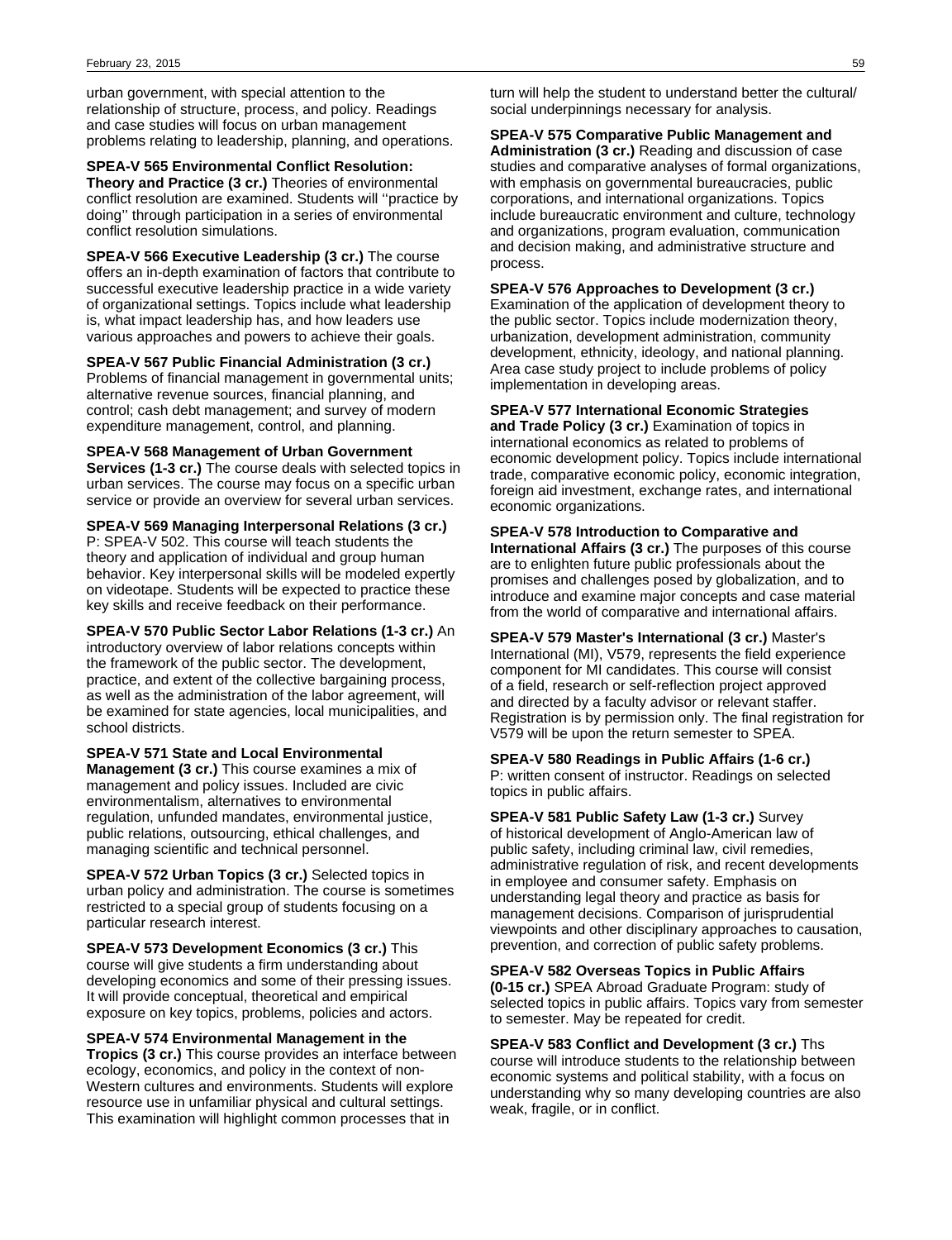**SPEA-V 584 Tax Policy in Developing Countries (3 cr.)** This course will introduce students to the challanges afflicting developing countries as they seek to administer their tax systems and some of the policies that have been used to mitigate these problems.

**SPEA-V 585 Practicum in Public Affairs (0-6 cr.)** Students hold work assignments with public agencies. Grading is on an S/F basis.

**SPEA-V 589 Public Safety in the U.S (2-3 cr.)** Overview of criminal justice and public safety. Definitions of public safety and identification of major components. Functional description of major public safety agencies. Discussion of basic issues in public safety. Management in public safety system.

**SPEA-V 590 Research in Public Affairs (1-6 cr.)** P: written consent of instructor. Research on selected topics in public affairs.

**SPEA-V 591 Investments and Portfolio Management (3 cr.)** For M.P.A. students with interests in investment management and design of investment portfolios in the public and nonprofit sectors. Surveys the basic theory and practice of investment valuation; stocks, bonds, and hybrid securities; risk management; diversification; asset pricing models; and theory of tests of market efficiency.

**SPEA-V 592 Global Health Issues and Management (3 cr.)** An overview of the theoretical underpinnings of, and current issues within, global health management. Topics include the impact of globalization on disease, health organization, program management, management of humanitarian events, and health system planning. The necessity of collective obligation and action for global health will be a recurring theme.

**SPEA-V 593 Analytical Methods in Planning and Policy Analysis (3 cr.)** P: SPEA-V 507. C: SPEA-V 507. Topics relate to goal setting and forecasting. Analytical methods include time series analysis, demographic projections, economic development and employment forecasting, and land use and transportation planning analysis. Optimization methods are applied to transportation and project management.

**SPEA-V 594 Principles of Urban and Regional Science (3 cr.)** Discussion of the basic processes of change and development in regional systems, with emphasis on metropolitan regions. Includes economic, demographic, and environmental aspects of their interactions.

**SPEA-V 595 Managerial Decision Making (1-3 cr.)** P: SPEA-V 504 and V 539. Applications of decisionmaking tools to substantive public management problems. A variety of managerial cases and issues are selected for intensive discussion and analysis.

**SPEA-V 596 Sustainable Development (3 cr.)** Focuses on theories and policies of sustainable development. Course employs an interdisciplinary approach by combining approaches and models with neoclassical economics, ecological economics, political science, and ecology to study dynamical interrelationships between the macro-economy at the national and international levels of analyses, markets, political institutions, and the ecosystem.

**SPEA-V 597 Land Use Planning (3 cr.)** The course examines the theoretical basis and practical need for land use planning. Emphasis is placed on the institutional context in which land use planning occurs. The course provides an in-depth analysis and exercise in plan preparations.

**SPEA-V 598 Governing and Leading in a Global Society (3 cr.)** This gateway course will increase student appreciation of the role of public affairs professionals in governance across multiple sectors of society within the global context. Students will learn norms associated with effective practice in public affairs and frame a professional development plan to acquire leadership skills to support these norms.

**SPEA-V 600 Capstone in Public and Environmental Affairs (3 cr.)** Interdisciplinary course designed to give students exposure to the realities of the policy process through detailed analyses of case studies and projects. Course integrates science, technology, policy, and management.

**SPEA-V 601 Workshop in Public Affairs (1-6 cr.)** Projects in public affairs. The students work on a research and resource team to complete a project for a publicsector client. Faculty act as project managers and resource personnel.

**SPEA-V 602 Strategic Management of Public and Nonprofit Organizations (3 cr.)** P: SPEA-V502. Concepts, cases, and problem solving associated with the structure and process of strategic management in the public sector, broadly defined to include governmental and nongovernmental organizations.Concepts, cases, and problem solving associated with the structure and process of strategic management in the public sector, broadly defined to include governmental and nongovernmental organizations.

**SPEA-V 606 Statistics for Research in Public Affairs I (3 cr.)** P: Graduate-level introductory statistics. Focus is on estimation of model parameters using least square methods. Topics include properties of estimators, ordinary least square, instrumental variables, two- and three-stage least squares, assumptions, consequences when assumptions are false, and alternate methods when assumptions are false. Emphasis on matrix representations and simulation methods.

**SPEA-V 607 Statistics for Research in Public Affairs II (3 cr.)** P: SPEA-V 606. The second part of a sequence introducing statistical techniques used in modern public policy research. It extends the single and multiple equation least squares models to include non-linear moments, bayesian, maximum likelihood, and simulation-based techniques. Applications to a number of situations that cannot be estimated using standard regression methods.

**SPEA-V 609 Seminar in Revenue Theory and Administration (3 cr.)** P: SPEA-V 560. C: SPEA-V 560. This seminar examines the basic objectives and the political and economic aspects of tax administration. In the course of an examination of the interrelationships of tax policy, tax laws, and tax administration, the course reviews the major economic issues raised by types of taxes and user charges. The seminar also examines the fundamentals of tax legislation. Major emphasis is on state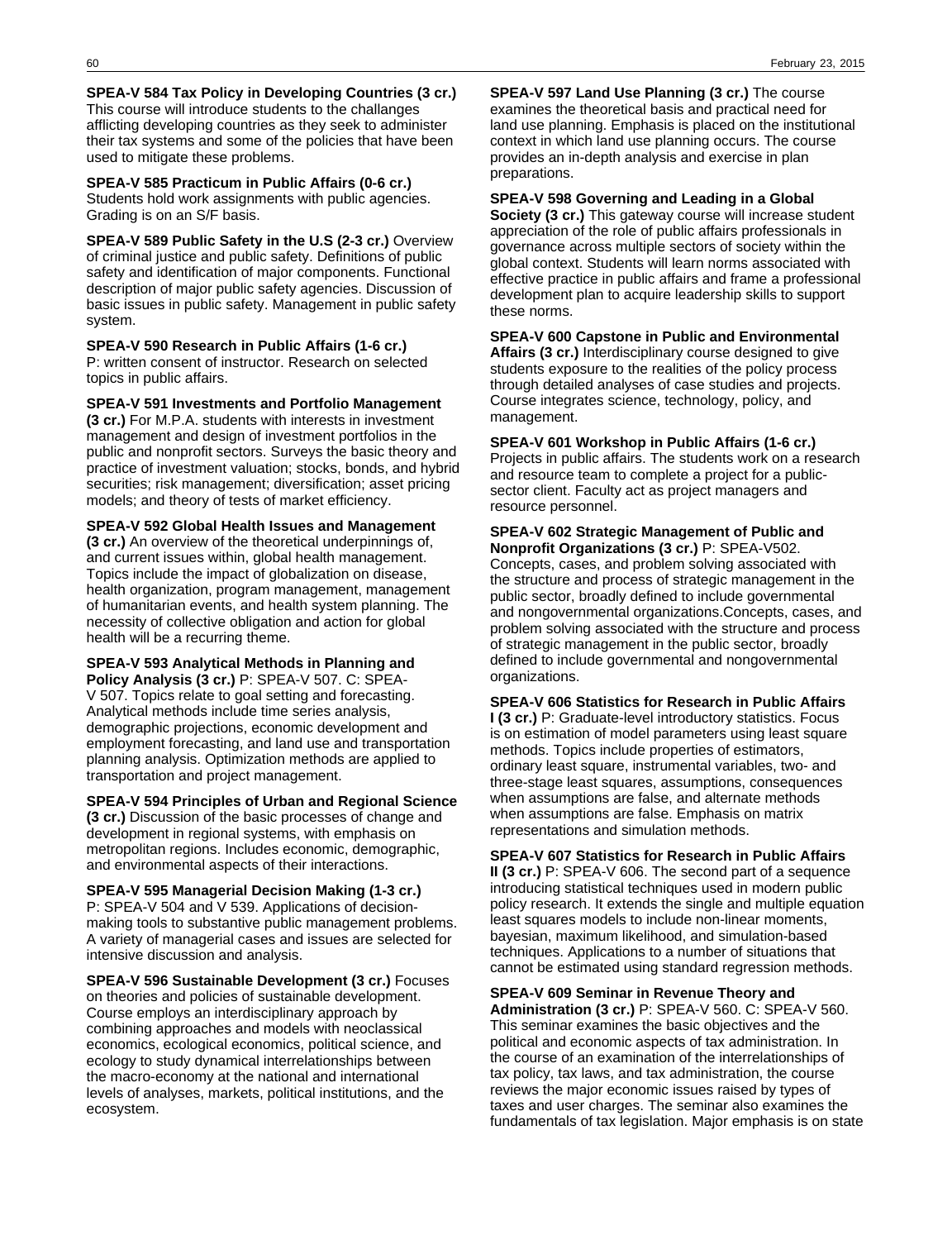and local administration, although some federal problems will be covered.

**SPEA-V 610 Seminar in Government Budget and Program Analysis (3 cr.)** P: SPEA-V 560. C: SPEA-V 560. Advanced study of management aspects of budgetary process. Special cases are analyzed and budget problem-solving exercises are utilized.

**SPEA-V 611 Design of Information Systems (3 cr.)** P: SPEA-V 516 and V 519. C: SPEA-V 516 and V 519. Students in this course will learn the concepts, skills, methodologies, techniques, tools, and perspectives essential to successfully develop information systems for the public sector. To achieve this, students will learn how to conduct systems requirements analysis, translate them to process and logical models, and design the systems.

### **SPEA-V 613 Implementation of Information Systems**

**(3 cr.)** P: SPEA-V 516, V 519, and V 611. C: SPEA-V 516, V 519, and V 611. This course is intended to build on prior courses in information systems management. The course covers advanced topics in systems implementation and evaluation. Special emphasis is placed on evaluation of alternative systems designs and their implementation in operational settings of public agencies.

**SPEA-V 620 Seminar in Professional Ethics (3 cr.)** This seminar explores issues of personal and official ethics in public affairs. Various frameworks for professional ethics will be covered.

**SPEA-V 621 Seminar in Teaching Public and Environmental Affairs (3 cr.)** This course is designed for Ph.D. students in SPEA's public policy, public affairs, and environmental science programs. Course will focus on a number of topics equally relevant to those students currently teaching and to students who expect future teaching assignments. Emphasis on student/teacher interaction, interest, and ethics.

### **SPEA-V 622 Seminar in Urban Economic Development**

**(3 cr.)** P: SPEA-V 517 or course in urban economics or instructor's consent. Reading, discussion, and research into problems of urban economic development in the United States. Case study approach used to investigate job creation, financial incentives, development corporation, and other factors which have led to successful economic development plans and projects.

### **SPEA-V 623 Seminar in Urban Management (3 cr.)**

P: SPEA-V 561, V 564, V 567. This course is the required capstone course for all graduate students with a concentration in urban management. Course is combined with student's required internship. Students are assigned selected reading in current urban management issues as well as research projects and case studies on/in the communities they are serving.

### **SPEA-V 625 Environmental Economics and Policy**

**(3 cr.)** P: SPEA-V 517. The course develops the microeconomics-based environmental policy paradigm and uses the paradigm to evaluate the efficiency of current environmental regulations. The course also explores the incentive issues associated with the design of international environmental agreements and develops techniques (contingent valuation, hedonic pricing, travel cost method) for valuing environmental resources.

**SPEA-V 630 Advanced Management Topics (3 cr.)** P: SPEA-V 502 or permission of instructor. Selected readings, research, and problems covering advanced public management applications and practices. Topics will vary. Course will not cover topics available in other courses. Course may be repeated. Course may be repeated.

**SPEA-V 631 Health Planning (3 cr.)** A workshop in analysis and use of health data in a planning context. Course deals with the planning process and planning methods with an emphasis on systems theory. Class project or plan is developed, and presented and defended in a simulated public hearing format.

### **SPEA-V 639 Managing Government Operations**

**(3 cr.)** P: SPEA-V 502. This is an introductory survey of operations management. Emphasis is placed on the analysis, design, and management of operation systems using models from operations management. Readings, lectures, and structured exercises are used to present the models and demonstrate their application.

## **SPEA-V 640 Law, Public Management, and Public**

**Policy (3 cr.)** This is a capstone seminar that examines how courts and public actors interact to produce public policy. The nature of public policy and the capacity of judicial decisions to effect public policy will be examined and analyzed.

### **SPEA-V 643 Natural Resource Management and**

**Policy (3 cr.)** P: SPEA-V 517 or consent of the instructor. This course evaluates a broad range of contemporary resource policies, cases, and controversies, using bioeconomic resource management models as an intuitive aid, wherever possible. Topics include fishery management, forestry policy, tropical deforestation, water management policy, nature preservation/endangered species, sustainable development, and national income accounting.

**SPEA-V 645 Environmental Law (3 cr.)** An overview of U.S. environmental law. Key environmental statutes are examined, as are court decisions interpreting those statutes. Topics include water and air pollution, hazardous waste, toxins, pesticides, and environmental impact statements.

**SPEA-V 650 Topics in Public Personnel Management (1-3 cr.)** P: SPEA-V 561. Readings and research on selected topics in the public personnel field. Topics may include such subjects as affirmative action, occupational health and safety, workforce forecasting and planning, and personnel approaches to position classification.

**SPEA-V 651 Introduction to Public Affairs (3 cr.)** Covers the central organizing concepts in public affairs study, specialized areas of research in the field, and problems of knowledge and method in public affairs.

**SPEA-V 652 Managing Work Force Diversity in Public Organizations (3 cr.)** Explores and applies theoretical and empirical research from a management perspective on workforce diversity. Topics include theories and constructs pertaining to diveristy, the work organizations, organizational postures toward workplace diversity, the interface between heterogeneity, work processes, and management practices; and the effects of heterogeneity on work-related outcomes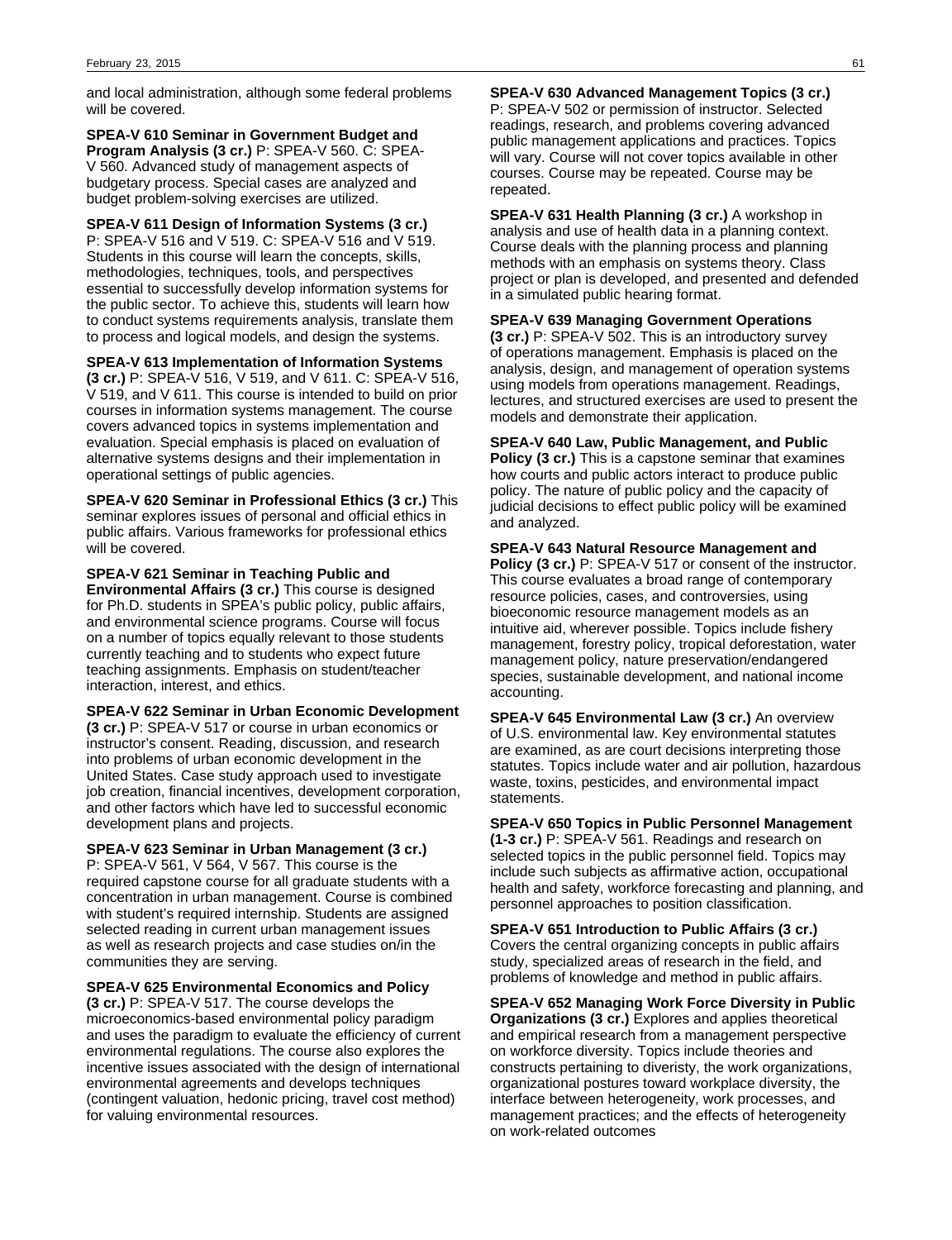## **SPEA-V 654 Public Program Management and**

**Contracting (3 cr.)** An examination of theories, concepts, and processes concerning multi-actor program implementation and alternative forms of service delivery. Focus will be on the problems and challenges public managers face in designing and managing contractual relationships, networks, and other complex implementation structures.

### **SPEA-V 660 Cases and Problems in Fiscal**

**Administration (3 cr.)** P: SPEA-V 560 or consent of instructor. C: SPEA-V 560 or consent of instructor. An advanced seminar in the management aspects of public finance. Focuses on the budgetary process. Special cases are analyzed and budget problem-solving exercises are utilized.

## **SPEA-V 662 Seminar in Accountability and**

**Performance (3 cr.)** Examines the problems of measuring performance and establishing accountability in publicly sponsored institutions and organizations. Concepts are given concrete application through careful investigation of attempts to measure performance and productivity in activities that cross public, private, and nonprofit sectors.

**SPEA-V 663 Policy Analysis (3 cr.)** An introduction to the field of policy analysis. Includes discussion of different models, approaches, conceptual foundations of the field, and the basic issues surrounding application. Students without appropriate previous course work are expected to do extra reading under the guidance of their instructor or to audit existing master courses.

**SPEA-V 664 Seminar in Policy Analysis (3 cr.)** This course focuses on applications of such policy tools as the general linear model (GLM), optimization techniques, probability models, and management science techniques. Students complete a policy analysis project using one of these approaches.

**SPEA-V 665 Seminar in Policy and Administration (3 cr.)** Politics of program development and management. Translation of plans into viable, administrable programs. Marshaling support, political processes, strategies, constraints, tradeoffs, etc.

**SPEA-V 666 Public Revenue (3 cr.)** This course is designed to provide a foundation for policy-directed research into government revenue systems and the individual revenue sources entering into those systems. It includes both the nature of those sources and their administration.

**SPEA-V 670 Topics in Public-Sector Labor Relations (1-3 cr.)** P: SPEA-V 570 or consent of instructor. Selected research and discussion topics in the field of public-sector labor relations arranged on a semester-by-semester basis. Possible topics are collective bargaining in the public sector and dispute settlement in public-sector labor relations.

**SPEA-V 671 Public Organization and Management I (3 cr.)** This seminar focuses on management theory in the public sector. Subjects include historical development, major questions in theory and practice, managerial decision making, and managerial effectiveness.

**SPEA-V 672 Public Organization and Management II (3 cr.)** This seminar focuses on public organization

theory. Subjects include organizational theory, design, and change.

**SPEA-V 667 Seminar in Public Capital and Debt Theory (3 cr.)** P: SPEA-V 560. C: SPEA-V 560. This seminar examines the options open to governments, especially state and local, and why they resort to debt finance. The issues raised by the alternatives are examined in detail. Among the topics are public authority debt, revenue bonds, methods of placement, leasepurchase finance, and maturity choice. In addition, management of idle cash balances will be considered.

**SPEA-V 668 Seminar in Public Budgeting (3 cr.)** This seminar will examine a body of literature dealing with public-sector resource allocation in the United States. Primary emphasis will be on the budgetary process, the emergence of competing theories of budgeting, and contemporary budgeting research. Budgetary systems will be explored at the national, state, and local levels.

**SPEA-V 669 Economic Development, Globalization, and Entrepreneurship (3 cr.)** This seminar examines the link between globalization, entrepreneurship, and regional economic development. It utilizes state-of-the art methodologies and theories to focus advanced graduate students on research topics in economic development policies.

**SPEA-V 673 Public Policy Analysis and Management Science/Operations Research (3 cr.)** P: SPEA-V 539 or consent of instructor. Applications of management science and operations research (MS/OR) techniques such as linear programming, goal programming, data envelopment analysis, stochastic processes, networks, decision analysis, and nonlinear programming to public policy problems analysis.

**SPEA-V 674 Energy Economics and Policy (3 cr.)** This course will introduce students to the fundamentals of energy economics including the concepts and tools related to analysis of international fuel markets, technology choice, exhaustible and renewable energy models, consumption and efficiency choices, and environmental protection options.

**SPEA-V 675 Issues and Problems in Public-Sector Personnel and Labor Relations (3 cr.)** P: SPEA-V 561 and V 570. A capstone seminar providing a practical and integrated examination of significant current cases and problems confronting public-sector employees and employers.

**SPEA-V 680 Research Design and Methods in Public Affairs (3 cr.)** Three major areas will be covered: philosophy of science, theory and design of research, and applied research methodologies. Topics play a major role in providing insights into how usable knowledge is created, defended, and replaced.

**SPEA-V 681 Seminar in Development Policy and Management (3 cr.)** P: SPEA-V 575 and V 576, or consent of instructor. To explore linkages among policy analysis, management models, programs, and outcomes in a variety of development efforts in the less-developed countries. The primary focus is on empirical analysis of developing countries, with some attention to U.S. domestic ventures.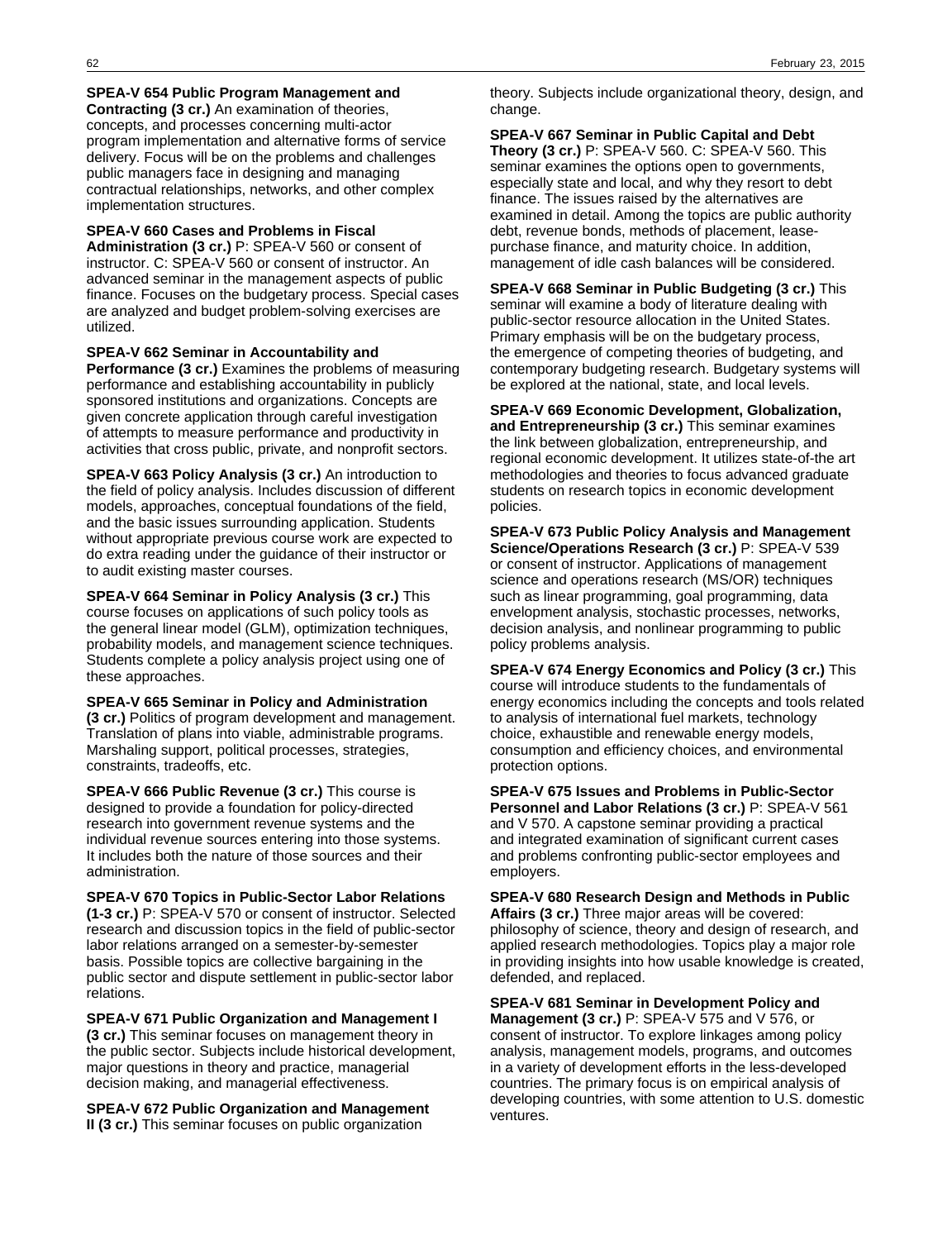**SPEA-V 685 Research Seminar in Public Affairs (3 cr.)** P: SPEA-V 680. Course will focus upon completion, revision, and presentation of completed original research. Class meetings will focus on progress reports by each participant and the critique and revision of draft papers. Students will present revised research papers to the faculty and students of the school in a series of research colloquia.

**SPEA-V 690 Seminar in the Public Policy Process (3 cr.)** An evaluation of the theoretical and empirical literature on public policy processes. The findings of policy research are evaluated. An integrative paper is required.

**SPEA-V 691 Workshop in Public Policy (0-1 cr.)** This workshop focuses on theory and research about public policy. Students are given opportunities to present and critique public policy research and to lead and participate in discussions of selected books and articles.

**SPEA-V 710 Topics in Public Policy (3 cr.)** Doctoral seminar focusing upon various topics in public policy. Illustrative topics include public management, environmental policy, public finance, and urban affairs.

**SPEA-V 782 Overseas (Ph.D.) Topics in Public Affairs (0-15 cr.)** Doctoral Abroad Program: study of selected topics in public affairs. Topics vary from semester to semester.

**SPEA-V 800 Public Affairs Tutorial (3 cr.)** Readings in a substantive area of public affairs (e.g., health, criminal justice, human services, transportation) in preparation for development of a dissertation proposal.

**SPEA-V 890 Thesis (Ph.D.) (1-12 cr.)** (S/F only)

# **Centers & Institutes**

- The Institute for Development Strategies
- The Institute for Family and Social Responsibility
- **IU Public Policy Institute**
- IU Center for Urban Policy and the Environment
- IU Center for Criminal Justice Research
- The Transportation Research Center

## **The Institute for Development Strategies**

[The Institute for Development Strategies](http://www.indiana.edu/~idsspea/), co-sponsored by the School of Public and Environmental Affairs, Office of Research, and the University Graduate School, is a university-wide research program linking faculty resources from various departments and campuses and integrating them with external projects and research being undertaken elsewhere in this country and in other countries. The Institute examines research-related problems in the field of entrepreneurship and economic development at local, national, and international levels. It focuses on strategies for entrepreneurship and economic development and conducts research on the causes and consequences of globalization. Additional information can be found at [www.indiana.edu/~idsspea/](http://www.indiana.edu/~idsspea/).

# **The Institute for Family and Social Responsibility**

[The Institute for Family and Social Responsibility \(FASR\)](http://www.spea.indiana.edu/fasr/) is located in the School of Public and Environmental Affairs. The FASR Institute focuses on social policy

research and outreach activities. It's mission is to bring together the resources of citizens, governments, communities, and Indiana University to better the lives of children and families. Ongoing projects include serving as the editorial home of the Journal of Policy Analysis and Management. Recently completed projects have examined the effectiveness of two new e-government methods of distributing child support funded by the US Office of Child Support Enforcement; a US Agency for International Development project to enhance policy analysis capacity at the State University-Higher School of Economics in Moscow; an evaluation of EduTech, a series of high-tech innovations in education in Barbados, funded by the Inter American Development Bank; and the roles of faith-based organizations in the delivery of social services funded by the Joyce Foundation. Other projects have examined the impacts of welfare reforms, the adequacy of child support guidelines, community responses to the Temporary Assistance to Needy Families legislation, AIDS education for incarcerated youth, the homeless, and battered women. The institute serves as the National Child Support Enforcement Research Clearinghouse. Further information concerning FASR can be found at [www.spea.indiana.edu/fasr/.](http://www.spea.indiana.edu/fasr/)

# **IU Public Policy Institute**

The IU Public Policy Institute is a collaborative, multidisciplinary research institute within the Indiana University School of Public and Environmental Affairs. The Institute serves as an umbrella organization for research centers affiliated with SPEA, including the Center for Urban Policy and the Environment and the Center for Criminal Justice Research. The Institute also supports the

. Additional information about the IU Public Policy Institute, the Center for Urban Policy and the Environment, and the Center for Criminal Justice Research, can be found at

## [IU Public Policy Institute](http://www.policyinstitute.iu.edu/)

334 N. Senate Ave., Suite 300 Indianapolis, IN 46204-1708 (317) 261-3000 (317) 261-3050 (fax)

## **IU Center for Urban Policy and the Environment**

The IU Center for Urban Policy and the Environment is devoted to supporting economic success for Indiana and a high quality of life for all Hoosiers. An applied research organization, CUPE was created by the Indiana University School of Public and Environmental Affairs in 1992. The Center works in partnership with community leaders, business and civic organizations, nonprofits, and government. CUPE's work is focused on urban policy, intergovernmental cooperation, community and economic development, housing, environmental issues, and fiscal affairs research essential to developing strategies to strengthen Indiana's economy and quality of life.

## [IU Public Policy Institute](http://www.policyinstitute.iu.edu/)

334 N. Senate Ave., Suite 300 Indianapolis, IN 46204-1708 (317) 261-3000 (317) 261-3050 (fax)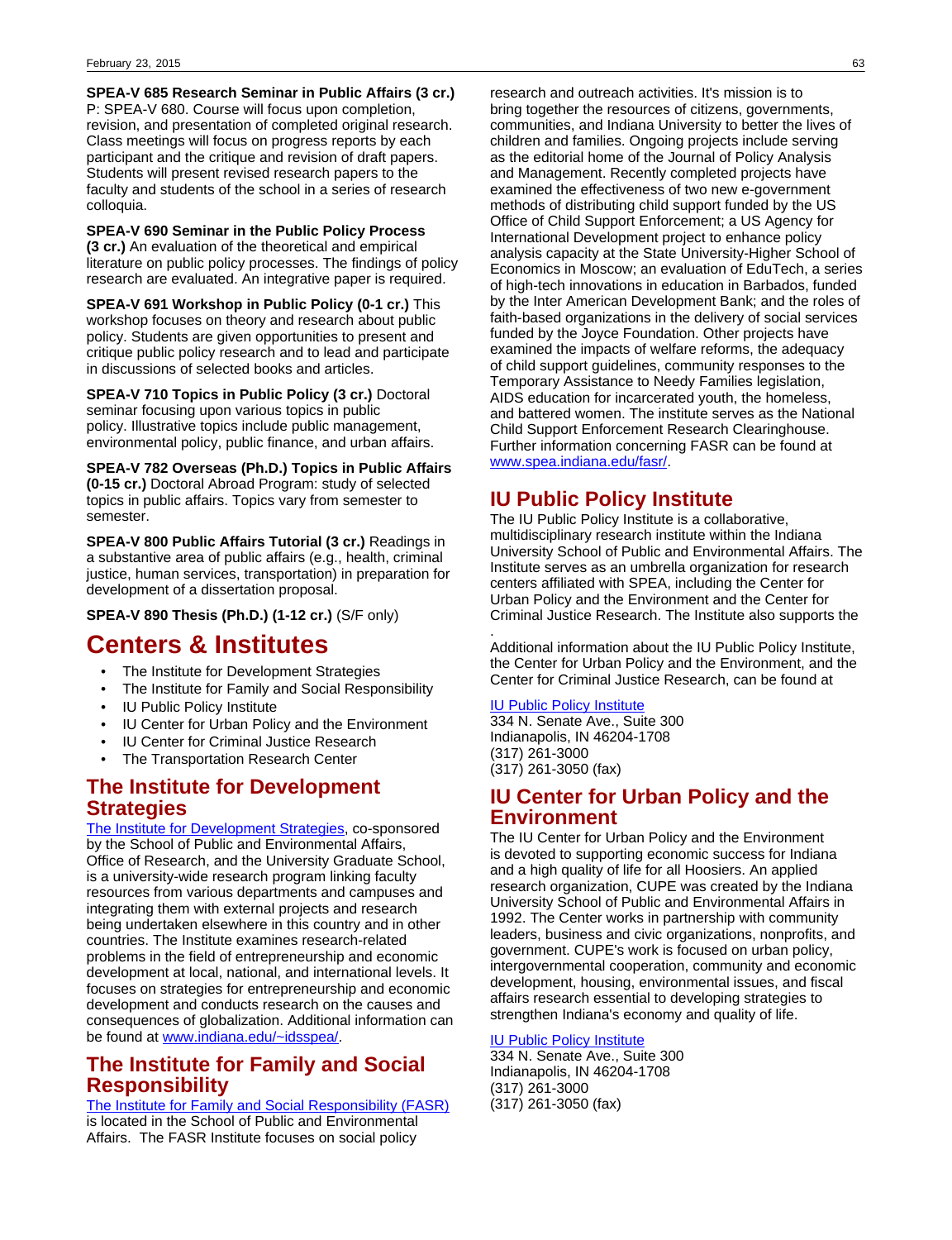## **IU Center for Criminal Justice Research**

The IU Center for Criminal Justice Research works with public safety agencies and social services organizations to provide impartial applied research on criminal justice and public safety issues. CCJR provides analysis, evaluation, and assistance to criminal justice agencies; and community information and education on public safety questions. Created in 2008 by the Indiana University School of Public and Environmental Affairs, CCJR faculty and staff have worked with SPEA and the Center for Urban Policy and the Environment on criminal justice and public safety research projects dating back to 1992. Some of the issues CCJR addresses include crime prevention, violent crime, criminal justice systems, policing, traffic safety, and youth.

Additional information about the IU Public Policy Institute, the Center for Urban Policy and the Environment, the Center for Health Policy, and the Center for Criminal Justice Research, can be found at

## [IU Public Policy Institute](http://www.policyinstitute.iu.edu/)

334 N. Senate Ave., Suite 300 Indianapolis, IN 46204-1708 (317) 261-3000 (317) 261-3050 (fax)

## **The Transportation Research Center**

The **Transportation Research Center** was established in 1972 as the Institute for Research in Public Safety. Its purpose is to coordinate and facilitate SPEA's research objectives in transportation and related areas, including transportation safety, risk analysis and security, regulatory policy, energy, and the environment. Work in automobile safety focuses on crash investigation, occupant injury, and how these are mitigated with both active and passive safety systems. The center uses a staff of professional researchers, faculty, and graduate students in performing projects for government agencies and the private sector.

# **Student Organizations & Services**

## **Organizations**

SPEA Alumni Association

## **Services**

Office of Career Services

Business–SPEA Information Commons

## **Honor Societies**

Alpha Phi Sigma

Pi Alpha Alpha

## **SPEA Alumni Association**

SPEA maintains contact with alumni through the SPEA Alumni Association, a constituent society of which alumni automatically become members when joining the Indiana University Alumni Association. The SPEA Alumni Association sponsors the school's newsletter, SPEAlumni, mailed to the entire SPEA alumni network, which has

grown to nearly 25,000 Speons across the world. The organization also sponsors annual alumni gatherings throughout the United States. Recent locations include Chicago, New York City, Indianapolis, and Washington, D.C. These events offer alumni an opportunity for friendships, to network, visit with faculty, and hear recent news about their alma mater. Further, the SPEA Alumni Association raises funds for scholarships that benefit current SPEA students. The SPEA Alumni Association Scholarship provides three \$1,000 scholarships annually. The SPEA Alumni Association is governed by an elected board of directors, which meets twice a year.

## **Office of Career Services**

SPEA's [Office of Career Services \(OCS\)](http://www.indiana.edu/~speaweb/careers/) provides a wide range of career development programming and services for graduate students. Career counselors meet with students soon after they begin their first semester to plot the students' career timelines, and to help orient them with the services that the OCS provides, which include:

- Career counseling and guidance
- Career workshops and employer information sessions
- Critiquing resumes, cover letters, and other application materials
- Assist with formulation of job/internship strategies
- Providing career networking opportunities
- Guidance and training in key career areas including interviewing, career research, and salary negotiation
- Continuing career services assistance following graduation

The OCS also offers students a number of resources to facilitate the internship and job search process, including:

- Access to SPEACareers.com—an internship/job bank specifically customized to service the needs of SPEA students
- Unlimited use of the office fax machine for sending as well as receiving faxes
- Free long distance telephone use for phone interviews and professional communications
- A library of text resources, including employment guides, periodicals, and books
- An extensive collection of Web-based career resources
- Free photocopying of career development materials and documents
- Access to skills and personality assessment tools, such as the MBTI and Strong Interest Inventory

The OCS continually strives to develop strong relationships with the best employers to facilitate their ongoing recruitment of SPEA's graduates. In partnership with employers and alumni, OCS coordinates on-campus interviews to help facilitate students' internship/job search process.

The OCS also helps students access potential employers by coordinating regional and national career development site visits. Trips to Indianapolis, Chicago, and Washington, D.C. help position students for pursuit of employment opportunities with governmental, nonprofit, consulting, environmental, and international organizations. The OCS works with SPEA alumni, recruiters, and other contacts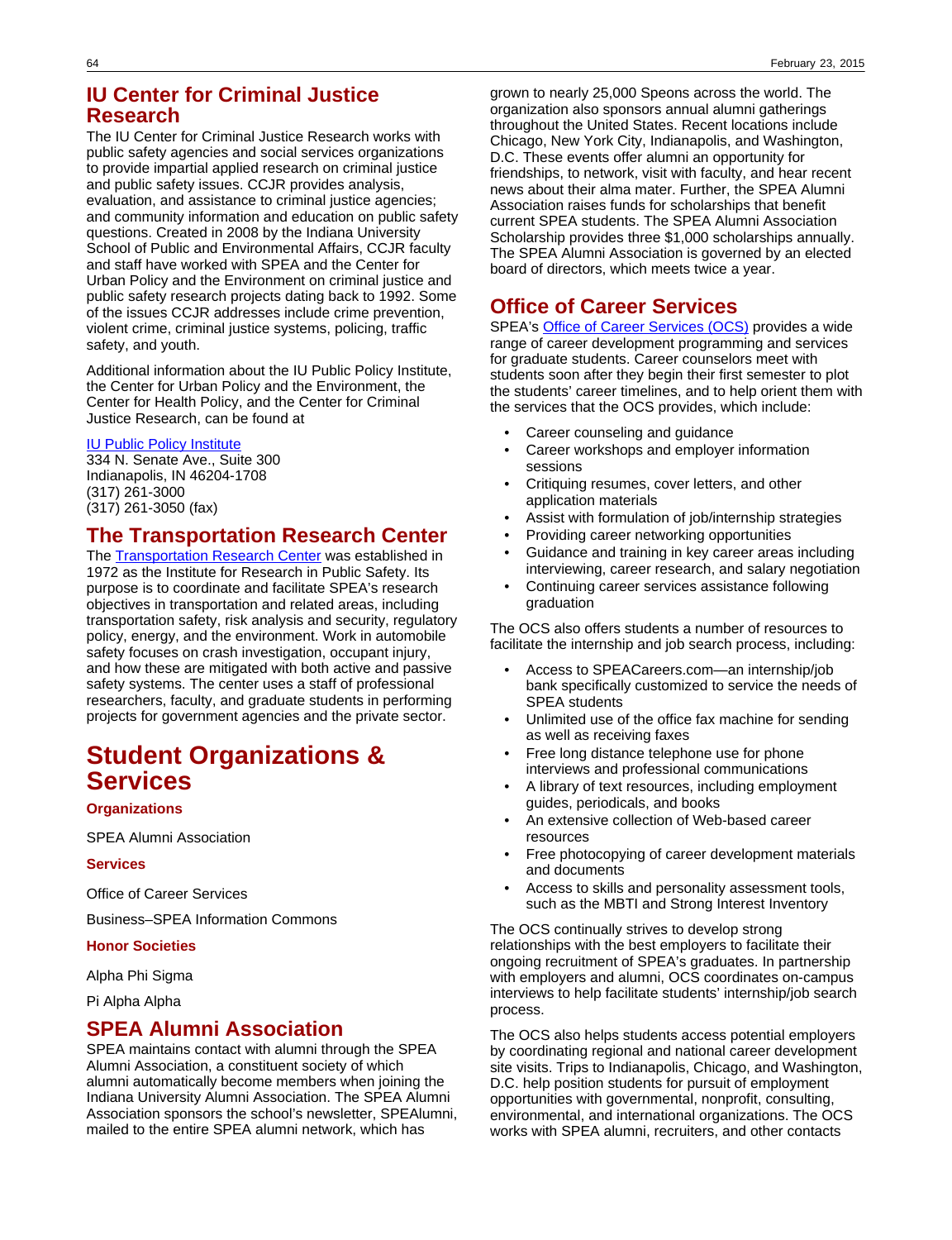within these organizations to set up information sessions tailored specifically to the educational and professional backgrounds of the visiting students.

### **Bloomington Campus**

Office of Career Services SPEA 200 (812) 855-9639

For answers to specific questions on the Indianapolis campus, students may contact:

Career and Employment Services Business/SPEA 2010 (317) 274-2554

## **Business–SPEA Information Commons**

The Business-SPEA Information Commons (IC) is part of the IU Libraries system in Bloomington. It provides collections, services, and facilities to support the teaching, learning, and research of the Kelley School of Business and the School of Public and Environmental Affairs. The IC provides access to an extensive collection of print and digital resources. Detailed information about the Business-SPEA IC can be found at its [website.](http://www.libraries.iub.edu/index.php?pageId=77)

## **Alpha Phi Sigma**

Alpha Phi Sigma is the national criminal justice honor society. The society recognizes scholastic excellence by students in the field of criminal justice. It was founded in 1942 and was admitted to the Association of College Honor Societies in 1980. Membership of graduate students is limited to those who have a bachelor's degree in criminal justice or who are currently doing graduate work in this field. A minimum grade point average of 3.4 is required of graduate students seeking membership in Alpha Phi Sigma.

## **Pi Alpha Alpha**

Pi Alpha Alpha is the national honor society for schools of public affairs and administration. The society acknowledges outstanding scholarship and contributions to these fields. It was founded in 1972 by the National Association of Schools of Public Affairs and Administration (NASPAA) to honor those whose performance in public affairs has been distinguished. Indiana's is a charter chapter of Pi Alpha Alpha. Membership in Pi Alpha Alpha is comparable to membership in Phi Beta Kappa for liberal arts graduates. A person evaluating credentials in the various fields of public service should recognize the professional quality such a membership represents.

SPEA graduate students can qualify for membership by being in the top 20 percent of their M.P.A. or M.S.E.S. class, with a minimum overall grade point average of 3.5, a 3.7 in at least 50 percent of all required courses, and by having completed 50 percent of the required course work (i.e., 24 to 30 credit hours).

Any doctoral student who has successfully passed the qualifying examination is eligible. Alumni are eligible if they meet all the requirements of student membership but graduate before induction by the Indiana chapter.

Any full-time faculty member of a NASPAA-member institution that offers course work in a public affairs or

administration degree program and at which a Pi Alpha Alpha chapter is located is eligible for membership. Honorary membership is available to any person who has achieved distinction in public administration and who has the qualities that Pi Alpha Alpha fosters.

# **Academic Policies & Procedures**

The following academic regulations of the School of Public and Environmental Affairs are applicable to all graduate programs. Additional campus-specific policies may also apply.

### **Confidentiality of Student Records**

In accordance with Indiana University regulations, student records are confidential and are available to other persons only under specific conditions as outlined in university regulations.

### **Student Rights**

Rights of students are included in a handbook available on each campus. Due process is followed in the event of disciplinary or other actions.

### **Student Responsibility**

Students are responsible for planning their own academic programs and for meeting the requirements for their degree or certificate programs. Faculty and academic advisors may assist students in meeting their responsibilities.

### **Applicability of Degree and Certificate Requirements**

Students may choose to complete either the specific degree and certificate requirements published in the appropriate bulletin at the time of entry into the university or those in the bulletin current at the time of graduation.

## **Residency Requirements—Master's and Certificate Programs**

The campus at which a student completes the majority of required course work will certify and award the degree or certificate, provided the campus is authorized to grant that degree or certificate. The student must have been admitted by the SPEA campus awarding the degree or certificate.

### **Residency Requirements—Doctoral Programs**

Students must obtain prior approval from the SPEA director of their specific doctoral program for any courses they propose to take at another Indiana University campus. The director of the Ph.D. program follows the policies of the University Graduate School relating to work done at Indiana University campuses other than Bloomington.

## **Academic Standing**

Students are considered to be in good standing during any semester in which their academic grade point average is at least 3.0 (B) for both their last semester's course work and for the cumulative average of all course work completed. Only courses with grades of C (2.0) or above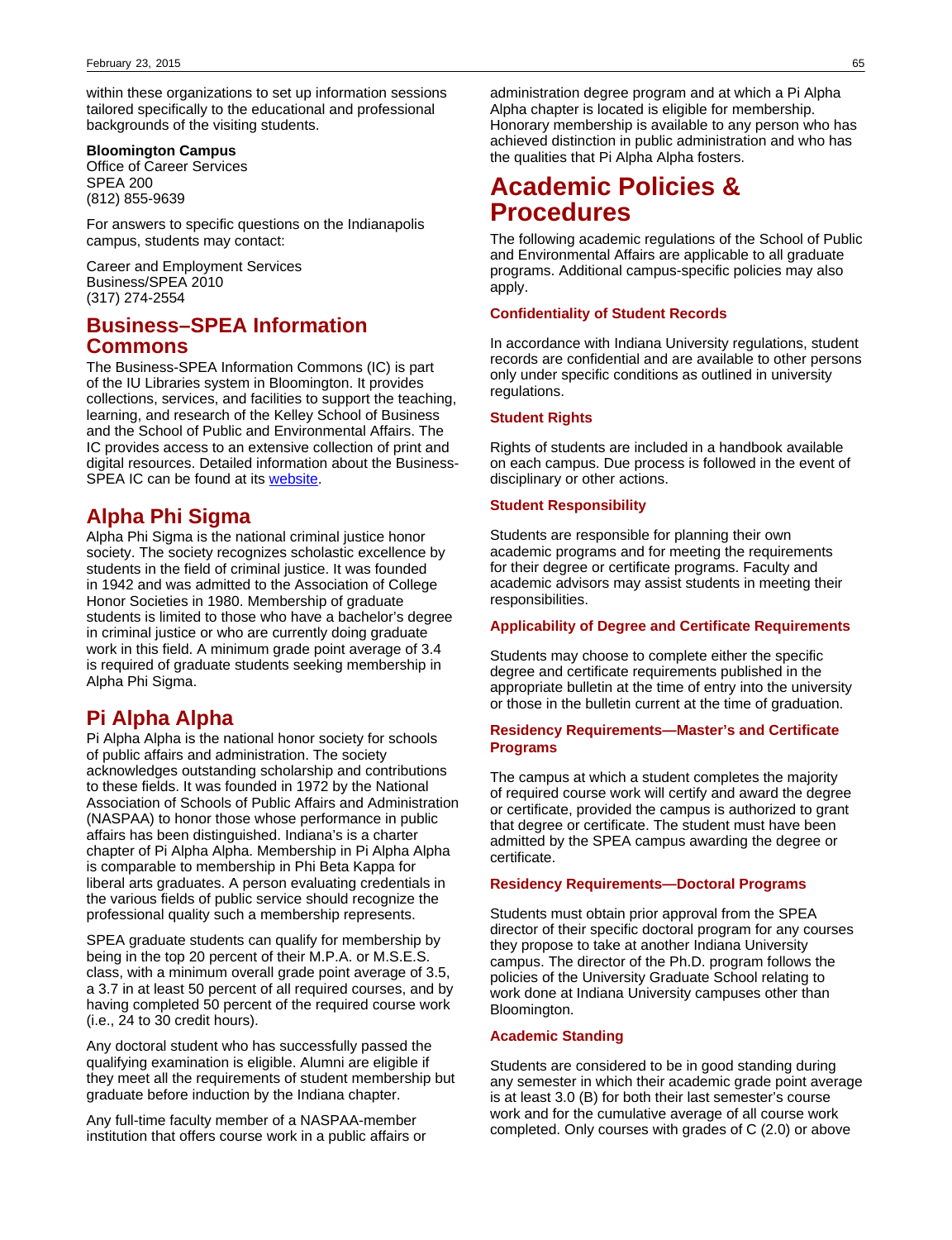may be counted toward degree requirements. However, grades below C are used in computing the cumulative grade point average, even if a course is repeated and a higher grade is earned.

### **Academic Probation**

Students are placed on probation following a semester in which their cumulative or semester grade point average falls below 3.0. Students on probation or admitted provisionally are required to attain an average of at least 3.0 for all work completed by the end of the next semester. Failure to do so is cause for dismissal.

### **Grading System**

The official grading system of the School of Public and Environmental Affairs is as follows:

| $A = 4.0$   | $D+ = 1.3$       |
|-------------|------------------|
| $A - 3.7$   | $D = 1.0$        |
| $B+ = 3.3$  | $D - = 0.7$      |
| $B = 3.0$   | $l = Incomplete$ |
| $B - = 2.7$ | $F =$ Failed     |
| $C + 2.3$   | $W = Withdrawn$  |
| $C = 2.0$   | $R = Deferred$   |
| $C - = 1.7$ | $NR = No$ grade  |
|             | reported         |

Only grades of C (2.0) or better can be used toward graduation requirements.

### **Incomplete**

A grade of Incomplete must be removed within the time specified by the instructor of the course; if not, the grade automatically changes to an F one calendar year after the Incomplete was given.

## **Withdrawals**

Because deadlines for withdrawal from courses may vary by campus and/or school, students should check with the current campus Schedule of Classes to verify deadlines and procedures.

## **Intercampus Transfer**

Students enrolled in the School of Public and Environmental Affairs at any campus of Indiana University may transfer to SPEA on another campus, provided they are in good standing.

## **Transfer of Credit**

A maximum of 9 credit hours of appropriate graduate course work with grades of B (3.0) or higher may be transferred from degree programs of other academic units within Indiana University or other accredited colleges and universities and applied to SPEA master'slevel degree programs. The transfer must be approved by the appropriate graduate program director.

## **Credit Earned in IU Nondegree Status**

Not more than 12 hours of graduate credit completed as a nondegree student may be credited toward a SPEA graduate degree. Not more than 9 hours of SPEA

graduate credit earned as a nondegree student may be credited toward SPEA certificate programs.

### **Course Waivers**

Requests for waiver of specific courses or requirements on the basis of previous course work are to be submitted in writing to the appropriate faculty member or program director.

### **Program Deviations**

Requests for deviation from SPEA programs or school requirements are granted only by written approval from an academic advisor and a campus or program director. Disposition by the SPEA program or campus director is final.

### **Minimum Credit Hours**

To qualify for the M.P.A. or M.S.E.S. degree, students must complete a minimum of 24 of the required 48-51 credit hours of graduate SPEA courses at Indiana University. Credit granted to transfer students and those exercising the Mid-Career Option or the Prior Professional Experience does not reduce the number of courses taken in SPEA below this 24 credit hour minimum.

### **Academic Integrity**

Academic integrity requires that students take credit only for their own ideas and efforts. Misconduct, including cheating, fabrication, plagiarism, interference, or facilitating academic dishonesty, is prohibited because it undermines the bonds of trust and cooperation among members of this community and between us and those who may depend on our knowledge and integrity. Complete details are contained in the Indiana University Code of Student Rights, Responsibilities, and Conduct.

### **Academic Appeals**

Students may appeal academic decisions made by SPEA faculty members. Attempts to resolve such issues should be made first at the class/instructor level. If necessary, written appeals should be submitted to relevant program directors. Appeals must be submitted before the last day of classes in the semester following the point at which the events in question occurred.

# **Faculty**

- ABHYANKAR, AMBASSADOR RAJENDRA, M.A. (University of Delhi, 1966), Professor of Practice of Public and Environmental Affairs (IUB)
- AFOAKU, OSITA, Ph.D. (Washington State University, 1991), Clinical Professor of Public and Environmental Affairs (IUB)
- AMSLER, LISA, J.D. (University of Connecticut, 1979), Keller-Runden Chair in Public Service; Professor of Public and Environmental Affairs (Graduate School) (IUB)
- ATTARI, SHAHZEEN, Ph.D. (Carnegie Mellon University, 2009), Assistant Professor of Public and Environmental Affairs (IUB)
- AUDRETSCH, DAVID, Ph.D. (University of Wisconsin, 1980), Ameritech Chair of Economic Development; Director, Institute for Development Strategies; Director, Overseas Education;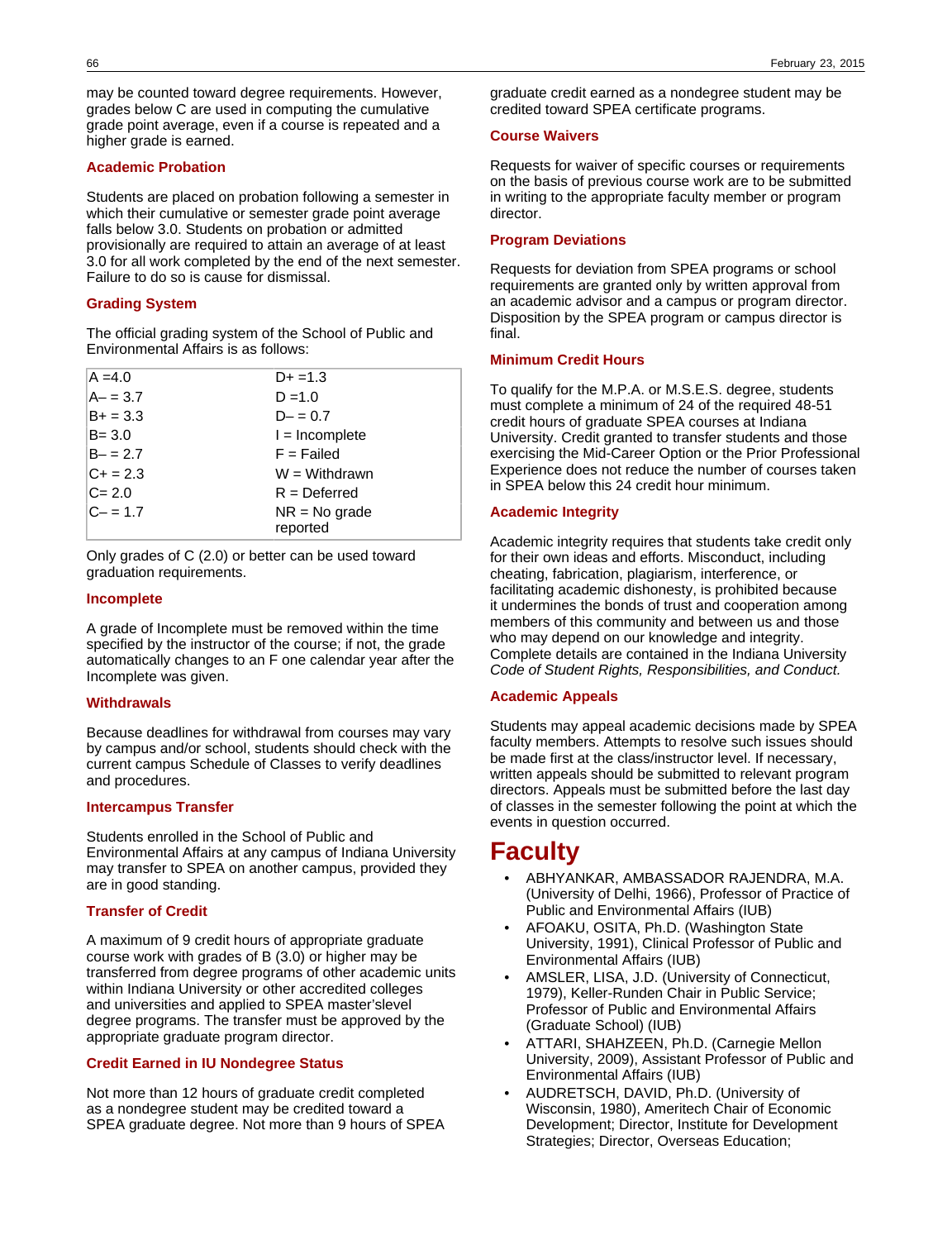Distinguished Professor, School of Public and Environmental Affairs; Adjunct Professor of Geography (Graduate School) (IUB)

- AVELLANEDA, CLAUDIA, Ph.D. (Texas A&M University, 2007), Associate Professor of Public and Environmental Affairs (IUB)
- BAGGETTA, MATTHEW, Ph.D. (Harvard University 2009), Assistant Professor of Public and Environmental Affairs (IUB)
- BAKER, JOHN G., J.D. (Indiana University, 1971), Adjunct Professor of Public and Environmental Affairs (IUB)
- BARNES, A. JAMES, J.D. (Harvard University, 1967), Dean of School of Public and Environmental Affairs, 1988-2000; Professor of Public and Environmental Affairs; Adjunct Professor of School of Law—Bloomington (Graduate School) (IUB)
- BOWERS, ASHLEY, Ph.D. (University of Michigan, 2011), Director of Center for Survey Research; Clinical Assistant Professor of Public and Environmental Affaris (IUB)
- BRASS, JENNIFER, Ph.D. (University of California-Berkeley, 2010), Assistant Professor Public and Environmental Affairs (IUB)
- BURLINGAME, DWIGHT F., Ph.D. (Florida State University, 1974), Director, Graduate Programs for Philanthropics Studies; Professor of Public and Environmental Affairs; Professor of Philanthropic Studies (IUB/IUPUI)
- CARBONI, JULIA, Ph.D. (University of Arizona, ABD), Assistant Professor Public and Environmental Affairs (IUPUI)
- CARLEY, SANYA, Ph.D. (University of North Carolina-Chapel Hill, 2010), Assistant Professor of Public and Environmental Affairs (IUB)
- CATE, BETH, M.A.J.D. (Harvard Law School, 1991), Associate Professor of Public and Environmental Affairs (IUB)
- CLARK, JOHN, P., Ph.D. (University of California, Berkeley, 1993), Visiting Assistant Professor of Public and Environmental Affairs (Graduate School) (IUPUI)
- CLARK, MELISSA, M.S. (Indiana University, 1999) Lecturer of Public and Environmental Affairs (IUB)
- CRAFT, CHRISTOPHER, Ph.D. (North Carolina State University, 1987), Director Ph.D. Program in Environmental Science; Professor of Public and Environmental Affairs (Graduate School) (IUB)
- DELONG, BRIAN, M.A. (Wake Forest University, 2008), Lecturer of Public and Environmental Affairs; IU Debate Coach (IUB)
- DESMOND, SCOTT, A., Ph.D. (University of Washington, 2004), Visiting Assistant Professor of Public and Environmental Affairs (IUPUI)
- DESAI, SAMEEKSHA, Ph.D. (George Mason University, 2008), Assistant Professor of Public and Environmental Affairs (IUB)
- DUMORTIER, JEROME, R. F., Ph.D. (Iowa State University, 2011), Assistant Professor of Public and Environmental Affairs (Graduate School) (IUPUI)
- DUNCAN, DENVIL, Ph.D. (Georgia State University, 2010), Assistant Professor of Public and Environmental Affairs (IUB)
- EDWARDS, MICHAEL, Ph.D. (North Dakota State University, 1999), Clinical Associate Professor of Public and Environmental Affairs; Clinical Assistant Professor of Chemistry (IUB)
- FERNANDEZ, SERGIO, Ph.D. (University of Georgia, 2004), Director, Ph.D. Program in Public Policy and Public Affairs; Associate Professor of Public and Environmental Affairs (Graduate School) (IUB)
- FISCHER, BURNELL, Ph.D. (Purdue University, 1974), Clinical Professor of Public and Environmental Affairs (Graduate School) (IUB)
- FLEISCHMAN, FOREST, Ph.D. (Indiana University, 2012), Visiting Lecturer of Public and Environmental Affairs (IUB)
- FOLEY, WILLIAM JR., Ph.D. (Indiana University, 2005), Lecturer of Public and Environmental Affairs (Graduate School) (IUPUI)
- FRANKE, DERRICK, M.A. (University of Maryland, College Park, 2006), Visiting Assistant Professor of Public and Environmental Affairs (IUPUI)
- FREEDMAN, SETH, Ph.D. (University of Maryland, 2010), Assistant Professor of Public and Environmental Affairs (IUPUI)
- GARCIA, CRYSTAL, Ph.D. (University of California, 1996), Associate Professor of Public and Environmental Affairs (IUPUI)
- GAZLEY, BETH A., Ph.D. (University of Georgia, 2004), Associate Professor of Public and Environmental Affairs (Graduate School) (IUB)
- GOOD, DAVID H., Ph.D. (University of Pennsylvania, 1985), Director, Transportation Research Center; Associate Professor of Public and Environmental Affairs (Graduate School) (IUB)
- GRAHAM, JOHN D., Ph.D. (Carnegie-Mellon University, 1983), Dean, School of Public and Environmental Affairs; Professor of Public and Environmental Affairs (Graduate School) (IUB)
- GROMMON, ERIC, L., Ph.D. (Michigan State, 2010), Assistant Professor of Public and Environmental Affairs (IUPUI)
- GRØNBJERG, KIRSTEN, Ph.D. (University of Chicago, 1974), Professor of Public and Environmental Affairs; Efroymson Chair in Philanthropy; Adjunct Professor of Philanthropic Studies (Graduate School) (IUB)
- GRUNDMANN, DANIEL, B.A. (Indiana University), Lecturer of Public and Environmental Affairs (IUB)
- GUO, CHAO, Ph.D. (University of Southern California, 2003), Associate Professor of Public and Environmental Affairs (Graduate School) (IUPUI)
- HAMILTON, LEE H., J.D. (Indiana University, 1956), Director, The Center of Congress; Professor of Practice of School of Public and Environmental Affairs (IUB)
- HARTZER, CRAIG E., Ph.D. (Miami University, 1978), Director, Executive Education; Clinical Professor of Public and Environmental Affairs (IUPUI)
- HEIM, BRADLEY, Ph.D. (Georgia State University, 2010), Associate Professor of Public and Environmental Affairs (IUB)
- HELMKE, PAUL, J.D. (Yale University, 1973), Director, Civic Leaders Living-Learning Center;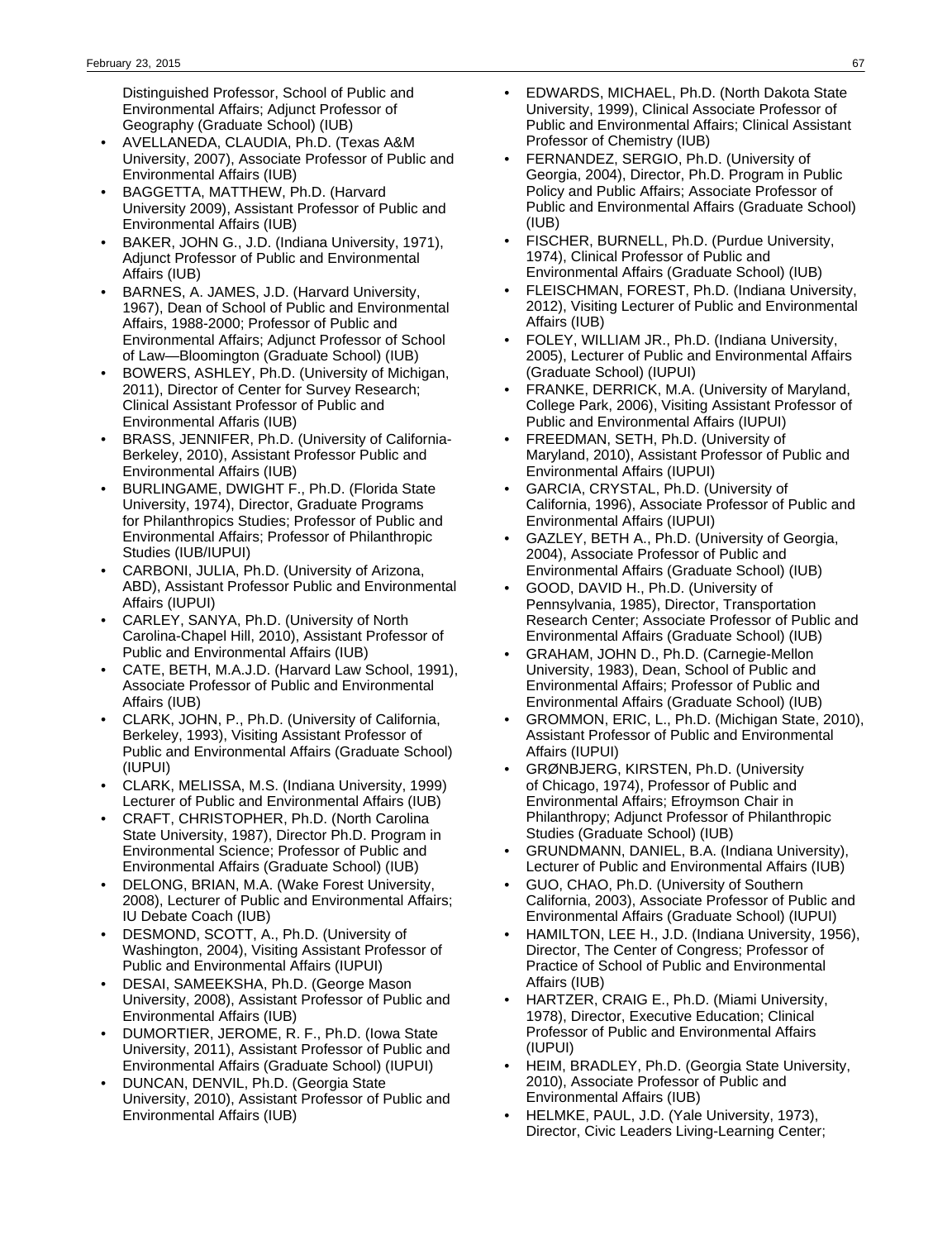Professor of Practice of School of Public and Environmental Affairs (IUB)

- HENSHEL, DIANE, Ph.D. (Washington University, 1987), Associate Professor of Public and Environmental Affairs (Graduate School) (IUB)
- HERZIG, MONIKA, D.M.E. (Indiana University, 1997), Senior Lecturer of Public and Environmental Affairs (IUB)
- HITES, RONALD A., Ph.D. (Massachusetts Institute of Technology, 1968), Director, Environmental Science Research Center; Distinguished Professor, School of Public and Environmental Affairs; Distinguished Professor of Chemistry (part-time) (Graduate School) (IUB)
- HUGHES, CHERYL, M.B.A. (Indiana Wesleyan University, 2002), Lecturer of Public and Environmental Affairs (IUB)
- JAIN, CHAMAN L., Ph.D. (Indiana University, 1975), Senior Lecturer of Public and Environmental Affairs (IUB)
- JARJOURA, G. ROGER, Ph.D. (University of Maryland, 1990), Associate Professor of Public and Environmental Affairs (Graduate School) (IUPUI)
- JOHNSON, CRAIG, Ph.D. (State University of New York at Albany, 1993), Associate Professor of Public and Environmental Affairs (Graduate School) (IUB)
- JUNG, HAEIL, Ph.D. (University of Chicago, 2009), Assistant Professor of Public and Environmental Affairs (IUB)
- KARAAGAC, JOHN, Ph.D. (Johns Hopkins University, 1997), Lecturer of Public and Environmental Affairs (IUB)
- KENNEDY, SHEILA SUESS, J.D. (Indiana University, 1975), Director, Public Affairs Programs, Indianapolis; Professor of Public and Environmental Affairs (Graduate School) (IUPUI)
- KOLPAKOPV, ALEKSEY, Ph.D. (Indiana University, 2012), Visiting Lecturer of Public and Environmental Affairs (IUB)
- KRAUSS, JOHN L., J.D. (Indiana University, 1976), Clinical Professor of Public and Environmental Affairs; Adjunct Professor of Law, Indiana University School of Law – Indianapolis (Graduate School) (IUPUI)
- KRAVCHUK, ROBERT S., Ph.D. (Syracuse University, 1989), Director, Public Affairs Program, Bloomington; Professor of Public and Environmental Affairs (IUB)
- KRUTILLA, KERRY M., Ph.D. (Duke University, 1988), Associate Professor of Public and Environmental Affairs (Graduate School) (IUB)
- LAME, MARC L., D.P.A. (Arizona State University, 1992), Director, Master of Science in Environmental Science Program; Clinical Assistant Professor of Public and Environmental Affairs (IUB)
- LENKOWSKY, LESLIE, Ph.D. (Harvard University, 1982), Clinical Professor of Public and Environmental Affairs (Graduate School) (IUB)
- LEWIS, FRANK C., Ph.D. (Univeristy of Chicago, 1988), Lecturer of Public and Environmental Affairs (IUB)
- LITTLEPAGE, LAURA, M.P.A. (New York University, 1982), Clinical Lecturer of Public and Environmental Affairs (Graduate School) (IUPUI)
- LUPTON, SUZANN, W., Ph.D. (Indiana University-Purdue University Indianapolis, ABD); J.D. (Indiana University, Indianapolis, 1991), Visiting Assistant Professor of Public and Environmental Affairs (Graduate School) (IUPUI)
- LUZAR, E. JANE, Ph.D. (Virginia Polytechnic Institute and State University, 1986), Founding Dean, IUPUI Honors College; Professor of Public and Environmental Affairs (IUPUI)
- LYONS, ALVIN, Ph.D. (Indiana University, 2009), Lecturer of Public and Environmental Affairs (IUB)
- MALATESTA, DEANNA, Ph.D. (University of Georgia, 2007), Assistant Professor of Public and Environmental Affairs (Graduate School) (IUPUI)
- MAN, JOYCE, Ph.D. (Johns Hopkins University, 1992), Associate Professor of Public and Environmental Affairs (Graduate School) (IUB)
- McCASTER SOMMERVILLE, ANTONETTE, M.B.A. (DePaul University, 2003), Lecturer of Public and Environmental Affairs (IUB)
- McGUIRE, MICHAEL, Ph.D. (Indiana University, 1995), Professor of Public and Environmental Affairs (IUB)
- MERETSKY, VICKY, Ph.D. (University of Arizona— Tucson, 1995), Associate Professor of Public and Environmental Affairs (Graduate School) (IUB)
- MESCH, DEBRA J., Ph.D. (Indiana University, 1990), Director, Women's Philanthropy Institute, Indianapolis; Professor of Public and Environmental Affairs (Graduate School) (IUPUI)
- MIKESELL, JOHN L., Ph.D. (University of Illinois, 1969), Chancellor's Professor of Public and Environmental Affairs (Graduate School) (IUB)
- MORRIS, ROGER, M.I.S. (Indiana University, 2003), Lecturer of Public and Environmental Affairs (IUB)
- NEED, ANDREA, M.S.E.S. (Indiana University, 1993), Lecturer of Public and Environmental Affaris (IUB)
- NELSON, ASHLYN, Ph.D. (Stanford University, 2005), Assistant Professor of Public and Environmental Affairs (Graduate School) (IUB)
- NELSON, CRAIG E., Ph.D. (University of Texas, 1966), Director, Center for Criminal Justice Research; Professor of Public and Environmental Affairs (part-time); Professor of Biology (Graduate School) (IUB)
- NEWMAN, SCOTT, J.D. (University of Michigan Law School, 1985), Visiting Assistant Professor of Public and Environmental Affairs (IUPUI)
- NICHOLSON-CROTTY, JILL, Ph.D. (Texas A&M University, 2005), Tenured Associate Professor of Public and Environmental Affairs (IUB)
- NICHOLSON-CROTTY, SEAN, Ph.D. (Texas A&M University, 2003), Tenured Associate Professor of Public and Environmental Affairs (IUB)
- NIERZWICKI JR, FRANK L., M.P.A. (Indiana University, 1985), Visiting Lecturer of Public and Environmental Affairs (IUB)
- NORRELL, MARK, M.H.S. (University of Florida, 1987), Lecturer of Public and Environmental Affairs (IUB)
- NOVICK, KIMBERLY A., Ph.D. (Duke University, 2010), Assistant Professor of Public and Environmental Affairs (IUB)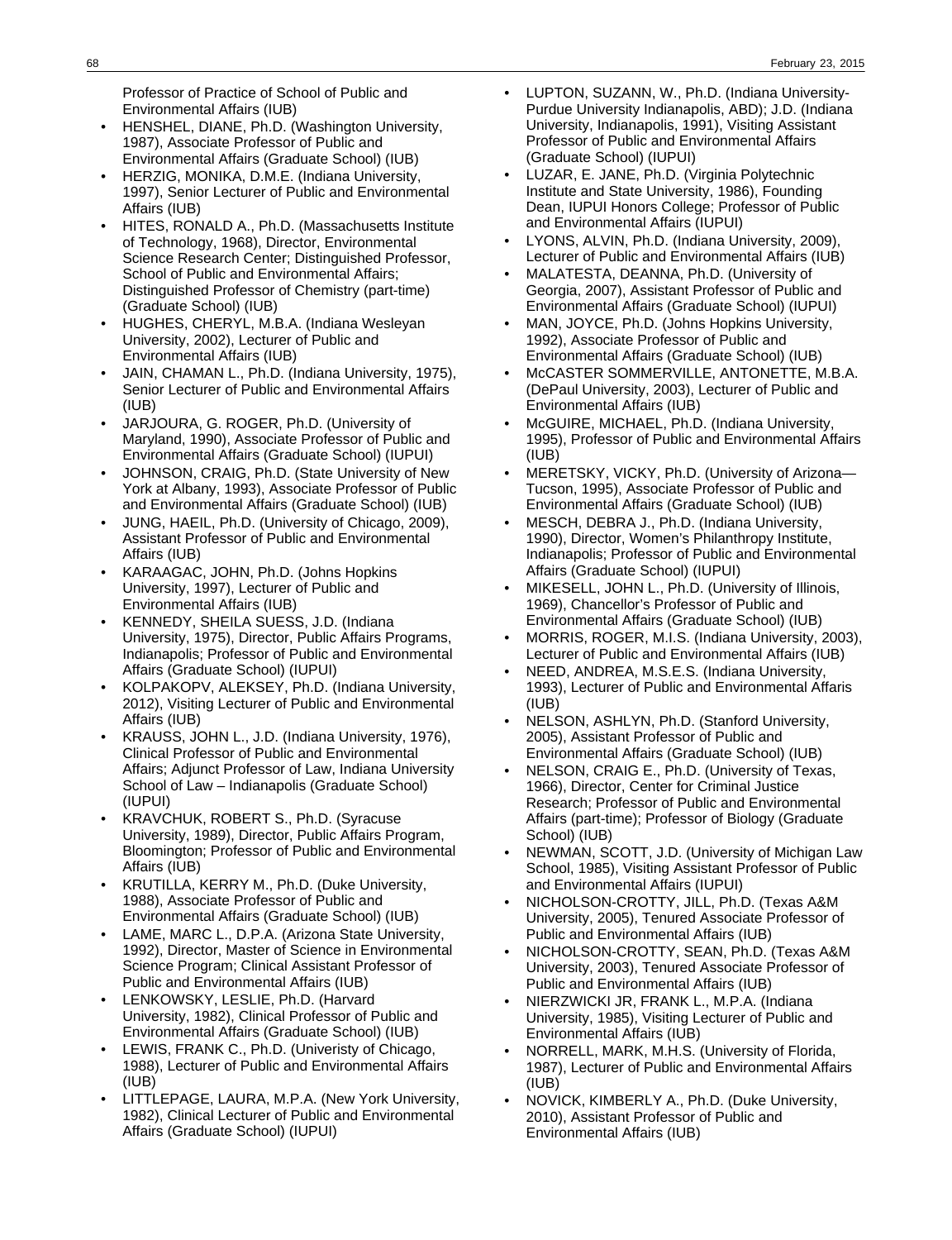- NUNN, SAMUEL, Ph.D. (University of Delaware, 1981), Director, Center for Criminal Justice Research; Professor and Senior Scholar of Public and Environmental Affairs (Graduate School) (IUPUI)
- OBERMEYER, NANCY, Ph.D. (University of Chicago, 1987), Visiting Lecturer of Public and Environmental Affairs (IUB)
- OTTENSMANN, JOHN R., Ph.D. (University of North Carolina, Chapel Hill, 1974), Director of Urban Research; Professor of Public and Environmental Affairs; Adjunct Associate Professor of Geography (Graduate School) (IUPUI)
- PAINE, JEFFREY R., D.P.A. (University of Illinois at Springfield, 2009), Lecturer of Public and Environmental Affairs (IUPUI)
- PAYTON, SETH B., Ph.D. (Indiana University, 2010), Assistant Professor of Public and Environmental Affairs (Graduate School) (IUPUI)
- PICARDAL, FLYNN W., Ph.D. (University of Arizona, 1993), Associate Professor of Public and Environmental Affairs (Graduate School) (IUB)
- PIROG, MAUREEN A., Ph.D. (University of Pennsylvania, 1981), Co-Director, Institute for Family and Social Responsibility; Rudy Professor of Public and Environmental Affairs (Graduate School) (IUB)
- POWELL, ORVILLE, M.P.A. (Pennsylvania State University, 1963), Clinical Associate Professor of Public and Environmental Affairs (IUB)
- PRESTON, DANIEL, M.A. (Tufts University, 2005), Lecturer of Public and Environmental Affairs (IUB)
- QUINET, KENNA, Ph.D. (University of Illinois, 1992), Associate Professor of Public and Environmental Affairs (Graduate School) (IUPUI)
- RABOVSKY, THOMAS, Ph.D. (University of Oklahoma), Assistant Pofessor of Public and Environmental Affairs (IUB)
- RAFF, JONATHAN, Ph.D. (Northwestern University, 2002), Assistant Professor of Public and Environmental Affairs (IUB)
- RAJAGOPAL, DEEPAK, Ph.D. (University of California, Berkeley, 2009), Visisting Assistant Professor of Public and Environmental Affairs (IUB)
- RAY, BRADLEY R., Ph.D. (North Carolina State University, 2012), Assistant Professor of Public and Environmental Affairs (IUPUI)
- REINGOLD, DAVID, Ph.D. (University of Chicago, 1996), Executive Associate Dean, Bloomington Programs; Professor of Public and Environmental Affairs; Adjunct Assistant Professor of Philanthropic Studies (Graduate School) (IUB)
- RENNER, TERRI L., M.B.A. (Indiana University, 1985), Senior Lecturer of Public and Environmental Affairs (IUB)
- RESH, WILLIAM, Ph.D. (The American University, Washington, DC, 2011), Assistant Professor of Public and Environmental Affairs (IUB)
- REUVENY, RAFAEL, Ph.D. (Indiana University, 1997), Professor of Public and Environmental Affairs (Graduate School) (IUB)
- RICHARDS, KENNETH R., Ph.D. (Wharton School, University of Pennsylvania, 1996), Associate Professor of Public and Environmental Affairs (Graduate School) (IUB)
- ROSS, JUSTIN, Ph.D. (West Virginia University, 2008), Assistant Professor of Public and Environmental Affairs (Graduate School) (IUB)
- ROYER, TODD V., Ph.D. (Idaho State University, 1999), Associate Professor of Public and Environmental Affairs (IUB)
- RUBIN, BARRY M., Ph.D. (University of Wisconsin, 1977), Director, Instructional and Informational Technology; Professor of Public and Environmental Affairs (Graduate School) (IUB)
- RUSHTON, MICHAEL, Ph.D. (University of British Columbia, 1990), Director, Arts Administration; Associate Professor of Public and Environmental Affairs (Graduate School) (IUB)
- SADIQ, ABDUL-AKEEM, Ph.D. (Georgia State University and Georgia Institute of Technology, 2009), Assistant Professor of Public and Environmental Affairs (Graduate School)
- SAYWELL, ROBERT M., Ph.D. (Colorado State University, 1972), Professor of Public and Environmental Affairs; Professor of Family Medicine (part-time); Adjunct Associate Professor of Nursing (Graduate School) (IUPUI)
- SHANG, YUE (JEN), Ph.D. (Indiana University. 2008), Assistant Professor of Public and Environmental Affairs (IUB)
- SHAW, JOSEPH, Ph.D. (University of Kentucky, 2001), Assistant Professor of Public and Environmental Affairs (IUB)
- SIDDIKI, SABA N., Ph.D. (University of Colorado Denver, 2011), Assistant Professor of Public and Environmental Affairs (Graduate School) (IUPUI)
- SIENA, SUSAN, Ph.D. (University of California, Berkeley, 1997), Lecturer of Public and Enivironmental Affairs (IUB)
- SIMON, DANIEL, Ph.D. (University of Maryland, 1999), Associate Professor of Public and Environmental Affairs (Graduate School) (IUB)
- SIMON, KOSALI, Ph.D. (University of Maryland at College Park, 1999), Professor of Public and Environmental Affairs (Graduate School) (IUB)
- STAGER, NAN H., M.S. (Indiana University, 1978), Director, Undergraduate Programs, Bloomington; Senior Lecturer of Public and Environmental Affairs (IUB)
- STEVENS, PHILIP, Ph.D. (Harvard University, 1990), Professor of Public and Environmental Affairs; Adjunct Assistant Professor of Geography (Graduate School) (IUB)
- STUCKY, THOMAS, Ph.D. (University of Iowa, 2001), Director, Programs in Criminal Justice, Law and Public Safety; Associate Professor of Public and Environmental Affairs (Graduate School) (IUPUI)
- TRAN, ANH, Ph.D. (Harvard University, 2009), Assistant Professor of Public and Environmental Affairs (IUB)
- VON ARX III, JOHN, (Indiana University, 1981), Visiting Lecturer of Public and Environmental Affairs (IUPUI)
- WAKHUNGU, HENRY, Ph.D. (Indiana University, 2004), Senior Lecturer of Public and Environmental Affairs (IUB)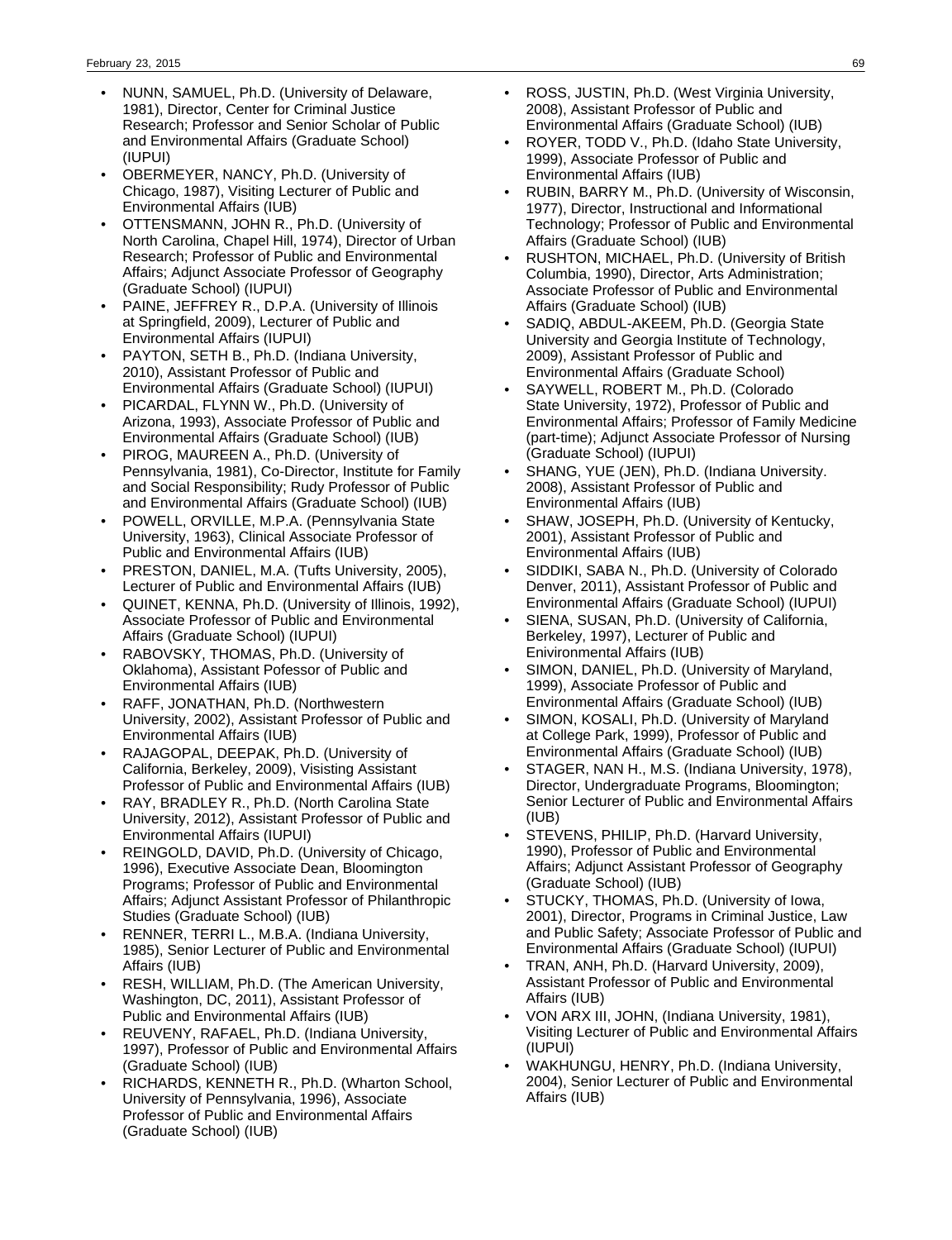- WHITE, JAMES R., M.A. (Butler University, 1982), Clinical Lecturer of Public and Environmental Affairs (IUPUI)
- WHITE, JEFFREY R., Ph.D. (Syracuse University, 1984), Professor of Public and Environmental Affairs; Professor of Geological Sciences (part-time) (Graduate School) (IUB)
- WILKERSON, MICHAEL, M.F.A. (Johns Hopkins University, 1980), Lecturer of Public and Environmental Affairs (IUB)
- WORONKOWICZ, JOANNA, Ph.D. (University of Chicago), Assistant Professor of Public and Environmental Affairs (IUB)
- ZIROGIANNIS, NIKOLAOS, Ph.D. (University of Massachusetts-Amherst, 2013), Visiting Assistant Professor of Public and Environmental Affairs (IUB)
- ZORN, C. KURT, Ph.D. (Syracuse University, 1981), Vice Provost for Undergraduate Education; Professor of Public and Environmental Affairs (Graduate School) (IUB)

# **Faculty Emeriti**

- AGRANOFF, ROBERT, Ph.D. (University of Pittsburgh, 1967), Professor Emeritus of Public and Environmental Affairs (IUB)
- BAKER, RANDALL, Ph.D. (University of London, England, 1968), Professor Emeritus of Public and Environmental Affairs (IUB)
- BAUMER, TERRY L., Ph.D. (Loyola University of Chicago, 1980), Emeritus Executive Associate Dean, Emeritus Indianapolis Programs; Emeritus Associate Professor of Public and Environmental Affairs (Graduate School) (IUPUI)
- BIELEFELD, WOLFGANG, Ph.D. (University of Minnesota, 1990), Director Emeritus, SPEA-IUPUI Overseas Education and Programs; Professor Emeritus of Public and Environmental Affairs (Graduate School) (IUPUI)
- BONSER, CHARLES F., D.B.A. (Indiana University, 1965), Dean Emeritus and Professor Emeritus of Public and Environmental Affairs; Professor Emeritus of Business Administration (IUB)
- BUHNER, JOHN C., Ph.D. (Indiana University, 1963), Professor Emeritus of Public and Environmental Affairs; Professor Emeritus of Political Science (IUPUI)
- DECOSTER, THOMAS A., Ph.D. (University of Notre Dame, 1968), Professor Emeritus of Public and Environmental Affairs (IUPUI)
- GLEESON, MICHAEL E., Ph.D. (Syracuse University, 1973), Associate Professor Emeritus of Public and Environmental Affairs (IUPUI)
- HAITJEMA, HENK M., Ph.D. (University of Minnesota, 1982), Director Emeritus Ph.D. Program in Environmental Science; Director Emeritus Master of Science in Environmental Science Program; Professor Emeritus of Public and Environmental Affairs; Professor Emeritus of Geological Sciences (part-time); Adjunct Associate Professor Emeritus of Geology (Graduate School) (IUB/IUPUI)
- HERBERT, ADAM W., Ph.D. (University of Pittsburgh, 1971), President Emeritus of Indiana

University; Professor Emeritus of Public and Environmental Affairs (IUB)

- HOOLE, FRANCIS W., Ph.D. (Northwestern University, 1971), Professor Emeritus of Political Science; Professor Emeritus of Public and Environmental Affairs (IUB)
- JOHNSON, CARLYN E., J.D. (Indiana University, 1963), Professor Emeritus of Public and Environmental Affairs (IUPUI)
- JONES, WILLIAM W., M.S. (University of Wisconsin, 1977), Clinical Associate Professor Emeritus of Public and Environmental Affairs (IUB)
- JUMPER, ROY, Ph.D., (Duke University, 1955), Professor Emeritus of Public and Environmental Affairs (IUB)
- LEHNEN, ROBERT G., Ph.D. (University of Iowa, 1968), Professor Emeritus of Public and Environmental Affairs (IUPUI)
- McGREGOR, EUGENE B., Jr., Ph.D., (Syracuse University, 1969), Professor Emeritus of Public and Environmental Affairs (IUB)
- McHUGH, GERALD J., D.B.A. (George Washington University, 1973), Associate Professor Emeritus of Public and Environmental Affairs (IUPUI)
- MENDELSOHN, ROBERT I., Ph.D. (Michigan State University, 1970), Associate Professor Emeritus of Public and Environmental Affairs (IUPUI)
- MILLER, THEODORE K., Ph.D. (University of Iowa, 1970), Professor Emeritus of Public and Environmental Affairs; Professor Emeritus of Geography (IUB)
- O'MEARA, PATRICK, Ph.D. (Indiana University, 1970), Professor Emeritus of Public and Environmental Affairs; Emeritus Vice President International Affairs; Emeritus Professor of Political Science (Graduate School) (IUB)
- OSTER, CLINTON V., Jr., Ph.D. (Harvard University, 1977), Professor Emeritus of Public and Environmental Affairs (IUB)
- PARKHURST, DAVID F., Ph.D. (University of Wisconsin, 1970), Professor Emeritus of Public and Environmental Affairs (IUB)
- PARKS, ROGER B., Ph.D. (Indiana University, 1979), Professor Emeritus of Public and Environmental Affairs (IUB)
- PATTERSON, D. JEANNE, D.B.A. (Indiana University, 1967), Associate Professor Emeritus of Public and Environmental Affairs (IUB)
- PERRY, JAMES L., Ph.D. (Syracuse University, 1974), Director Emeritus, Online Education; Distinguished Professor Emeritus of Public and Environmental Affairs (Graduate School) (IUB)
- PEVA, JAMES R., J.D. (Indiana University, 1961), Associate Professor Emeritus of Public and Environmental Affairs (IUPUI)
- PLATER, WILLIAM M., Ph.D. (University of Illinois, 1973), Chancellor's Professor; Director, International Community Development; Professor of English, Professor of Philanthropic Studies; Professor of Informatics; Professor of Public and Environmental Affairs (Graduate School) (IUPUI)
- RANDOLPH, JAMESC., Ph.D. (Carleton University, Canada, 1972), Director Emeritus, Center for Research in Energy and the Environment; Director